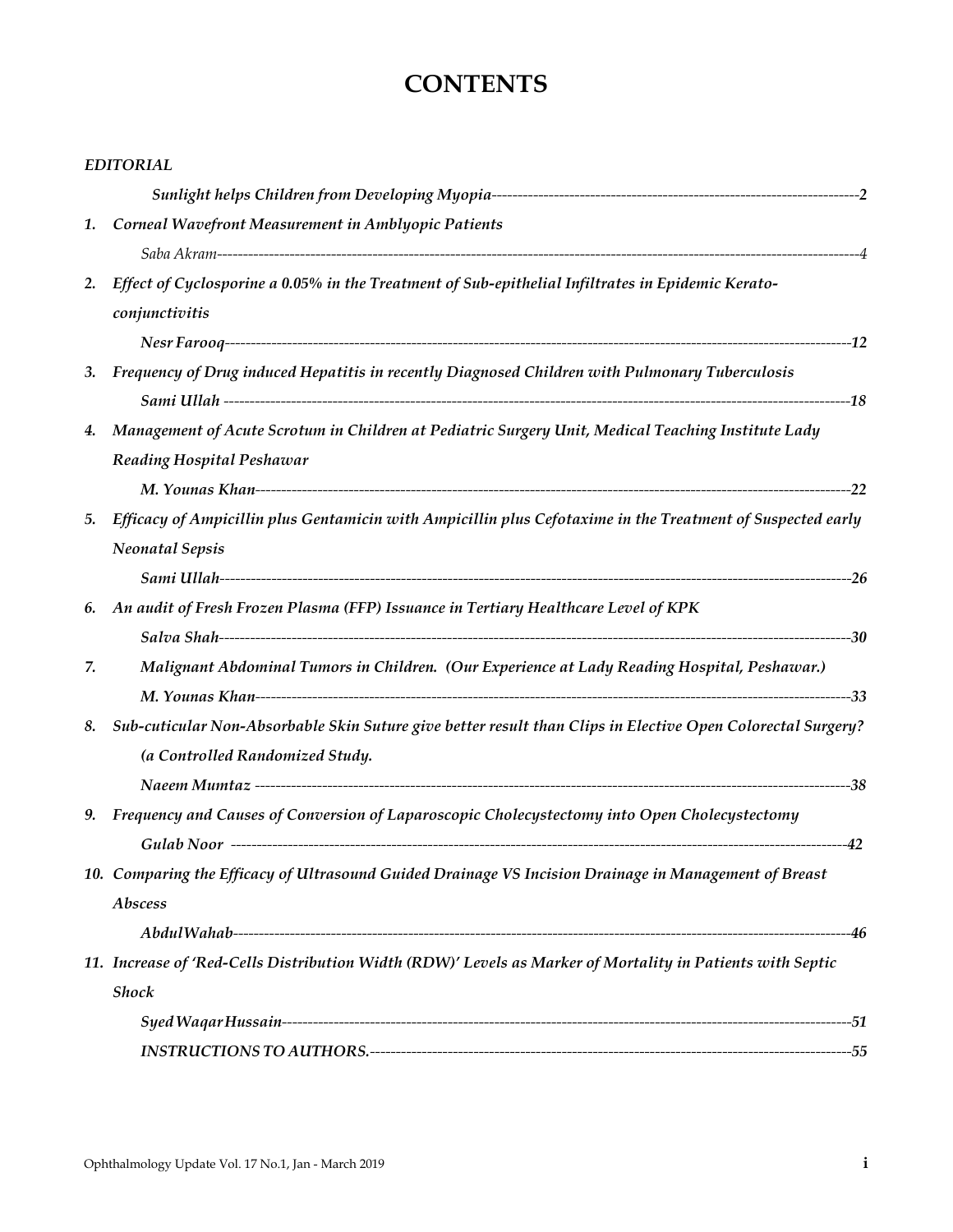# *Editorial*

# **Sunlight helps Children from Developing Myopia.**

وَ قُلْ رَّبِّ زِدۡوۡیۡ عِلۡمَمَا (بارہ١٠) سِرۃ اللہَ مَن اللہِ مِن

ادرآپ دعائیجئے! اے میرےرب! میرے علم میں اضافہ فرمایئے

 What causes myopia has been a subject of controversy since many hundred years. It is a global epidemic to reach 52% by the year 2050 (WHO). In Asia, alone, 80% of the children are endangered from developing myopia in future. The genetic factor is inescapable especially with European heritage where the incidence is 40%. The question arise, should we select parents wisely?

Exposure to sunlight is one of the mysteries about its positive effect. Dr. Mutti from Ohio State University College of Optometry is an exponent of this hypothesis that if a child spends 2 hours outdoor every day with exposure to 1000 Lux of light, the chances of becoming myopic drops to 20% or at least it slows down the rate of progression. He further propounds that a child from both myopic parents, if he does not spend much time in outdoor activities, his chances to become short-sighted increases by 60%. He advises "Go outside and get the extra benefit of Sunlight." Bright light creates release of dopamine from the retina which slows down the growth of the eye, keeps the eye smaller and lowers the risk of becoming myopic. Exposing your eyes to sunlight also activates cytochrome oxidase, a part of the mitochondria in the cells which increases the cellular activity and anti-oxidant properties in the retina. A deficiency of cytochrome oxidase appears to contribute to macular degeneration.

 There is some controversy over the role of reading and other close work on computers, smart phones, tablets—all the trappings of modern society. Dr. Aparna Ramasubramanian says "we

can't find any evidence that any aspect of what we call "near work" affects a child's risk of becoming nearsighted or its progression. Although everybody across the globe would agree with the above statement, but that's what our research shows in our study on 5,000 children.

She also made a randomized study on 276 students and encouraged them to spend 11 hours per week in outdoor activities through a school based program. She found that the rate of myopic progression was 54% lower as compared to the control group. "More time outside means less myopia" Taiwanese students spend 80 minutes' break each day outside, their myopic progression has dropped to 8-15%. Children with genetic tendency towards myopia were less likely to need glasses if they spend average of 2 hours/per day outside. Kids in Singapore believe" Keep Myopia away, go outdoor and play". In fact, our body is pre-programmed to need bright light. A hormone called melatonin regulates wake and sleep cycle. The hypothalamus uses sunlight as a cue for regulating hormone, temperature, thirst , hunger and blood pressure. According to Dr. Ian Morgan from Australian National University, 10,000 Lux of light for 3 hours/day may protect children from Myopia. Going outside on a sunny day will give you this much light. Indoor or in a class room usually gives 500 lux of light. Investigators noted that longer exposure to moderate sunlight reduced both myopic shift and axial elongation and the risk of rapid myopia progression was also 54% lower. The effects were significant in both non-myopic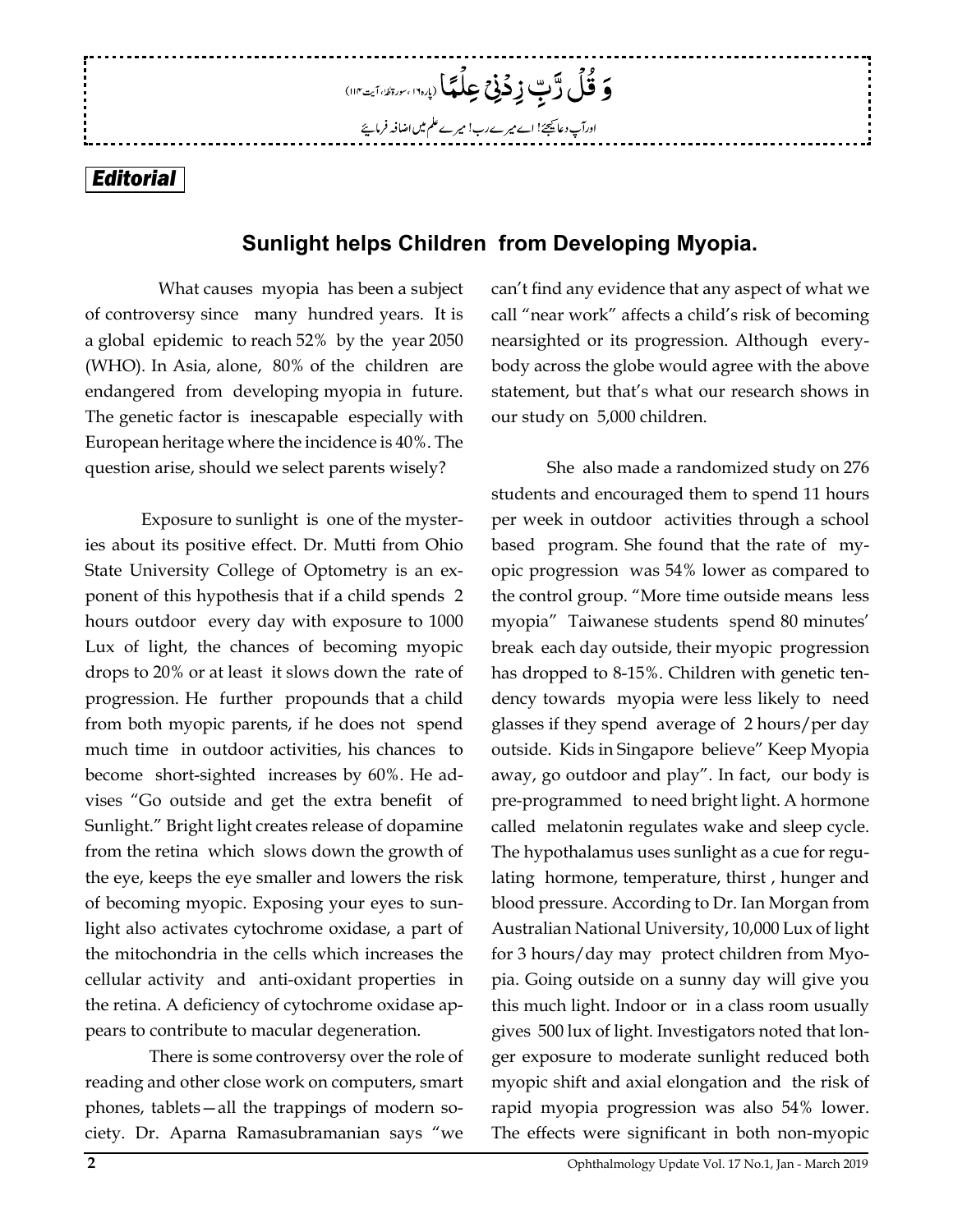and myopic children.

It is an established fact that excessive exposure to UVA and UVB radiation from sunlight contributes to the development of cataracts, macular degeneration and harmful effects to the skin. UV radiation and blue light cause oxidative stress, resulting in free radical damage. Hence, we use safety devices like sun-screens and sunglasses. If you wear glasses, avoid photochromic, light-adaptive, or variable tint lenses. They turn dark on exposure to light. They never give your eyes a chance to experience a short period of bright sun. If you wear glasses, ensure that the lenses have a UV coating.

When you are indoors, avoid using LED device which emanates blue lights, especially at night. Better use old-fashioned incandescent bulbs. LCD electronic screen like computers, TVs, smart phones and tablets, they emit excessive blue light. Instead of going outside to play, children are indoors, staring at one screen or another. Parents should set limits on total screen time for the day. Children should spend at least a couple of hours per day playing outdoors. Orange-amber lenses block 100% blue light. Install a blue light protecting screen over your monitor screen or wear computer glasses if you spend many hours per day on the computer. Many smart phones and tablets have a "block blue light" setting. Use this, especially at night. Adjust the brightness to prevent eye strain. If your device does not have a blue light setting, download a blue light filter app from the Google. We have discouraged the use of incandescent bulbs to save our electric bill and preferred the use of LED lights which are more efficient and cost-effective at the same time, though the risk is low but it's still there. On the contrary, the incandescent bulbs produce infrared radiation – a wasted heat. Now this "wasted" heat from incandescent bulbs is helpful to the eyes in self-repairing of retina damaged from blue light.

For the treatment of myopia we are using multifocal contacts, gas permeable contact lenses to reshape the cornea, low-dose of atropine and various types of lasers. Now, atropine is something being used as an anti-myopia therapy for more than 100 years, but kids can't tolerate high doses. However, researchers have found that very low doses are more tolerable to kids and also seems to have some benefit.

In Summary, in a the rapidly evolving electronic age especially with the advent of internet, it has become harder to imagine to keep away from the screens. In fact its free availability and numerous advantages have enslaved people of every age. We should try to eliminate the excessive use of electronic devices and replace it with the outdoor activities, closer to the nature in real life. We should plan for our children in such a way they can enjoy a variety of social, intellectual and physical activities essential for an all round development of a well balanced personality, minimizing the screen time through playing video games etc etc., In short they should have enough activities to balance the screen time.

Since ozone layer in the atmosphere has thinned out which allows more radiation from the sun. Hence, we draw a fine line for healthy sun exposure in order to avoid damaging effect of radiation. Researcher have advised to avoid maximum exposure between 10 AM to 2 PM in order to thwart the most common fears of sunburns, skin effects and cataract.

**Prof. M. Yasin Khan Durrani. FRCOphth Chief Editor Dr. Jahanzeb Durrani.,DOMS.,MS., Managing Editor** [ophthalmologyupdate@gmail.com](mailto:ophthalmologyupdate@gmail.com) www.ophthalmologyupdate.com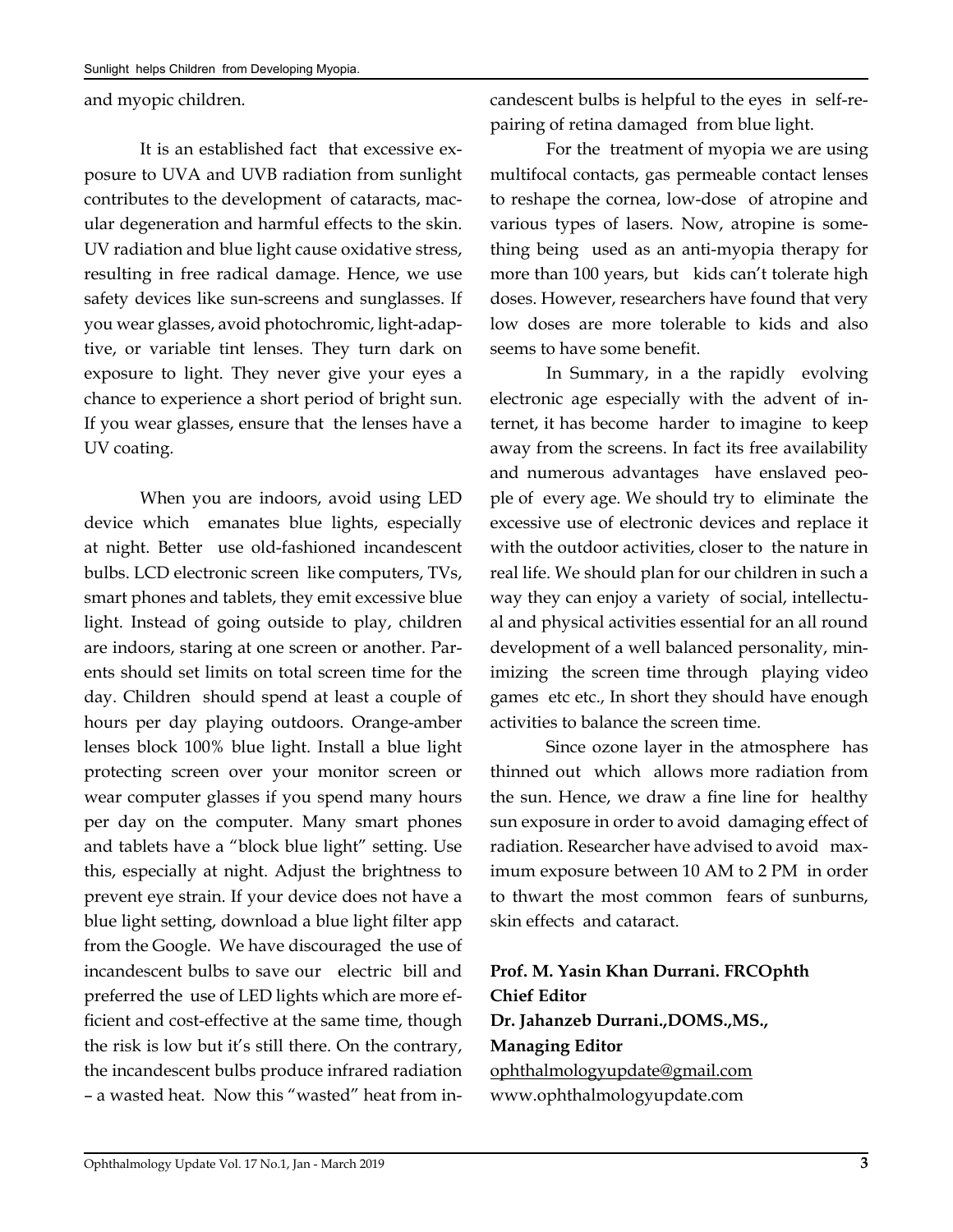# Saba Akram

#### ORIGINAL ARTICLE

# **Corneal Wavefront Measurement in Amblyopic Patients**

Saba Akram, M.Phil.(Opt)<sup>1</sup>. Kiran S. Alvi., D. Opt<sup>2</sup>. Komal Mubarak .M.Phil (Micro),<sup>3</sup> Mahar Safder M.Phil. (Opt)<sup>4</sup> Ayesha Arshad M.Phil. (Opt)<sup>5</sup> Sidra Qamar B.Sc( Opt)<sup>6</sup>

#### **ABSTRACT**

**Objective**: To assess the wavefront findings in an amblyopic eye

**Method**: A comparative cross-sectional study was done. A sample of 30 subjects with one eye as amblyopic was taken. Age ranges from 5 to14 years. Females were 13 (43%) and males were 17 (57%).Corneal topography was done on each eye. The topography findings of normal eye was taken as standard for comparison with that of amblyopic eye in the same individual. Ziemer GALLIEI G2 was use for corneal topography. Machine print out was used as performa. Low order aberration (defocus and astigmatism) and high order aberrations(trefoil, spherical and coma)were studied. The research was conducted at College of Ophthalmology and Allied Vision Sciences, King Edward Medical University,Mayo Hospital Lahore, Pakistan. The study was conducted in December 2014. By applying Kolmogoro Smirnov test, it was confirmed that data was normally distributed so paired sample t-test was applied. P value less than 0.05 was taken as significant.

**Result**: There was a significant difference in third order vertical trefoil (rho=0.641, p=0.016), third order vertical coma (rho=0.656, p=0.019) and 7th order aberration (rho=0.475, p=0.041). In all the other aberration such as  $2^{nd}$  order aberration, 2nd order oblique astigmatism, 2nd order Defocus, 2<sup>nd</sup> Order Regular Astigmatism, 3<sup>rd</sup> order aberration, 3<sup>rd</sup> order horizontal coma,  $3<sup>rd</sup>$  order horizontal trefoil, 4<sup>th</sup> order aberration, 4<sup>th</sup> order oblique quatrefoil, 4<sup>th</sup> order regular astigmatism, 4<sup>th</sup> order defocus, 4<sup>th</sup> order vertical astigmatism, 4<sup>th</sup> order regular quatrefoil, 5<sup>th</sup> order aberration, 6<sup>th</sup> order aberration and 8<sup>th</sup> order aberration there was no significant difference (p≥0.05).

**Conclusion**: There was significant difference in corneal aberrations between normal and amblyopic eyes. **Key Word**. Amblyopia

#### **INTRODUCTION**

Amblyopia is a disorder of visual system which occurs during development in extra-striate cortex of visual pathway. It reveals as a decrease of visual acuity in eye which is amblyopic. Some other abnormalities of entire visual system e.g. contrast sensitivity and stereopsis may also decrease. Amblyopia occurs during development of brain. Amblyopia may be caused by organic pathology and functional abnormalities in visual pathway. It may occur mainly due to anisometropia or

*-------------------------------------------------------------------------------------------* <sup>1</sup> Senior Lecturer at University of Lahore, 2Demonstrator at University *Of Lahore, 3 Lecturer at University of Lahore 4 ,HOD Imperial University, 5 Bahawalpur Medical Teaching Hospital, 6 Optometrist at Sheikh Zaid Hospital*

*------------------------------------------------------------------------------------------- Correspondence: Saba Akram, senior lecturer at University of Lahore. [saba.akram@ahs.uol.edu.pk03330468905.](mailto:saba.akram@ahs.uol.edu.pk03330468905) ------------------------------------------------------------------------------------------- Received. Sep'2018 Accepted Oct'2018*

*-------------------------------------------------------------------------------------------*

strabismus. Confirmation of diagnosis of amblyopia depends on refraction by inducing cycloplegic, measurement of visual acuity and assessment of orthoptic problem. Screening and risk factor are also important in diagnosis. In the younger age, treatment is more effective. Treatment is done by occlusion or patching of good eye.1

In order to determine, prevalence of amblyopia in Asian and Hispanic children with age group (6-72) months. A comprehensive study was done and clinical examination was conducted in which visual status and visual acuity was recorded. It was concluded that prevalence of amblyopia in both Asian and Hispanic was same but it seemed to be stable in Asian by age.<sup>2</sup>

*-------------------------------------------------------------------------------------------* **There was significant difference in corneal aberrations between normal and amblyopic eyes.** *-------------------------------------------------------------------------------------------*

Amblyopia may be unilateral or bilateral caus-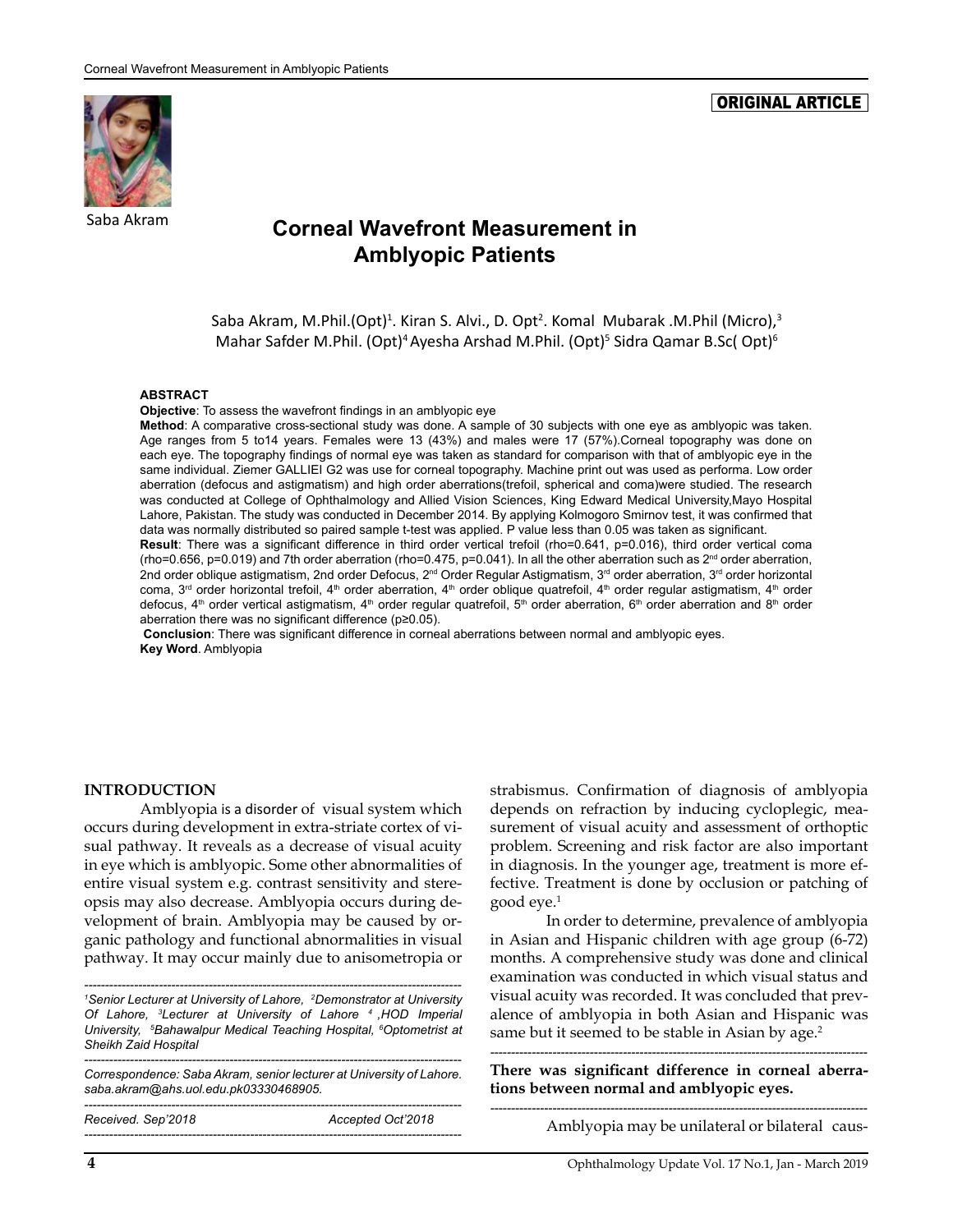ing decrease of vision. This problem is caused by underdevelopment of optic nerve causing the brain to favor one eye on the other. It is a leading cause of vision deprivation in children. The amblyopia is caused by following factors.

Anisometropia, Strabismus, Strabismic Amblyopia, Visual deprivation Organic amblyopia.3

Amblyopia can be classified as Strabismic amblyopia which is due to suppression of one eye, which is deviated, a result of disturbed interaction of both eyes. Anisometropic amblyopia which is due to difference in refractive status of both eyes. Amblyopia due to stimulus deprivation in which vision of one eye is deprived. It may be due to media opacities in one eye.

Ametropic amblyopia due to refractive error which is symmetrical. Meridional amblyopia occurs due to astigmatism. Due to abnormal visual status in early life, visual cortex disorder which results in amblyopia. Amblyopia causes vision loss in infants and children of young age. During the disturbance of normal visual development visual impairment occurs in amblyopia.

Amblyopia is an ideal model to understand how plasticity of brain may be harnessed. Due to ordinary viewing condition under amblyopia, results in impaired depth perception. Impairment of streopsis has effect on visuomotor depending tasks. In Strabismic amblyopia, streopsis affects more as compared to anisometropic amblyopia. The efficacy of treatment in Strabismic amblyopia is more than anisometropic amblyopia. The improvement of treatment in Strabismic amblyopia is more with dichoptic anisometropic training than monocular training**. 5**

There is some capacity of binocular vision in amblyopic patients. It is important to quantify the supression. There is some type of suppressive interaction at visual cortex, if we improve this then both monocular and binocular defects improves. It is necessary to investigate the measurement of binocular single vision in patients of Strabismic, anisometropic and amblyopia of mixed type.6 In amblyopia treatment it is important to measure the extent to which amblyopic eye suppresses the normal eye. Suppression is a binocular system binocularly but functionally monocular. Improvement in Strabismic amblyopia occur with reduction of suppression.7 In early childhood due to binocular disruption, amblyopia result. In amblyopia there is disorder extend from primary visual cortex to extra-striate visual cortex that is involved in visual integration.<sup>8</sup>

On the basis of geometrical optics, visual acuity at both distance and near would be same. However in amblyopic patients visual acuity at distance and near varies. In amblyopic eyes near vision is reduced than distance with reduced accommodation.<sup>9</sup> The most important risk factors for unilateral amblyopia are strabismus and high refractive error. For the development of bilateral amblyopia important risk factors are bilateral astigmatism and hypermetropia of bilateral type.10

 With increasing severity of amblyopia, there occur a decrease in visual functions and contrast sensitivity. There may be low processing of Parvocellular and Magnocellular pathway. There is some degree of damage at both these areas.<sup>11</sup> Amblyopia is unilateral or bilateral reduction of visual acuity. There is no abnormality of eye structures and in posterior visual pathways. Amblyopia treatment responds well in early life.12 Amblyopia may occur as a result of abnormal visual interaction. The most common causes of amblyopia are strabismus, anisometropia and visual deprivation which may be as a result of congenital cataract and ptosis. In amblyopia there is difference of two lines of best corrected visual acuity between two eyes.**<sup>13</sup>**

 Occlusion therapy is best method to treat amblyopia. It gives good overall success rate. But in this method there are chances of reoccurrence of amblyopia in severe cases. It is necessary to put compliances to parents.<sup>14</sup> Accommodative performance of amblyopic eye should always be measured. Modified Nott Retinoscopy was used to measure the accommodative effort. When seen monocular accommodative effort is more as compared to both eyes results in retinal image to defocus.15 Full time patching gives best result on treatment of amblyopia of severe type. In these patients advised to patch good eye for six hours a week for three months. It gives best result in improvement of amblyopia. Patching in amblyopia improves visual acuity without any complication.16

 Radii of curvature of cornea are both anterior surface and posterior surface. Curvature is measured in millimeter and also in diopter. Shape of cornea expressed in micrometers. Both of these identify corneal astigmatism. Surface should be optically smooth. Any irregularity results in degradation of image. Cornea is power dependent on is shape and refractive index. Thickness of cornea measured in micrometer. Corneal topography machine based on principle of Placido reflective analysis of image.<sup>17</sup> A procedure used to measure the changes in shape of cornea of an eye. Corneal topographer emits a series of concentric rings of illuminated light on cornea of patient which are then reflected back on the instrument. This data analyzed in to machine and gives topographical map of that cornea. This is helpful in measuring the aberration of cornea.<sup>18</sup>

 Corneal topography measures corneal aberrations. Optical aberration measures the wavefront error of entire eye. Analysis of wave front is done by abberoscope. This technique measures all type of aberration that is  $2<sup>nd</sup> order, 3<sup>rd</sup> order, 4<sup>th</sup> order and high order ab$ errations.<sup>19</sup> Three principles are used in corneal topography instruments. These are Placido disc reflection, scanning and scheimpflug photography.<sup>20</sup>

#### **MATERIALS AND METHODS**

A comparative cross-sectional study was done.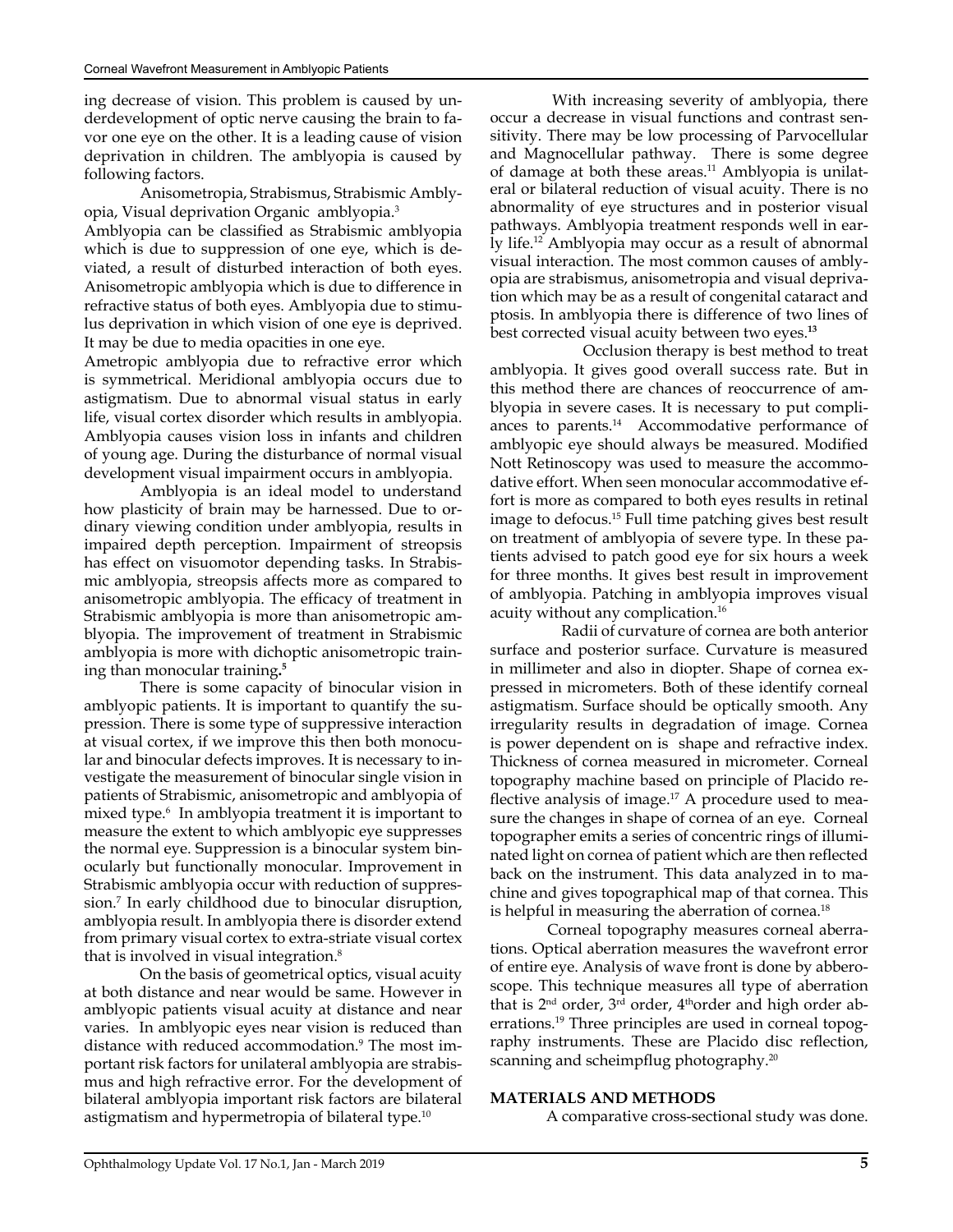A sample of 30 subjects with one eye as amblyopic was taken. Age ranges from 5 to14 years. Females were 13 (43%) and males were 17 (57%). Corneal topography was done on each eye. The topography findings of normal eye was taken as standard for comparison with that of amblyopic eye in the same individual. Ziemer GALLIEI G2 was used for corneal topography. Machine print out was used as Performa. Low order aberration (defocus and astigmatism) and high order aberrations(trefoil, spherical and coma)were studied. The research was conducted at College of Ophthalmology and Allied Vision Sciences, King Edward Medical University,Mayo Hospital Lahore. The study was conducted for a perod f 2 months. By applying Kolmogoro Smirnov test, it was confirmed that data was normally distributed so paired sample t-test was applied. P value less than 0.05 was taken as significant.

# **RESULTS**

TABLE NO 1. **Abberation of amblyopic and normal eye**

|        |                                                            | Mean      | N  | Std. De-<br>viation | Std.<br>Error<br>Mean |
|--------|------------------------------------------------------------|-----------|----|---------------------|-----------------------|
| Pair 1 | 2nd order<br>aberrations<br>of amblyopic<br>eye            | 1.8530    | 30 | .68505              | .12507                |
|        | 2nd order<br>aberrations<br>of normal<br>eye               | 1.7590    | 30 | .84181              | .15369                |
| Pair 2 | 2nd order<br>oblique<br>astigmatism<br>of amblyopic<br>eye | .0003     | 30 | .57885              | .10568                |
|        | 2nd order<br>oblique<br>astigmatism<br>of normal<br>eye    | $-0.0192$ | 30 | .56722              | .10356                |
| Pair 3 | 2nd order<br>defocus of<br>amblyopic<br>eye                | $-.6000$  | 30 | .28410              | .05187                |
|        | 2nd order<br>defocus of<br>normal eye                      | $-0.6263$ | 30 | .46751              | .08536                |
| Pair 4 | 2nd order<br>regular<br>astigmatism<br>of amblyopic<br>eye | $-1.4080$ | 30 | 1.02330             | .18683                |
|        | 2nd order<br>regular astig-<br>matism of<br>normal eye     | $-1.3163$ | 30 | 1.03858             | .18962                |

This table shows the means and standard deviation of

compared pairs of 2nd order abberation of amblyopic and normal eye,  $2<sup>nd</sup>$  order oblique astigmatism of amblyopic and normal eye, 2<sup>nd</sup> order defocus of amblyopic and normal eye and 2nd order regular astigmatism of amblyopic and noraml eye. There was significant difference of means between these pairs.

TABLE NO 2: Correlation between paired sample of amblyopic and normal eye

|        |                                                                                                                | N  | Correlation | Sig. |
|--------|----------------------------------------------------------------------------------------------------------------|----|-------------|------|
| Pair 1 | 2nd order aberrations<br>of amblyopic eye &<br>2nd order aberrations<br>of normal eye                          | 30 | .571        | .001 |
| Pair 2 | oblique<br>2nd<br>order<br>astigmatismof ambly-<br>opiceye & 2nd order<br>oblique astigmatism of<br>normal eye | 30 | $-530$      | .003 |
| Pair 3 | 2nd order defocus of<br>amblyopic eye & 2nd<br>order defocus of nor-<br>mal eye                                | 30 | .509        | .004 |
| Pair 4 | 2nd order<br>regular<br>astigmatism of ambly-<br>opic eye & 2nd order<br>regular astigmatism of<br>normal eye  | 30 | .573        | .001 |

 This table shows that there is strong corelation(rho=0.571) between  $2<sup>nd</sup>$  order aberration of amblyopic and normal eye but the difference is not significant, strong corelation(rho=-0.530) between 2nd order oblique astigmatism of amblyopic eye and 2nd order oblique astigmatism of normal eye, strong corelation(rho=0.509)between2nd order defocus of amblyopic eye and 2nd order defocus of normal eye and strong corelation(rho=0.573) between 2nd order regular astigmatism of amblyopic eye and 2nd order regular astigmatism of normal eye but difference is not significant.

 This table shows that there is no significant difference between all of these groups. P value is  $(p \ge 0.05)$  in all groups.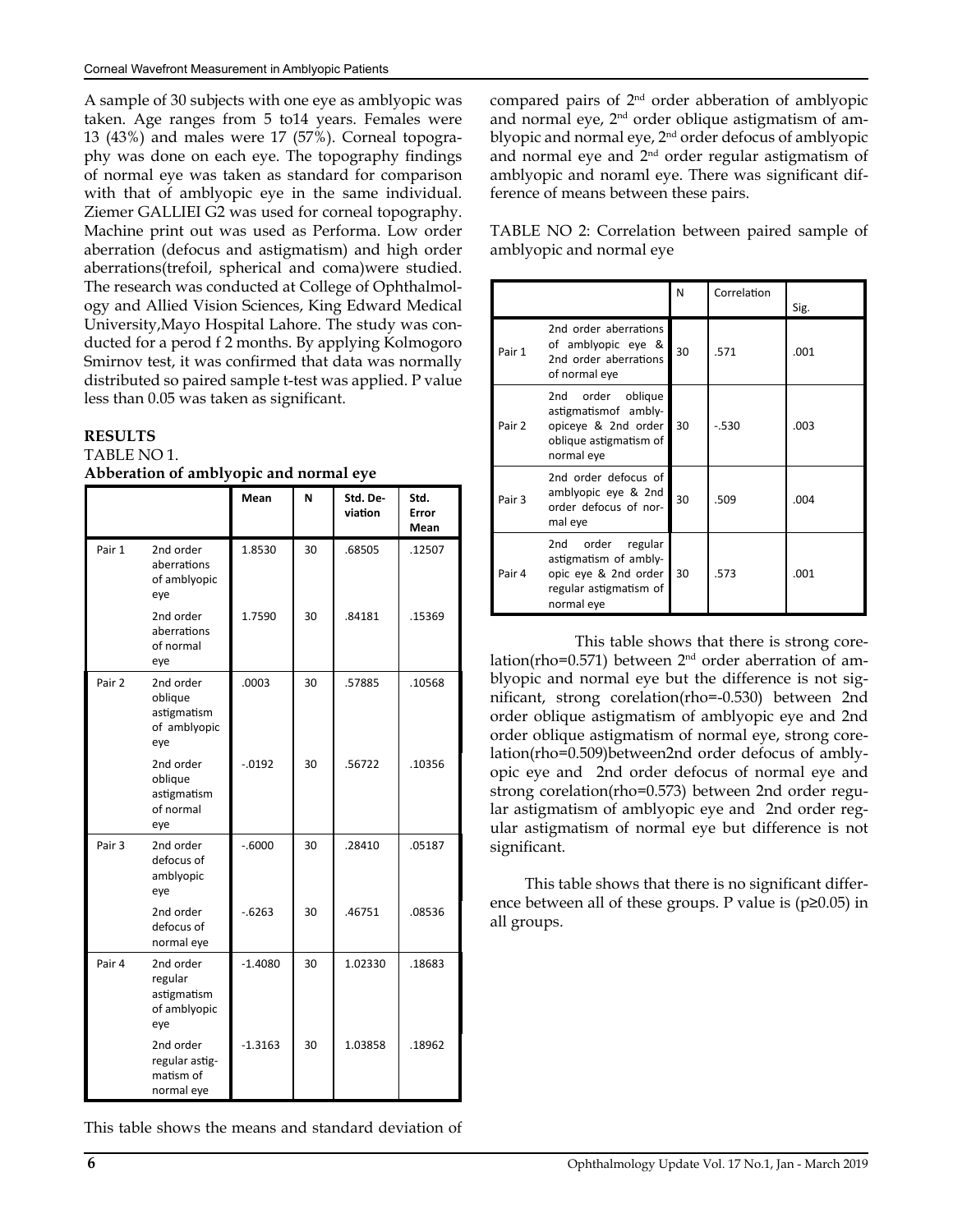|  |  | TABLE NO 3: Paired sample t- test_ |  |  |  |  |
|--|--|------------------------------------|--|--|--|--|
|--|--|------------------------------------|--|--|--|--|

| Mean   |                                                                                                    | <b>Paired Differences</b> |                    |                                                     |            |        | t        | Df | S<br>g     |
|--------|----------------------------------------------------------------------------------------------------|---------------------------|--------------------|-----------------------------------------------------|------------|--------|----------|----|------------|
|        |                                                                                                    | Std.<br>De-<br>viation    | Std. Error<br>Mean | 95% Confidence In-<br>terval of the Differ-<br>ence |            |        |          |    | (2-tailed) |
|        |                                                                                                    |                           |                    | Lower                                               | Upper      |        |          |    |            |
| Pair 1 | 2nd order aberrations of amblyopic<br>eye - 2nd order aberrations of nor-<br>mal eye               | .09400                    | .72077             | .13159                                              | $-0.17514$ | .36314 | .714     | 29 | .481       |
| Pair 2 | 2nd order oblique astigmatismof<br>amblyopiceye - 2nd order oblique<br>astigmatism of normal eye   | .01953                    | 1.00234            | .18300                                              | $-0.35475$ | .39381 | .107     | 29 | .916       |
| Pair 3 | 2nd order defocus of amblyopic eye<br>- 2nd order defocus of normal eye                            | .02633                    | .40518             | .07397                                              | $-.12496$  | .17763 | .356     | 29 | .724       |
| Pair 4 | 2nd order regular astigmatism of<br>amblyopic eye - 2nd order regular<br>astigmatism of normal eye | $-0.09167$                | .95270             | .17394                                              | $-.44741$  | .26408 | $-0.527$ | 29 | .602       |

 This table shows that difference between the groups 2nd order aberrations of amblyopic eye - 2nd order aberrations of normal eye(p≤0.05), between 2nd order oblique astigmatismof amblyopiceye - 2nd order oblique astigmatism of normal eye(p≤ 0.05), between 2nd order defocus of amblyopic eye - 2nd order defocus of normal eye(p ≤0.05) and2nd order regular astigmatism of amblyopic eye - 2nd order regular astigmatism of normal eye(p≤0.05) is not significant.

| TABLE NO 4: Comparison of paired sample means of amblyopic and normal group |  |  |  |  |  |
|-----------------------------------------------------------------------------|--|--|--|--|--|
|-----------------------------------------------------------------------------|--|--|--|--|--|

|        |                                                      | Mean      | N  | Std. Deviation | Std. Error Mean |
|--------|------------------------------------------------------|-----------|----|----------------|-----------------|
| Pair 1 | third order aberration of amblyopic<br>eye           | .4795     | 30 | .47920         | .08749          |
|        | third order aberration of normal<br>eye              | .5450     | 30 | .23853         | .04355          |
|        | third order vertical trefoil of ambly-<br>opic eye   | $-.1058$  | 30 | .21224         | .03875          |
| Pair 2 | third order vertical trefoil of normal<br>eye        | .0387     | 30 | .23687         | .04325          |
| Pair 3 | third order vertical coma of ambly-<br>opic eye      | $-.0083$  | 30 | .32029         | .05848          |
|        | third order vertical coma of normal<br>eye           | $-.1200$  | 30 | .26172         | .04778          |
| Pair 4 | third order horizontal coma of am-<br>blyopic eye    | $-1733$   | 30 | .36026         | .06577          |
|        | third order horizontal coma of nor-<br>mal eye       | $-.0750$  | 30 | .46229         | .08440          |
|        | third order horizontal trefoil of am-<br>blyopic eye | $-0.1240$ | 30 | .30607         | .05588          |
| Pair 5 | third order horizontal trefoil of nor-<br>mal eye    | $-0597$   | 30 | .27278         | .04980          |

3rdorder aberration of amblyopic eye and normal eye,

3rdorder vertical trefoil of amblyopic eye &normal eye,

3rdorder horizontal coma of amblyopic eye& normal eye, and

3<sup>rd</sup>order horizontal trefoil of amblyopic eye& normal eye. There was no significant difference between means of these pairs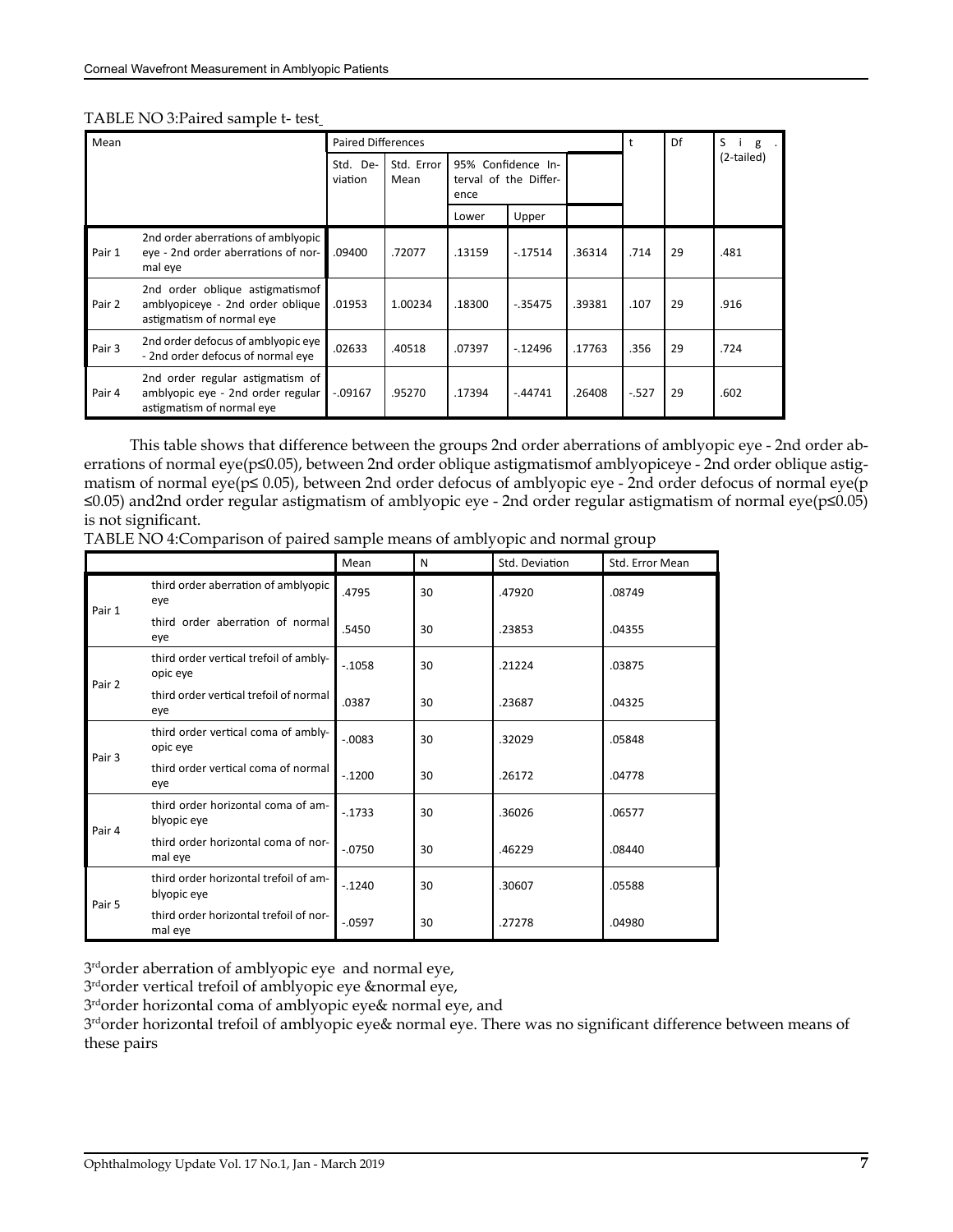|        |                                                                                                        | N  | Correlation | Sig. |
|--------|--------------------------------------------------------------------------------------------------------|----|-------------|------|
| Pair 1 | third order aberration of amblyopic<br>eye & third orderaberration of nor-<br>mal eye                  | 30 | $-.031$     | .871 |
| Pair 2 | third order vertical trefoil of ambly-<br>opic eye & third order vertical tre-<br>foil of normal eye   | 30 | .064        | .737 |
| Pair 3 | third order vertical coma of am-<br>blyopic eye & third order vertical<br>coma of normal eye           | 30 | .656        | .000 |
| Pair 4 | third order horizontal coma of am-<br>blyopic eye & third order horizontal<br>coma of normal eye       | 30 | $-.053$     | .780 |
| Pair 5 | third order horizontal trefoil of am-<br>blyopic eye & third order horizontal<br>trefoil of normal eye | 30 | .291        | .119 |

TABLE NO 5: Correlation between paired sample of amblyopic and normal eye

There is strong correlation(rho=.000,p≤0.05) between third order vertical coma of amblyopic eye and third order vertical coma of normal eye and the difference between groups is also significant.

| Mean   |                                                                                                        | <b>Paired Differences</b> |                                                                      |        |            |            | t        | df | Sig. (2-tailed) |
|--------|--------------------------------------------------------------------------------------------------------|---------------------------|----------------------------------------------------------------------|--------|------------|------------|----------|----|-----------------|
|        |                                                                                                        | Std. Devia-<br>tion       | Std. Error<br>95% Confidence Inter-<br>val of the Difference<br>Mean |        |            |            |          |    |                 |
|        |                                                                                                        |                           |                                                                      | Lower  | Upper      |            |          |    |                 |
| Pair 1 | third order aberration of ambly-<br>opic eye - third orderaberration of<br>normal eye                  | $-06553$                  | .54188                                                               | .09893 | $-26787$   | .13681     | $-662$   | 29 | .513            |
| Pair 2 | third order vertical trefoil of<br>amblyopic eye - third order vertical<br>trefoil of normal eye       | $-14443$                  | .30777                                                               | .05619 | $-25936$   | $-0.02951$ | $-2.570$ | 29 | .016            |
| Pair 3 | third order vertical coma of am-<br>blyopic eye - third order vertical<br>coma of normal eye           | .11167                    | .24712                                                               | .04512 | .01939     | .20394     | 2.475    | 29 | .019            |
| Pair 4 | third order horizontal coma of am-<br>blyopic eye - third order horizontal<br>coma of normal eye       | $-0.09833$                | .60101                                                               | .10973 | $-32275$   | .12609     | $-0.896$ | 29 | .378            |
| Pair 5 | third order horizontal trefoil of am-<br>blyopic eye - third order horizontal<br>trefoil of normal eye | $-06433$                  | .34570                                                               | .06312 | $-0.19342$ | .06475     | $-1.019$ | 29 | .316            |

TABLE NO 6: Paired sample t- test

 This table shows that there is significant difference between third order vertical trefoils of amblyopic eye - third order vertical trefoil of normal eye (p≤0.05) and between third order vertical coma of amblyopic eye - third order vertical coma of normal eye (p≤0.05).

TABLE NO.7 Comparison of paired sample means of amblyopic and normal group

|        |                                                       | Mean      |    | Std. Deviation | Std. Error Mean |
|--------|-------------------------------------------------------|-----------|----|----------------|-----------------|
| Pair 1 | fourth order aberration of amblyopic eye              | .2193     | 30 | .13266         | .02422          |
|        | fourth order aberration of normal eye                 | .2760     | 30 | .22053         | .04026          |
|        | fourth order oblique quatrefoil of ambly-<br>opic eye | $-0.0187$ | 30 | .03830         | .00699          |
| Pair 2 | fourth order oblique quatrefoil of normal<br>eye      | $-.0167$  | 30 | .01348         | .00246          |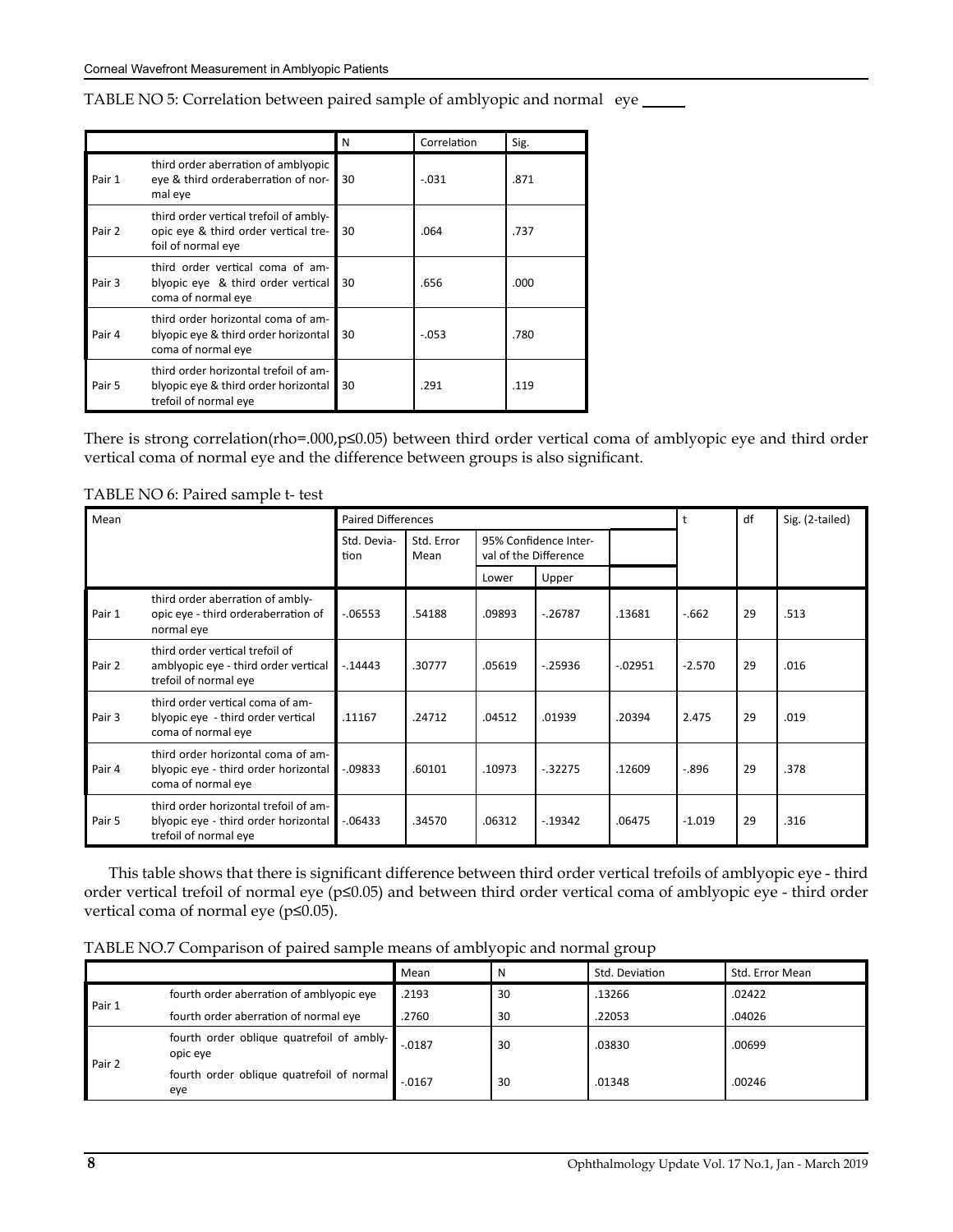| Pair 3 | fourth order oblique astigmatism of ambly-<br>opic eye  | .0137    | 30 | .02988 | .00546 |
|--------|---------------------------------------------------------|----------|----|--------|--------|
|        | fourth order oblique astigmatism of normal<br>eye       | .0260    | 30 | .13622 | .02487 |
|        | fourth order defocus of amblyopic eye                   | .0950    | 30 | .09637 | .01760 |
| Pair 4 | fourth order defocus of normal eye                      | .1030    | 30 | .08918 | .01628 |
| Pair 5 | fourth order vertical astigmatism of ambly-<br>opic eye | .0203    | 30 | .05275 | .00963 |
|        | fourth order vertical astigmatism of normal<br>eye      | .0067    | 30 | .04080 | .00745 |
| Pair 6 | fourth order regular quatrefoil of amblyopic<br>eye     | $-0580$  | 30 | .04046 | .00739 |
|        | fourth order regular quatrefoil of normal<br>eye        | $-.0407$ | 30 | .17354 | .03168 |

4thorder aberration of amblyopic& normal eye,

4th order oblique quatrefoil of normal and amblyopic eye, 4thorder defocus of amblyopic& normal eye, 4thorder vertical astigmatism of amblyopic and normal eye, and 4thorder regular quatrefoil of amblyopic and normal eye.

#### Table no.8

#### **Correlation between paired sample of amblyopic and normal eye**

|        |                                                                                                                 | N  | Correlation | Sig. |
|--------|-----------------------------------------------------------------------------------------------------------------|----|-------------|------|
| Pair 1 | fourth order aberration of amblyopic eye<br>& forth order aberration of normal eye                              | 30 | .564        | .001 |
| Pair 2 | fourth order oblique quatrefoil of ambly-<br>opic eye and forth order oblique quatrefoil<br>of normal eye       | 30 | .318        | .086 |
| Pair 3 | fourth order oblique astigmatism of am-<br>blyopic eye and fourth order oblique astig-<br>matism of normal eye  | 30 | .476        | .008 |
| Pair 4 | fourth order defocus of amblyopic eye &<br>forth order defocus of normal eye                                    | 30 | .713        | .000 |
| Pair 5 | fourth order vertical astigmatism of am-<br>blyopic eye and forth order vertical astig-<br>matism of normal eye | 30 | .074        | .697 |
| Pair 6 | fourth order regular quatrefoil of ambly-<br>opic eye and fourth order regular quatre-<br>foil of normal eye    | 30 | .537        | .002 |

 This table shows that there is strong correlation between forth order aberration of amblyopic eye and forth order aberration of normal eye (rho=.001), forth order oblique astigmatism of amblyopic eye and fourth order oblique astigmatism of normal eye (rho=0.008),fourth order defocus of amblyopic eye and fourth order defocus of normal eye (rho=0.000), fourth order regular quatrefoil of amblyopic eye and fourth order regular quatrefoil of normal eye (rho=.002) but there is no significant difference between these groups.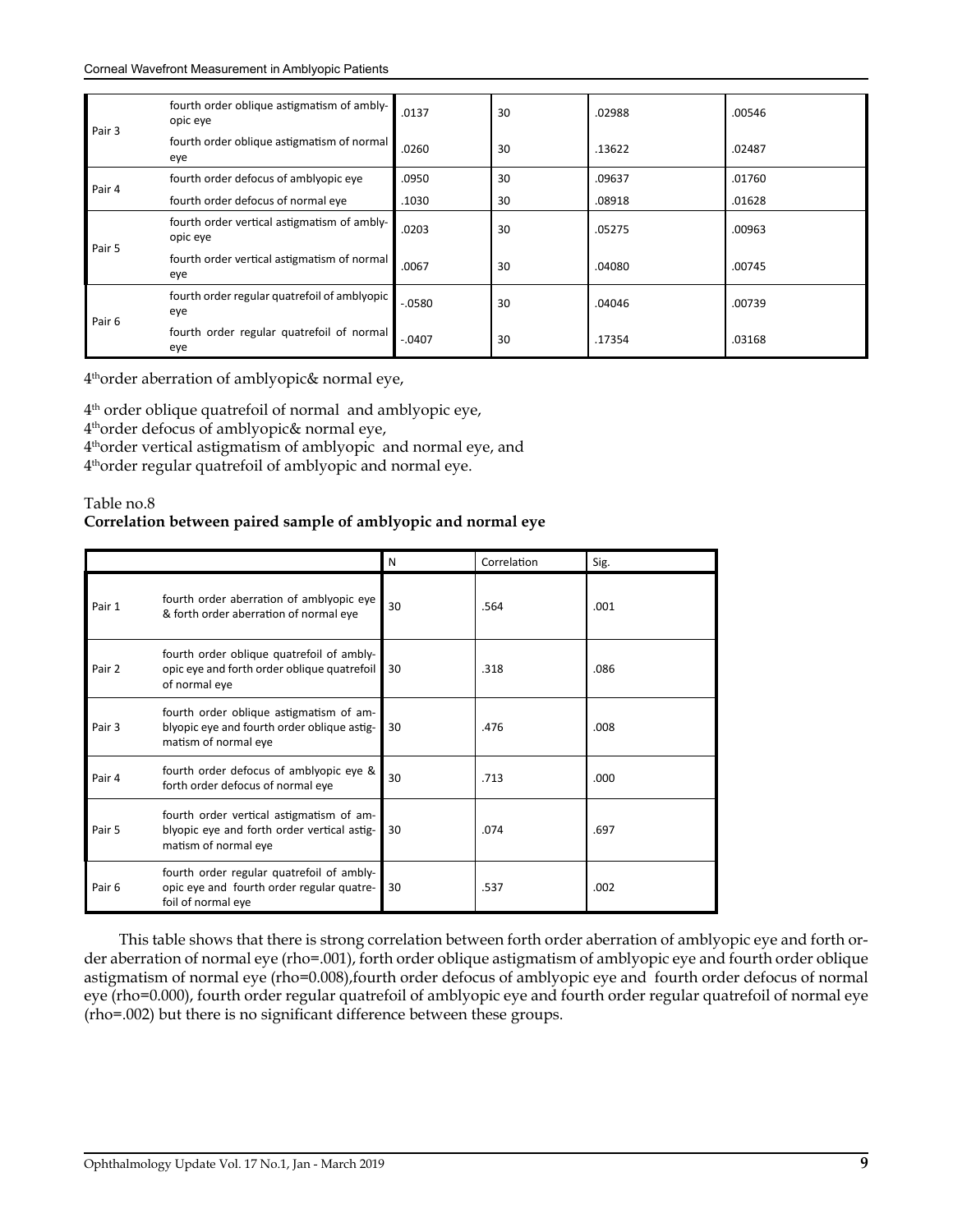| Mean   |                                                                                                          |                        | Paired Differences   |                |                                    |        | t        | df | S<br>$\mathbf i$<br>g |
|--------|----------------------------------------------------------------------------------------------------------|------------------------|----------------------|----------------|------------------------------------|--------|----------|----|-----------------------|
|        |                                                                                                          | De-<br>Std.<br>viation | Std<br>Error<br>Mean | 95%<br>ference | Confidence<br>Interval of the Dif- |        |          |    | $(2-tailed)$          |
|        |                                                                                                          |                        |                      | Lower          | Upper                              |        |          |    |                       |
| Pair 1 | fourth order aberration of amblyopic<br>eye - fourth order aberration of nor-<br>mal eye                 | $-.05667$              | .18235               | .03329         | $-12476$                           | .01142 | $-1.702$ | 29 | .099                  |
| Pair 2 | fourth order oblique quatrefoil of<br>amblyopic eye - fourth order oblique<br>quatrefoil of normal eye   | $-.00200$              | .03633               | .00663         | $-0.01557$                         | .01157 | $-.302$  | 29 | .765                  |
| Pair 3 | fourth order oblique astigmatism of<br>amblyopiceye - fourth order oblique<br>astigmatism of normal eye  | $-0.01233$             | .12481               | .02279         | $-.05894$                          | .03427 | $-.541$  | 29 | .592                  |
| Pair 4 | fourth order defocus of amblyopic eye<br>- fourth order defocus of normal eye                            | $-.00800$              | .07063               | .01290         | $-.03437$                          | .01837 | $-.620$  | 29 | .540                  |
| Pair 5 | forth order vertical astigmatism of<br>amblyopic eye - forth order vertical<br>astigmatism of normal eye | .01367                 | .06425               | .01173         | $-.01032$                          | .03766 | 1.165    | 29 | .253                  |
| Pair 6 | forth order regular quatrefoil of am-<br>blyopic eye - forth order regular qua-<br>trefoil of normal eve | $-.01733$              | .15561               | .02841         | $-.07544$                          | .04077 | $-.610$  | 29 | .547                  |

#### TABLE NO 9: Paired sample t- test

#### **DISCUSSION**

 Amblyopia is an idiopathic disease in which there is reduction of visual acuity when no fundal pathology seen on examination. Amblyopia results due to strabismus, visual deprivation and due to unequal refractive status during early development of life. In young children and adults of middle age the common cause of visual impairment is amblyopia and it is increasing the risk of vision loss  $(1.2\%)$ .<sup>21</sup>

High refractive errors when occur in both eyes leads to an isometropic amblyopia. Strabismus is also secondary cause of amblyopia. If there is large difference in refractive status of two eyes leads to anisometropic amblyopia. As they play a potential role in image quality so high order aberration seems to be a causative factor in development of amblyopia.22

The treatment outcome and management is difficult to treat in younger children, due to issue of compliance. Amblyopia can easily be treated in individuals above 10 years. Even after treatment completed successfully amblyopic patients when check give eye behaves as an abnormal eye for various visual functions.23

 There are following two types of aberration in eye. Low order aberration makes 85% of total aberration in eye. They consist of defocus and astigmatism. High order aberration makes 15 % of total aberration. They consist of spherical aberration, coma and trefoil. Order means complexity of wavefront shape. Order of aberration depends on complexity of shape.<sup>24</sup>

High order astigmatism makes small contribution in eye's total wavefront, studies shoes that high order aberration has deleterious effect on image quality.

This study compared ocular aberrations in amblyopic eye and normal eye of same individual, the results showed that in amblyopic eyes third order vertical trefoil ( $p = 0.016$ ), ( $p \le 0.05$ ), third order vertical coma (p = 0.019), (p≤0.05) and 7<sup>th</sup> order aberration (p = 0.041),(p≤0.05). The differences were statistically significant.<sup>25</sup>

In conclusion, high order aberrations are the main cause in the development of amblyopia. Further studies with larger sample sizes are required to further study the effect of HOAs in children with amblyopia.

**CONCLUSION**: There was significant difference in corneal aberrations between normal and amblyopic eyes.

#### **REFERENCES**

- 1. Orssaud C. [Amblyopia.]. Journal francais d'ophtalmologie. 2014;37(6):486-96.
- 2. McKean-Cowdin R, Cotter SA, Tarczy-Hornoch K, Wen G, Kim J, Borchert M, et al. Prevalence of amblyopia or strabismus in asian and non-Hispanic white preschool children: multi-ethnic pediatric eye disease study. Ophthalmology. 2013;120(10):2117- 24.
- 3. Kimberly G Yen M, Sr CEHR. Amblyopia. 2014.
- 4. Kanski JJaBBCOES, 2011 . amblyopia. 2011.
- 5. Levi DM, Knill DC, Bavelier D. Stereopsis and Amblyopia: A Mini-Review: Vision Res. 2015 Jan 28. pii: S0042-6989(15)00008-5. doi: 10.1016/j.visres.2015.01.002.
- 6. Hess RF, Thompson B, Baker DH. Binocular vision in amblyopia: structure, suppression and plasticity. Ophthalmic Physiol Opt. 2014;34(2):146-62.
- 7. Hess RF, Mansouri B, Thompson B. Restoration of binocular vision in amblyopia. Strabismus. 2011;19(3):110-8.
- 8. Hamm LM, Black J, Dai S, Thompson B. Global processing in amblyopia: a review. Front Psychol. 2014;5(583).
- 9. Catford GV. Amblyopia: a comparison between distance and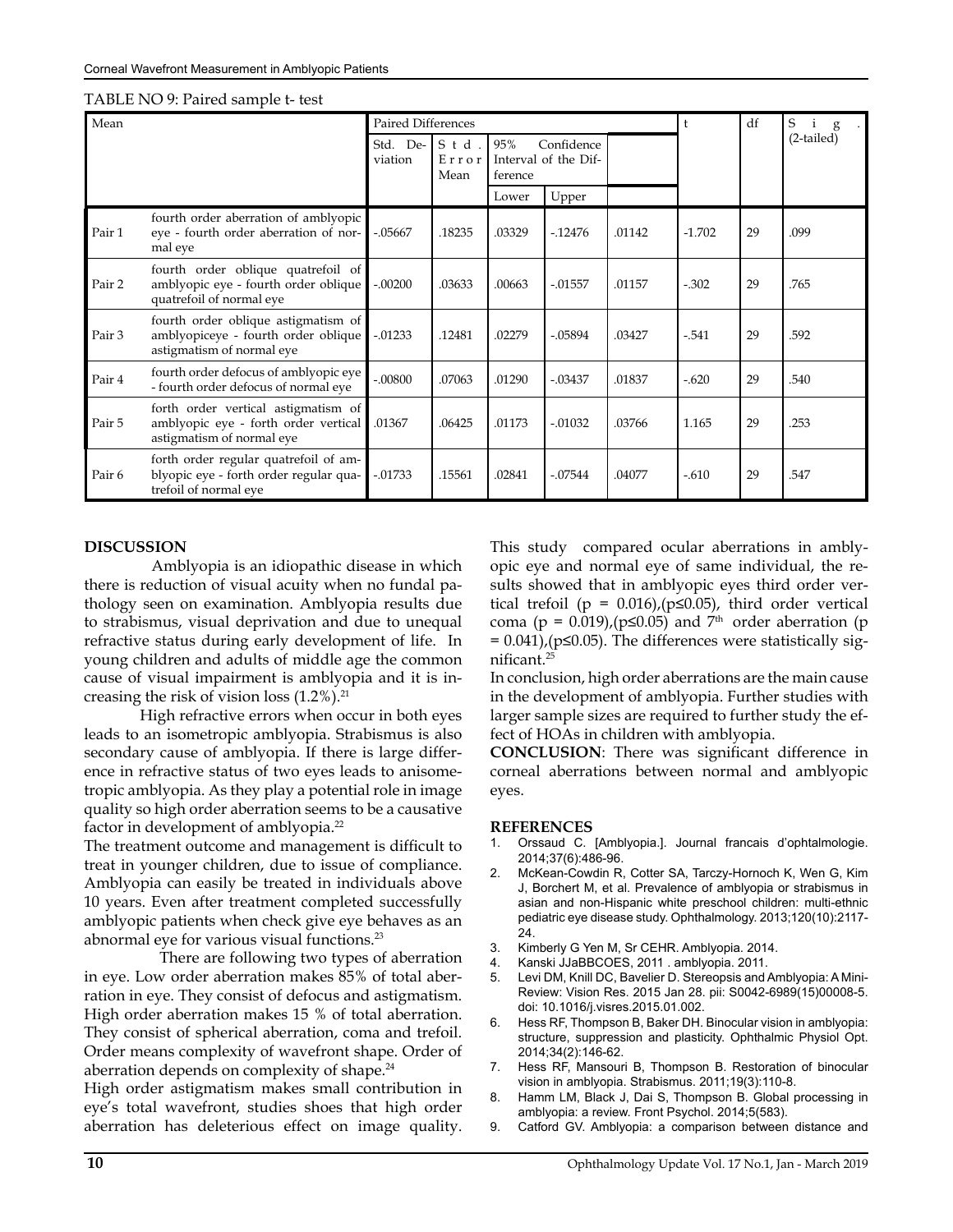near vision. Br J Ophthalmol. 1956;40(10):633-5.

- 10. Pascual M, Huang J, Maguire MG, Kulp MT, Quinn GE, Ciner E, et al. Risk factors for amblyopia in the vision in preschoolers study. Ophthalmology. 2014;121(3):622-9.e1.
- 11. Song FW, Sun ZH, Yang Y, Wang LP, Tang XJ, Chen BB, et al. [Mechanism underlying spatial vision deficit of monocular amblyopia based on the theory of Magnocellular and Parvocellular (M-P) pathways]. Zhejiang Da Xue Xue Bao Yi Xue Ban. 2014;43(1):101-8.
- 12. DeSantis D. Amblyopia. Pediatr Clin North Am. 2014;61(3):505- 18.
- 13. Pescosolido N, Stefanucci A, Buomprisco G, Fazio S. Amblyopia treatment strategies and new drug therapies. J Pediatr Ophthalmol Strabismus. 2014;51(2):78-86.
- 14. Tang EW, Li BC, Yeung IY, Li KK. Occlusion therapy in amblyopia: an experience from Hong Kong. Hong Kong medical journal = Xianggang yi xue za zhi / Hong Kong Academy of Medicine. 2014;20(1):32-6.
- 15. Manh V, Chen AM, Tarczy-Hornoch K, Cotter SA, Candy TR. Accommodative Performance of Children with Unilateral Amblyopia. Investigative ophthalmology & visual science. 2015.
- 16. Erdem E, Cinar GY, Somer D, Demir N, Burcu A, Ornek F. Eye patching as a treatment for amblyopia in children aged 10-16 years. Japanese journal of ophthalmology. 2011;55(4):389-95.
- 17. Fung MW. corneal topography and imaging. 2014.
- 18. Bedinghaus T. corneal topography. 2014.
- 19. Agarwal's D, editor. Corneal Topography2010.
- Gaurav.Prakash. Corneal topography. In: Bernfeld E, editor. Corneal topography2014.
- 21. Vance Thompson. Higher-Order Aberrations By Madeleine Vessel; . 2014.
- 22. Zhao PF, Zhou YH, Wang NL, Zhang J. Study of the wavefront aberrations in children with amblyopia. Chinese medical journal. 2010;123(11):1431-5.
- 23. Prakash G, Sharma N, Saxena R, Choudhary V, Menon V, Titiyal JS. Comparison of higher order aberration profiles between normal and amblyopic eyes in children with idiopathic amblyopia. Acta ophthalmologica. 2011;89(3):e257-62.
- 24. Plech AR, Pinero DP, Laria C, Aleson A, Alio JL. Corneal higher-order aberrations in amblyopia. European journal of ophthalmology. 2010;20(1):12-20.
- 25. Dominguez-Vicent A, Perez-Vives C, Ferrer-Blasco T, Garcia-Lazaro S, Montes-Mico R. The effect of simulated normal and amblyopic higher-order aberrations on visual performance. Journal of AAPOS : the official publication of the American Association for Pediatric Ophthalmology and Strabismus / American Association for Pediatric Ophthalmology and Strabismus. 2013;17(3):269-75.
- 26. Qiu X, Tan Q, Liao M, Liu L. [The estimation of higher order aberrations in children with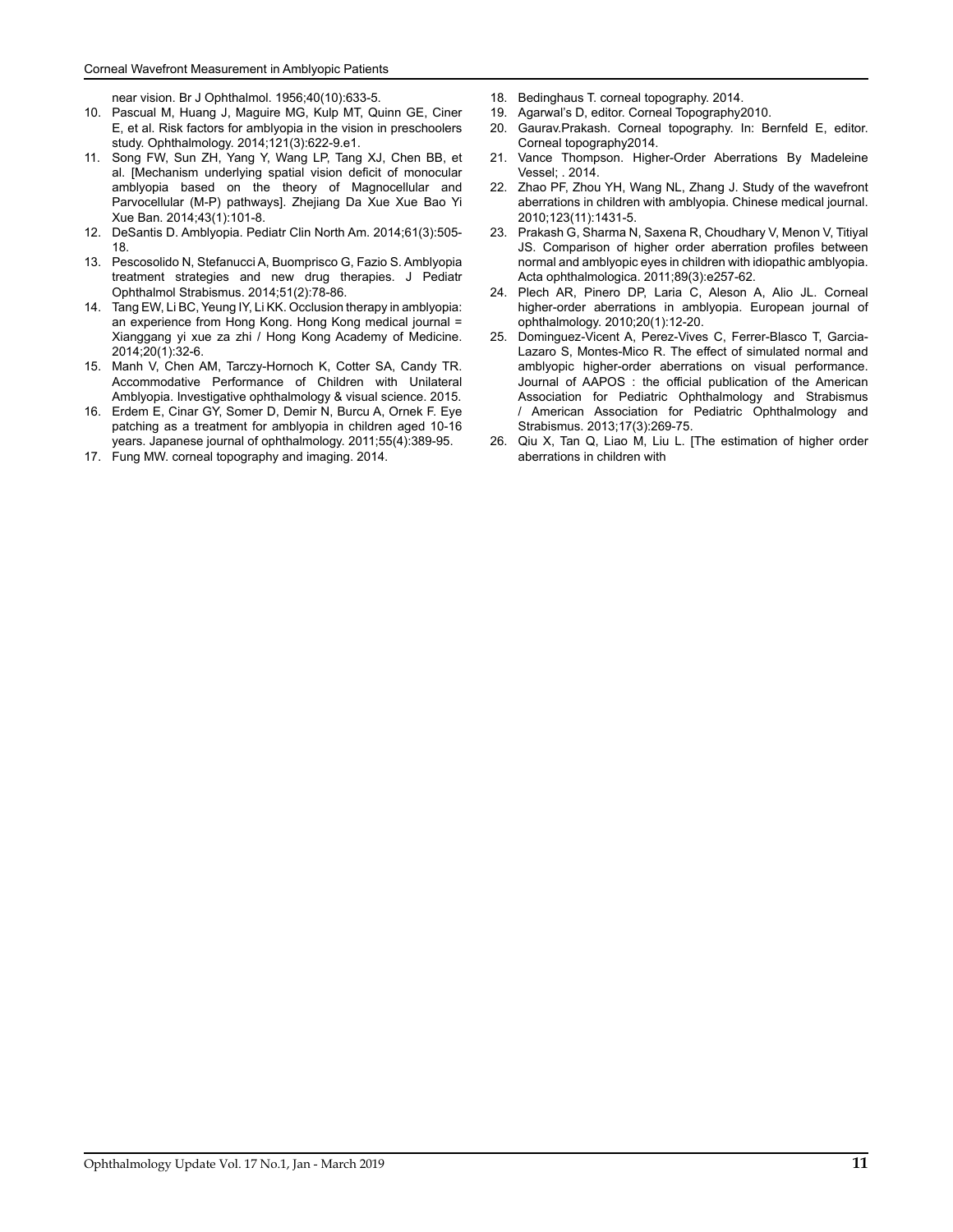#### ORIGINAL ARTICLE



# **Effect of Cyclosporine a 0.05% in the Treatment of Sub-epithelial Infiltrates** Nesr Farooq **in Epidemic Kerato-conjunctivitis**

Nesr Farooq FCPS<sup>1</sup>., M. Azeem Ansari, FCPS<sup>2</sup>. Prof. Khalid Mahmood Najmi FCPS,<sup>3</sup> **Shalamar Medical &Dental College Lahore**

#### **ABSTRACT**

**Purpose**:Effect of Cyclosporine A 0.05% in the treatment of subepithelial infiltrates in epidemic keratoconjunctivitis **Patients and method**:This was Descriptive Case series study conducted in Shalamar hospital Lahore. The age group from 15 to 45 yearswere included in this study. Who were not responding to the steroid therapy.Total of 100 patients were included in this study.

**Results:** Patients with corneal subepithelial infiltrates after epidemic keratoconjunctivitis, who were resistant to 3 months of steroid therapy were given topical cyclosporine A 0.05% for one month, 79 % improved

**Conclusions**: Results suggest that the Cyclosporine A 0.05% is safe and effective treatment for subepithelial infiltrates after epidemic keratoconjunctivitis who fails to respond with conventional steroid therapy.

**Key Words**: Cyclosporine A 0.05%, sub-epithelial infiltrates, epidemic keratoconjunctivitis, Adenoviral conjunctivitis. Epidemic keratoconjunctivitis, Corneal subepithelial infiltrate, Topical 0.05% cyclosporine A

Epidemic keratoconjunctivitis, Corneal subepithelial infiltrate, Topical 0.05% cyclosporine A

Epidemic keratoconjunctivitis, Corneal subepithelial infiltrate, Topical 0.05% cyclosporine A

#### **INTRODUCTION:**

Adenoviral conjunctivitis is highly contagious, most common viral disease of the eyes and is prevalent in the tropical areas and in hot climate. Adenovirous has many serotypes causing follicular conjunctivitis. But particularly serotype 3,4,7,8,19,37 are associated with  $k$ erato-conjunctivitis<sup>1,2</sup>. Former three causes pharyngoconjunctivitisand rare three causes epidemic kerato-conjunctivitis and are 30% and 80% risk factor for keratitis respectively.

Patient present with redness, foreign body sensation, watering and discharge from the eye. on examination Injection of conjunctiva and predominant follicular reaction with few papillae are the common feature of early or milder disease. In severe cases lid swelling, Pseudo-membrane formation on palpebral conjunctiva, chemosis , hemorrhagic conjunctivitis, painful lymphadenopathy of pre-auricular lymph nodes, Mild Anterior uveitis can also be seen<sup>2</sup>. Keratitis are usually in diffuse superficial punctate keratitis, focal epithelial punctate keratitis, and subepithelial infiltrates following conjunctivitis after 1 to 3 weeks. Subepithelial infil-

*------------------------------------------------------------------------------------------- 1.Assistant Professor, 2. Senior Registrar, 3. Professor & HOD*

*------------------------------------------------------------------------------------------- Correspondence: Dr. Nesr Farooq, Assistant Professor, Shalamar Medical And Dental College, Shalamar Medical & Dental College, Lahore Lahore*

*E.Mail>[nesrfarooqsaeed133@yahoo.com,](mailto:nesrfarooqsaeed133@yahoo.com)0321 4845759*

*------------------------------------------------------------------------------------------- Received: July'2018 Accepted Sep'2018 -------------------------------------------------------------------------------------------* trates are small, round and grayish lesions. That may and may not be stained with fluorescein. They are histologically accumulation of dead antigen of virus and lymphocyte organized around stromal cells. These lesions completely disappear without any scarring. They can remain dormant in corneal tissue for years and can cause symptoms such as decrease in visual acuity, glare, halo, and photophobia<sup>1</sup>.

 Cold compression, artificial tears supplement and topical weak steroid in combination with antibiotic to prevent secondarily bacterial infection are the main stay of treatment for adenoviral conjunctivitis. For sub-epithelial infiltrates conventionally topical prednisolone 0.5% is used but few of the patientsunfortunately fail to respond. For these patients topical Cyclosporine A  $0.05\%$  can be used<sup>1,2,3</sup>. With the limited studies on use Cyclosporine A 0.05% for the treatment of sub-epithelial infiltrates $2,3,4$  We hope this study will be useful to determine the effective treatment regime for post adenoviral sub-epithelial infiltrates in our settings.

*-------------------------------------------------------------------------------------------*

**Cyclosporine eye drops 0.05% is safe and effective treatment for subepithelial infiltrates after epidemic keratoconjunctivitis fail to respond conventional steroid therapy.**

#### **MATERIAL AND METHOD**

 This was a descriptive case series study. Both male and female patients were included in this study

*-------------------------------------------------------------------------------------------*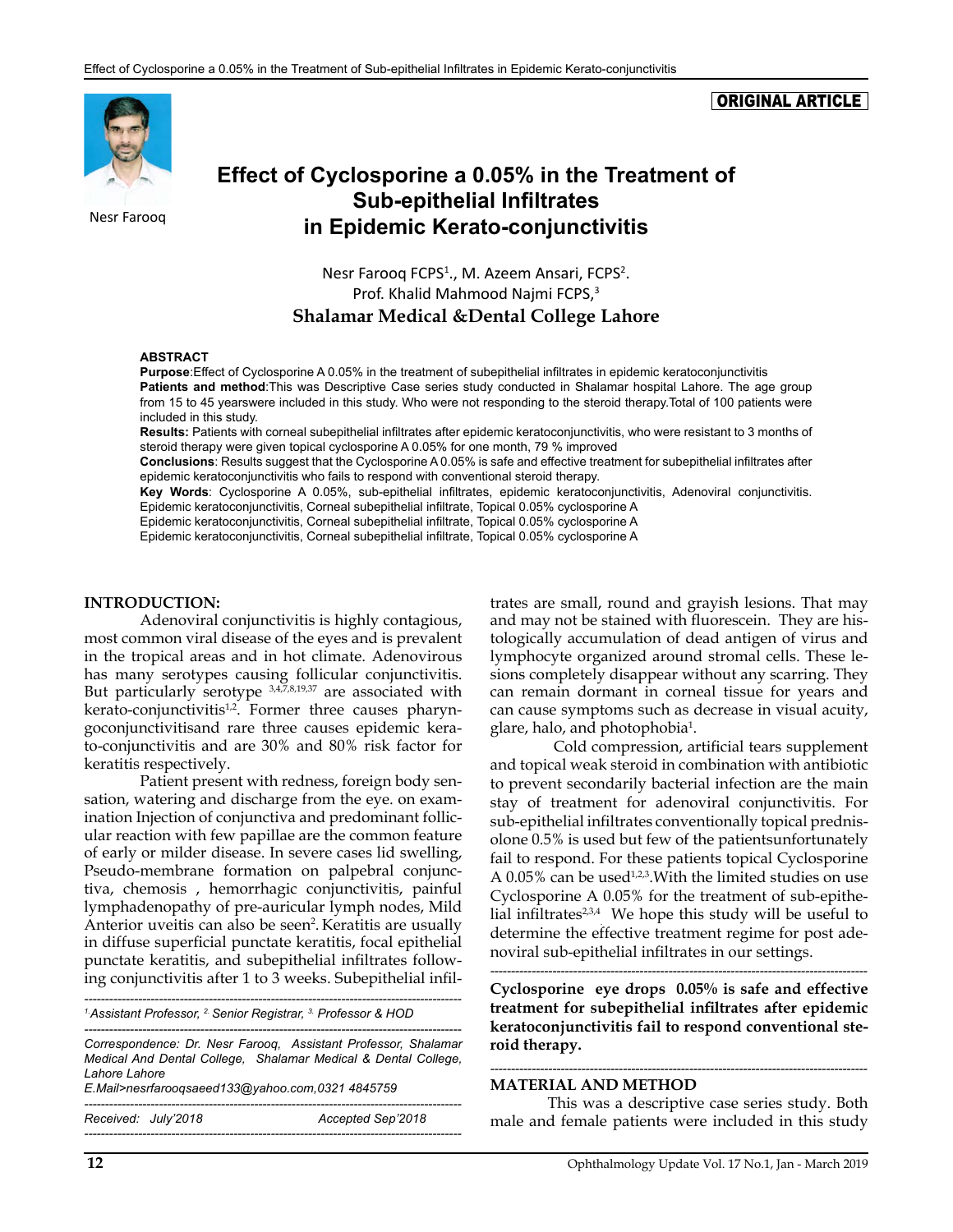between the ages of 15 to 45 years, who had non responding post adenoviral keratitis. Total of 100 patients were included in this study. Informed consent was taken from every patient included in the study. Purpose and procedure was explained, and confidentiality of theirpersonal information was ensured to the patient. Patient were also explained the pros and cons of the treatment. After Informed consent, personal profile was documented in part 1 of Performa and BCVA , IOP and subepithelial infiltrate count in part 2 of Performa.

 Patient were prescribed Cyclosporine A 0.05% eye drops 4 times a day along with steroid for initial 2 weeks followed by Cyclosporine A 0.05% twice daily for the next 2 weeks along with steroid. All procedures, examination and documentations was done by the same ophthalmologist to prevent bias documentation of symptom. Follow up with Best corrected visual acuity, Intra ocular pressure and slit lamp examination for count of subepithelial infiltrates was documented for 4 weeks.

 The data was entered and analyzed in SPSS Version 20.00. The quantitative data like visual acuitywas presented as mean standard deviation. The qualitative data like subepithelial infiltrates count and improvement in visual acuity was presented in the form of frequency and percentage.

#### **RESULTS**

One hundred eyes of 100 patients were included in this study, of these 35 (35%) were male and 65 (65%) were female.The Patient's were between 15 to 45 years of age. 40 patients had sub-epithelial infiltrates in their right eye and remaining 60 patient had Subepithelial infiltrates in their left eye. Before the start of the treatment BCVA in logMAR was recorded and it ranged from 1 to 0.2 logMAR. Likewise at the beginning of the study, average IOP was  $15 \pm 5$  mmHg and average subepithelial infiltrate count was 4.83 (range from 2 to 10). All of the patients were nonresponsive to the steroid treatment after the initial 3 months of therapy. After the start of topical cyclosporine A 0.05% along with topical steroid. Patients were followed after every 2 weeks for 4 weeks.

 At 4 weeks of therapy 79 patient were symptom free. In those patient the cyclosporine A 0.05% was stopped and steroid was tapered down to no medication. These patients recovered fully with no Subepithelial infiltrates and BCVA value of 0 logMAR. The remaining 21 patients showed variable degree of results. ( 4 patient had 2 Subepithelial infiltrates showed mild improvement, 3 patients had 3 Subepithelial infiltrates, 5 patients had 4 Subepithelial infiltrates, 9 patients had 6 or 8 Subepithelial infiltrates with severe visual impairment). These 21 non responders were continued with once daily or twice daily dose of cyclosporine A 0.05% along with steroids. 15 patient had raised IOP to 21 mmHg or more for which they were started on anti-glaucoma therapy along with reducing dose of steroid. At the end of 4 weeks out of 100 patients 79 (79%) were free from Subepithelial infiltrates and were symptom free and 21 (21%) patients remain resistant to therapy having variable degree of visual improvement. Table 1 data sheet

|                | <b>Refatoconjunctivius</b> |        |           |                   |                 |                  |         |                   |                  |
|----------------|----------------------------|--------|-----------|-------------------|-----------------|------------------|---------|-------------------|------------------|
| SR#            | <b>SEX</b>                 |        | AGE OD/OS | BCVA <sub>0</sub> | <b>BCVA END</b> | IOP <sub>0</sub> | IOP end | SEIC <sub>0</sub> | SEIC 8 week      |
| $\mathbf{1}$   | М                          | 27     | OD        | $0.8\,$           | 0.3             | 20               | 20      | 8                 | $\overline{2}$   |
| $\overline{2}$ | ${\bf F}$                  | $43\,$ | <b>OS</b> | $0.5\,$           | $\theta$        | 14               | 14      | 3                 | $\mathbf{0}$     |
| 3              | ${\bf F}$                  | 25     | <b>OD</b> | $\mathbf{1}$      | $\theta$        | 20               | 18      | 7                 | $\boldsymbol{0}$ |
| $\overline{4}$ | ${\bf F}$                  | $45\,$ | <b>OS</b> | $0.5\,$           | $\theta$        | $11\,$           | 17      | 3                 | $\boldsymbol{0}$ |
| 5              | $\mathbf M$                | 18     | <b>OS</b> | 0.3               | $\theta$        | 12               | 12      | 3                 | $\boldsymbol{0}$ |
| 6              | $\boldsymbol{F}$           | 19     | OD        | 0.3               | $\theta$        | 10               | 15      | 3                 | $\boldsymbol{0}$ |
| $\overline{7}$ | $\mathbf M$                | 45     | <b>OS</b> | $0.8\,$           | $\theta$        | 14               | 15      | 6                 | $\theta$         |
| $\,8\,$        | $\mathbf F$                | 43     | <b>OS</b> | $0.8\,$           | $\theta$        | 14               | 15      | 5                 | $\boldsymbol{0}$ |
| 9              | $\boldsymbol{F}$           | 34     | <b>OS</b> | $0.5\,$           | $\theta$        | 15               | 14      | 4                 | $\theta$         |
| $10\,$         | F                          | 32     | OD        | 0.2               | $\theta$        | 19               | $24\,$  | 3                 | $\theta$         |
| 11             | $\boldsymbol{F}$           | 43     | <b>OS</b> | $0.8\,$           | $\theta$        | 14               | 15      | 5                 | $\theta$         |
| $12\,$         | $\boldsymbol{F}$           | 32     | OD        | 0.2               | $\Omega$        | 19               | 24      | 3                 | $\theta$         |
| 13             | $\boldsymbol{F}$           | 43     | <b>OS</b> | $0.8\,$           | $\Omega$        | 14               | 15      | 5                 | $\theta$         |
| $14\,$         | $\boldsymbol{F}$           | 32     | <b>OD</b> | $0.2\,$           | $\theta$        | 19               | 24      | 3                 | $\theta$         |
| 15             | М                          | 18     | <b>OS</b> | 0.3               | $\Omega$        | 12               | 12      | 3                 | $\theta$         |
| 16             | $\boldsymbol{F}$           | 19     | <b>OD</b> | 0.3               | $\Omega$        | 10               | 15      | 3                 | $\theta$         |
| 17             | $\overline{F}$             | $18\,$ | OD        | 0.3               | $\theta$        | 12               | $14\,$  | $\overline{2}$    | $\boldsymbol{0}$ |
|                |                            |        |           |                   |                 |                  |         |                   |                  |

Effect of Cyclosporine A 0.05% in the treatment of subepithelial infiltrates in epidemickeratoconjunctivitis"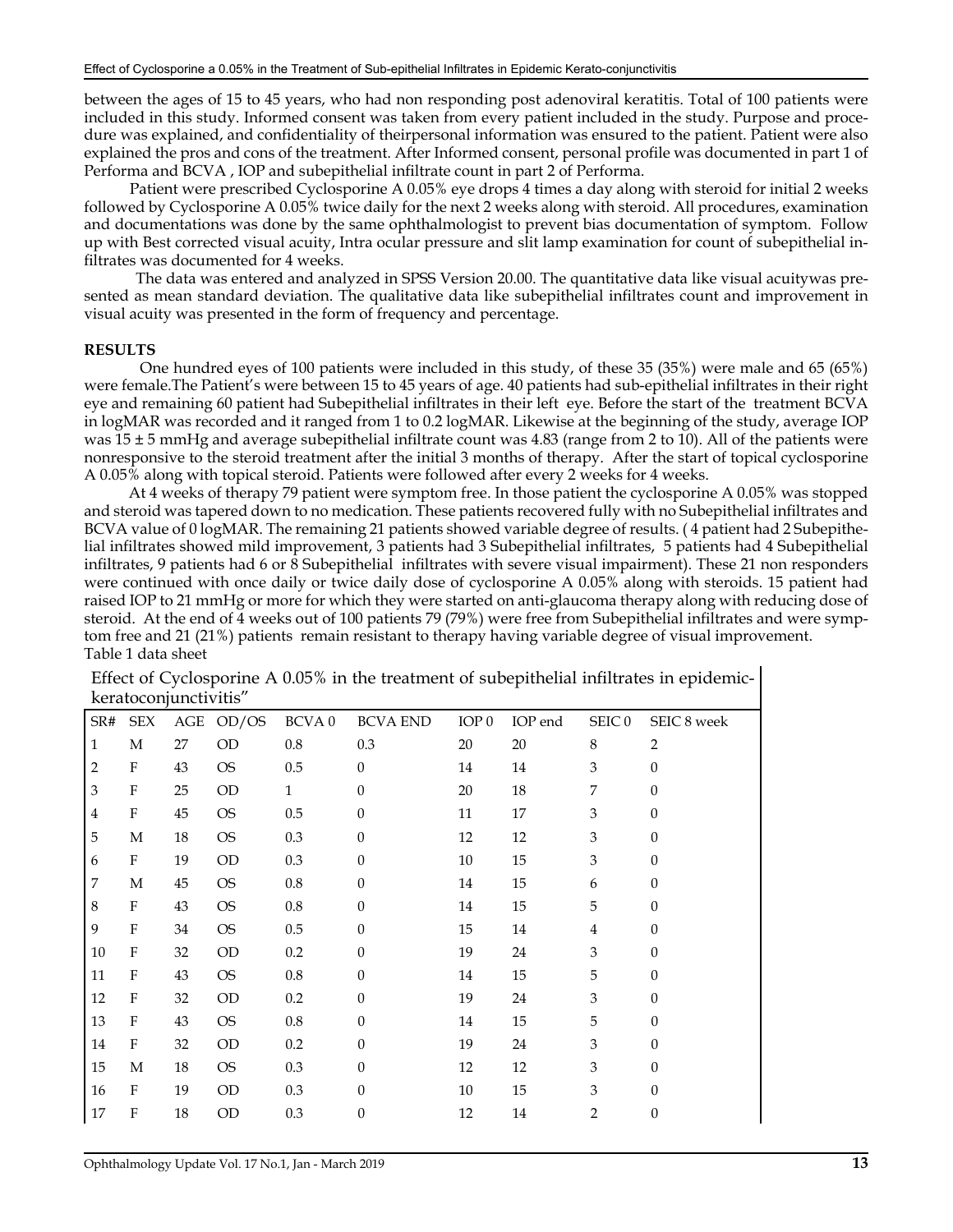| 18     | М                         | 21     | <b>OS</b> | 0.5          | $\boldsymbol{0}$ | 11     | 17     | $\ensuremath{\mathfrak{Z}}$ | $\boldsymbol{0}$ |
|--------|---------------------------|--------|-----------|--------------|------------------|--------|--------|-----------------------------|------------------|
| 19     | M                         | 45     | <b>OS</b> | $\rm 0.8$    | $\boldsymbol{0}$ | 14     | 15     | 6                           | $\boldsymbol{0}$ |
| 20     | $\boldsymbol{\mathrm{F}}$ | 34     | <b>OS</b> | $0.5\,$      | $\boldsymbol{0}$ | 15     | 14     | 4                           | $\boldsymbol{0}$ |
| 21     | $\rm F$                   | 16     | OD        | 0.6          | $\boldsymbol{0}$ | 13     | 15     | 4                           | $\boldsymbol{0}$ |
| 22     | $\rm F$                   | 25     | $\rm OD$  | $\mathbf{1}$ | $\boldsymbol{0}$ | 20     | 18     | 6                           | $\boldsymbol{0}$ |
| 23     | M                         | 20     | OD        | $\mathbf{1}$ | 0.5              | 14     | 20     | $\,8\,$                     | $\boldsymbol{6}$ |
| 24     | $\boldsymbol{\mathrm{F}}$ | 45     | <b>OS</b> | 0.5          | $\boldsymbol{0}$ | 11     | 17     | 3                           | $\boldsymbol{0}$ |
| 25     | М                         | 29     | <b>OS</b> | $\mathbf{1}$ | 0.5              | 15     | 18     | 10                          | 6                |
| 26     | ${\rm F}$                 | 18     | OD        | $0.3\,$      | $\boldsymbol{0}$ | 12     | 14     | $\overline{2}$              | $\boldsymbol{0}$ |
| $27\,$ | М                         | 21     | <b>OS</b> | $0.5\,$      | $\boldsymbol{0}$ | 11     | 17     | $\,3$                       | $\boldsymbol{0}$ |
| 28     | M                         | 45     | <b>OS</b> | $0.8\,$      | $\boldsymbol{0}$ | 14     | 15     | 6                           | $\boldsymbol{0}$ |
| 29     | $\mathbf F$               | 34     | <b>OS</b> | 0.5          | $\boldsymbol{0}$ | 15     | 14     | $\overline{4}$              | $\boldsymbol{0}$ |
| $30\,$ | M                         | 18     | <b>OS</b> | $0.3\,$      | $\boldsymbol{0}$ | 12     | 12     | $\,3$                       | $\boldsymbol{0}$ |
| 31     | $\boldsymbol{\mathrm{F}}$ | 19     | OD        | $0.3\,$      | $\boldsymbol{0}$ | 10     | 15     | 3                           | $\boldsymbol{0}$ |
| 32     | $\rm F$                   | 25     | OD        | $\mathbf{1}$ | $\boldsymbol{0}$ | 20     | $18\,$ | 6                           | $\boldsymbol{0}$ |
| 33     | $\rm F$                   | 45     | <b>OS</b> | $0.5\,$      | $\mathbf{0}$     | 11     | 17     | 3                           | $\boldsymbol{0}$ |
| 34     | $\rm F$                   | 43     | <b>OS</b> | $\rm 0.8$    | $\boldsymbol{0}$ | 14     | 15     | 5                           | $\boldsymbol{0}$ |
| 35     | $\rm F$                   | 32     | $\rm OD$  | 0.2          | $\boldsymbol{0}$ | 19     | 24     | $\ensuremath{\mathbf{3}}$   | $\boldsymbol{0}$ |
| 36     | $\boldsymbol{\mathrm{F}}$ | 42     | <b>OS</b> | $0.6\,$      | $\boldsymbol{0}$ | 19     | 23     | 5                           | $\boldsymbol{0}$ |
| 37     | М                         | 39     | <b>OS</b> | $0.3\,$      | $\boldsymbol{0}$ | 18     | $18\,$ | $\overline{2}$              | $\boldsymbol{0}$ |
| 38     | F                         | 18     | OD        | $0.3\,$      | $\boldsymbol{0}$ | 12     | 14     | $\overline{c}$              | $\boldsymbol{0}$ |
| 39     | М                         | 18     | <b>OS</b> | $0.3\,$      | $\boldsymbol{0}$ | 12     | 12     | $\ensuremath{\mathsf{3}}$   | $\boldsymbol{0}$ |
| $40\,$ | М                         | 27     | OD        | $\rm 0.8$    | 0.3              | 20     | 20     | $\,8\,$                     | $\bf 4$          |
| 41     | $\boldsymbol{\mathrm{F}}$ | 43     | <b>OS</b> | $0.8\,$      | $\boldsymbol{0}$ | 14     | 15     | 5                           | $\boldsymbol{0}$ |
| 42     | М                         | 21     | <b>OS</b> | $0.5\,$      | $\boldsymbol{0}$ | 11     | $17\,$ | 3                           | $\boldsymbol{0}$ |
| 43     | $\rm F$                   | 19     | $\rm OD$  | $0.3\,$      | $\boldsymbol{0}$ | $10\,$ | 15     | $\,3$                       | $\boldsymbol{0}$ |
| 44     | $\rm F$                   | 43     | <b>OS</b> | $0.5\,$      | $\boldsymbol{0}$ | 14     | 14     | 3                           | $\boldsymbol{0}$ |
| 45     | $\boldsymbol{\mathrm{F}}$ | 32     | $\rm OD$  | 0.2          | $\boldsymbol{0}$ | 19     | 24     | $\ensuremath{\mathbf{3}}$   | $\boldsymbol{0}$ |
| 46     | F                         | 42     | <b>OS</b> | 0.6          | $\boldsymbol{0}$ | 19     | 23     | 5                           | $\boldsymbol{0}$ |
| $47\,$ | $\mathbf M$               | 39     | <b>OS</b> | 0.3          | $\boldsymbol{0}$ | 18     | 18     | $\overline{2}$              | $\boldsymbol{0}$ |
| $48\,$ | $\mathbf M$               | 18     | <b>OS</b> | 0.3          | $\boldsymbol{0}$ | 12     | 12     | $\ensuremath{\mathbf{3}}$   | $\boldsymbol{0}$ |
| 49     | $\mathbf F$               | 19     | $\rm OD$  | $0.3\,$      | $\boldsymbol{0}$ | $10\,$ | 15     | $\ensuremath{\mathfrak{Z}}$ | $\boldsymbol{0}$ |
| $50\,$ | $\rm F$                   | 16     | $\rm OD$  | $0.6\,$      | $\boldsymbol{0}$ | 13     | 15     | $\bf 4$                     | $\boldsymbol{0}$ |
| 51     | $\boldsymbol{\mathrm{F}}$ | 42     | <b>OS</b> | $0.6\,$      | $\boldsymbol{0}$ | 19     | 23     | 5                           | $\boldsymbol{0}$ |
| 52     | $\mathbf M$               | $20\,$ | $\rm OD$  | $\mathbf{1}$ | $0.5\,$          | 14     | $20\,$ | $\,8\,$                     | 6                |
| 53     | M                         | 39     | <b>OS</b> | $0.3\,$      | $\boldsymbol{0}$ | $18\,$ | $18\,$ | $\overline{2}$              | $\boldsymbol{0}$ |
| 54     | $\mathbf M$               | 29     | <b>OS</b> | $\mathbf{1}$ | 0.5              | 15     | 18     | $10\,$                      | 6                |
| 55     | $\rm F$                   | 25     | <b>OS</b> | $0.8\,$      | $\boldsymbol{0}$ | 14     | 16     | 5                           | $\boldsymbol{0}$ |
| 56     | $\rm F$                   | 18     | $\rm OD$  | $\mathbf{1}$ | 0.6              | 21     | 21     | 10                          | 6                |
| 57     | $\rm F$                   | 31     | <b>OS</b> | $0.5\,$      | $\boldsymbol{0}$ | 13     | $17\,$ | $\mathfrak{Z}$              | $\boldsymbol{0}$ |
| 58     | $\boldsymbol{\mathrm{F}}$ | 25     | $\rm OD$  | $\mathbf{1}$ | $\boldsymbol{0}$ | 20     | $18\,$ | 8                           | $\bf 4$          |
| 59     | $\rm F$                   | $45\,$ | <b>OS</b> | $0.5\,$      | $\boldsymbol{0}$ | $11\,$ | $17\,$ | $\ensuremath{\mathbf{3}}$   | $\boldsymbol{0}$ |
| 60     | $\boldsymbol{\mathrm{F}}$ | 42     | <b>OS</b> | $0.6\,$      | $\boldsymbol{0}$ | 19     | $23\,$ | 5                           | $\boldsymbol{0}$ |
| 61     | $\mathbf M$               | 39     | <b>OS</b> | $0.3\,$      | $\boldsymbol{0}$ | 18     | 18     | $\overline{c}$              | $\boldsymbol{0}$ |
| 62     | F                         | 25     | <b>OS</b> | $\rm 0.8$    | $\boldsymbol{0}$ | $14\,$ | $16\,$ | 6                           | $\boldsymbol{0}$ |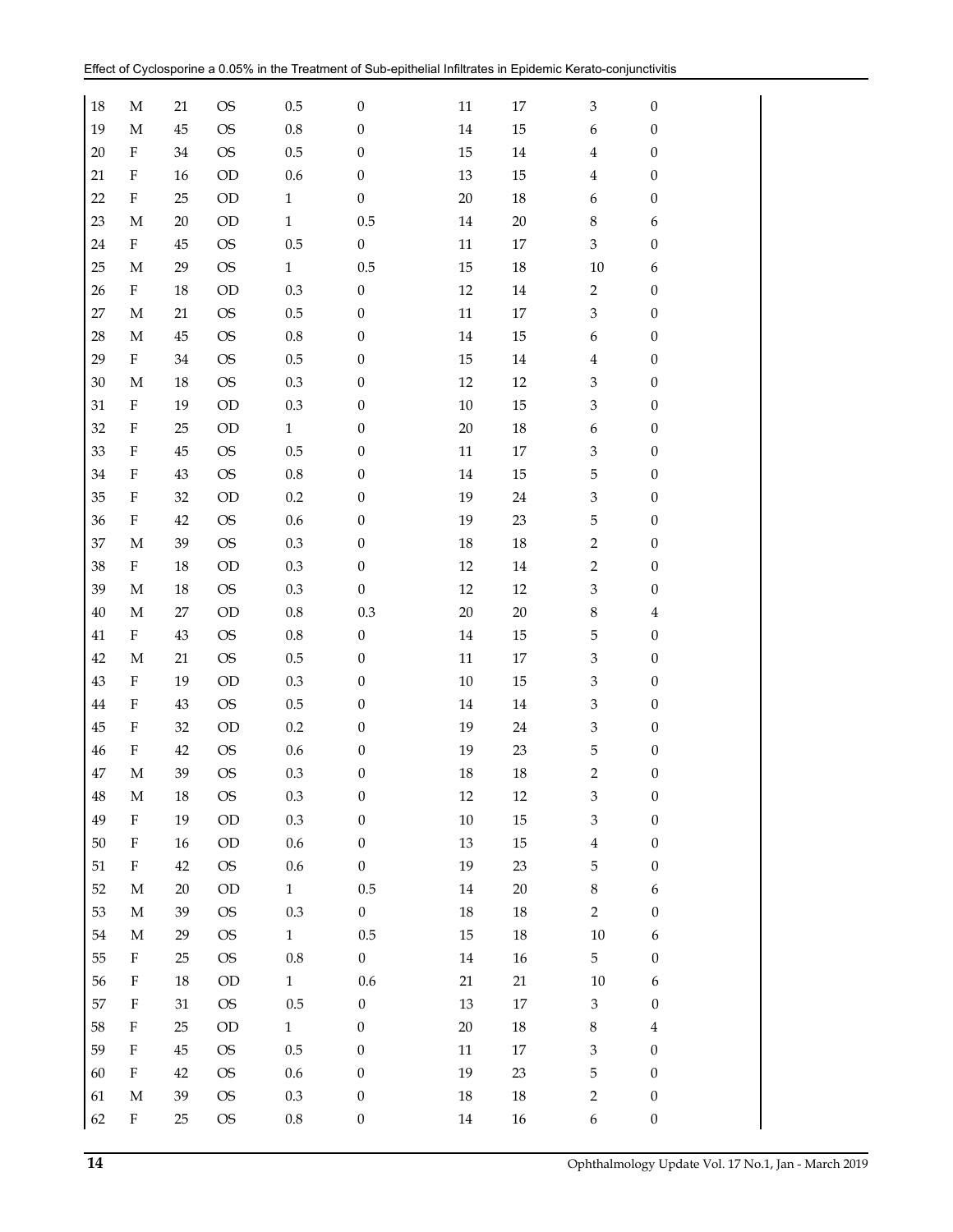| <b>BCVA</b> |                           |                    |                        | 0.61               |                                      | 0.095    |                 |                                | $0.001\,$                            |  |
|-------------|---------------------------|--------------------|------------------------|--------------------|--------------------------------------|----------|-----------------|--------------------------------|--------------------------------------|--|
|             |                           |                    |                        | Before treatment   |                                      |          | After treatment |                                | $\mathbf{p}$                         |  |
|             |                           | Table 2 Data sheet |                        |                    |                                      |          |                 |                                |                                      |  |
| 100         | $\mathbf F$               | $31\,$             | <b>OS</b>              | 0.5                | $\boldsymbol{0}$                     | 13       | 17              | 3                              | $\boldsymbol{0}$                     |  |
| 99          | $\mathbf F$               | $18\,$             | OD                     | $\mathbf{1}$       | 0.6                                  | $21\,$   | $21\,$          | 10                             | $\,8\,$                              |  |
| 98          | $\mathbf F$               | $25\,$             | <b>OS</b>              | $\rm 0.8$          | $\boldsymbol{0}$                     | $14\,$   | $16\,$          | 6                              | $\boldsymbol{0}$                     |  |
| 97          | $\mathbf M$               | 29                 | <b>OS</b>              | $\mathbf 1$        | $0.5\,$                              | 15       | $18\,$          | $10\,$                         | $\ensuremath{\mathbf{3}}$            |  |
| 96          | $\mathbf M$               | $20\,$             | OD                     | $\mathbf{1}$       | $0.5\,$                              | $14\,$   | $20\,$          | 8                              | $\ensuremath{\mathbf{3}}$            |  |
| 95          | $\mathbf{F}$              | $16\,$             | $\rm OD$               | $0.6\,$            | $\boldsymbol{0}$                     | $13\,$   | $15\,$          | $\bf 4$                        | $\boldsymbol{0}$                     |  |
| 94          | $\mathbf M$               | 29                 | <b>OS</b>              | $\mathbf{1}$       | $0.5\,$                              | 15       | $18\,$          | $10\,$                         | $\ensuremath{\mathbf{3}}$            |  |
| 93          | M                         | $20\,$             | $\rm OD$               | $\mathbf{1}$       | $0.5\,$                              | 14       | $20\,$          | $\,8\,$                        | $\sqrt{2}$                           |  |
| 92          | F                         | 16                 | OD                     | 0.6                | $\boldsymbol{0}$                     | 13       | 15              | $\bf 4$<br>4                   | $\boldsymbol{0}$                     |  |
| 91          | М<br>$\mathbf F$          | 34                 | <b>OS</b><br><b>OS</b> | $0.8\,$<br>$0.5\,$ | $\boldsymbol{0}$<br>$\boldsymbol{0}$ | 14<br>15 | 15<br>$14\,$    | 6                              | $\boldsymbol{0}$<br>$\boldsymbol{0}$ |  |
| 90          | $\mathbf M$               | 39<br>$45\,$       | <b>OS</b>              | 0.3                | $\boldsymbol{0}$                     | $18\,$   | $18\,$          | $\overline{c}$                 | $\boldsymbol{0}$                     |  |
| 89          |                           |                    |                        |                    |                                      |          |                 |                                |                                      |  |
| 88          | $\boldsymbol{\mathrm{F}}$ | 31<br>$42\,$       | <b>OS</b><br><b>OS</b> | $0.6\,$            | $\theta$                             | 19       | 23              | $\ensuremath{\mathbf{3}}$<br>5 | $\boldsymbol{0}$                     |  |
| 86<br>87    | F<br>F                    | 43                 | <b>OS</b>              | $0.5\,$<br>$0.5\,$ | $\boldsymbol{0}$<br>$\boldsymbol{0}$ | 14<br>13 | $14\,$<br>17    | $\ensuremath{\mathbf{3}}$      | $\boldsymbol{0}$<br>$\boldsymbol{0}$ |  |
| 85          | F                         | $18\,$             | OD                     | $\mathbf{1}$       | 0.6                                  | 21       | 21              | $10\,$                         | $\,$ 8 $\,$                          |  |
| 84          | М                         | $27\,$             | OD                     | $\rm 0.8$          | 0.3                                  | 20       | $20\,$          | $\,8\,$                        | $\overline{\mathbf{4}}$              |  |
| 83          | $\boldsymbol{\mathrm{F}}$ | 25                 | <b>OS</b>              | $\rm 0.8$          | $\boldsymbol{0}$                     | $14\,$   | $16\,$          | $\boldsymbol{6}$               | $\boldsymbol{0}$                     |  |
| 82          | F                         | $43\,$             | <b>OS</b>              | $0.5\,$            | $\boldsymbol{0}$                     | 14       | $14\,$          | $\,3$                          | $\boldsymbol{0}$                     |  |
| $81\,$      | M                         | $27\,$             | OD                     | $\rm 0.8$          | 0.3                                  | 20       | $20\,$          | $\,$ 8 $\,$                    | $\overline{2}$                       |  |
| 80          | F                         | $31\,$             | <b>OS</b>              | $0.5\,$            | $\boldsymbol{0}$                     | 13       | $17\,$          | $\,3$                          | $\boldsymbol{0}$                     |  |
| 79          | M                         | $21\,$             | <b>OS</b>              | $0.5\,$            | $\boldsymbol{0}$                     | $11\,$   | 17              | $\ensuremath{\mathsf{3}}$      | $\boldsymbol{0}$                     |  |
| 78          | F                         | $18\,$             | OD                     | $\mathbf{1}$       | 0.6                                  | 21       | 21              | 10                             | 8                                    |  |
| 77          | F                         | $18\,$             | <b>OD</b>              | 0.3                | $\boldsymbol{0}$                     | $12\,$   | $14\,$          | $\overline{2}$                 | $\boldsymbol{0}$                     |  |
| 76          | $\rm F$                   | 25                 | <b>OS</b>              | $\rm 0.8$          | $\boldsymbol{0}$                     | $14\,$   | 16              | $\boldsymbol{6}$               | $\boldsymbol{0}$                     |  |
| 75          | $\boldsymbol{\mathrm{F}}$ | $34\,$             | <b>OS</b>              | $0.5\,$            | $\boldsymbol{0}$                     | 15       | $14\,$          | $\overline{\mathbf{4}}$        | $\boldsymbol{0}$                     |  |
| 74          | M                         | $45\,$             | <b>OS</b>              | $0.8\,$            | $\boldsymbol{0}$                     | $14\,$   | 15              | $\epsilon$                     | $\boldsymbol{0}$                     |  |
| 73          | M                         | 29                 | <b>OS</b>              | $\mathbf{1}$       | $0.5\,$                              | 15       | 18              | 10                             | 4                                    |  |
| 72          | $\boldsymbol{\mathrm{F}}$ | $43\,$             | <b>OS</b>              | 0.5                | $\boldsymbol{0}$                     | $14\,$   | $14\,$          | $\mathfrak{Z}$                 | $\mathbf{0}$                         |  |
| $71\,$      | $\boldsymbol{\mathrm{F}}$ | $45\,$             | <b>OS</b>              | $0.5\,$            | $\boldsymbol{0}$                     | $11\,$   | 17              | $\ensuremath{\mathbf{3}}$      | $\boldsymbol{0}$                     |  |
| $70\,$      | $\mathbf M$               | 21                 | <b>OS</b>              | $0.5\,$            | $\boldsymbol{0}$                     | $11\,$   | 17              | $\ensuremath{\mathbf{3}}$      | $\boldsymbol{0}$                     |  |
| 69          | М                         | $20\,$             | OD                     | $\mathbf{1}$       | $0.5\,$                              | 14       | $20\,$          | $\,8\,$                        | 4                                    |  |
| 68          | М                         | 27                 | OD                     | $0.8\,$            | $0.3\,$                              | $20\,$   | $20\,$          | $\,8\,$                        | $\mathbf 2$                          |  |
| 67          | $\rm F$                   | 25                 | OD                     | $0.5\,$            | $\boldsymbol{0}$                     | $20\,$   | 18              | $\overline{2}$                 | $\theta$                             |  |
| 66          | $\rm F$                   | $18\,$             | OD                     | $0.3\,$            | $\boldsymbol{0}$                     | $12\,$   | $14\,$          | $\overline{2}$                 | $\boldsymbol{0}$                     |  |
| 65          | F                         | 16                 | OD                     | $0.6\,$            | $\boldsymbol{0}$                     | 13       | 15              | $\overline{\mathbf{4}}$        | $\boldsymbol{0}$                     |  |
| 64          | $\rm F$                   | 31                 | <b>OS</b>              | $0.5\,$            | $\boldsymbol{0}$                     | 13       | $17\,$          | $\mathfrak{Z}$                 | $\boldsymbol{0}$                     |  |
| 63          | F                         | $18\,$             | OD                     | $\mathbf{1}$       | 0.6                                  | 21       | $21\,$          | 10                             | 6                                    |  |

|                                    | Before treatment | After treatment |       |
|------------------------------------|------------------|-----------------|-------|
| <b>BCVA</b>                        | 0.61             | 0.095           | 0.001 |
| <b>IOP</b>                         | 14.95            | 17.15           | 0.001 |
| Subepithelial infiltrates<br>count |                  |                 | 0.001 |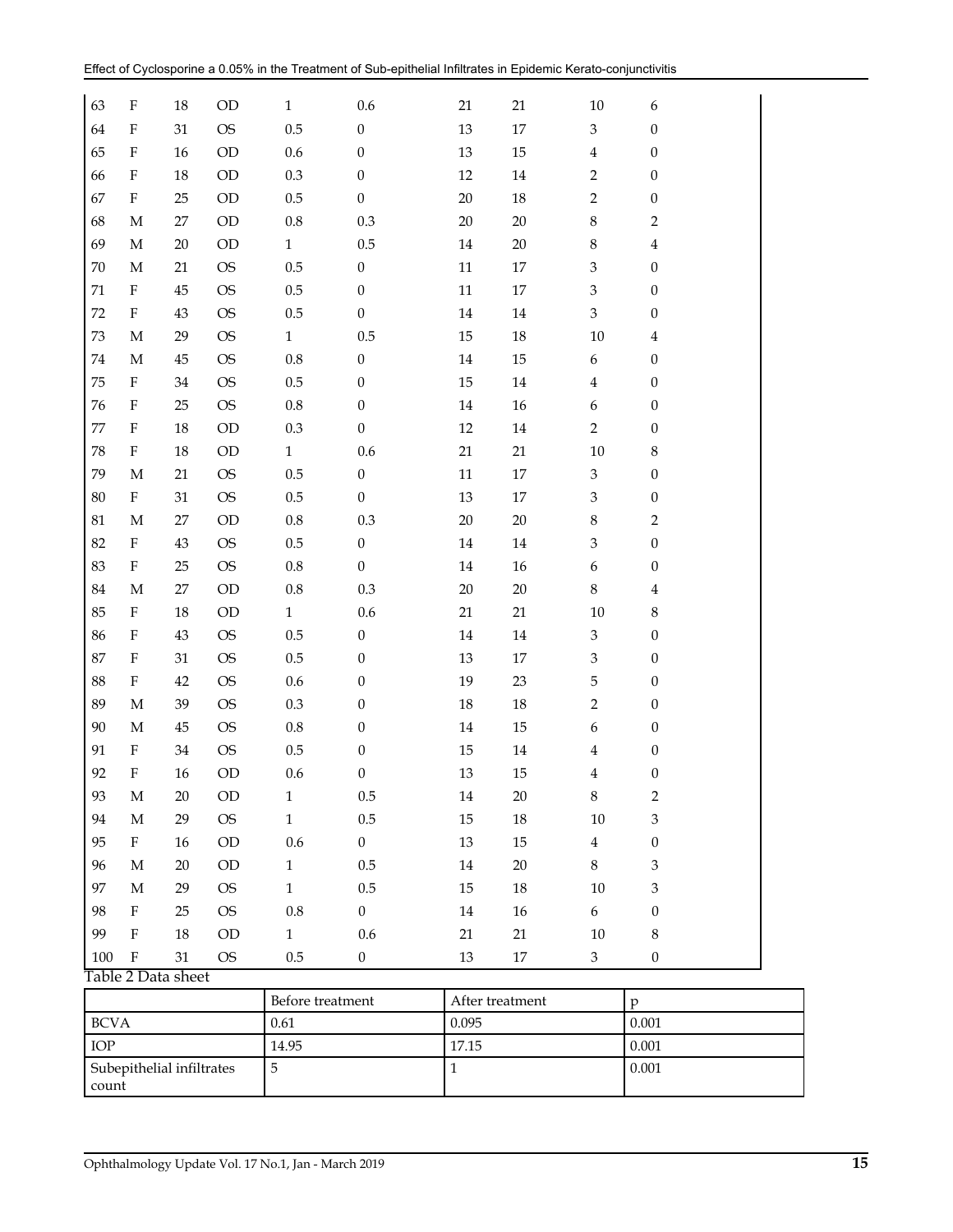#### **DISCUSSION**

 Chemosis, photophobia, hyperemia, itching, eye pain and lid swelling can occur in epidemic keratoconjunctivitis (EKC) which can adversely affect the everyday life. Conjunctivitis can ensue after keratitis with subepithelial infiltrates count (SEIC) in approximately 80% of the patients<sup>5,6</sup>. Photophobia, decrease of visual acuity, halo and irregular astigmatism can occur due to SEI. Decrease in visual acuity caused by SEIC can range from few weeks to some years as reported in some studies<sup>7,8</sup>. Treatment by virus static agents such as ganciclovir, trifluridine and vidarabine were not effective in ocular adenovirus infections 9,10. Long term use of topical steroids is beneficial in adenovirus infections but can cause super-infections, cataract and glaucoma<sup>11,12</sup>. Ocular surface lacrimal gland inflammation and T-lymphocyte proliferation and activation is suppressed by the use of topical Cs $A^{13}$ . Topical Cs $A$  is effective in various concentrations in ocular inflammations such as ulcerative keratitis due to rheumatoid arthritis, anterior uveitis, corneal graft rejection, superior limbic keratoconjunctivitis, cogan syndrome, micotic keratitis, Behcet's disease, herpetic stromal keratitis, mooren ulcer and atopic keratoconjunctivitis<sup>14,28</sup>. Topical 0.05% CsA was used successfully in the treatment of meibomian gland dysfunction, ocular graft-versus host disease, dry eye syndrome and pterygium surgery without any systemic or ocular side effects<sup>29,33</sup>.

 In the treatment of acute and chronic adenovirus infections CsA was effective in concentrations of 1% and 2% with majorly reduced or obliterated SEIC within 3 to 4 weeks  $\frac{7}{5}$ ,  $\frac{5}{34}$ ,  $\frac{35}{58}$ ,  $\frac{14}{14}$ . After an initial therapy of topical 1% CsA and steroids for a month, topical CsA 1% or 0.05% as a single dose per day or every other day was effective in treating SEIC a reported by Jeng and  $\text{colleagues}^{35}$ . 0.5% and 2% topical CsA were effective in treating SEIC as reported by Romanowski and colleagues, but it was claimed that this agent could facilitate the virus replication risking an endemic 36.

 In this study we included the patients who had no regression in SEIC for 3 months despite topical corticosteroids use. After two months with topical 0.05% CsA therapy, 79[79%] of eyes were cleared of SEIC, and in 21[21%] of eyes SEIC were not completely cleared but decreased in number. The treatment was discontinued in the eyes with completely cleared SEIC and continued in dose of twice daily in eyes which still had SEICs. From our experience, treatment with CsA should be continued until all SEIC are cleared. It cannot be foreseen that whether the SEIC will recur after treatment or when will it recur. Therefore, after the treatment patients should be followed up for long duration. Because of the impact of SEIC on patients daily life, control group who will be treated with placebo could not be constructed. Since our data were acquired without a control we cannot rule out the possibility of spontaneous resolution of SEIC as the natural history of the disease in this study.

#### **CONCLUSION**

 Result suggest the Cyclosporine a 0.05% is safe and effective treatment for subepithelial infiltrates after epidemic keratoconjunctivitis who fail to respond win conventional steroid therapy.

#### **REFERENCES**

- [SeydiOkumus,](https://www.ncbi.nlm.nih.gov/pubmed/?term=Okumus%20S%5BAuthor%5D&cauthor=true&cauthor_uid=22900547)<sup>1</sup> [Erol Coskun,](https://www.ncbi.nlm.nih.gov/pubmed/?term=Coskun%20E%5BAuthor%5D&cauthor=true&cauthor_uid=22900547)<sup>1</sup> [Mehmet Gurkan Tatar.](https://www.ncbi.nlm.nih.gov/pubmed/?term=Tatar%20MG%5BAuthor%5D&cauthor=true&cauthor_uid=22900547) Cyclosporine a 0.05% eye drops for the treatment of subepithelial infiltrates after epidemic keratoconjunctivitis. [BMC Ophthalmol.](https://www.ncbi.nlm.nih.gov/pmc/articles/PMC3504581/) 2012; 12: 42.Published online 2012 Aug 18. doi: [10.1186/1471-](https://dx.doi.org/10.1186%2F1471-2415-12-42) [2415-12-42.](https://dx.doi.org/10.1186%2F1471-2415-12-42) PMCID: PMC3504581. PMID: [22900547](https://www.ncbi.nlm.nih.gov/pubmed/22900547)
- 2. [Birthe Meyer-Rüsenberg](https://www.ncbi.nlm.nih.gov/pubmed/?term=Meyer-R%26%23x000fc%3Bsenberg%20B%5BAuthor%5D&cauthor=true&cauthor_uid=21814523), Dr. med.,\*,1 [Ulrike Loderstädt](https://www.ncbi.nlm.nih.gov/pubmed/?term=Loderst%26%23x000e4%3Bdt%20U%5BAuthor%5D&cauthor=true&cauthor_uid=21814523), Dr. med.,<sup>2</sup> [Gisbert Richard](https://www.ncbi.nlm.nih.gov/pubmed/?term=Richard%20G%5BAuthor%5D&cauthor=true&cauthor_uid=21814523), Prof. Dr. med.,<sup>1Paul-Michael Kaulfers</sup>, Prof. Dr. rer. nat.,<sup>2</sup> and [Caroline Gesser](https://www.ncbi.nlm.nih.gov/pubmed/?term=Gesser%20C%5BAuthor%5D&cauthor=true&cauthor_uid=21814523), Dr. med.<sup>1.</sup> Epidemic KeratoconjunctivitisThe Current Situation and Recommendations for Prevention and Treatment.
- 3. [DtschArztebl Int](https://www.ncbi.nlm.nih.gov/pmc/articles/PMC3147286/). 2011 Jul; 108(27): 475–480.Published online 2011 Jul 8. doi: [10.3238/arztebl.2011.0475.](https://dx.doi.org/10.3238%2Farztebl.2011.0475) PMCID: PMC3147286. PMID: [21814523](https://www.ncbi.nlm.nih.gov/pubmed/21814523)
- 4. [Betül N. Bayraktutar](https://www.ncbi.nlm.nih.gov/pubmed/?term=Bayraktutar%20BN%5BAuthor%5D&cauthor=true&cauthor_uid=27065851) and Ömur Ö. Uçakhan. Comparison of Efficacy of Two Different Topical 0.05% Cyclosporine A Formulations in the Treatment of Adenoviral Keratoconjunctivitis-Related Subepithelial Infiltrates. [Case Rep Ophthalmol.](https://www.ncbi.nlm.nih.gov/pmc/articles/PMC4821138/) 2016 Jan-Apr; 7(1): 135–140.. Published online 2016 Mar 8. doi: [10.1159/000444784.](https://dx.doi.org/10.1159%2F000444784) PMCID: PMC4821138. PMID: [27065851](https://www.ncbi.nlm.nih.gov/pubmed/27065851)
- 5. [L Asena](https://www.ncbi.nlm.nih.gov/pubmed/?term=Asena%20L%5BAuthor%5D&cauthor=true&cauthor_uid=28157224),<sup>1,\*</sup> E Şingar Özdemir,<sup>2</sup> [A Burcu.](https://www.ncbi.nlm.nih.gov/pubmed/?term=Burcu%20A%5BAuthor%5D&cauthor=true&cauthor_uid=28157224) Comparison of clinical outcome with different treatment regimens in acute adenoviral keratoconjunctivitis. [Eye \(Lond\).](https://www.ncbi.nlm.nih.gov/pmc/articles/PMC5437338/) 2017 May; 31(5): 781–787. Published online 2017 Feb . doi: [10.1038/eye.2017.4.](https://dx.doi.org/10.1038%2Feye.2017.4) PMCID: PMC5437338. PMID: [28157224](https://www.ncbi.nlm.nih.gov/pubmed/28157224)
- 6. Hillenkamp J, Reinhard T, Ross RS, Böhringer D, Cartsburg O, Roggendorf M, De Clercq E, Godehart E, Sundmacher R: Topical treatment of acute adenoviral keratoconjunctivitis with 0.2% cidofovir and 1% cyclosporine: a controlled clinical pilot study. Arch Ophthalmol 2001, 119:1487–1491.
- Lund OE, Stefani FH: Corneal histology after epidemic keratoconjunctivitis. Arch Ophthalmol 1978, 96:2085–2088
- 8. Hillenkamp J, Reinhard T, Ross RS, Böhringer D, Cartsburg O, Roggendorf M, De Clercq E, Godehart E, Sundmacher R: The effects of cidofovir 1% with and without cyclosporin a 1% as a topical treatment of acute adenoviral keratoconjunctivitis: a controlled clinical pilot study. Ophthalmology 2002, 109:845– 850.
- 9. Reinhard T, Godehardt E, Pfahl HG, Sundmacher R: Local cyclosporinA in nummuli after keratoconjunctivitisepidemica. A pilot study. Ophthalmologe 2000, 97:764–768.
- 10. Ward JB, Siojo LG, Waller SG: A prospective, masked clinical trial of trifluridine, dexamethasone, and artificial tears in the treatment of epidemic keratoconjunctivitis. Cornea 1993, 12:216–221.
- 11. Hutter H: Epidemic keratoconjunctivitis: treatment results during an epidemic. KlinMonblAugenheilkd 1990, 197:214–217
- 12. Sahin A, Bozkurt B, Irkec M: Topical cyclosporine a in the treatment of superior limbic keratoconjunctivitis: a long-term follow-up. Cornea 2008, 27:193–195.
- 13. Doan S, Gabison E, Abitbol O, Gatinel D, Chast F, Hoang-Xuan T: Efficacy of topical 2% cyclosporine A as a steroid-sparing agent in steroiddependent vernal keratoconjunctivitis. J FrOphtalmol 2007, 30:697–701.
- 14. Nussenblatt RB, Palestine AG: Cyclosporine: immunology, pharmacology and therapeutic uses. SurvOphthalmol 1986, 31:159–169.
- 15. Kilic A, Gurler B: Topical 2% cyclosporine A in preservative-free artificial tears for the treatment of vernal keratoconjunctivitis. Can J Ophthalmol 2006, 41:693–698. Liegner JT, Yee RW, Wild JH: Topical cyclosporine therapy for ulcerative keratitis associated with rheumatoid arthritis. Am J Ophthalmol 1990, 109:610–612.
- 16. Reinhard T, Sundmacher R: Topical cyclosporinA in Thygeson's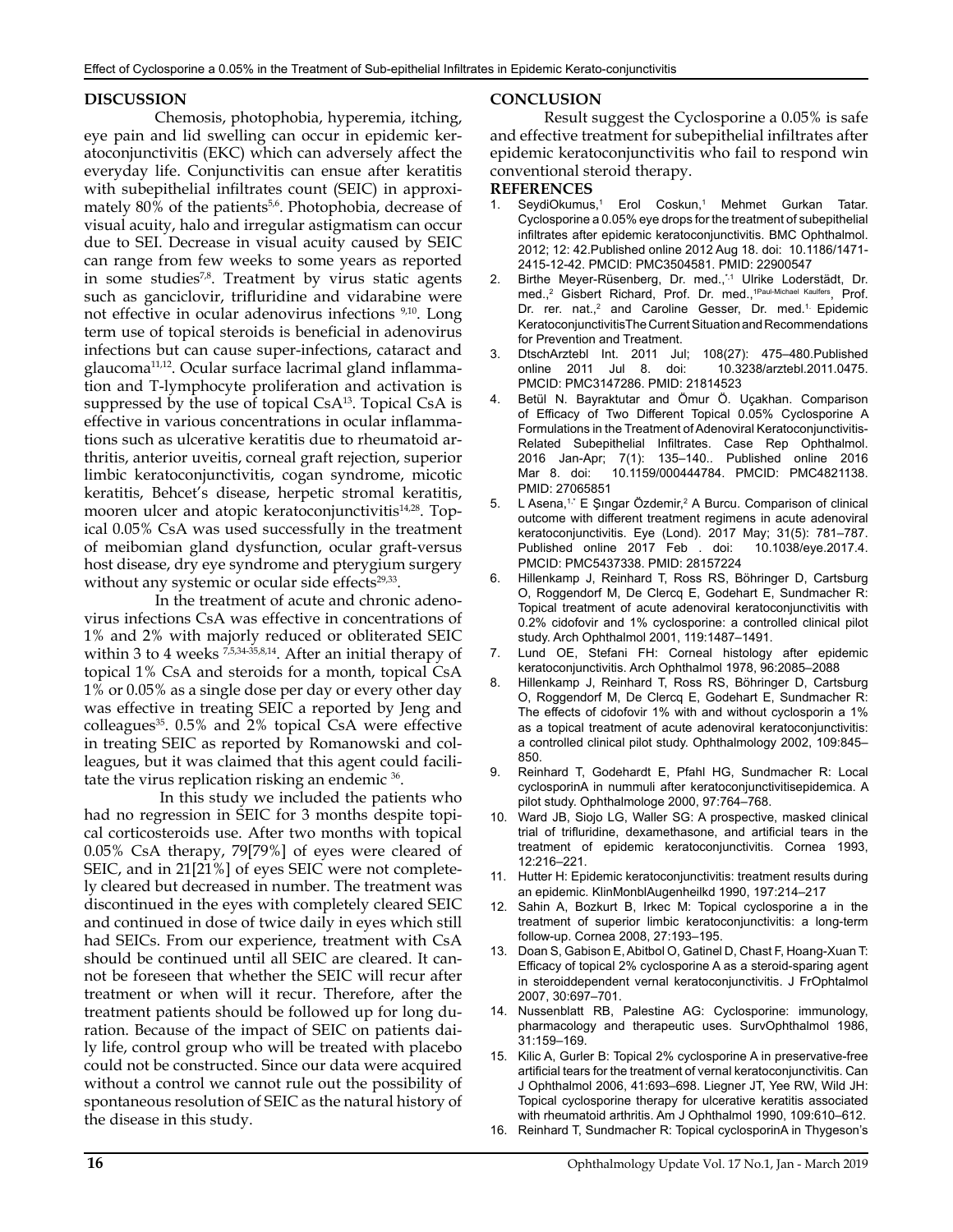superficial punctate keratitis. Graefes Arch ClinExpOphthalmol 1999, 237:109–112.

- 17. Holland EJ, Olsen TW, Ketcham JM, Florine C, Krachmer JH, Purcell JJ, Lam S, Tessler HH, Sugar J: Topical cyclosporin A in the treatment of anterior segment inflammatory disease. Cornea 1993, 12:413–419.
- 18. Cosar CB, Laibson PR, Cohen EJ, Rapuano CJ: Topical cyclosporine in pediatric keratoplasty. Eye Contact Lens 2003, 29:103–107.
- 19. Gordon YJ, Mokete M: Penetrating keratoplasty in children. J PediatrOphthalmol Strabismus. 1979, 16:297–300.
- 20. Perry HD, Doshi-Carnevale S, Donnenfeld ED, Kornstein HS: Topical cyclosporine A 0.5% as a possible new treatment for superior limbic keratoconjunctivitis. Ophthalmology 2003, 110:1578–1581.
- 21. Kiang E, Tesavibul N, Yee R, Kellaway J, Przepiorka D: The use of topical cyclosporin A in ocular graft-versus-host-disease. Bone Marrow Transplant 1998, 22:147–151.
- 22. Perry HD, Doshi SJ, Donnenfeld ED, Bai GS: Topical cyclosporine A in the management of therapeutic keratoplasty for mycotic keratitis. Cornea 2002, 21:161–163.
- 23. Shimura M, Yasuda K, Fuse N, Nakazawa M, Tamai M: Effective treatment with topical cyclosporin A of a patient with Cogan syndrome. Ophthalmologica 2000, 214:429–432.
- 24. Fujino Y, Joko S, Masuda K, Yagi I, Koqure M: Sakai J, Usui M, Kotake S, Matsuda H, Ikeda E, Mochizuki M, Nakamura S, Ohno S: Ciclosporinmicroemulsionpreconcentrate treatment of patients with Behcet's disease. Jpn J Ophthalmol 1999, 43:318– 326.
- 25. Gunduz K, Ozdemir O: Topical cyclosporin as an adjunct to topical acyclovir treatment in herpetic stromal keratitis. Ophthalmic Res 1997, 29:405–408.
- 26. Heiligenhaus A, Steuhl KP: Treatment of HSV-1 stromal keratitis with topical cyclosporin A: a pilot study. Graefes Arch ClinExpOphthalmol 1999, 237:435–438.
- 27. Zhao JC, Jin XY: Immunological analysis and treatment of Mooren's ulcer with cyclosporin A applied topically. Cornea 1993, 12:481–488.
- 28. Hingorani M, Calder VL, Buckley RJ, Lightman S: The immunomodulatory effect of topical cyclosporinA in atopic keratoconjunctivitis. Invest Ophthalmol Vis Sci 1999, 40:392– 399.
- 29. Gürdal C, Genç I, Saraç O, Gönül I, Takmaz T, Can I: Topical cyclosporine in thyroid orbitopathy-related dry eye: clinical findings, conjunctival epithelial apoptosis, and MMP-9 expression. Curr Eye Res 2010, 35:771–777.
- 30. Kim EC, Choi JS, Joo CK: A comparison of vitamin a and cyclosporine a 0.05% eye drops for treatment of dry eye syndrome. Am J Ophthalmol 2009, 147:206–213.
- 31. Turan-Vural E, Torun-Acar B, Kivanc SA, Acar S: The effect of topical 0.05% cyclosporine on recurrence following pterygium surgery. ClinOphthalmol 2011, 5:881–885.
- 32. Malta JB, Soong HK, Shtein RM, Musch DC, Rhoades W, Sugar A, Mian SI: Treatment of ocular graft-versus-host disease with topical cyclosporine 0.05%. Cornea 2010, 29:1392–1396.
- 33. Perry HD, Doshi-Carnevale S, Donnenfeld ED, Solomon R, Biser SA, Bloom AH: Efficacy of commercially available topical cyclosporine A 0.05% in the treatment of meibomian gland dysfunction. Cornea 2006, 25:171–175.
- 34. Levinger E, Slomovic A, Sansanayudh W, Bahar I, Slomovic AR: Topical treatment with 1% cyclosporine for subepithelial infiltrates secondary to adenoviral keratoconjunctivitis. Cornea 2010, 29:638–640.
- 35. Jeng BH, Holsclaw DS: Subepithelial Infiltrates After Adenoviral Keratoconjunctivitis. Cornea 2011, 30:958–961.
- 36. Romanowski EG, Pless P, Yates KA, Gordon YJ: Topical cyclosporine A inhibits subepithelial immune infiltrates but also promotes viral shedding in experimental adenovirus models. Cornea 2005, 24:86–91.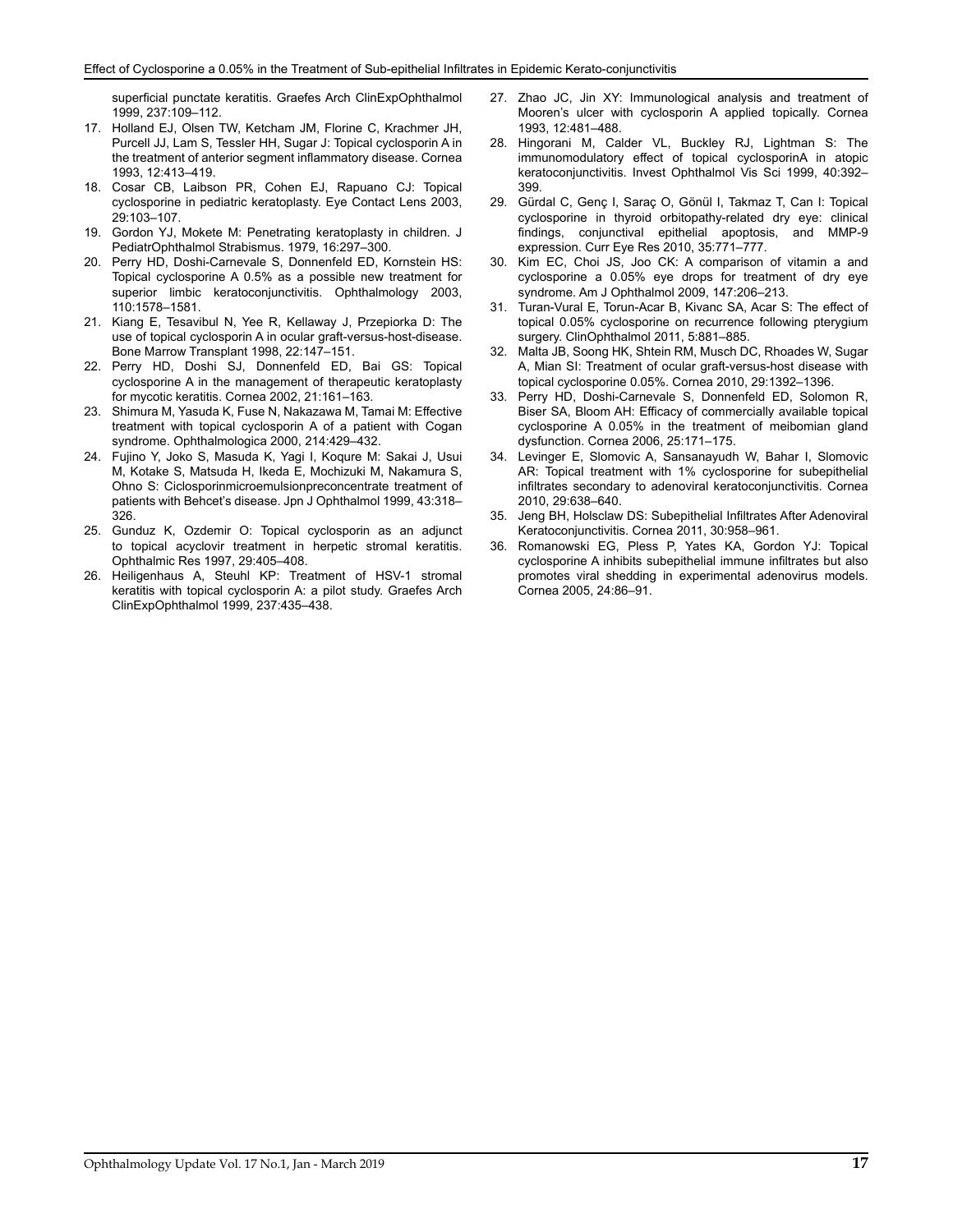#### ORIGINAL ARTICLE



# **Frequency of Drug induced Hepatitis in recently Diagnosed Children with**  Sami Ullah **Pulmonary Tuberculosis**

Sami Ullah FCPS,<sup>1</sup>.Ruhul Amin FCPS,<sup>2</sup>Bilal Khan FCPS(Ophth)<sup>3</sup> Mumtaz Khan MBBS<sup>4</sup>

#### **ABSTRACT**

**Objective:** To determine the frequency of drug induced hepatitis among newly diagnosed 119 children of pulmonary tuberculosis subjected to anti tuberculosis therapy.

**Materials and methods:** This cross sectional study was conducted at department of Pediatrics, Lady Reading Hospital. Peshawar from 4<sup>th</sup> November 2013 to 3<sup>rd</sup> may 2014 with total 7 months duration. All newly diagnosed children of pulmonary tuberculosis with normal baseline ALT ofeither gender and age up to 18 year were included while patients with Clinical evidence of hepatitis before initiation of ATT, deranged baseline LFT levels as measured in the laboratory, evidence of other causes of hepatitis on medical records, history of previous episodes of Jaundice, transfusions, operations and presence of non specific factors of liver dysfunction affecting the outcome of therapy were excluded from the study . Patients particulars and all variables of the study were documented according to proforma. SPSS version 16 was used for data analysis and tables were used to represent the data. The above mentioned conditions act as confounders and if included will introduce bias in the study results.

Results: The mean age group of our sample was 7.77.  $\pm$  2.7 years of which 59.7% were male and 40.3% were females. Mean baseline ALT level was  $34.91 \pm 5.8$ . after 8 weeks of treatment with standard anti TB drugs, the hepatotoxicity was observed in 26.9% of patients with female children and children having baseline ALT above 30.00 were strongly prone to developing anti TB drug induced hepatitis.

**Conclusion:** Anti TB drug induced hepatitis is common problem in our population who are subjected to routine anti TB druas

**Key Words:** Pulmonary tuberculosis, hepato-toxicity, drug induced hepatitis

#### **INTRODUCTION**

Tuberculosis affected an estimated 8.8 million people and caused 1.4 million deaths globally in 2010, including a half-million women and at least 64 000 children. It also results in nearly 10 million cumulative orphans due to parental deaths. Moreover, it causes 6%-15% of all maternal mortality, which increases to 15%-34% if only indirect causes are considered<sup>1</sup>. Unfortunately, despite causing nearly 10 million cumulative orphans due to parental deaths in 2009<sup>2</sup>, tuberculosis prevention, diagnosis and treatment services are still

*------------------------------------------------------------------------------------------- 1.Assistant Professor Pediatric Lady Reading Hospital Peshawar.2 .Principal Medical Officer Sifwat Ghayur Memorial Hospital Peshawar.3 District Specialist Tangi Charsada.4. Medical Officer DHQ Swabi.*

*------------------------------------------------------------------------------------------- Correspond Dr. Sami Ullah, Assistant Professor Pediatric Lady Reading Hospital Peshawar Contact 0314 8109159 [drbilalokz@](mailto:drbilalokz@gmail.com) [gmail.com](mailto:drbilalokz@gmail.com)***.** *; Dr Sami Ullah Cell no ; 03148109159 Email; [samiullah048@gmail.com](mailto:samiullah048@gmail.com), Address; Children B Ward Lady* 

*Reading Hospital Peshawar. -------------------------------------------------------------------------------------------*

| Received: July'2018 | Accepted: Nv'2018 |  |
|---------------------|-------------------|--|
|                     |                   |  |

not acknowledged nor widely implemented by maternal and child healthcare stakeholders and implementers<sup>3</sup>.An accurate estimate of the global burden of tuberculosis in children is difficult mainly because of the challenges in case ascertainment, diagnosis and weak surveillance systems in many countries with a high burden of tuberculosis4 .

*-------------------------------------------------------------------------------------------* **Anti tubercular drug induced hepatitis is a common occurrence in children which needs further intensive studies before treatment.**

*-------------------------------------------------------------------------------------------* Due to these reasons, children are often excluded from tuberculosis prevalence surveys<sup>1</sup>, further hampering the collection of reliable information. It is estimated that children younger than 15 years contribute 15%-20% of the global tuberculosis burden<sup>5</sup>. In one study from South Africa, children <13 years of age contributed to 14% of the burden, with a childhood tuberculosis incidence rate of 407 per 100 000 population per year<sup>6</sup>. Currently available diagnostic tools for tuberculosis rely on AFB microscopy, culture growth, and molecular DNA detection (e.g. Xpert MTB/RIF test) of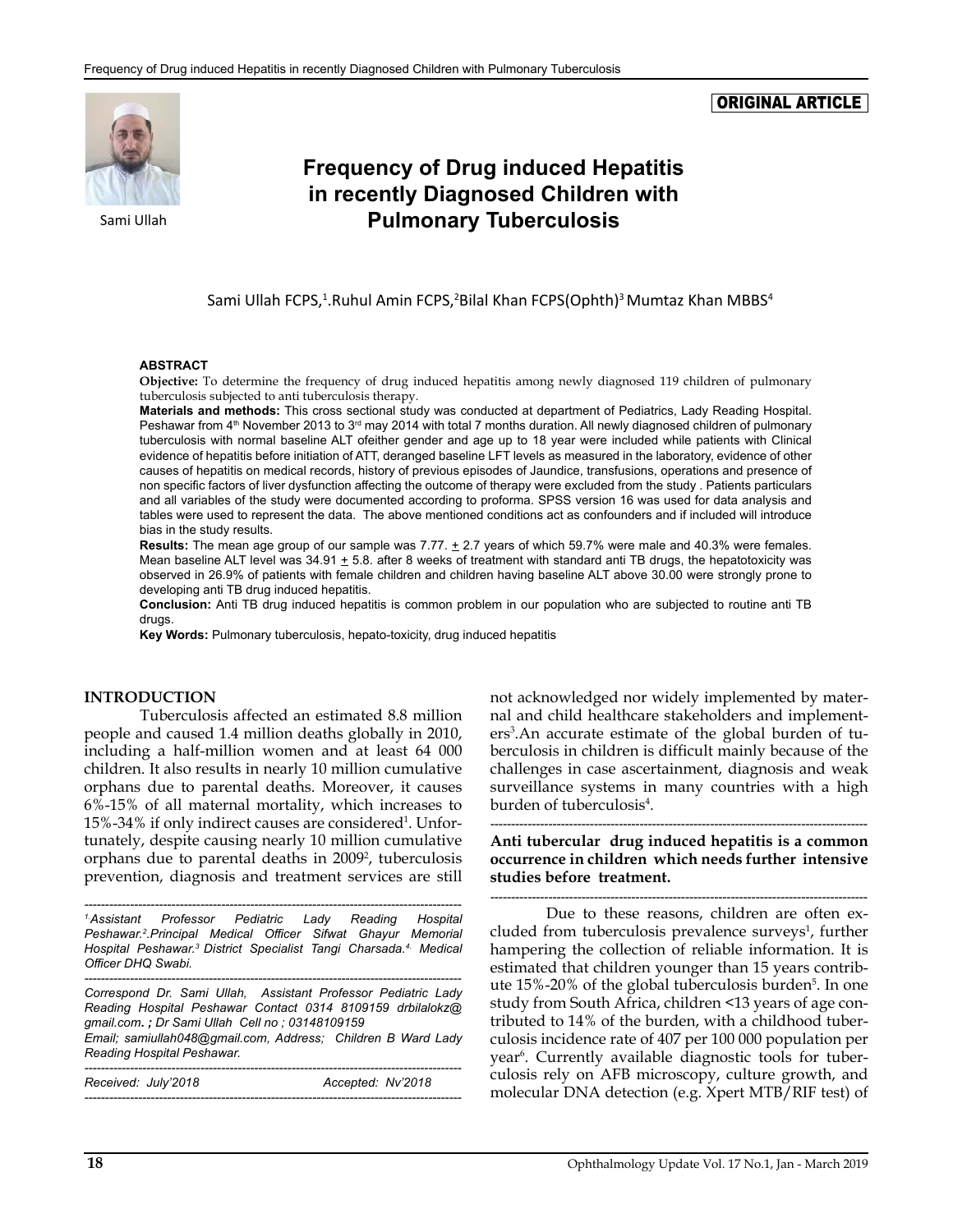M. tuberculosis in specimens, largely in sputum<sup>4</sup>. However, children, especially those <5 year old, cannot expectorate sputum. Gastric aspirate, sputum induction, laryngeal swab and nasopharyngeal aspirate are methods used to obtain samples from children with positive AFB result ranging from 1% to 17% and culture growth ranging from 15% to 92%7 .

The principles of treatment and the recommended regimens of drugs for each category of tuberculosis disease are generally similar between adults and children<sup>8</sup>. Children with suspected or confirmed pulmonary tuberculosis or peripheral lymphadenitis and living in HIV-prevalent settings or in settings with high isoniazid resistance, or both, should be treated with a 4-grug regimen consisting of isoniazid, rifampicin, pyrazinamide, and ethambutol (HRZE) for 2 months followed by isoniazid and rifampicin (HR) for 4 months. Similarly, children with extensive pulmonary disease living in low HIV prevalence or low isoniazid resistance settings should also be treated with 2 months of HRZE followed by 4 months of HR<sup>9</sup>. Although tuberculosis drug metabolism, distribution and clearance are likely to be different from adults, especially in young children, drug recommendations for children were largely based on pharmacokinetic data obtained from adult studies<sup>10</sup>. Drug-induced hepatotoxicity can occur in children at any age or at any dosage of isoniazid, rifampicin, or pyrazinamide, but the incidence of this adverse effect is considerably lower in children than in adults<sup>11</sup>. The pathogenic Mechanism of ant tuberculosis drug-induced hepatotoxicity (ATDH) is thought to involve drug-metabolizing enzymes including N-acetyl transferase2 (NAT2), cytochrome P4502E1 (CYP2E1) and glutathione S-transferase (GST) M1, T1. The associations between genetic polymorphisms of those genes and ATDH have been reported but with inconsistent results. Moreover, most studies were hospital-based retrospective studies and not prospective<sup>12</sup>. Recent increases in the dosage of the essential and tuberculosis agents isoniazid (ING) 5-15mg/kg, rifampicin (RMP) 10-20mg/kg, pyrazinamide (PZA) 30-40mg/kg for use in children recommended by World Health Organization have raised concerns regarding the risk of hepatotoxicity<sup>10</sup>. In one study, drug induced hepatitis was observed in 52.9% of children subjected to anti TB therapy and jaundice occurred in  $10.8\%$  of children<sup>11</sup>.

#### **METHODOLOGY**

Before starting of study approval from hospital ethical committee was taken and use of data for research and publication was explained to the guardians and informed consent was taken. The diagnosis of pulmonary tuberculosis was made upon strictly following operational definition as mentioned above. Detailed history was taken to exclude children with diseases mentioned in the exclusion criteria from our study. This will exclude confounders and possible bias in the study results. After a careful and detailed physical examination, laboratory tests were performed to record baseline levels of all relevant criteria. All the diagnosed children were put on standard anti tuberculosis treatment as per WHO guidelines. Follow-up clinical examination was done at 8 weeks after starting ATT and liver function tests was repeated to detect drug induced hepatitis. All the data was collected on a proforma by the investigator himself. All the laboratory investigations were done by single pathologist. Data was entered using SPSS version 10.0. Categorical variables like gender and drug induce hepatitis was described as frequencies and percentages. Quantitative variables like age, ALT at baseline and ALT at follow up was described as Mean  $\pm$  standard deviation. Drug induced hepatitis was stratified among age and gender to see the effect modifications.

#### **RESULTS**

A total of 119 newly diagnosed patients of pulmonary tuberculosis presenting in OPD were included in the study The mean age and standard deviation of the sample was  $7.77 \pm 2.7$  years. While distributing the cases of pulmonary tuberculosis observed here 32.8% in the age group up to 6.00 years, 53.8% were in the age group 6.01 to 12.00 years and 13.4% were in the age range 12.01 to 18.00 years. While distributing the sample with regards to gender, we observed that 59.7% were males and 40.3% were female cases. All the children of newly diagnosed pulmonary tuberculosis were subjected to measurement of baseline ALT levels. The mean baseline ALT level in our group of patients was  $34.91 \pm 5.8$ . On categorizing the baseline ALT level in different groups, we found that we had 26.9% patients in the level of ALT up to 30.00, 52.9% were in the level between 30.01 to 40.00 and 20.2% were between the level of ALT between 40.01 to 50.00. All the patients were subjected to standard anti tuberculous treatment as per international protocols. 8 weeks after the treatment is continued, all the children were followed up and repeat ALT level was performed. On follow up, we observed that the mean ALT level was 85.5 + 48.1.

As per operational definition of Anti TB drug induced hepatitis, it was recorded that 26.9% of patients had their ALT level above 3 time upper limit of normal i.e. 50.00 While stratifying the ATDIH with regards to age, we observed that most of the patients who developed ATDIH were in the age group less than 12.00 years. On applying chi square test, the difference of ATDIH with regards to different age groups was statistically significant having a p value of 0.007. While stratifying the ATDIH with regards to gender, we observed that most of the female children developed as compared to male children. However, on applying chi square test, the difference of ATDIH with regards to gender was statistically insignificant having a p value of 0.192. While stratifying the ATDIH with regards to baseline serum ALT levels, we observed that most of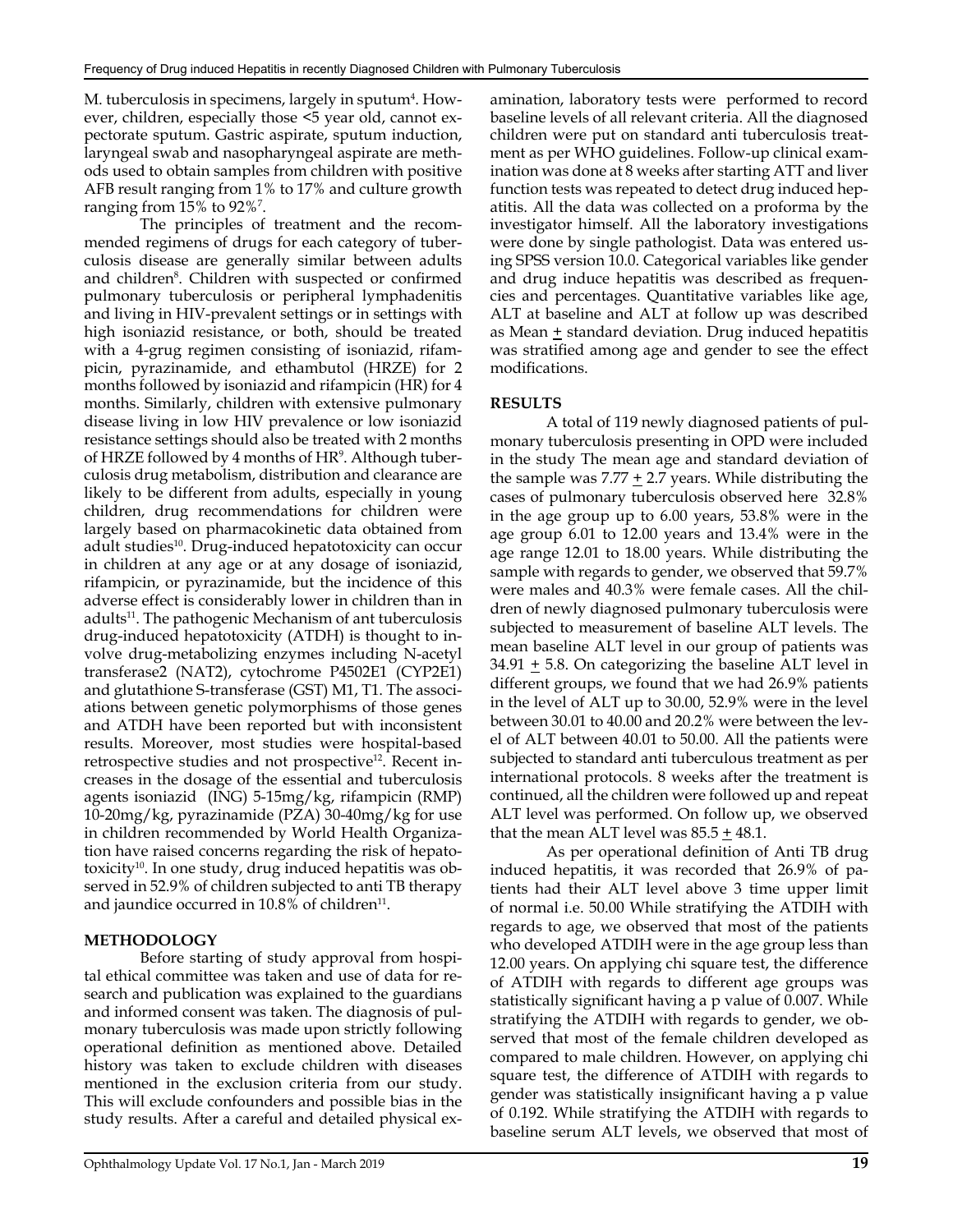the children who developed ATDIH were in the group having baseline serum ALT level above 30.00 and advanced as the level increased. On applying chi square test, the difference of ATDIH with regards to baseline ALT level was statistically significant having a p value of 0.000.

## **DISCUSSION**

All pharmacological interventions balance efficacy and toxicity; there are few efficacious agents that do not have some toxicity risk. In the case of anti-tuberculosis agents the major risk is hepatotoxicity and three agents identified by World Health Organization as essential, isoniazid (INH), rifampicin (RMP) and pyrazinamide (PZA), carry such a risk. In view of recent recommendations for increased dosages of INH (5–15 mg/kg), RMP (10–20 mg/kg) and PZA (30–40 mg/kg) for children.13-14 Frydenberg et al reviewed the toxicity of first line drugs for treatment of tuberculosis in children and concluded that children tolerate anti-TB drug severity well when using the standard recommended dosages.15 Liver being an important organ of drug metabolism is susceptible to drug induced injury and all 3 essential first line anti-tubercular drugs (isoniazid, rifampicin and pyrazinamide) can cause liver damage.16,17 The severity of liver damage varies from asymptomatic rise in liver enzymes to fulminate hepatic failure and death. Drug induced hepatotoxicity may be predicable and dose related in which all recipients will develop toxicity in a higher than recommended dose within fixed period of exposure or non-predicable drug toxicity, observed in few patients over variable period of use.18

Diagnosis of ATDIH is based on temporal relationship between drug intake and onset of symptoms, clinical features specific to particular drug and recovery of hepatic dysfunction on withdrawal of particular drugs.15,19,20 ATDIH is the major risk and if develops then warrants investigation and immediate withdrawal of all hepato-toxic drugs with substitution of alternative drugs.21-22 So it is important not only to monitor for clinical improvement but also for drug toxicity. This will help in early diagnosis and management since it is one of the reasons for ATT failure. The frequency of ATDIH varies depending upon a number of factors including age, weight and nutritional status, inter-current acute hepatitis, pre-existing liver diseases, severity of tuberculosis; and dosage and duration of ATT drugs.17,19,20,23,24Amongst children treated for tuberculosis disease a different picture emerges as compared to adults. Although a similar proportion of children experience increased serum transaminase values, a considerably larger proportion presented with jaundice than amongst those managed for latent infection; this proportion varies from less than 1–50% in some studies of children treated for TBM. Several factors may be important in this regard. Disease severity plays a role in the frequency of ATDIH<sup>17,25</sup> and underlying hepatic abnormalities $26.27$  before the start of treatment, especially in disseminated forms of tuberculosis, may be relevant in this regard; a large proportion of children will also have abnormal LFT before treatment. This is particularly likely in children with disseminated disease that might accompany Tuberculous meningitis.

We found that overall 26.9% of patients developed ATDIH and all during initial intensive phase of treatment. This is slightly higher than the previously reported mean incidence of 10%(8-39%) in a review by Donald PR in which has pointed out that among 8984 children treated for TB excluding TBM, 380 (9.9%) developed abnormal liver functions and in another group717 children treated for TBM, jaundice was noted in 72 (10.8%) and abnormal liver tests were demonstrated in 172 cases (52.9%).<sup>20</sup> The frequency of 26.9% of AT-DIH in our study is also slightly higher than two local studies in adults in which reported frequency varies from 8.4 – 20%.28,29 Most recent study in children from India has reported ATHID as 15.2% (n=7) among 46 children.30 Drug induced liver injury in children constituted for 8.7% among 450 cases of ATDIH and combination anti-tuberculosis drugs were the most common cause (n=22) followed by anticonvulsants and 41% (16 patients) had of the studies report ATDIH during the initial intensive phase.18,28,29,31 Very young age and old age has been identified as risk factor for ATDIH. 23,24,32 Mean age of patients who developed ATDIH in our study was 7.77.  $\pm$  2.7 years which is lower than mean age of 16 yrs as reported by Devar-bhavi et al<sup>33</sup> but nearly close to  $5.88 + 3.74$  yrs in a recent study from India.<sup>30</sup> Young age (<3.5 yrs) has been found as vulnerable age group by Mansukhani but this was not observed in the present study.30In our study, ATDIH was more common in boys(59.7%) as compared to girls which are in contrast to a recent Indian study by Mansukhani et al in which only 20% of boys developed ATDIH compared to  $11\%$  in girls.<sup>30</sup>

Although not reported in our series, but isoniazid has been reported to be major drug responsible for ATDIH.18 Main factor causing isoniazid hepatic toxicity is formation of hydrazines by the action of P450 enzymes, these hydrazines get bound to liver proteins resulting in hepatic damage. High dose of INH is not associated with risk of isoniazid associated hepato-toxicity. However, slow acetylation increases the exposure for longer duration and may result in increased risk of INH induced hepatotoxicity.18 In addition to acetylating, other factors like malnutrition viral hepatitis or preexisting liver disease as well advanced tuberculosis like TBM increases the risk of hepatotoxicity.32-34 Malnutrition is rampant in our country and in a recent report by Siddiqui et al showed that 51% of TB patients were malnourished.35 But in a most recent study from India, the association of hepatotoxicity with malnutrition was not found.30 The role of acute viral hepatitis has been documented from India that it may be a com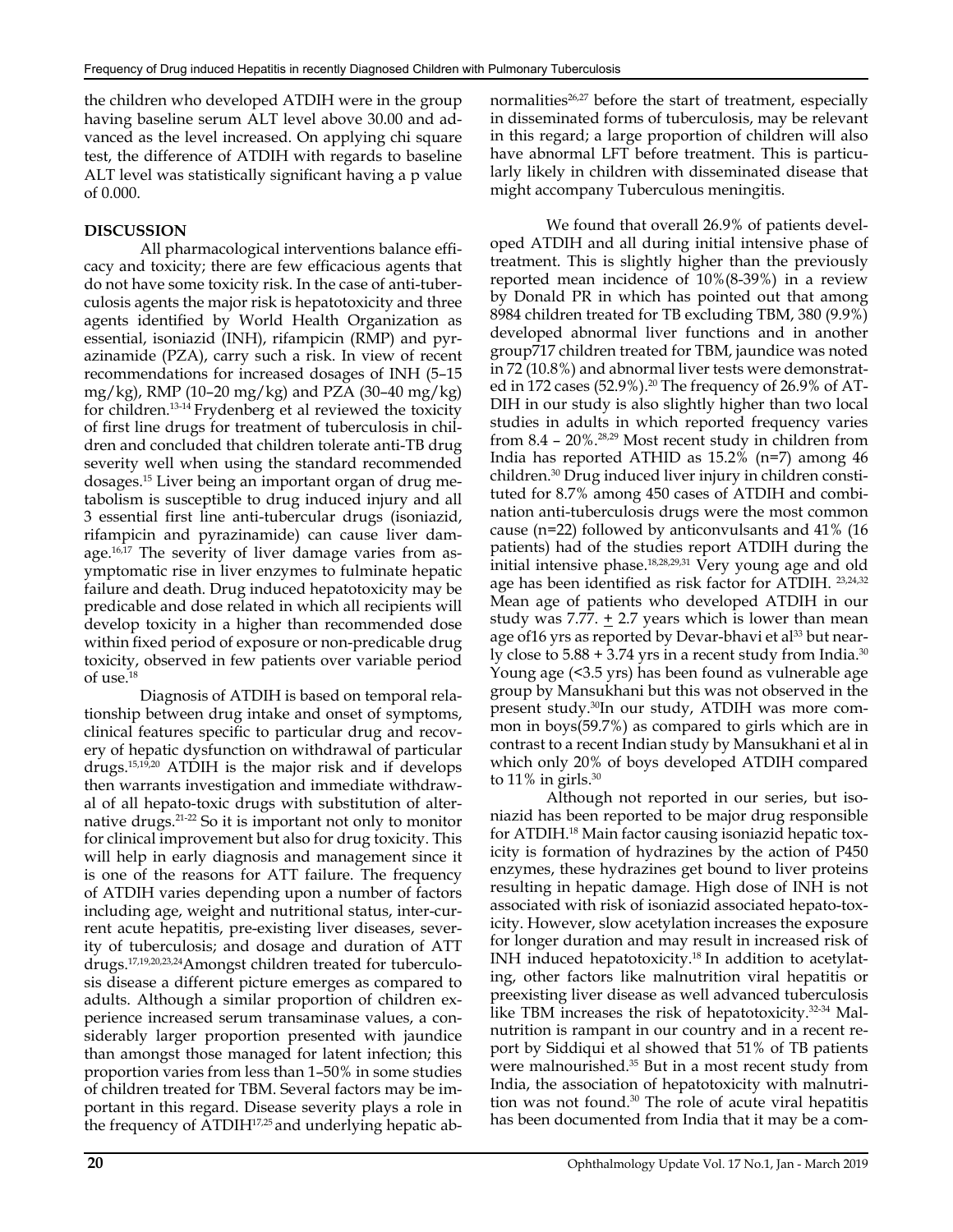plicating factor in 10-15% of cases of ATDIH.19,24 However; we have excluded the cases of acute viral hepatitis as well as pre-existing liver diseases in the present study. Memon et al and Balouch et al in their studies on 215 and 119 adult patients reported that 18 (8.4%) and 26 (22%) patients developed ATDIH respectively. Our figure of 26.9% is higher than both Memon and Balouch et al; both studies are from adult population.<sup>27,35</sup> Generally, it is said that ATDIH is much less in children compared to adults. Isoniazid was responsible for 5.4% (11 cases) followed by rifampicin  $(2, 0.9\%)$ .<sup>15,19</sup> Rifampicin induces P450 enzymes thus it increases risk of INH induced hepato-toxicity, the reported hepato-toxicity rates due to rifampicin alone is 1%.28 We have not observed mortality in this study as reported by others. A high mortality rates have been reported due to ATDIH and frequency varies from 1–50%.30,31,33 This is likely to be due to the close monitoring and withdrawal of culprit drugs and switching to alternative safer drugs.

#### **CONCLUSION**

Anti TB drug induced hepatitis is a common occurrence in our population of children who are subjected to routine anti TB treatment for pulmonary tuberculosis. In our study, we didn't take into account the risk factors which are involved in developing ATDIH, we recommend further larger studies also recording the risk factors for ATDIH before further recommendations can be drawn.

#### **REFERENCES**

- 1. Getahum H, Sculier D, Sismanidis C, Grzemska M, Raviglione M. Prevention, diagnosis, and treatment of tuberculosis in children and mothers: evidence for action for maternal, neonatal, and child health services. J Infect Dis. 2012;205(suppl 2):216-27.
- 2. World Health Organization. Global tuberculosis control: surveillance, planning, financing. Geneva, Switzerland: World Health Organization report, 2011.
- 3. Getahum H, Raviglione M. Transforming the global tuberculosis response through effective engagement of civil society organizations: the role of the World Health Organization. Bull World Health Organ. 2011;89:616-8.
- 4. Newton SM, Brent AJ, Anderson S, whittaker E, Kampmann B. Paediatric tuberculosis. Lanncet Infect Dis. 2008;8:498-510
- 5. Marais BJ, Gupta A, Srarke JR, El-Sony A. Tuberculosis in women and children. Lancet. 2010;375:2057-9.
- 6. Marais BJ, Hesseling AC, Gie RP, Schaaf HS, Beyers N. The burden of childhood tuberculosis and the accuracy of communitybased surveillance data. Int J Tuberc Lung Dis. 2006;10:259-63.
- 7. Coultder JB. Diagnosis of pulmonary tuberculosis in young children. Ann Trop Paediatr. 2008;28:3-12.
- 8. Menon PR, Lodha R, Sivanandan S, Kabra Sk. Intermittent or daily short course chemotherapy for tuberculosis in children: meta-analysis of randomized controlled trials. Indian Pedaitr. 2011;47:67-73.
- Singh M, Saini Ag, Anil N, Aggarwal A. Latent tuberculosis in children: diagnosis and management. Indian J Pediatr. 2011;78:464-8.
- 10. Graham SM. Treatment of paediatric TB: revised WHO guidelines. Paediatr Respir Rev. 2011;12:22-6.
- 11. Donald R. Antitubereculosis drug-induced hepatotxicity in

children. Pediatr Rep. 2011:3(2):e16.

- 12. Tang SW, Lv XZ, Zhang Y, Wu SS, Yang ZR, Zia YY, et al. CYP2El, GSTMl and GSTTl genetic polymorphisms and susceptibility to antituberculosis drug-induced hepatotxicity: a nested case-control study. J Clin Pharm Ther. 2012;37:588-93.
- 13. Global Tuberculosis control report 2011. Geneva: WHO; 2011.
- 14. Frydenberg AR, Graham SM. Toxicity of first line drugs for treatment of tuberculosis in children: Review. Trop Med Int Health. 2009;14(11):1329-37.
- 15. Saukkonen JJ, Cohn DL, Jasmer RM. An official ATS statement: hepatotoxicity of antituberculosis therapy. Am J Respir Crit Care Med. 2006;174(8):935-52.
- 16. Singla R, Sharma SK, Mohan A. Evaluation of risk factors for antituberculosis treatment induced hepatotoxicity. Indian J Med Res. 2010;132:81-6.
- 17. Yew WW, Leung CC. Anti-Tuberculosis Drugs and Hepatotoxicity. Invited review. Respirology. 2006;11:699–707.
- 18. Tostmann A, Boeree MJ, Aarnoutse RE. Anti- tuberculosis drug-induced hepatotoxicity: Concise up-to-date review. J Gastroenterology Hepatol. 2008;23(2):192-202.
- 19. Donald PR. Antituberculosis drug- induced hepatotoxicity in children. Pediatr Rep. 2011;3(2):51-64.
- 20. World Health Organization. Guidance for national tuberculosis programs on the management of tuberculosis in children. Geneva: WHO; 2006.
- 21. Perez Velez CM, Marais BJ. Tuberculosis in children. N Engl J Med. 2012;367(16):348–61.
- 22. Shakya R, Rao BS. Incidence of hepatotoxicity due to antitubercular medicines and assessment of risk factors. Ann Pharmacother. 2004;38(6):1074-9.
- 23. Sarda P, Sharma SK, Mohan A. Role of cute viral hepatitis as a confounding actor in antitubercular treatment- induced epatotoxicity. Indian J Med Res. 2009;129(1):64-7.
- 24. O'Brien RJ, Long MW, Cross FS. Hepatotoxicity from isoniazid and rifampin among children treated for tuberculosis. Pediatrics. 1983;72:491–9.
- 25. Choremis C, Vlachos J, Anastassea-Vlachou C, Matsaniotis N. Needle biopsy of the liver in various forms of childhood tuberculosis. J Pediatr. 1963;62:203–7.
- 26. Praharaj KC, Praharaj SC, Nanda BK, Rao PG. Hepatic involvement in childhood tuberculosis. Indian Pediatr. 1979;16:497–502.
- 27. Memon JI, Almani SA, Burney AA. Ant tuberculosis drug induced hepatitis. Med Channel. 2006;12(1):49-51.
- 28. Shaikh MA, Yakta DE, Shaikh D. Frequency of hepatotoxicity during anti-tuberculosis treatment at Medical Unit of LUMHS Sindh. Med Channel. 2012;18(1):20–3.
- 29. Mansukhani S, Shah I. Hepatic disfunction in children with tuberculosis on treatment with anti-tubercular therapy. Ann Hepatology. 2012;11(1):96–9.
- 30. Ohkawa K, Hashiguchi M, Ohno K. Risk factors for antituberculous chemotherapyinduced hepatotoxicity in Japanese pediatric patients. Clin Pharmacol Ther. 2002;72(2):220-6.
- 31. Norris W, Paredes AH, Lewis JH. Druginduced liver injury in 2007. Curr Opin Gastroenterol. 2008;24(3):287-97.
- 32. Devarbhavi H, Karanth D, Parasanna KS. Drug induced liver injury with Hyper sensitivity features has better outcome: a single center experience of 39 children and adolescents. Hepatology. 2011;54(4):1344–50.
- 33. Chang CY, Schiano TD. Drug hepatotoxicity. Aliment Pharmacol Ther. 2007;15(10):1135-51.
- 34. Siddiqui E, Eijaz K, Lone S. Investment in Pediatric tuberculosis prevention in Pakistan; loss or gain? J Pak Med Assoc. 2010;60(1):897-901.
- 35. Balouch GH, Shah SZA, Das T. Hepatotoxicity and hyperuricemia in patients on anti-tuberculous therapy. World Appl Sci J. 2011;13(3):606-10.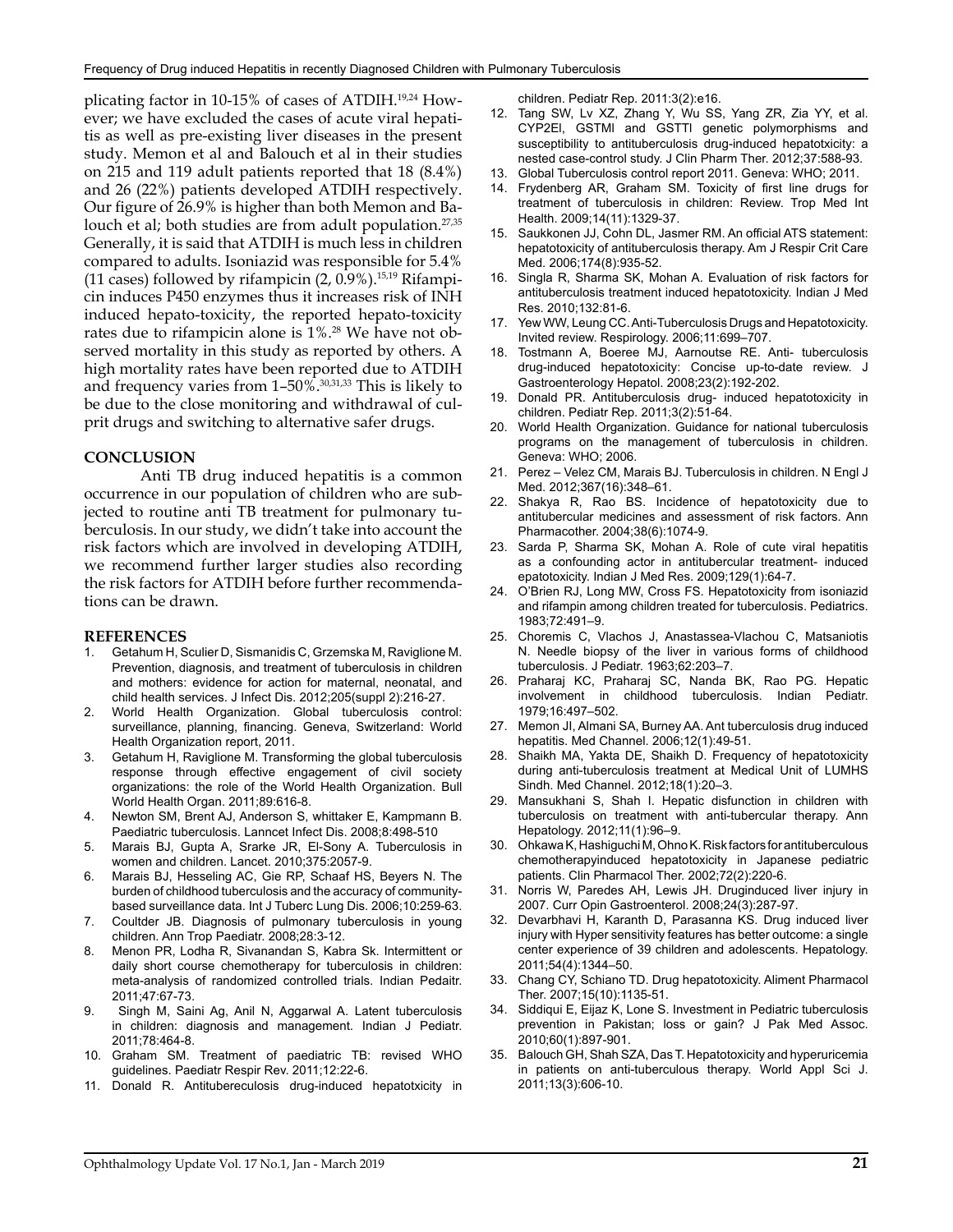ORIGINAL ARTICLE



M. Younas Khan

# **Management of Acute Scrotum in Children at Pediatric Surgery Unit, Medical Teaching Institute Lady Reading Hospital Peshawar**

M. Younas Khan FCPS<sup>1</sup> Arshad Kamal, FCPS, <sup>2</sup> M. Ayub Khan FCPS,  $3$ , Prof. Kifayat Khan FCPS4.

#### **ABSTRACT**

**Objective:** Acute scrotum is an emergency condition needs early intervention. The aim of our study has been to evaluate the findings in boys operated on acute scrotum.

**Method and material:** Descriptive study was conducted on 100 patients less than 14 years with acute scrotum admitted to MTI/LRH Peshawar from June 2016 to May 2018 data included history, age, primary symptoms/sign definite diagnosis, side involvement, clinical tests, imaging modalities, medical/surgical management and type of surgery.

**Results:** Diagnosis was made mainly by clinical signs and symptoms and surgical exploration. spermatic cord torsion (n=40) was the most common cause of acute scrotum, followed by incarcerated inguinal torsion (n=25) of testicular appendage (n=20) epididymo orchitis (n=10), idiopathic scrotal oedema (n=2), hematocoele (n=3). Most 35% of patients were in the first year of life and the mean age was 5.5 years. the commonest signs were pain and swelling (70%) followed by pain, swelling and redness 20% and pain alone (15%). 60 patients consisting torsion of spermatic and torsion of testicular appendage, 25 patients with incarcerated inguinal hernia and 10 patients with epididymo orchitis underwent surgical exploration after care full physical examination. 10 out of 40 patients with torsion of testis had orchidectomy and orchidopexy of contralateral testis and the rest had detorsion and bilateral orchidopexy. 80% of the patients were referred to the hospital offer 12 hours of clinical onset of symptoms

**Conclusion:** Early exploration of acute scrotum based on care full physical examination is a relatively safe and simple procedure with good cosmetic results. It also allows an accurate diagnosis to be made.

**Key words. P**ediatric case, scrotal swelling, testicular torsion, epididymo -orchitis.

#### **INTRODUCTION:**

The acute scrotum is defined as scrotal pain, swelling and redness of acute onset<sup>1</sup>. This is a serious condition because there is a risk of loss of testicular function. Acute pediatric scrotal pain sometimes requires prompt surgical intervention and there for accurate diagnosis of different etiologies of acute scrotal pain has great therapeutic and prognostic significance<sup>2</sup>. In clinical practice, acute testicular torsion accounts for 70-80% of acute pediatric scrotum at presentation<sup>3</sup>. Torsion accured when an abnormally mobile testis twists on the spermatic cord, obstructing its blood supply<sup>4</sup>. Patients present with acute onset of severe testicular pain. The ischemia can lead to testicular necrosis if not corrected within 5-6 hours of the onset of pain<sup>5</sup>. The in-

*------------------------------------------------------------------------------------------- 1.2.,Assistant professor. 3. Associate Professor, 4. Professor & Head of the Department*

*------------------------------------------------------------------------------------------- Correspondence: Dr. Muhammad Younas Khan, Assistant Professor, Pediatric Surgery Unit, Medical Teaching Institute, Lady Reading Hospital Peshawar. Phone: - 091-9411430-9, Cell: 0314-9040153 Email: [younaskhan97137@gmail.com](mailto:younaskhan97137@gmail.com)*

| Received, Sep'2018 | Accepted Nov'2018 |
|--------------------|-------------------|
|                    |                   |

cidence of spermatic cord torsion among patients with acute scrotum varies from 20-60% depending on the age of patients, the type and location of the hospital, and the methods of diagnosis<sup>6</sup>. The incidence of torsion in children younger than 18 years is approximately one in 40007 .

*-------------------------------------------------------------------------------------------* **Early exploration of acute scrotum based on careful physical examination is a relatively safe and simple procedure with good cosmetic results. It helps in conforming accurate diagnosis.**

*-------------------------------------------------------------------------------------------* The pediatric acute scrotum can present right from the new born to adolescent patients. The peak incidence of pediatric testicular torsion is bimodal with the main peak between 12-18 years and smaller peak in the first year of life<sup>8</sup>. In a recent large study by Zhao et al<sup>9</sup>, looking at the incidence of testicular torsion confirmed that testicular torsion is uncommon but the rate of orchidectomy is high, especially in the youngest patients. Additional causes of the acute scrotum include of testicular appendage (hydatid of Morgagni), epididymo orchitis, idiopathic scrotal oedema, acute hydrocele, incarcerated hernia, and Henoch-schonlein purpura<sup>10</sup>.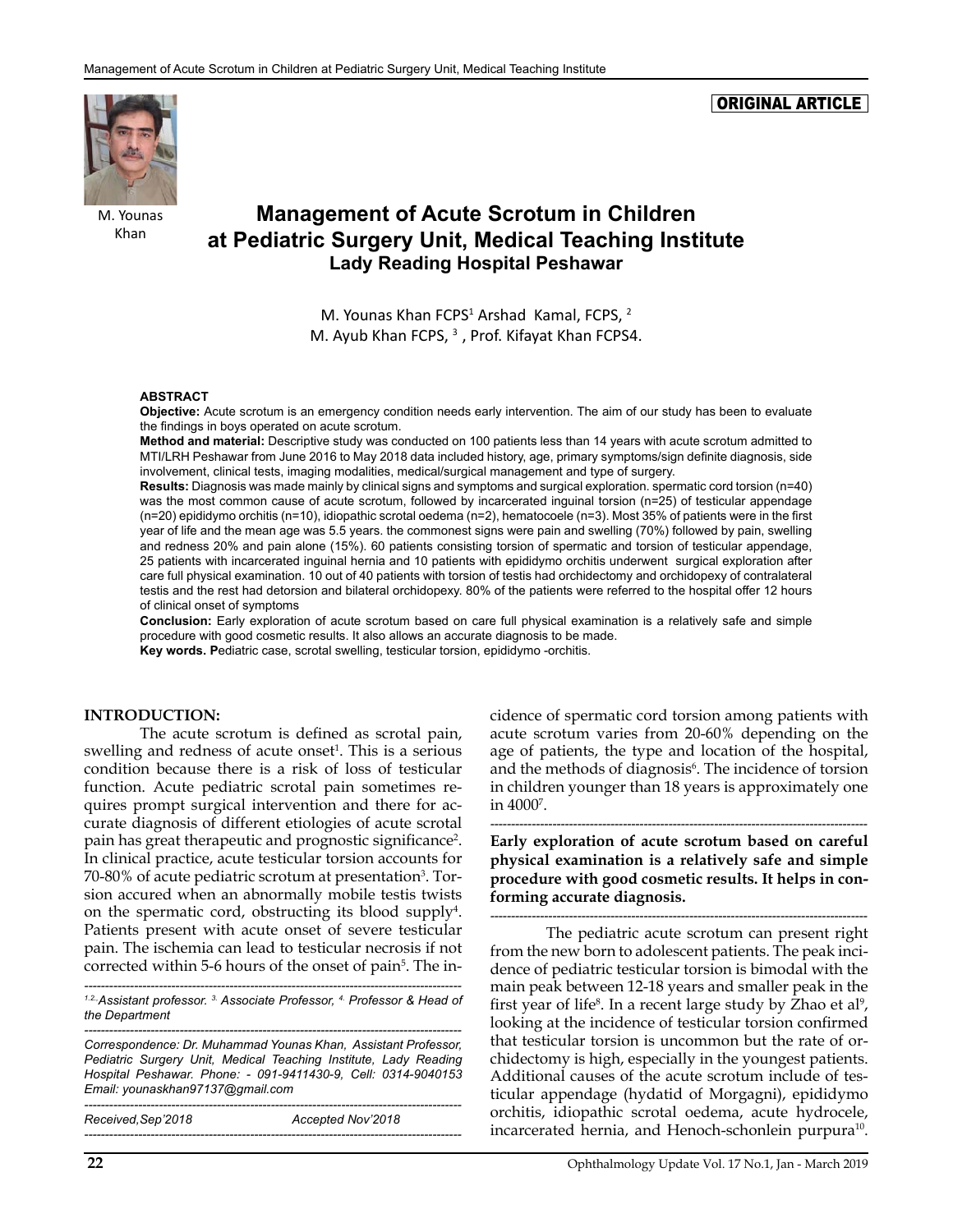Torsion of testis or spermatic cord is undoubtedly the most serious affecting the scrotum that needs urgent diagnosis and treatment to save the affected testis and avoid testicular loss, fertility problem and medicolegal  $i$ ssues $11$ .

Testicular loss commences past twelve hours of initiation of symptoms. Beyond 24 hours of symptoms testicular loss will definitely happen and this is the main reason why in the absence of ancillary studies, surgeons immediately explore the acute scrotum $^{12}$ . The two most common used preoperative studies are testicular scan and color Doppler ultrasound<sup>13</sup>. Testicular scans reliably show whether the testes have vascular flow or not, but are difficult to be obtained<sup>14</sup>. Doppler ultrasound is operator dependent and when done by experienced physician, can help reduce the number of emergency operations and hospitalization stay15. Clinical judgment by the surgeon is probably the most important factor in assessing testicular salvage. In the face of doubt the next step in management is immediate surgical exploration. Definate diagnosis of testicular torsion mostly can be confirmed by prompt scrotal exploration. Prognosis is good when detorsion of the affected testis is performed within first 6 hours<sup>16</sup>. The aim of this study was evaluate the role of early exploration in the management of acute scrotum, testicular torsion as the most common emergency in acute scrotal condition and often causes of common acute conditions such as torsion of testicular appendage, epididymo-orchitis and idiopathic scrotal oedema in patients reported to emergency department of MTI/LRH Peshawar during June 2015 – May 2018

#### **METHODS AND MATERIAL:**

This descriptive study was conducted on patients less than 14 years with acute scrotal pain or swelling referred to emergency/OPD pediatric surgery department MTI/LRH Peshawar, during June 2016 – may 2018. A total of 100 patients were evaluated in this study and a proforma was made for each case to collect the data in term of age, primary symptoms/sign, initial diagnosis, final diagnosis, side involvement, surgical treatment, conservative management, clinical presentation, time of hospital stay, orchidectomy, contralateral testicular fixation, complete blood count, urine analysis and other diagnostic tools, to evaluate the findings in children operated on acute scrotum.

#### **RESULT:**

100 patients were included in this study, aged one day to 14 years out of 60 patients with testicular torsion and appendix torsion, 20 patients had W.B.C count less than 1x10 10/1. Out of 10 patients with epididymo orchitis. 5 patients had W.B.C count from 1x10 10/1 through 1.5x10 10/1 W.B.C count greater than 1.5x10 10/1 was found in 53.3% of patients with incarcerated inguinal hernia. Most (34%) of the patients were in the

first of life (table I). the commonest signs were pain and swelling (60%), Pain swelling and redness (20%) and pain alone (15%), fever and vomiting was the less common (4%) symptoms in our patients (Table 2)

| Table I: Age of patients with acute scrotum in MTI/ |  |  |  |
|-----------------------------------------------------|--|--|--|
| LRH (2016-2018)                                     |  |  |  |

| Age          | Numbers | Percentage |
|--------------|---------|------------|
| $0-1$ year   | 34      | 34%        |
| $1-5$ years  | 30      | 30%        |
| $5-10$ years | 20      | 20%        |
| 10-14 years  | 16      | 16%        |
| Total        | 100     | 100%       |

**Table II** Primary signs/symptoms of patients with acute scrotum

| Primary Symptoms/sign | Numbers | Percent |
|-----------------------|---------|---------|
| Pain & Swelling       | 60      | 60%     |
| Pain+Swelling+redness | 20      | 20%     |
| Pain                  | 15      | 15%     |
| Fever                 | З       | 3%      |
| Vomiting              |         | 1%      |
| Total                 | 100     | 100%    |

The diagnosis of 83 patients treated surgically were as follow: Torsion of testis 40, incarcerated inguinal hernia 25, torsion of testicular appendage 20, epididymo orchitis 10, and only 2,3 patients had idiopathic scrotal oedema and hematocele respectively. in 10 out of 40 patients with testicular torsion orchidectomy and contralateral orchidopexy was performed. In these 10 patients one was referred at the age of one month and with the duration time of 6 hours and others after 48 hours of onset.

In 14 out of 20 patients with torsion of testicular appendage surgical intervention was performed and appendectomy + ipsilateral orchidopexy carried out. A herniotomy was performed in 20 patients. other procedures were carried out in 5 patients. The post operative hospital stay ranged from 48 to 72 hours for more than half of the patients. Urine analysis was normal in 80% of patients. Abnormal urinary findings were found in 27 cases. Hematuria was found in 4 cases and all of them had epididymo orchitis. Hematuria pyuria was found in 4 cases and all of them had epididymo-orchitis. Pyuria was seen in 13 patients. Out of these patients 6 had epididymo orchitis; 4 patients had incarcerated inguinal Hernia; one patient had testicular trauma and 2 patients had testicular torsion. Other patients had normal urinary findings. Most of the patients with abnormal urinary findings had epididymo orchitis. Only 20 patients (9%) out of our 100 patients had pre operative ultrasonography. Sonography findings were not consistent with the final diagnosis. A positive sonographic finding was significantly higher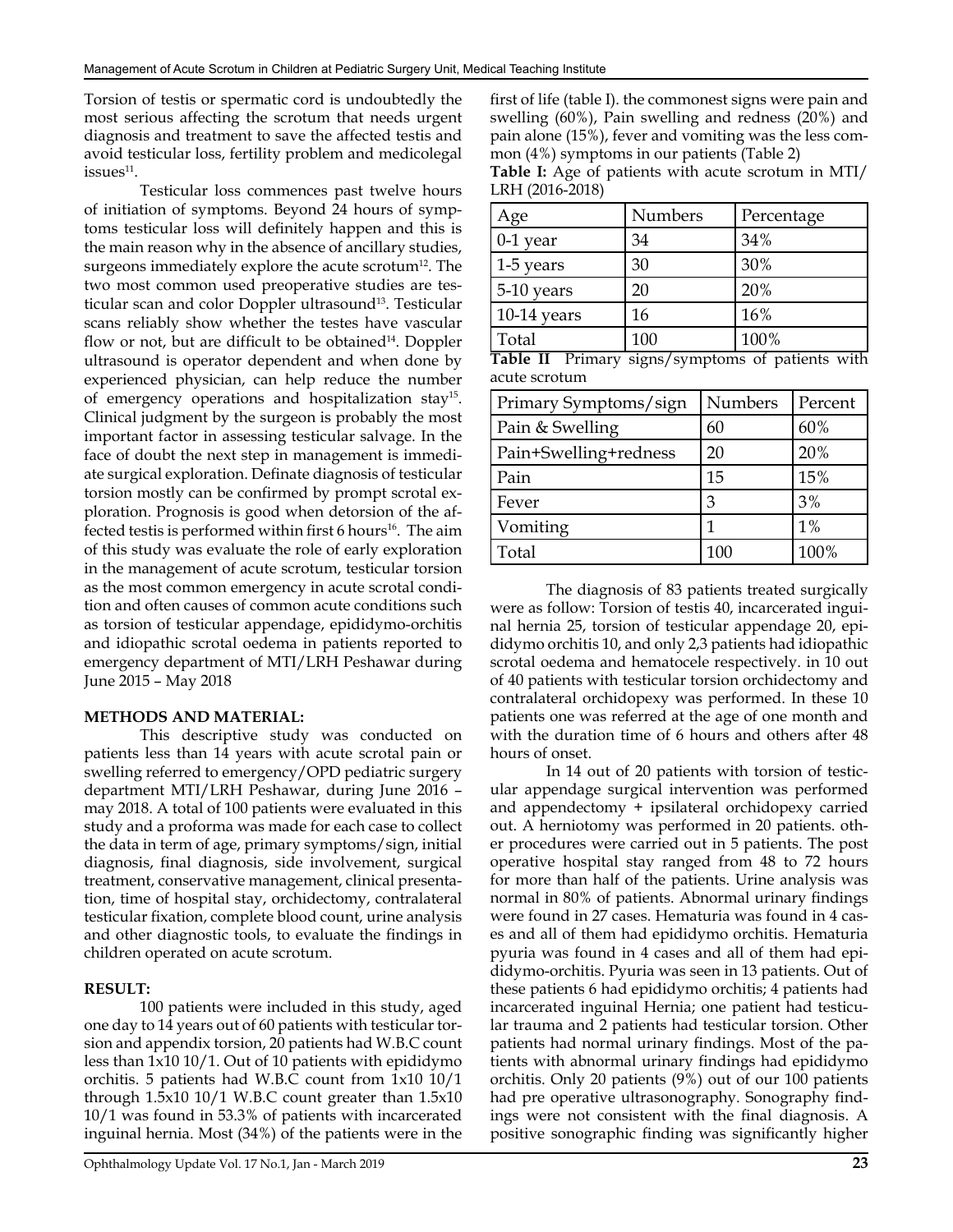in patients with epididymo-orchitis compared with those with torsional disease. Doppler sonography was performed in 4 patients of these, 3 patients had findings consistent with the final diagnosis of torsion. In the rest of patients, sonography findings suggested torsion but the final diagnosis was epididymo orchitis. 50 patients (50%) with acute scrotum were referred to our hospital within 24 hours, 80% of which were treated surgically over 12 hours, and all of them had pain and swelling. In 50 patients clinical manifestation lasted greater than 18 hours. In 87 patients clinical manifestation were present from 12 to 18 hours.

**Table III** Etiology of acute scrotum.

| Etiology                        | <b>Numbers</b> | Percentage |
|---------------------------------|----------------|------------|
| Torsion of spermatic cord       | 40             | 40%        |
| Incarcerated Inguinal Hernia    | 25             | 25%        |
| Torsion of testicular appendage | 20             | 20%        |
| Epididymo-orchitis              | 10             | 10%        |
| Idiopathic scrotal oedema       |                | 2%         |
| Hematocele                      |                | 3%         |
| Total                           | 100            | 100%       |

#### **DISCUSSION:**

The most common symptoms in our series was pain and swelling (60%) to whereas in the series of Grandis et all with 33 patients, pain alone was the predominating symptom 16. Urinalyses were mostly normal in our patients, and diagnosis generally was established by clinical symptom and careful physical examination. Patients usually presented with scrotum pain. The duration of symptoms was shorter in testicular torsion (69% within 12 hours) compare to torsion of the appendix testis (62.7%) and acute epididymo oschitis  $(31\%)^{17}$ . In our study 50 (50%) patients with acute scrotum was referred to our hospital within the first 24 hours, 80% of which were treated surgically over 12 hours, pain and swelling.

Sidler et all<sup>18</sup>, in 1997 reported their series in which the most common (32%) etiology was testicular torsion, 70% in left testis, 31% torsion of testicular appendage and epididymo orchitis in 28% of the patients. Whereas in our series common etiology was torsion of spermatic cord (40%), torsion of testicular appendage (20%) and epididymo-orchitis (10%). In sidler series orchidectomy was performed in 61.2% within 24 to 48 hours of clinical onset, in our study it occurred in 10 (10%) patients within 12 to 24 hours and that was due to earlier diagnosis and surgical management<sup>18</sup>.

Mean age of patients in Sidler's series for testicular torsion was 6.3 years and for torsion of testicular appendage it was 10 years, in our series it was 3 and 8.8 years respectively. Early diagnosis was the clue of successful management when a child is referred for scrotal redness and swelling, early surgical intervention is mandatory. Even in cases of torsion of testicular appendage, surgical management is suggested, not to miss torsion of testis<sup>19</sup>. Sonography is the imaging modality of choice for the scrotum because it is simple, relatively inexpensive and quick (Carkaa S, et al)<sup>20</sup>. Doppler ultrasound is able to differentiate between surgical emergencies and other etiologies. Schalamon. J et all reported 84% success in this differentiation<sup>21</sup>. Galejs et al in 1998 suggested that doppler sonography is very effective in torsion diagnosis, the accuracy being sometimes even  $100\%$ <sup>22</sup>. Radio-isotope is a useful diagnostic tool for acute scro $tum<sup>23</sup>$ . As pain and swelling of scrotum are the most common symptom is testicular torsion. and also there are paucity of diagnostic tool. So some studies early surgical exploration, as we have done this for the indicated patients in our study<sup>24</sup>.

#### **CONCLUSION:**

Early exploration of the scrotum with care full physical examination excludes the risk of misdiagnosis and unnecessary delay by diagnostic techniques. Exploration of the scrotum is relatively safe and simple procedure which allows an accurate diagnosis to be made.

#### **REFERENCES:**

- Lugo Vicente H. Acute scrotum. Pediatric Suggery Update. 2006;27(4):1.
- 2. Varga J, Zivkovic D, Grebeldinger S, Somer D. Acute scrotal pain in children – ten years' experience. Urol Int. 2007;78: 73- 77. [PubMed]
- 3. Cost NG, Bush NC, Barber TD, Huang R, Baker LA. Pediatric testicular torsion: demographics of national orchiopexy versus orchiectomy rates. J Uro. 2011;185 (6 suppl):2459-2463.
- 4. Torsion of the Appendices and Epididymis Jason S Chang, MD et al in eMedicine
- 5. Scrotal pathology in pediatrics with sonographic imaging (PubMed). Munden MM, Trautwein LM. In CurrProbl Diagn Radiol. 2000 Nov-Dec;29(6):185-205.
- 6. Clift VL, Huston JM. The Scrotum in Childhood. Pediatr Surg Int. 1989;4:185-188.
- 7. Ringdhal E, Teague L. Testicular torsion. Am Fam Physician. 2006;74:1739-1743.
- 8. Nandi B, Murphy FL. Neonatal testicular torsion: a systematic literature review. Pediatr Surg Int. 2011;27:1037-1040 [PubMed]
- 9. Mäkelä E, Lahdes-Vasama T, Rajakorpi H, Wikstrom S. A 19 year review of pediatric patients with acute scrotum. Scand J Surg. 2007;96:62-66 [PubMed]
- 10. Zhao LC, Lautz TB, Meeks JJ, Maizels M. Pediatric testicular torsion epidemiology using a national database: incidence, risk of orchidectomy and possible measures toward improving the quality of care. J Urol. 2011;186:2009-186 [PubMed]
- 11. Gunther P, Schenk JP. Testicular torsion: diagnosis, defferential Diagnosis, and treatment in children. Radiology. 2006;46:590- 955. [PubMed]
- 12. Wein AJ, Kavoussi LR, Novick AC. 9<sup>th</sup> ed. Philadelphia: Sanders; 2007. Campbell's Urology; pp. 3198-3216.
- 13. Ashraf M, Shera A, Showkat A, Bari Sh. Acute scrotum in children: Role of nuclear testicular scanning in diagnosis; The internet Journal of Nuclear medicine ISSN 1539-4638. Modified on 2010.
- 14. Ben Sira L, Laor T. Severe scrotal pain in boys with Henoch Schonlein purpura: incidence and sonography. Pediatr Radio. 2000;30: 125-128 [PubMed]
- 15. Watanabe Y, Dohke M, Ohkubo K, et al. Scrotal disorders: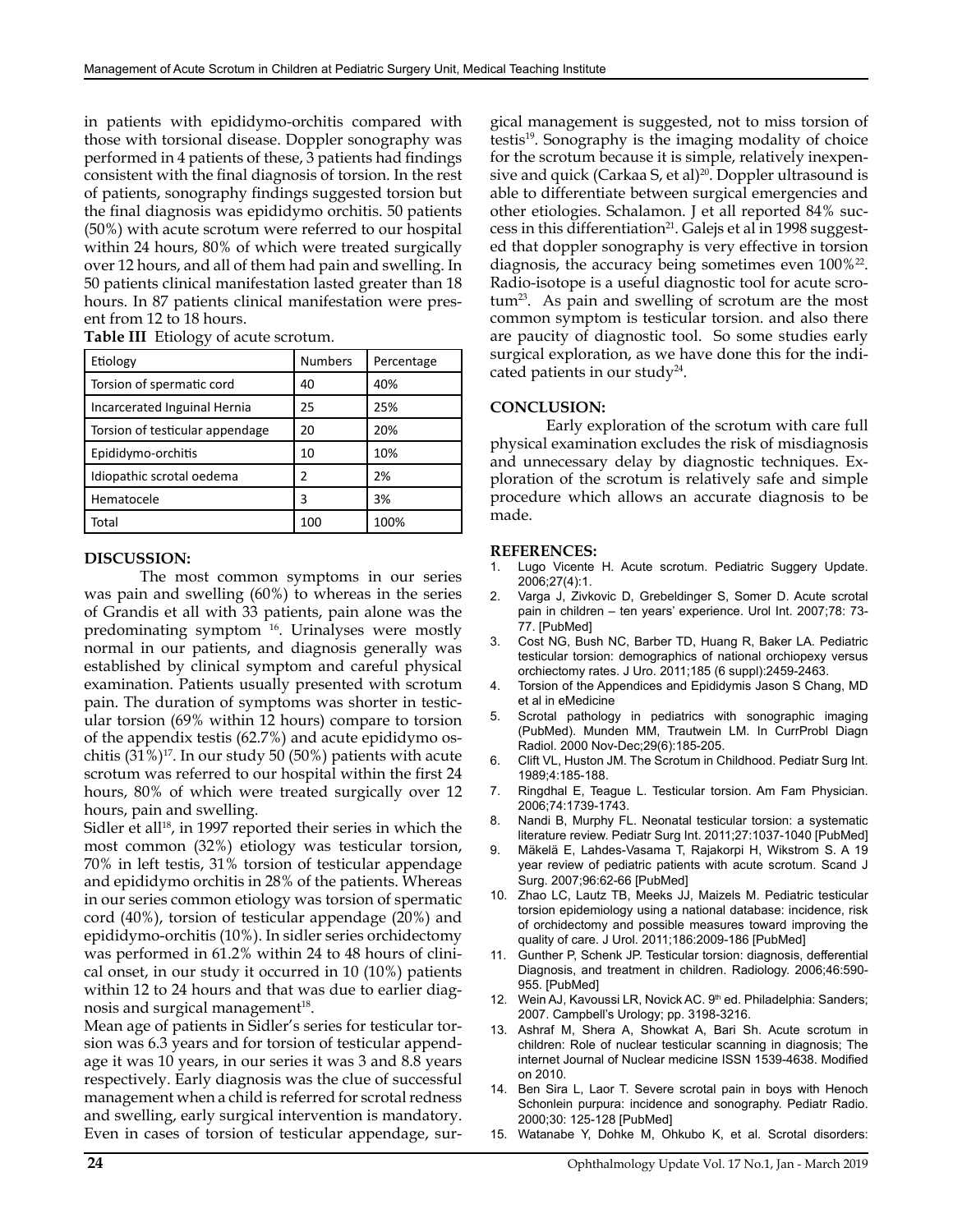evaluation of testicular enhancement patters at dynamic contrast enhanced subtraction MR imaging. Radiology. 2000;217:219- 227 [PubMed]

- 16. Color Doppler sonography and scintigraphy of the testis (abstract). Nussbaum blask AR, Bulas D, Shalaby Rana E, et al. PediatrEmerg Care 2002; 19 (2): 67-71.
- 17. Weber DM, Rosslein R, R, Fliegel C. Color doppler sonography in the diagnosis of acute scrotum in boys. Eur J Pediatr Surg. 2000;10:235-241 [PubMed]
- 18. Waldert M, Klatte T, Schmidbauer J, Remzi M, Lackner J, Marberger M. Color Doppler sonography reliably identifies testicular torsion in boys. Urology. 2010;75:1170-1174. [PubMed]
- 19. Granados EA, Caicedo P, Garat M. Testicular torsion before 6 hours. Arch Esp Urol. 1998;51(10):971-4. [PubMed]
- 20. Tekgul S, Riedmiller H, Gerharz E. 2009. Acute scrotum in children; pp. 12-18. European Society for Pediatric Urology.
- 21. Sidler D, Brown RA. A 25 year review of the acute scrotum in children. S Afr Med J. 1997;87(12):1696-8. [PubMed]
- 22. Grosfeld JL, O'Neill JR. Pediatric Surgery. 6<sup>th</sup> ed. St Louis: Mosby; 2006. Undescended testis torsion and varicocele; pp.

1193-1214.

- 23. Carkaci S, Ozkan E, Lane D, et al. scrotal Sonography Revisited. J Clin Ultrasound. 2010;38(1):21-37. [PubMed]
- 24. Schalamon J, Ainoedhofer H, Schleef J, et al. Management of acute scrotum in children. The impact of Doppler ultrasound. J Ped Surg. 2006;41(8):1377-80. [PubMed]
- 25. Galejs LE, Kass EJ. Color Doppler ultrasound evaluation of the acute scrotum. Tech Urol. 1998;4(4):182-4. [PubMed]
- 26. Vijayaraghavan SB. Sonographic differential diagnosis of acute scrotum: real time whirlpool sign, a key sign of torsion. J Ultrasound Med. 2006;25(5):563-74. [PubMed]
- 27. McAndrew HF, Pemberton R, Kikiros CS, Gollow I. The incidence and investigation of acute scrotal problems in children. Pediatr Surg Int. 2002;18(5-6):435-7. [PubMed]
- 28. Varga J, Zivkovic D, Somer D, et al. Acute scrotal pain in children ten years experience. Urol Int. 2007;78(1)73-7. [PubMed]
- 29. Mirshemirani AR, Ghorobi J, Roozroukh M, et al. Urogenital tract abnormalities associated with congenital anorectal malformation. Iran J Pediatr. 2008;18(1):1714.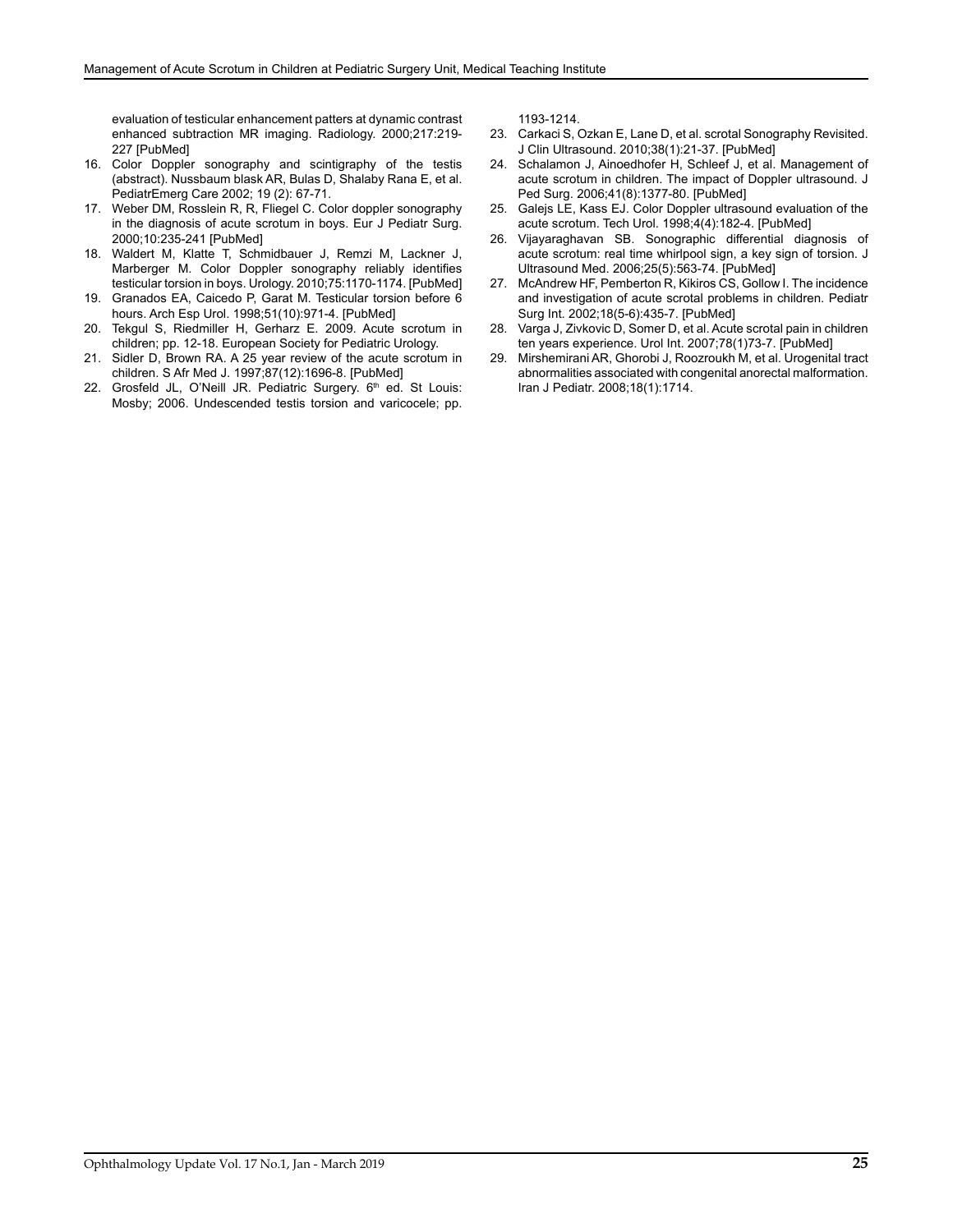#### ORIGINAL ARTICLE



**Efficacy of Ampicillin plus Gentamicin with Ampicillin plus Cefotaxime in the Treatment of Suspected early Neonatal Sepsis**

> Sami Ullah FCPS<sup>1</sup>. Haroon ur Rashid FCPS<sup>2,</sup> Bilal Khan FCPS(Ophth) FCPS(Vitreo Retina)<sup>3</sup>, Irfan Ullah MBBS<sup>4</sup>

#### **ABSTRACT**

**Objective:** To compare the efficacy of ampicillin plus gentamicin with ampicillin plus cefotaxime in the treatment of suspected early neonatal sepsis

**Materials and methods;** This randomized controlled Trial was conducted in the Department of Pediatrics, Lady Reading Hospital, Peshawar from 1<sup>st</sup> April, 2013 to 20<sup>th</sup> October 2013 total 6 months and 20 days duration. All neonates with clinical suspicion of early onset neonatal sepsis presenting within 7 days after birth with either gender were included in the study while neonates who have received antibiotic of any type after birth were excluded from the study. Patient's particulars and data variables were documented according to the predesigned proforma. SPSS version 16 was used to analyze the data and tables were used to represent the data.

**Results:** 156 patients with suspected neonatal sepsis were included. Male to female ratio 1.36:1 Average age was 109.55 hours+ 56.94SD. Group A showed 69(88.5%) efficacy while non-effective in 9(11.5%) patients. Similarly Group B showed 59(75.6%) efficacy.

**Conclusion:** Ampicillin plus gentamicin is more effective than ampicillin plus cefotaxime for the Treatment of suspected early neonatal sepsis.

**Key words:** Efficacy, Neonates, Neonatal Sepsis, Ampicillin, Gentamicin, Cefotaxime.

#### **INTRODUCTION**

Neonatal infections are the leading cause of death among neonates and neonatal sepsis (NS) which keeps raising the red flag of remaining a major contributor to the neonatal morbidity and mortality<sup>1</sup>. Neonatal sepsis is a global problem. Every year around 30 million neonates develop infections and 1-2 million of these neonates die2 . In developing countries mortality from neonatal sepsis is 10.4%, higher than that in the developed countries, with an incidence of 0.69 deaths/1000 live births<sup>3</sup>. The statistical data from Pakistan is largely unavailable but in India according to the data from National Neonatal Peri-natal Database, the incidence of neonatal sepsis is 30 per 1000 live births and it accounts for 30-50% of total neonatal deaths in developing countries. This sepsis related mortality can be lowered by adopting aggressive approach towards this disease<sup>4</sup>. Neonatal sepsis is a systemic inflammatory response to an infectious process with non-specific signs and

*------------------------------------------------------------------------------------------- 1.Assistant Professor Paediatric LRH(Lady Reading Hospital Peshawer2. Demonstrator Gajju Khan Medical College Swabi<sup>3</sup> . District Specialist Tangi Charsada4 . Medical Officer City Hospital Laki. -------------------------------------------------------------------------------------------*

*Correspondence Dr. Sami Ullah, Assistant Professor Pediatric Lady Reading Hospital Peshawar contact 0314 8109159 [drbilalokz@gmail.](mailto:drbilalokz@gmail.com) [com](mailto:drbilalokz@gmail.com). ; Dr Sami Ullah Cell no ; 03148109159, Email; [samiullah048@](mailto:samiullah048@gmail.com) [gmail.com,](mailto:samiullah048@gmail.com) Address; Children B Ward Lady Reading Hospital Peshawar.*

*-------------------------------------------------------------------------------------------*

*-------------------------------------------------------------------------------------------*

*Received: July'2018 Accepted: Nov'2018*

symptoms or focal signs of infection. It carries potentially fatal complications affecting major organ systems including cerebral edema or thrombosis, adrenal hemorrhages, bone marrow dysfunction and disseminated intravascular coagulation<sup>5</sup>. Without treatment the case fatality rate is high. Thus with non-specific initial presentation a high index of suspicion should always be kept for early diagnosis and favorable outcome $^6$ .

*-------------------------------------------------------------------------------------------*

## **Ampicillin plus gentamicin is more effective than ampicillin plus cefotaxime for the treatment of suspected early neonatal sepsis.**

*-------------------------------------------------------------------------------------------* Neonatal Sepsis is divided into two categories i.e. early neonatal sepsis (EOS)which occurs within first 7 days of birth (E Coli and Group B streptococci predominant culprits) and late neonatal sepsis which occurs after 7 days of life with (coagulase negative staphylococci and staphylococcus aureus predominant culprits)<sup>7</sup>. Risk factors for neonatal infection within the first 72 hours of life are well recognized and include maternal chorioamnionitis, advanced maternal age, high gravidity and prolonged rupture of membranes (PROM), maternal group B streptococcal (GBS) infection or colonization, and poor uptake of breastfeeding<sup>8</sup>. In the absence of sensitive and specific biomarkers of infection and lack of consensus on the interpretation of available markers, initiation of antibiotic therapy is still largely based on clinical judgment. Many facilities caring for neonates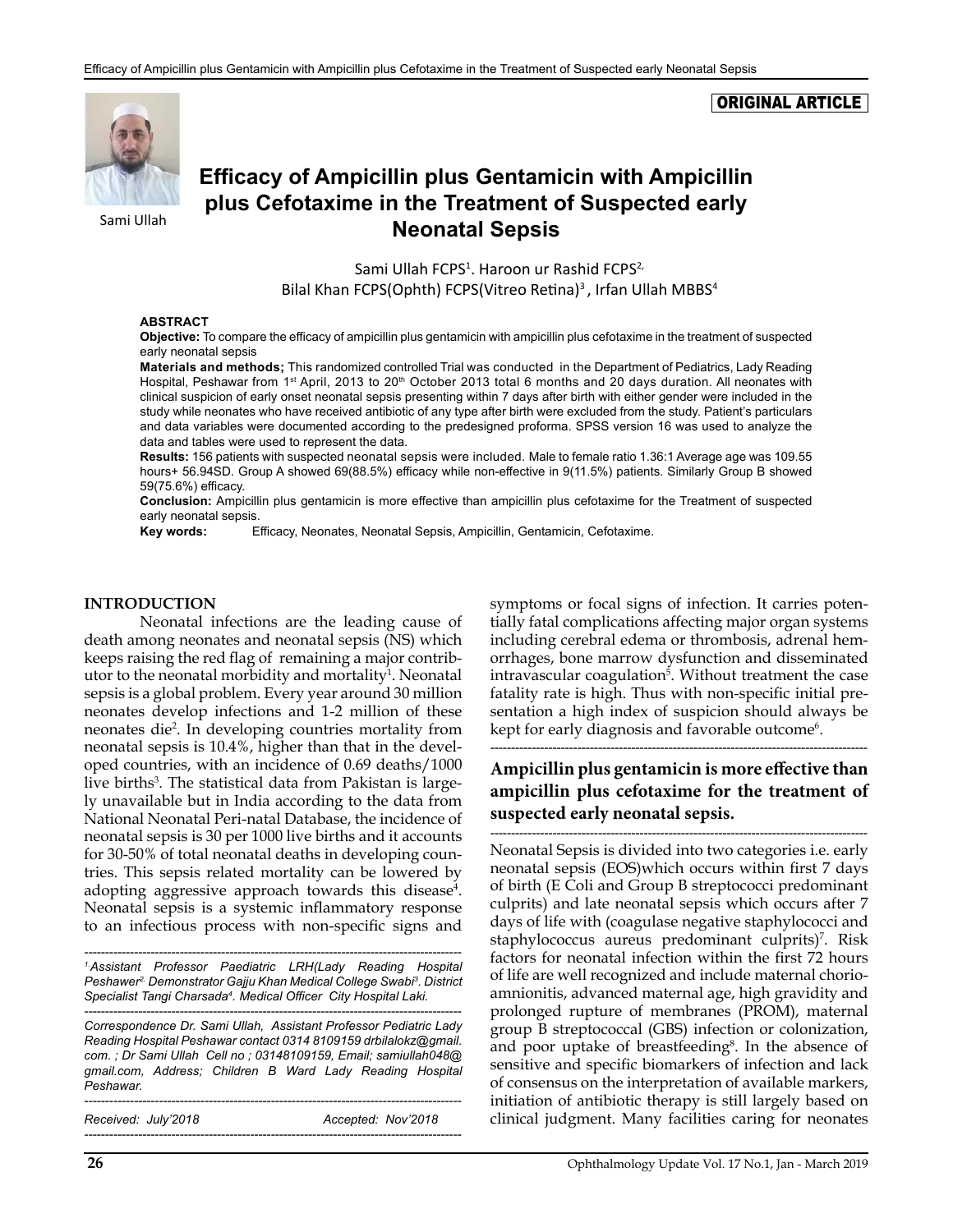have established management guidelines to facilitate empirical antibiotic use<sup>9, 10</sup>. Regarding treatment of nosocomial infections with antimicrobials, the likely causative organisms, their antibiotic susceptibilities and the relative cost-effectiveness of available drugs and their side effect profiles should all be considered when developing guidelines<sup>11</sup> while the majority of studies of neonatal sepsis focus on causative organisms and prevention, there are few data on antibiotic use<sup>12</sup>. As sepsis may be culture-negative and blood cultures may not be done routinely in secondary level facilities, the choice of antibiotic use may be a reasonable way to assess the extent and treatment of neonatal infection<sup>10</sup> and a recent Cochrane review revealed the lack of randomized controlled trials in favor of a particular antibiotic for neonatal sepsis $13$ .

The antibiotics routinely used in different clinical settings for the treatment of early neonatal sepsis included ampicillin, amoxicillin, aminoglycosides, cephalosporins and vancomycin. WHO has generally recommended the use of parenteral benzylpenicillin with aminoglycoside for EOS<sup>14</sup> however, aminoglycoside have the potential to cause ototoxicity and nephrotoxicity and should be used with caution. Cephalosporins are attractive in the treatment of nosocomial infection because of their lack of dose-related toxicity and adequate serum and cerebrospinal fluid (CSF) concentration. Traditionally, the choice of antimicrobial agents is based on the local policy, and the duration of therapy is decided by the treating physician based on clinical symptoms and blood culture results<sup>15</sup>. In one study 80.8%<sup>16</sup> of neonates with clinical suspicion of early onset neonatal sepsis recovered with ampicillin plus gentamicin while another study reported it to be 86%17. The projected effectiveness of ampicillin with cefotaxime reported in literature is 94% (79% for cefotaxime monotherapy)<sup>18</sup>.

Cefotaxime and ampicillin are commonly used as a substitute for ampicillin and gentamicin for the presumptive treatment of EOS. However, there appears to be an increased risk of death with the use of ampicillin and cefotaxime<sup>19</sup>

#### **MATERIALS AND METHODS**

The study was conducted after approval from hospitals ethical and research committee. All neonates presenting to neonatal ICU within 7 days after birth with high suspicion of EOS (as per operational definitions) were included in the study. The purpose and benefits of the study were explained to the parents of the neonate, they were assured upon the purpose and benefits of the study, the risks involved and they were explained that the study is done purely for research and data publication and if agreed upon a written informed consent were obtained from the parents of the neonate. All the neonates were subjected to detailed history and clinical examination. The neonates were randomly allocated in two groups by lottery method. Neonates in group A were subjected to the combination of IV ampicillin (100mg/kg/day) plus IV gentamicin (5mg/kg/ day) while neonates in group B were be subjected to combination of IV ampicillin (100mg/kg/day) plus IV cefotaxime (50mg/kg/day). The rest of the treatment were kept uniform for all the neonates as per NICU guidelines and were decided by single expert pediatrician having minimum of five years of experience. All the neonates were followed till the  $7<sup>th</sup>$  day of initiation of therapy to determine the efficacy of the combination therapy according to operational definition mentioned above. All the laboratory investigations were reported by single experienced pathologies having minimum of 5 years of experience. All the above mentioned information including name, age and gender were recorded on a pre designed proforma. Strictly exclusion criteria were followed to control confounders and bias in the study results.

 All the collected data were analyzed in SPSS version 16. Mean + SD were calculated for numerical variables like ageof the neonate at presentation. Frequencies and percentages were calculated for categorical variables like gender and efficacy. Efficacy in both the groups was compared by chi square test while keeping P value of < 0.05 as significant. Efficacies in both groups were stratified among age and gender to see the effect of modifications. All results were presented in the form of tables and graphs.

#### **RESULTS**

A total of 156 patients of suspected early neonatal sepsis were observed, which were divided in two equal groups A & B. Patients in Group A were managed with Ampicillin plus gentamicin and the patients in Group B with ampicillin plus cefotaxime. Sex wise distribution shows that out of 78 patients 48(61.5%) were male and 30(38.5%) were female while group B contains 42(53.8%) male and 36(46.2%) were female. Male to female ratio was 1.36:1. Sex distribution among the groups was insignificant with p-value=0.331. Average age was 109.55±56.94 hours with range of 24-208 hours. Group A contained 15(19.2%) patients in less than or equal to 50 hours, 25(32.1%) patients 51-129 hours and 38(48.7%) patients between the ages of more than 130 hours. While group B contained 22(28.2%) patients in less than or equal to 50 hours, 29(37.2%) in 51-129 hours and 27(34.6%) patients with age more than 130 hours. The age distribution among the group was also insignificant with p-value 0.175.

Efficacy wise distribution was significant with  $p$ -value = 0.030. Group A showed 69(88.5%) efficacy while non-effective in 9(11.5%) patients. Similarly Group B showed 59(75.6%) efficacy while non effective in 19(24.%) patients, although efficacy was significant and the Group A have greater efficacy than Group B. (Table 1).Age wise distribution of drug-efficacy shows that efficacy was greater in smaller age group and de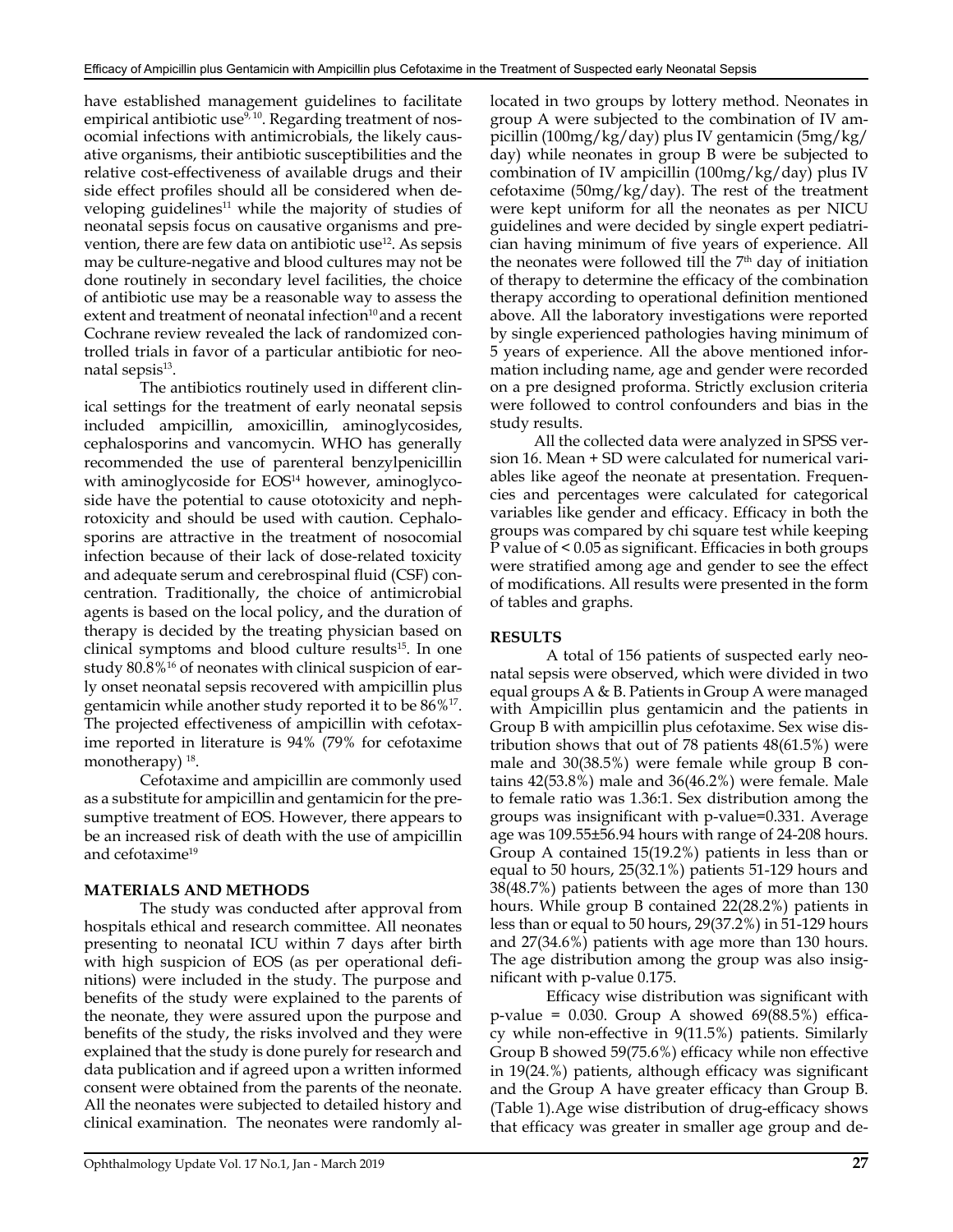creases with the increase of age. The patients having less than or equal to 50 hours of age have shows efficacy in 31(83.8%) patients while 6(16.2%) patients being non-effective. Patients with 51-129 hours of age have shown efficacy in 47(87%) of patients and 7(13%) have shown no efficacy. Similarly 50(76.9%) patients have shown efficacy and 15(23.1%) patients have no efficacy, with age more than 129 hours of age. The efficacy was insignificant with p-value=0.342. When efficacy was stratified among the gender it showed insignificance with p-value=0.555. There were 74(82.2%) male patients showing drug efficacy while non-effective in 16(17.8%) male patients. Similarly in female patients, 54(81.8%) gave efficacy while 12(18.2%) showed no efficacy.

#### **DISCUSSION**

Neonatal sepsis is the major and common cause of morbidity and mortality. The incidence is much higher in the developing world. Early diagnosis and effective treatment is the best way to lessen the mortality and morbidity associated. The delay in diagnosis and initiating therapy are the main reasons for high mortality. Despite great development in diagnostic and therapeutic procedures, neonatal sepsis still remains a major medical problem with a high morbidity and mortality rate<sup>20-21</sup>. It represents for 30-50% of all neonatal deaths in developed countries<sup>22</sup>, while afflicting up to  $10\%$  of the neonate<sup>23</sup>. Choosing the appropriate antibiotic drug for the empirical therapy should be based on the most frequent pathogens and the antimicrobial sensitivity in each hospital $24$ , because the frequency of pathogens may differ not only between various hospitals<sup>25</sup> but also between various times in a same hospital<sup>26,27</sup>.Combination of Ampicillin and Aminoglycoside or Ampicillin and a third generation of Cephalosporins has been suggested as the drug of choice for neonatal sepsis<sup>28</sup>. Thus, the regimens of ampicillin+amikacin or ampicillin+cefotaxime are the most commonly used antibiotics in our neonatal wards and Neonatal Intensive Care Unit  $(NICUs)^{29}$ . Although aminoglycoside achieves its bactericidal level very soon, it is associated with renal and ear toxicity<sup>30</sup>. Neonatal sepsis must be treated with the first suspicion before determination of the responsible pathogen. Finding a surrogate antibiotic instead of the routine usage of ampicillin + amikacin or ampicillin + cefotaxime is necessary before appearing of bacterial resistance<sup>31</sup>.

Several studies about the effectiveness of ceftizoxime in the treatment of neonatal sepsis showed significant results $32,33$ . Ceftizoxime as a new third generation of cephalosporins has a broad spectrum effect on gram negatives like E.coli, Klebsiella species, Proteus mirabilis, Hemophilus influenza and Anaerobes. In addition to these effects, it covers streptococcal species, Staphylococcus aureus and has a good peneterance in cerebrospinal fluid<sup>34</sup>.

Our study also show significant difference between

the effectiveness of the two pairs of antibiotics. However 88.5% of the neonates who underwent antibiotic therapy by ampicillin plus ceftizoxime responded to the treatment and only 11.5% were non-responders who underwent other antibiotic regimens. Yamauchi et al., in a study on the effectiveness of ceftizoxime in the treatment of neonatal sepsis, reported an effectiveness of 90% for the drug<sup>33</sup>. In another study ceftizoxime was reported to be effective in 87.5% of the patients; our results were comparable with both studies $34$ . Efficacy of combination therapy with ampicillin + amikacin in treatment of neonatal sepsis was reported to differ between 61% for E. coli to 100% for Serratia, with a mean of 70% for neonatal sepsis generally<sup>35</sup>. A study from Kashan province (Iran) showed a comparable efficacy of 69% for combination of ampicillin and amikacin<sup>36</sup>. Our study resulted in 88% efficacy for the combination (Ampicillin plus gentamicin) which was more than previous studies. In a recent study from Jordan, gram negative bacteria isolated from septic neonates were highly resistant to Ampicillin (82.8-100%), Gentamicin (41.4-79.5%), Ceftazidime (46-50%) and Piperacillin-Tazobactam (21.4-54.3%)<sup>37</sup>. Only Imipenem and Ciprofloxacin showed good sensitivity. In the United States, resistance to ampicillin is the main concern (57%) for the gram negative bacteria that they have isolated<sup>38</sup>. In Iran, Klebsiella isolates from neonates showed 100% resistance to ampicillin, 31% resistance to ceftriaxone, 46% resistance to Amikacin and 27% to gentamicin.39 Dr. Darmstadt has recommended the following first line therapy in facility settings: for early and late sepsis: ampicillin and gentamicin; for early-onset meningitis: ampicillin plus gentamicin; and for late onset meningitis: ampicillin, gentamicin (or amikacin), and/ or cefotaxime.35 In Iran, some experts advocate using a third generation cephalosporin for treating E. coli and Klebsiella infections, and Vancomycin for Staphylococcal infections.40Clark et al., found that the mortality rate in neonates underwent treatment with ampicillin + cefotaxime was higher than those receiving ampicillin + gentamycin concluding that using the combination of ampicillin and cefotaxime in the first 3 days of birth might increase the risk of neonatal death<sup>24</sup>. As ceftizoxime and cefotaxime are both a third generation cephalosporin, it is considerable that the concurrent use of ampicillin and ceftizoxime may also increase the risk of neonatal death. On the other hand several studies have shown the effectiveness of ceftizoxime in neonatal sep $sis^{33-34}.$ 

#### **CONCLUSION.**

 On the basis of our study results, we suggest that we should adopt giving ampicillin plus gentacin as  $1<sup>st</sup>$  line empirical antibiotics in all our neonatal units, instead of ampicillin plus cefotaxime. We also suggest that more large scale Randomized Controlled Trials should be conducted to support our conclusion. **REFERENCES**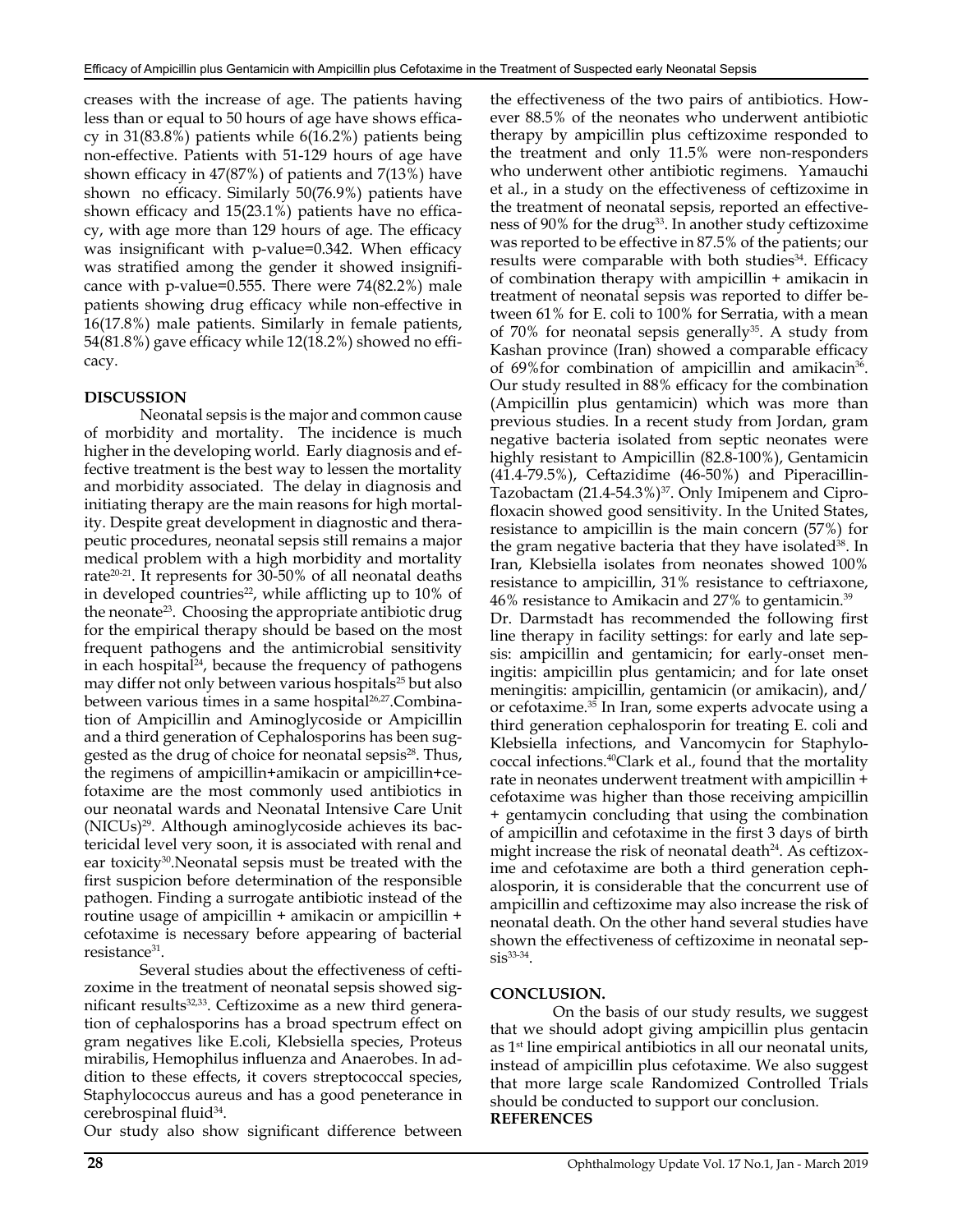- 1. Thaver D, Zaidi AK. Burden of neonatal infections in developing countries: A review of evidence from community based studies, The Pediat infect diseas J. 2009;28(1):3-9.
- 2. Afroza S. Neonatal sepsis a global problem: An overview. Mymensingh Med J[Online] 2006;15(1):108-14.
- 3. Tiskumara R, Fakharee SH, Liu CQ, Nuntarumit P. Neonatal infections in Asia. ADC fetal and neonatal Ed[Online] 2008;94(2):144-8.
- 4. Sankar MJ, Agarwal R, Deorari AK, Paul VK. Sepsis in the newborn. AIIMS-NICU protocols[Online]. 2008.Available from: [http://www.newbornwhocc.org/pdf/sepsis\\_innewborn.pdf](http://www.newbornwhocc.org/pdf/sepsis_innewborn.pdf)
- 5. Stoll BJ, Kliegman RM, Behrman RE, Jenson HB, Stanton BF. Infections of the neonatal infant: Nelson Text Book of Pediatrics 18th Ed Thomson Press. 2008:801-3
- 6. Sriram R. Correlation of blood culture results with the sepsis score and the sepsis screen in the diagnosis of neonatal septicemia. Int J Biol Med Res. 2011;2(1):360-68.
- 7. Guerti K, Ieven M, Mahieu L.Diagnosis of catheter-related bloodstream infection in neonates: a study on the valueof differential time to positivity of paired blood cultures.Pediatr Crit Care Med. 2007;8(5):470-5.
- 8. Salem SY, Sheiner E, Zmora E, Vardi H, Shoham-Vardi I, Mazor M. Risk factors for early neonatal sepsis. ArchGynecol Obster. 2006;274(4):198-202.
- 9. Dorling J, Garner D. Therapeutic guidelines in neonatal infection. Nottingham Neonatal Service – ClinicalGuidelines. January 2008
- 10. Slogrove AL, Kunneke HM, Engelbrecht A, Holgate S, Cotton MF, Rabie H. Evaluating antibiotic use in a secondary level hospital neonatal unit in the Western Cape, South Africa. South Afr J Epidemiol Infect. 2010;25(3):21-5.
- 11. Isaacs D. Unnatural selection: Reducing antibiotic resistance in neonatal units. Arch Dis Child Fetal NeonatalEd. 2006;91(1):72- 4.
- 12. Antibiotic use for neonatal sepsis. Cochrane Review, Issue 2 for 2006.
- 13. Guerti K, Ieven M, Mahieu L.Diagnosis of catheter-related bloodstream infection in neonates: a study on the valueof differential time to positivity of paired blood cultures.Pediatr Crit Care Med. 2007;8(5):470-5.
- 14. Shah MN, Desai PB. Clinical and bacteriological profiles of blood culture positive sepsis in newborns. Int J of Pharm & Life Sci. 2011;2(9):1041-5.
- 15. [Sivanandan](http://www.hindawi.com/89340409/) S, [Soraisham](http://www.hindawi.com/79586942/) AS, [Swarnam](http://www.hindawi.com/98561391/) K. Choice and Duration of Antimicrobial Therapy for Neonatal Sepsis and Meningitis. J Pediatr. 2011;9:1-10.
- 16. Liem TY, Krediet TG, Fleer A, Breeijen H, Solinge WW, Egberts TCG et al. Risk factors and early-warning markers for ES BLcolonization in NICU patients.
- 17. Metsvaht T, IlmojaML, ParmU, MaipuuL, MerilaM, LutsarI. Comparison of ampicillin plus gentamicin vs. penicillin plus gentamicin in empiric treatment of neonates at risk of early onset sepsis. Acta Paediatrica. 2010;99(5):665–72.
- 18. [Muller-Pebody](http://fn.bmjjournals.com/search?author1=B+Muller-Pebody&sortspec=date&submit=Submit) B, [Johnson](http://fn.bmjjournals.com/search?author1=A+P+Johnson&sortspec=date&submit=Submit) AP, [Heath](http://fn.bmjjournals.com/search?author1=P+T+Heath&sortspec=date&submit=Submit) PT, [Gilbert](http://fn.bmjjournals.com/search?author1=R+E+Gilbert&sortspec=date&submit=Submit) RT, [Henderson](http://fn.bmjjournals.com/search?author1=K+L+Henderson&sortspec=date&submit=Submit)  KL, [Sharland](http://fn.bmjjournals.com/search?author1=M+Sharland&sortspec=date&submit=Submit) M. Empirical treatment of neonatal sepsis: are the current guidelines adequate? Arch Dis Child Fetal Neonatal Ed. 2011;96:4-8.
- 19. Clark RH, Bloom BT, Spitzer AR, Gerstmann DR. Empiric use of ampicillin and cefotaxime, compared with ampicillin and gentamicin, for neonates at risk for sepsis is associated with an increased risk of neonatal death. Pediatr. 2006;117(1):67–74.
- 20. van den Hoogen A, Gerards LJ, Verboon-Maciolek MA, Fleer A, Krediet TG. Long-term trends in the epidemiology of neonatal sepsis and antibiotic susceptibility of causative agents. Neonatol.

2009;97(1):22-28.

- 21. Luck S, Torny M, d'Agapeyeff K, Pitt A, Heath P, Breathnach A, Russell AB. Estimated early-onset group B streptococcal neonatal disease. Lancet. 2003;361(9373):1953-4.
- 22. Ahmed AS, Chowdhury MA, Hoque M, Darmstadt GL. Clinical and bacteriological profile of neonatal septicemia in a tertiary level pediatric hospital in Bangladesh. Indian Pediatr. 2002;39(11):1034-9.
- 23. Jain NK, Jain VM, Maheshwari S. Clinical profile of neonatal sepsis. Kathmandu Univ Med J. (KUMJ) 2003;1(2):117-20.
- 24. Clark RH, Bloom BT, Spitzer AR, Gerstmann DR. Empiric use of ampicillin and cefotaxime, compared with ampicillin and gentamicin, for neonates at risk for sepsis is associated with an increased risk of neonatal death. Pediatr. 2006;117(1):67-74.
- 25. Gheibi Sh, Fakoor Z, Karamyyar M, Khashabi J, Ilkhanizadeh B, Asghari-Sana F, et al. Coagulase negative staphylococcus; the most common cause of neonatal septicemia in Urmia, Iran. Iran J Pediatr. 2008;18(3):237-43.
- 26. Désinor OY, Silva JL, Ménos MJ. Neonatal sepsis and meningitis in Haiti. J Trop Pediatr. 2004;50(1):48-50.
- 27. Aurangzeb B, Hameed A. Neonatal sepsis in hospitalborn babies: bacterial isolates and antibiotic susceptibility patterns. J Coll Physicians Surg Pak. 2003;13(11):629-32.
- 28. Hufnagel M, Burger A, Bartelt S, Henneke P, Berner R. Secular trends in pediatric bloodstream infections over a 20-year period at a tertiary care hospital in Germany. Eur J Pediatr. 2008;167(10):1149-59.
- 29. Reyna J, Ortiz F. Therapeutic failure of the ampicillin plus aminoglycoside scheme in the treatment of early neonatal sepsis. Arch Med Res. 2008;39(5):546-7.
- 30. Mtitimila EI, Cooke RW. Antibiotic regimens for suspected early neonatal sepsis. Cochrane Database Syst Rev. 2004;(4):CD004495.
- 31. Guadalupe Vásquez-Mendoza M, Vargas-Origel A, Del Carmen Ramos-Jiménez A, Aguilar-Orozco G, Romero- Gutiérrez G. Efficacy and renal toxicity of one daily dose of amikacin versus conventional dosage regime. Am J Perinatol. 2007;24(2):141-6.
- 32. Allen TR, da Silva OP. Choice of antibiotics in late neonatal sepsis in the extremely low birth weight infant. Can J Infect Dis. 2003;14(1):28-31.
- 33. Yamauchi T, Hill DE, Steele RW. The use of ceftizoxime in neonates. J Antimicrob Chemother. 1982;10.
- 34. Motohiro T, Sakata Y, Tominaga K, Oda K, Aramaki M, Tanaka K, et al. Pharmacokinetic, bacteriological and clinical studies of ceftizoxime in neonates and low birth weight infants. Jpn J Antibiot. 1988;41(8):1116-28.
- 35. Waseem R, Khan M, Izhar T, Qureshi AW. Neonatal sepsis. Prof Med J. 2005;12(4):451-6.
- 36. Mosayebi Z, Movahedian AH, Moniri R. Profile of bacterial sepsis in neonates from Kashan in Iran. J Infect Dis Antimicrob Agents. 2003;20(2):97-102.
- 37. Khassawneh M, Khader Y, Abuqtaish N. Clinical features of neonatal sepsis by resistant gram negative bacteria. Pediatr. 2009;51:332-6.
- 38. Baltimore RS, Huie SM, Meek JI, Schuchat A, Brien K. Earlyonset neonatal sepsis in the era of Group B streptococcal prevention. Pediat. 2001;108;1094-8.
- 39. Movahedian AH, Moniri R and Mosayebi Z. Bacterial culture of neonatal sepsis. Iranian J Publ Health. 2006;35(4):84-9..
- 40. Shahian M, Pishva N, Kalani M. Bacterial etiology and antibiotic sensitivity patterns of early-late onset neonatal sepsis among newborns in Shiraz, Iran 2004-2007. Iran J Med Sci. 2010;35(4):293-8.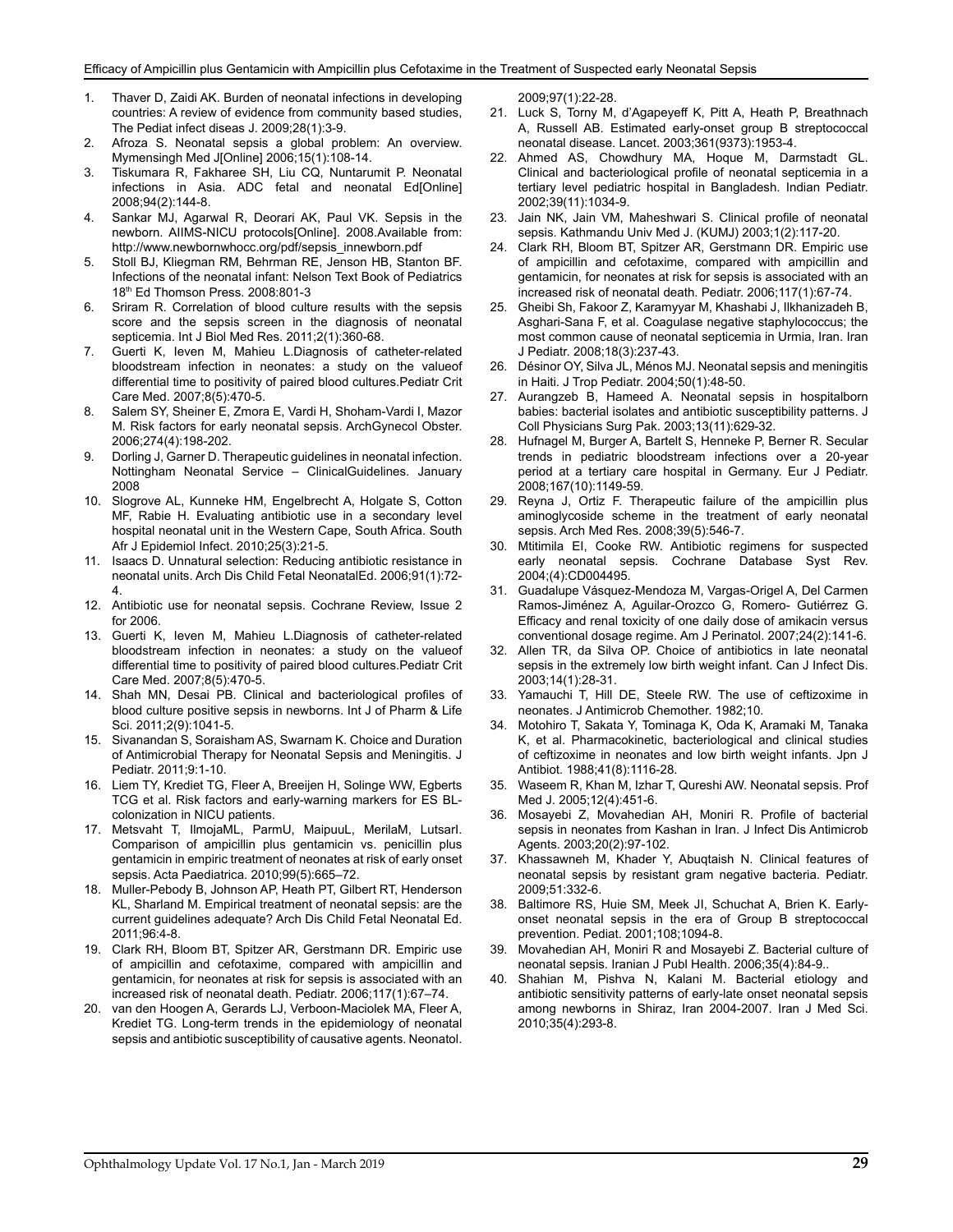#### ORIGINAL ARTICLE

# **An audit of Fresh Frozen Plasma (FFP) Issuance in Tertiary Healthcare Level of KPK**<br>Salva Shah

Salva Shah M.Phil(Haematology)<sup>1</sup> Adeel Basharat MRCP General Medicine<sup>2</sup> M. Manzoor,M.Phil (Histo)<sup>3</sup>

#### **ABSTRACT**

**Objective:** There is a universal concern about the inappropriate use of fresh frozen plasma. This study was done to determine the extent of unjustified use of fresh frozen plasma at tertiary healthcare level of Mardan.

**Materials and Methods:** A retrospective audit was conducted in Mardan Medical Complex and 100 consecutive requisitions forms for FFP during May to July 2018 were reviewed. Demographic data of patients, provisional clinical diagnosis, indication for FFP, department of requesting clinician, number of units transfused and coagulation profile were noted. The transfusion episode was classified as justified and unjustified according to BCSH guidelines.

**Results** Total 248 units of FFPs were transfused for 100 patients. Obstetrical and Gynaecology department requested the greatest amount (54 patients,135 units). Most common justified indication for FFP use was massive transfusion followed by DIC. Most common unjustified indication for FFP transfusion was postoperative bleeding with normal coagulation profile. 60% of FFP issuance was justified in this study whereas 40% was unjustified.

**Conclusion:** The high rate of unjustified use of FFP transfusions indicates the need for strategies to improve transfusion practices.Periodic audit and training sessions for clinical specialities should be conducted about rational use of blood component.

**Key Words:** Fresh frozen plasma (FFP), transfusion, coagulation, disseminated intravascular coagulation (DIC)

#### **INTRODUCTION**

There is a shortage of blood and its components in the developing world. The resources are limited in terms of meeting the growing demands of blood components. Appropriate use of blood components is therefore required for ensuring their availability for needy patients as well as to avoid the unnecessary risk of transfusion transmitted diseases (1). Fresh frozen plasma (FFP) is a component separated from whole blood and frozen to 30C or below within 6 hours after collection. It is a good source of all coagulation factors including the labile factors V and VIII and plasma proteins<sup> $(2)$ </sup>. It is life

*------------------------------------------------------------------------------------------- 1.Assistant Professor Hematology, Bacha Khan Medical College, Mardan2. Assistant Professor Medicine, Jinnah Medical College, Peshawar3 . Assistant Professor Hematology, Bacha Khan Medical College, Mardan.* 

*Received: July'2018 Accepted: Sep'2018 -------------------------------------------------------------------------------------------* saving in multiple conditions as patients with coagulopathy resulting from DIC, in patients of liver failure with active bleed, and in patients of thrombotic thrombocytopenic purpura (TTP)<sup>(3)</sup>. However there are many instances such as specific factor deficiency, as well as patients needing volume expansion, where FFP use is controversial.

**The high rate of unjustified use of Fresh Frozen Plasma (FFP) transfusions indicates the need for strategies to improve transfusion practices. Periodic audit and training sessions for clinical specialties should be conducted about rational use of blood component.** 

*-------------------------------------------------------------------------------------------*

*-------------------------------------------------------------------------------------------*

FFP is conventionally prepared in the blood bank in the following manner ; fresh plasma is separated from donated whole blood, collected in citrate-phosphate-dextrose (CPD) solution, after centrifugation and subsequent removal of plasma (approximately 250 ml) within 4-6 hours after blood collection and then is frozen immediately at -40 C or lower $(4)$ . The usage of FFP has significantly increased over the past few years despite the fact that plasma derived from allogeneic blood donation is finite and not risk free.FFP exposes patients to risk of transfusion transmissible diseases, allergic re-

*<sup>-------------------------------------------------------------------------------------------</sup> Correspondence Dr. Salva Shah: [Salvashah843@gmail.com](mailto:Salvashah843@gmail.com) Cell 03369124952 is 03369124952, Postal address is House number 141,Street 5,sector F, Shaikh Maltoon,Mardan -------------------------------------------------------------------------------------------*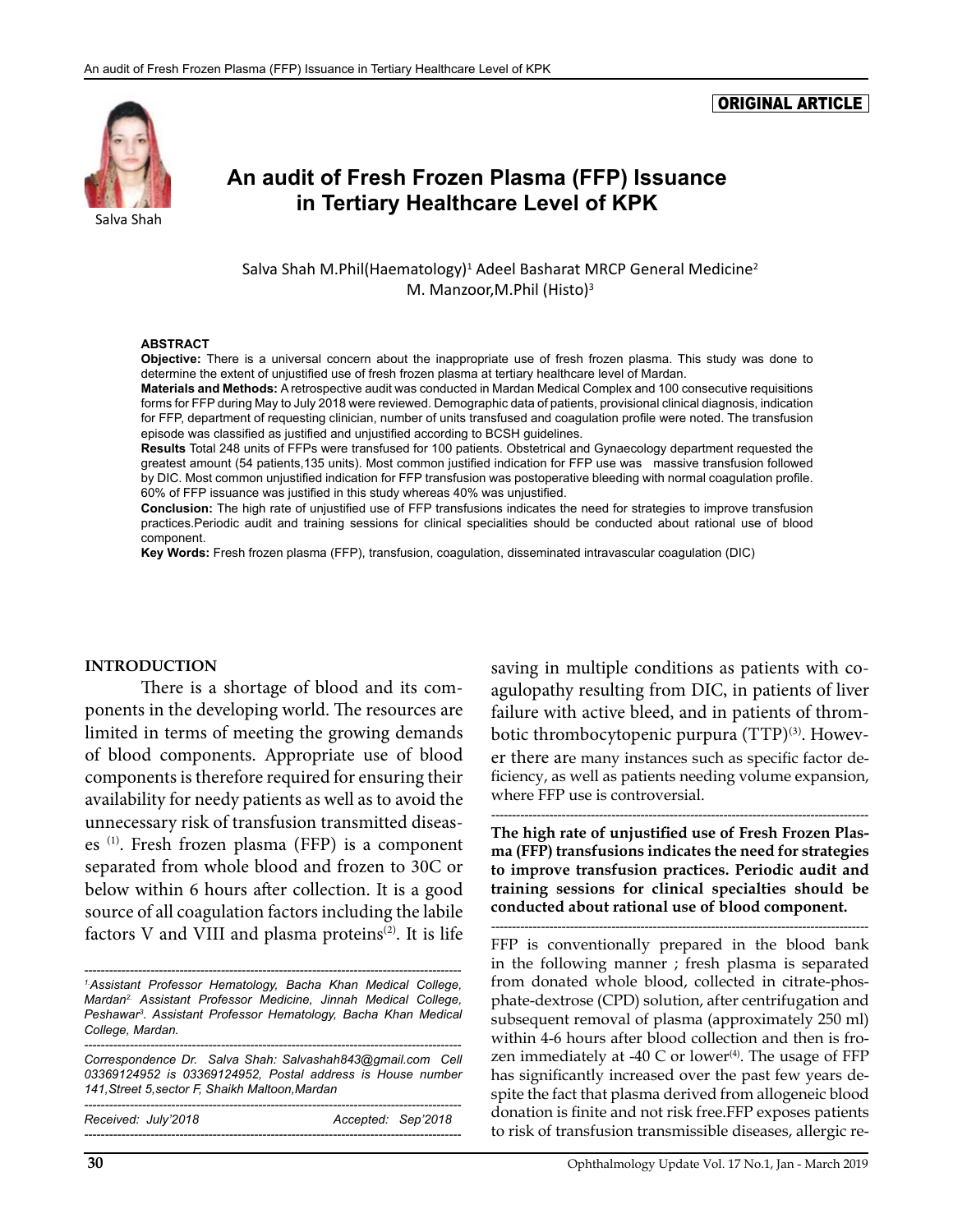actions and haemolytic reactions caused by A and B antibodies. Rarely,antibodies against the patient's granulocytes may cause leukocyte aggregation in pulmonary vessels leading to transfusion related acute lung injury(TRALI Syndrome)<sup>(5,6)</sup>.Moreover excessive usage can lead to shortage in times of need as well as reduced availability for the production of albumin and immunoglobulins. Therefore, there is a need to use FFP only for specific indications. Monitoring FFP utilization is important to reduce not only all the above-mentioned risks anddisadvantages but also wastage and cost.The aim of this study was to audit the clinical use of FFP against BCSH guidelines.

#### **METHODOLOGY**

We conducted a retrospective audit of FFP transfusion in Mardan Medical Complex which is a tertiary care hospital with 520 beds. This study was conducted during May 2018 to July 2018. Prior to the study, the approval was taken from the ethical board. 100 consecutive requisition forms during this time period were reviewed and data was collected. The component issue records available in the blood bank were initially scrutinized to identify the patients who had received FFP transfusions in 3 months from June 2018 to August 2018. Age, gender,ward requesting, primary diagnosis and indication for FFP transfusion was noted. We evaluated all FFP transfusions classifying them as justified and unjustified.

The audit of FFP use was evaluated according to the rules in British Committee for Standards in Hematology (BCSH).Data was analysed using SPSS.

Table-I: Criteria for the use of fresh frozen according to BCSH guidelines.Clinical indications for use of FFP.

| Single-factor deficiencies where a specific or combined factor con-<br>centrate is not available. |
|---------------------------------------------------------------------------------------------------|
| Multiple-factor deficiencies and/or disseminated intravascular                                    |
| coagulopathy.                                                                                     |

Thrombotic thrombocytopenic purpura.

Need for urgent reversal of warfarin effect.

Following massive transfusion in presence of bleeding and prolonged coagulation.

Liver disease in presence of bleeding or prolonged prothrombin time (PT)-partial thromboplastin time (PTT)-international normalized ratio (INR) in the settings of invasive procedures.

#### **RESULTS**

A total of 248 units of fresh frozen plasma were issued for the 100 patients in our study group, including 44 males and 56 females with a mean age of 37 years (range 1-60 years). FFP was most commonly transfused in the patient age group of 19 to 38 yrs. Obstetrics and Gynaecology department requested most of the units of FFP ( 54 patients 135 units),followed by Medicine and Emergency departments. The most common justified indications for FFP use were massive transfusion, followed by DIC. FFP transfusion was justified in 60 patients accounting to 150 Units. 40 patients received unjustified transfusion of FFP accounting to 98 Units.

#### **Department wise distribution**

| <b>DEPARTMENT</b>                                    | <b>NUMBER OF FFP</b>                 | PERCENT<br>OF<br><b>FFP</b>      |  |  |
|------------------------------------------------------|--------------------------------------|----------------------------------|--|--|
|                                                      | <b>TRANSFUSIONS</b>                  | <b>UNITS CONSUMED</b>            |  |  |
| Obstetrics and<br>Gynaecology                        | 53                                   | 135 units (54.4%)                |  |  |
| Medicine                                             | 26                                   | 60 units (24.1%)                 |  |  |
| Accident and<br>Emergency                            | 12                                   | 32units (12.9%)                  |  |  |
| Paediatrics                                          | 5                                    | 10units $(4%)$                   |  |  |
| Surgery                                              | $\overline{\mathbf{A}}$              | 11units $(4.4\%)$                |  |  |
|                                                      | Indications for fresh frozen plasma  |                                  |  |  |
| Indication                                           |                                      | No. of transfusion epi-<br>sodes |  |  |
|                                                      |                                      | <b>Justified Use</b>             |  |  |
| Massive transfusion                                  |                                      | 38                               |  |  |
| DIC.                                                 |                                      | 6                                |  |  |
| Liver disease                                        |                                      | 5                                |  |  |
| Factor deficiency                                    |                                      | 5                                |  |  |
| coagulation profile                                  | Postoperative bleeding with deranged | 4                                |  |  |
| Warfarin reversal                                    |                                      | $\mathfrak{D}$                   |  |  |
|                                                      |                                      | <b>Unjustified Use</b>           |  |  |
| Surgery related with normal coagula-<br>tion profile |                                      | 13                               |  |  |
| Hypoproteinemia                                      |                                      | 10                               |  |  |
| Hypovolemia                                          |                                      | 8                                |  |  |
| profile                                              | Bleeding with normal coagulation     | 6                                |  |  |
| Dengue fever                                         |                                      | 3                                |  |  |

#### **DISCUSSION**

There are concerns regarding non-availability of blood components and transfusion-transmitted infections in developing countries, which makes it crucial to optimize FFP transfusions and reduce wastage. The situation is more critical in Pakistan where there is frequent shortage in blood supply, blood banks are not well regulated, poor blood testing facilities, relatively high frequency of transfusion-transmittable infections among apparently healthy individuals and hospital audit mechanisms are weak (8). Sufficient guidelines and recommendations for the transfusion of FFP are available in medical literature, although mostly from other countries, but FFP usage remains often misused.

Numerous studies have highlighted the need for and proven benefit of auditing the use of blood products as a reliable tool to uncover not only their inappropriate use but also to monitor the extent of compliance with the set guidelines for the use of these products  $(9,10,11)$ . In this study FFP transfusion was justified in 60% of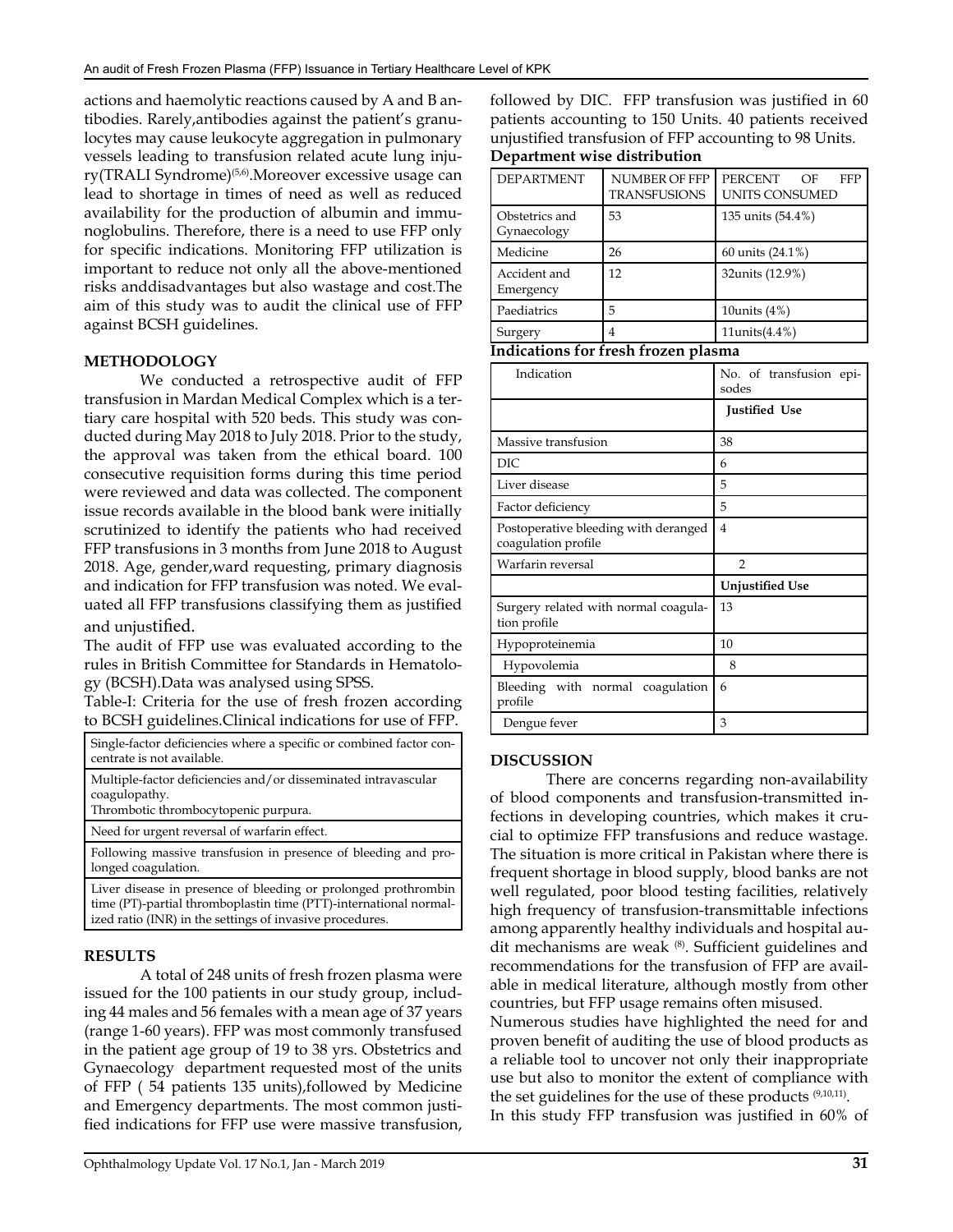cases as per BCSH guidelines. A large proportion (40%) of transfusions were unjustified which was in accordance with other studies done worldwide. The percentage of justified use of FFP ranges from 31% to 63% worldwide<sup>(12)</sup>.

Massive transfusion was the most common appropriate indication for FFP transfusion followed by DIC and then chronic liver disease.

Bleeding related to surgery with normal coagulation profile were the most common inappropriate indication for FFP use followed by hypoproteinemia and hypovolaemia.FFP administration as volume expander or as nutritional supplement is not justified. Safer alternatives, such as crystalloids, synthetic colloids or human albumin solutions are available to serve purpose<sup>(13)</sup>. High cost of human albumin discourages its use in hypoproteinemia in developing countries. Efforts are therefore needed to establish infrastructure for large scale production of albumin in the country. In our study 10% of FFP transfusions were done for hypoproteinemia and 8% for hypovolemia. A previous study done by Nagarekha Kulkarni in 2012 showed incidence of FFP transfusions for hypoproteinemia and hypovolemia as 8% and 6 % respectively (14). The standard coagulation testing was mostly not done pre and post FFP transfusion and changes in coagulation profile were not assessed after FFP transfusions.

#### **CONCLUSION**

We have determined that FFP [transfusions](https://www.sciencedirect.com/topics/medicine-and-dentistry/transfusion) were used with improper indications at a high rate in the Obstetrical and Gynaecology department. As well as causing a serious economic burden and loss of sources, unnecessary FFP may be risky for the patients in terms of complications. Modification of FFP request forms with inclusion of laboratory evidence of coagulation defects, education of the staff at entry level and periodic audit of transfusion practices examined by the Hospital Transfusion Committee have been instrumental in curtailing the misuse of FFP.

#### **REFERENCES**

- 1. Chng WJ, Tan MK, Kuperan P. An audit of fresh frozen plasma usage in an acute general hospital in Singapore. Singapore Med J. 2003;44:574–8.
- Stanworth S.J. The evidence-based use of FFP and cryoprecipitate for abnormalities of coagulation tests and clinical coagulopathy. Hematol Am SocHematolEduc Program. 2007:179–86. [\[PubMed](https://www.ncbi.nlm.nih.gov/pubmed/18024627)]
- 3. Fresh frozen plasma: Indications and risks: National Institutes of Health Consensus Development Conference Statement. NatlInst Health ConsensDevConfConsens Statement. 1984;5:4.
- 4. Walker RH. Special report: Transfusion risks. Am J Clin Path. 1987;88:374–8. [[PubMed\]](https://www.ncbi.nlm.nih.gov/pubmed/3630978)
- 5. Bowden R, Sayers M. The risk of transmitting cytomegalovirus infection by fresh frozen plasma. Transfusion. 1990;30:762–3.
- 6. Roy R, Stafford MA, Hulspeth AS, Meredith JW. Failure of prophylaxis with fresh frozen plasma after cardiopulmonary bypass surgery. Anesthesiology 1998;69:254-57.
- 7. Jones HP, Jones J, Napier JA, Al-Ismail S. Clinical use of FFP: results of a retrospective process and outcome audit. Transfus Med 1998;8:37–41.
- 8. Luk C, Eckert KM, Barr RM, Chin Yee IH. Prospective audit of the use of fresh frozen plasma, based on Canadian Medical Association transfusion guidelines. CMAJ 2002; 166: 1539.
- 9. C.H. Hui, I. Williams, K. Davis. Clinical audit of the use of freshfrozen plasma and platelets in a tertiary teaching hospital and the impact of a new transfusion request form.Intern Med J 2005;35: 283-288.
- 10. N. Jackson, C.A. Snowden, A.J. Indrikovs. A prospective audit program to determine blood component transfusion appropriateness at a large university hospital: a 5-year experience.Transfus Med Rev 2008;22:154-161.
- 11. S. Moylan, F. Szabo, H. Scott, G. Kwok.Use of fresh-frozen plasma at Royal Darwin Hospital: a retrospective audit.Intern Med J, 2008;38:6891.
- 12. Bamette RE and Fish DJ. Modification of fresh frozen plasma transfusion practices through educational intervention. Transfusion 1990;30:253-57.
- 13. Nagarekha Kulkarni. Evaluation of fresh frozen plasma usage at a medical college hospital- A two year study.International Journal of Blood Transfusion and Immunohematology 2012;2:16-20.
- 14. M.M. Shariff, S. Maqbool, T.K. Butt, S. Iqbal, A. Mumtaz. Justifying the clinical use of fresh frozen plasma - an audit J Coll Physicians Surg Pak 2007;17:207-210.
- 15. Luk C, Eckert KM, Barr RM, Chin-Yee IH. Prospective audit of the use of fresh-frozen plasma, based on Canadian Medical Association transfusion guidelines. CMAJ. 2002;166:1539–40. [\[PMC free article\]](https://www.ncbi.nlm.nih.gov/pmc/articles/PMC113799/) [\[PubMed](https://www.ncbi.nlm.nih.gov/pubmed/12074120)]
- 16. Beloeil H, Brosseau M, Benhamou D. Transfusion of fresh frozen plasma (FFP): Audit of prescriptions. Ann FrAnesthReanim. 2001;20:686–92. [[PubMed](https://www.ncbi.nlm.nih.gov/pubmed/11695287)]
- 17. Gunawardana RH. An audit of fresh frozen plasma transfusion in intensive care patients. Ceylon Med J. 1996;41:21. [[PubMed](https://www.ncbi.nlm.nih.gov/pubmed/8754612)]
- 18. Metz J, McGrath KM, Copperchini ML, Haeusler M, Haysom HE, Gibson PR, et al. Appropriateness of transfusions of red cells, platelets and fresh frozen plasma: An audit in a tertiary care teaching hospital. Med J Aust. 1995;162:572–3. 576-7. [\[PubMed](https://www.ncbi.nlm.nih.gov/pubmed/7791642)]
- 19. Chaudhary R, Singh H, Verma A, Ray V. Evaluation of fresh frozen plasma usage at a tertiary care hospital in North India. ANZ J Surg. 2005;75:573–6. [[PubMed\]](https://www.ncbi.nlm.nih.gov/pubmed/15972050)
- 20. Nagarekha Kulkarni. Evaluation of fresh frozen plasma usage at a medical college hospital- A two year study. International Journal of Blood Transfusion and Immunohematology 2012;2:16-20.
- 21. M.M. Shariff, S. Maqbool, T.K. Butt, S. Iqbal, A. Mumtaz. Justifying the clinical use of fresh frozen plasma - an audit J Coll Physicians Surg Pak 2007;17:207-210.
- 22. Abdel-Wahab OI, Healy B, Dzik WH. Effect of fresh-frozen plasma transfusion on prothrombin time and bleeding in patients with mild coagulation abnormalities. Transfusion. 2006;46:1279– 85. PubMed
- 23. Holland LL, Brooks JP. Toward rational fresh frozen plasma transfusion: The effect of plasma transfusion on coagulation test results. Am J ClinPathol. 2006;126:133–9.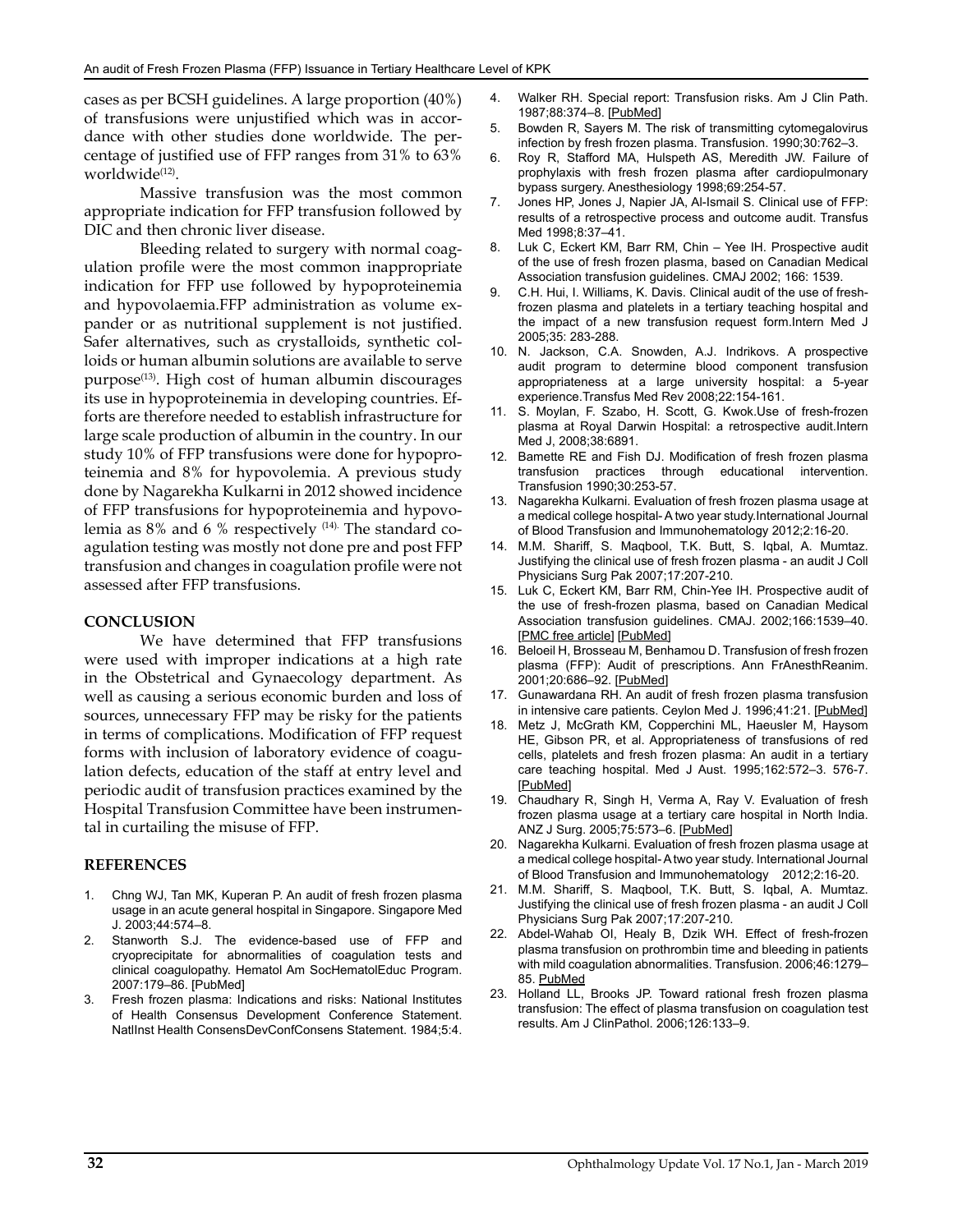

M. Younas Khan

**Malignant Abdominal Tumors in Children.**  (Our Experience at Lady Reading Hospital, Peshawar.)

M. Younas Khan FCPS<sup>1</sup> Muhammad Ayub Khan FCPS<sup>2</sup> Nadeem Ullah.FCPS<sup>3</sup>, Prof. Kifayat KhanFCPS<sup>4</sup> *Pediatric Surgery Unit MTI/LRH Peshawar*

#### **ABSTRACT**

**Objective:** The objective of the present study was to observe the histopathological pattern and to know incidence of various pediatric intra-abdominalmalignancies of Intra-abdominal tumors in children less than 16 years.

**Material and Methods:** This study was carried out at the department ofPediatric Surgery MTI/LRH Peshawar, over a period of 4 years from January 2014 to March 2018. Abdominal masses are often incidentally discovered by a parent while bathing the child, palpated unexpectedly on routine physical examination or detected on abdominal imaging. The commonly utilized techniques to aid diagnosis were ultra-sonographyand computerized tomographyscan and the commonly treatment modality was a combination of surgery and chemotherapy.Total of 63 intra-abdominal tumors of both sexes under 16 years of age was collected and analyzed to determine the various types of intra abdominal tumors in children in relation to histopathology, age and sex.

**Results:** Wilms's tumor was the most common tumor constituting 29.3 % of all cases. The others included non-Hodgkin's lymphoma (21.8%) neuroblastoma (12.3%), germ cell tumors and rhabdomyosarcoma (9%), Hepatoblastoma (9%) and a miscellaneous group. Majority of patient (65.2%) were under 5 years of age. The male to female ratio was 1.2:1

**Conclusions:** Wilm's tumor was the most common tumor. Most of the tumors were noted in children less than 5 years of age. Intra-abdominal tumors are more common in males.

**Key words:** Pediatric age, intra-abdominal tumors, Wilm's tumors, neuroblastoma.

#### **INTRODUCTION:**

Abdominal tumors, though relatively rare in children but after accidents still the greatest cause of death in children, are malignant tumors<sup>1</sup> during the past 20 years there has been a dramatic decrease in the death rate in children from infectious diseases, so that today the juvenilepopulation has increased<sup>2</sup>. With this increase, the number of children having an abdominalmass is potentially increased. The delay in diagnosis, and therapy can increase both the mortality and the morbidity due to the mass<sup>3</sup>. It is estimated that a child has 1:500 chances of developing cancer during the first 15 years of life<sup>4</sup>. There is geographic and ethnic variations among childhood cancer rates. The highest incidence is reported from Israel (30.6/100,000 males) and Nigeria, (22/100,000 males) and the lowest in India (6.8/100,000 males) and Japan (10.2/100,000)<sup>5</sup>. In Paki-

*------------------------------------------------------------------------------------------ 1,3.,Assistant Professor2. Associate professor.,4. Professor & Head of the Department*

*------------------------------------------------------------------------------------------- Correspondence: Dr. Muhammad Younas Khan, Assistant Professor, Pediatric Surgery Unit, Medical Teaching Institute, Lady Reading Hospital Peshawar. Phone: - 091-9411430-9, Cell: 0314-9040153 Email: [younaskhan97137@gmail.com](mailto:younaskhan97137@gmail.com)*

| Received, August'2018 | Accepted Nov'2018 |
|-----------------------|-------------------|
|                       |                   |

stan, the accurate incidence of cancers and malignant tumors in children is unknown.

ORIGINAL ARTICLE

*-------------------------------------------------------------------------------------------* **Intra-abdominal tumors are common in male children, yet Wilm's tumor is a most common in children aging less than 5 years.** 

*-------------------------------------------------------------------------------------------*

 A report from the Pakistan Medical Research Council cancer study group, revealed that malignant tumors in under 15 years of age constituted 4.38% of all malignant tumors diagnosed<sup>6</sup>. The incidence can also be related to the reporting system of a country and its level of economic development. At presentation, patients may be a symptomatic or report a wide range of associated symptoms including fever, hematuria, pain, vomiting, constipation, Distention or less commonly hypertension and intestinal obstruction<sup>7</sup>. Abdominal masses are often incidentally discovered by a parent while bathing the child, palpated unexpectedly on routine physical examination, or detected on abdominal imaging.

 The causes of pediatric abdominal masses are extensive, ranging from benign to neoplastic and often originating from organs within abdominal cavity. Earlier the diagnostic methods to identify these tumors of the primary stage were very disappointing. Now a days recent advances in diagnostic methods and the applica-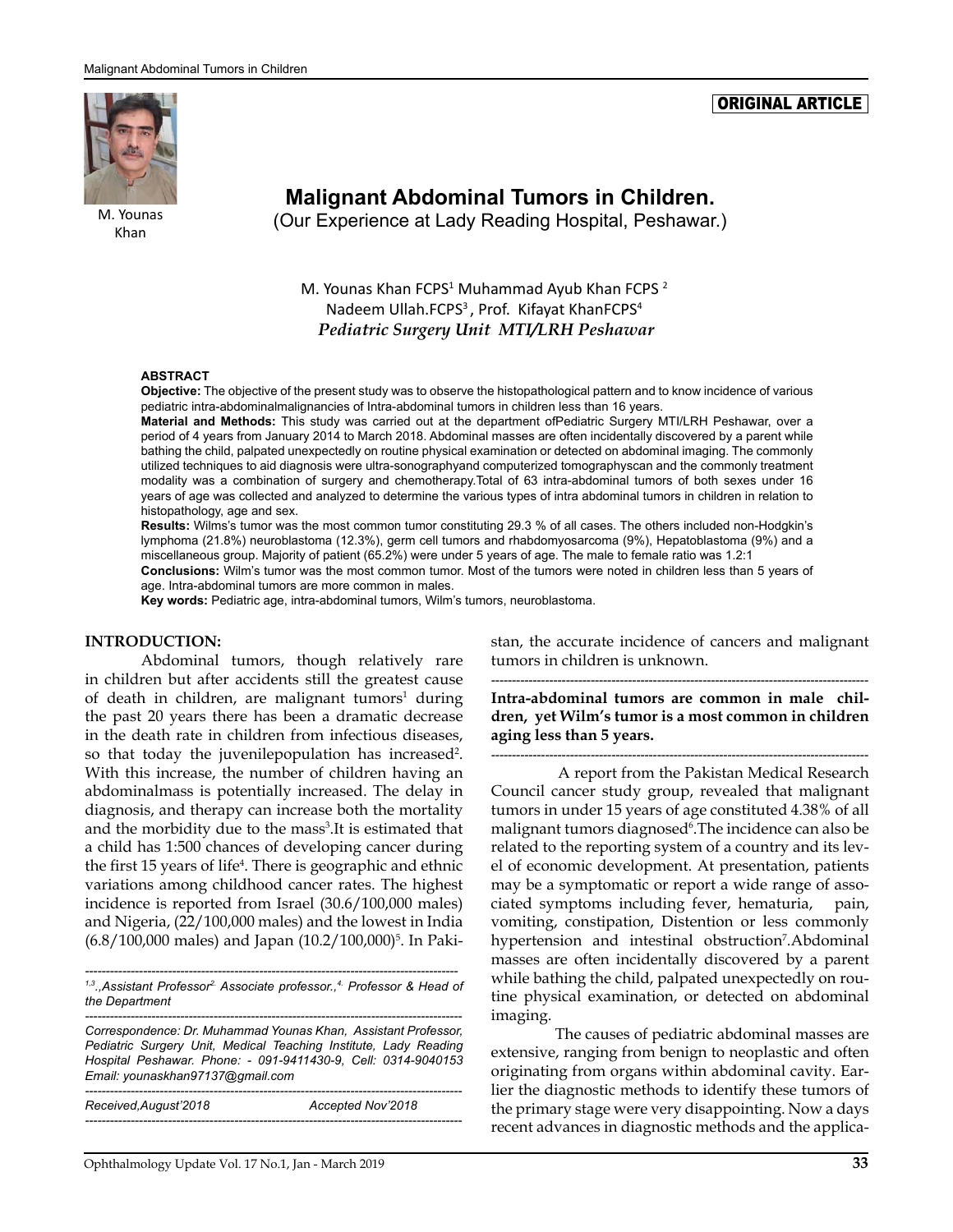tion of vigorous multidisciplinary treatment policies by special units combining pediatric surgery, radio therapy and multidrug chemotherapy regimens have made marked improvement in treating abdominal tumors of childhood, because if diagnosed earlier, these tumors are more responsive to treatment, resulting in good survival and prognosis<sup>8</sup>. The objective of the study was to review all patients under 16 years of age confirmed to have malignant abdominal tumors who presented at the MTI/LRH Peshawar between 2014 and 2018. An attempt was made to compare our experience with that reported in other studies.

#### **METHODS AND MATERIAL:**

The prospective observational study carried out at the

department of Pediatric Surgery, MTI/LRH Peshawar during a period of 4 years from January 2014 tomarch 2018. Total 63 intra abdominal tumors of both sexes under 16 years of age were collected and analyzes to determine the various types of intra abdominal tumors, age, sex andmode of presentation.

The commonly utilized techniques to aid diagnosis were ultrasonography and computerized tomography seen and the common treatment of modality was a combination of surgery and chemotherapy. For wilm's tumor, the mean followup was  $1 \frac{1}{2}$  years, the survival rate was 93.3% and there was onerecurrence. with early diagnosis and multimodality treatment, the survival rates for childhood malignancies can be greatly improved.

#### **RESULTS:**

A total of 63 patients with abdominal tumors in pediatric age group were admitted in our Pediatric surgery Unit of MTI/LRH Peshawar, over a period of 4 years from January 2014 to March 2018. Study was a prospective one and all patients admitted were studied in details. The frequency of different Pediatric tumors aresummarized in table 1. Table 1. Distribution of patients with abdominal tumors in pediatric age group in our study.

| Serial<br>No.  | Type of Tumor    | Numbers of<br>Patients | Male           | Female         |
|----------------|------------------|------------------------|----------------|----------------|
|                | Wilms Tumor      | 24                     | 17             | 7              |
|                | Neuroblastoma    | 12                     | 9              | 3              |
|                | Lymphoma         | 14                     | 10             | 4              |
|                | Rhabdomyosarcoma | 4                      | 2              | $\overline{2}$ |
|                | Hepatoblastoma   | 3                      | $\overline{2}$ | 1              |
|                | Germ Cell        | 4                      |                | 4              |
|                | Miscellaneous    | $\overline{2}$         | 1              | 1              |
|                |                  | 63                     | 41             | 22             |
| Grand<br>Total |                  |                        |                |                |

Of 63 Patients, wilm's tumor was the most common tumor (29.3%), followed by non Hodgkin's lymphoma (21.8%) and neuroblastoma (21.3%). Germs cell and hepatoblastoma were less prevalent.Majority of patients (60.3%), presented under 5 years of age (Table II) **Table II.** Age Distribution of all tumors**.**

| Age (Years)         | Frequency | Percent | Cumulative |
|---------------------|-----------|---------|------------|
| $\leq$ 1            |           | 7.5     | 7.5%       |
| $\vert 1 - 5 \vert$ | 30        | 52.8    | 60.3%      |
| $6-10$              | 13        | 20.8    | 81.1%      |
| $ 11-14 $           | 5         | 5.7     | 86.8%      |
| $15-16$             |           | 13.2    | 100%       |
| Total               | 63        | 100%    |            |

In our study of 63 patients, 41 were males and 22 were females, from table III, it is evident that the majority of patients were 3-6 years of age. The patients with wilm's tumor presented in early age, whereas patients with lymphoma and hepatoblastoma presented above 4 years of age.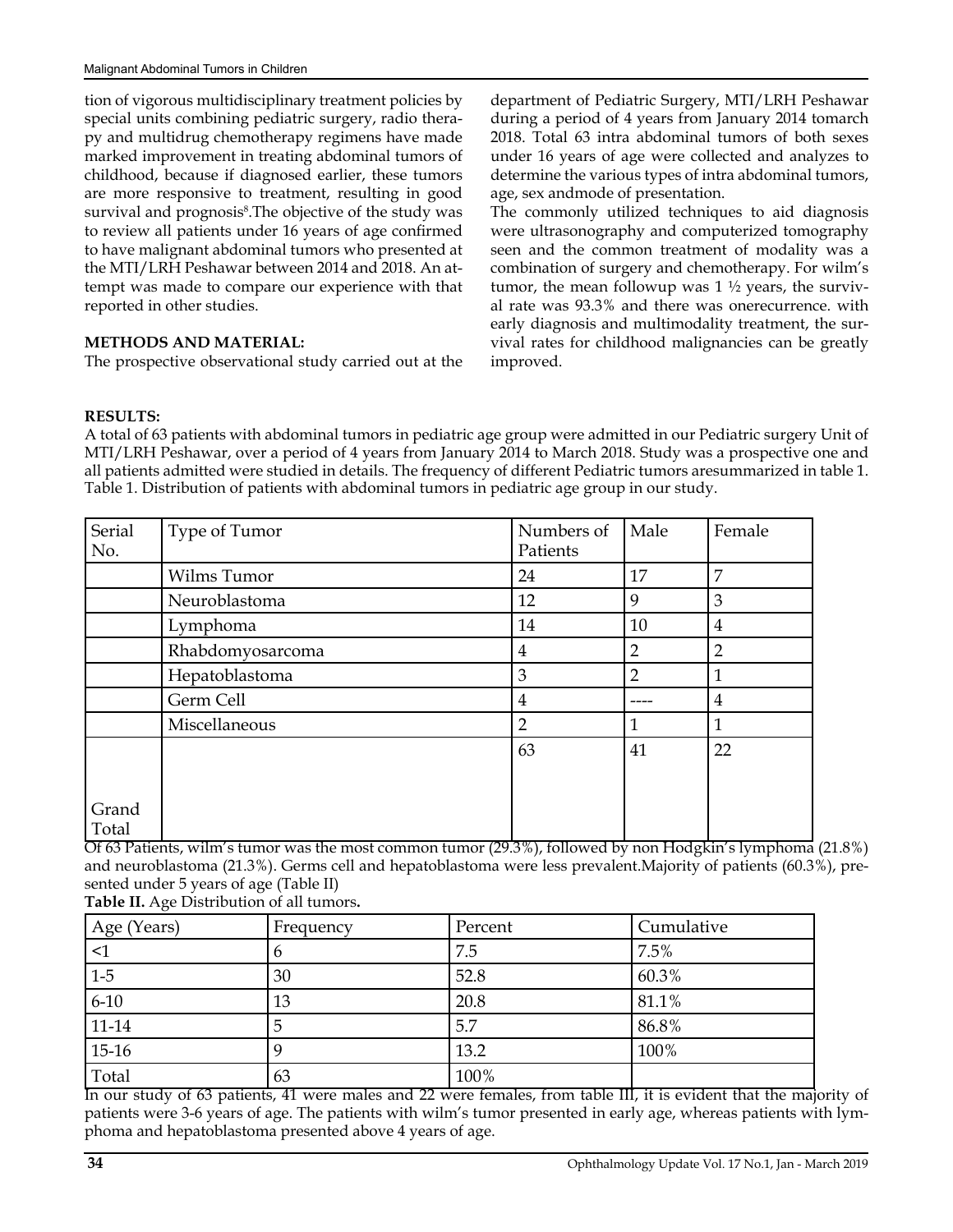| Age in<br>years | Wilm's<br>tumor<br>$(n=24)$ | Neuroblasto-<br>ma $(n=12)$ | Lympho-<br>ma $(n=14)$ | Rhabdomyosar-<br>coma $(n=4)$ | Hepatoblasto-<br>ma $(n=3)$ | Germs<br>Cell<br>$(n=4)$ | Misc<br>$(n=2)$ |
|-----------------|-----------------------------|-----------------------------|------------------------|-------------------------------|-----------------------------|--------------------------|-----------------|
| $0-2$           | <sub>b</sub>                |                             |                        |                               |                             |                          |                 |
| $2-4$           | 8                           |                             |                        |                               |                             |                          |                 |
| $4-6$           | 8                           |                             |                        |                               |                             |                          |                 |
| $6 - 8$         | 3                           |                             |                        |                               |                             |                          |                 |
| $8-10$          |                             |                             |                        |                               |                             |                          |                 |
| $10-12$         |                             |                             |                        |                               |                             |                          |                 |
| $12-16$         |                             |                             |                        |                               |                             |                          |                 |

**Table III** age distribution of abdominal tumors in Pediatric age group in our series of 63 patients.

Neuroblastoma also had its peak incidence in the age group of 1-3 years. NHL had its maximal incidence in the age group of 4-6 years (table III) Anaemia was present in a large percentage of patients and was the predominant finding on routine hematological investigation. (Table IV). As is evident from table 4, patients with wilm's tumors presented with swelling in the abdomen and flank .

Table IV. Incidence of physical signs and local abdominal examination in 63 cases of abdominal tumors in our study.

| Physical sign        | Wilm's         | Neuroblas-     | lympho-                  | Rhabdomyosar-  | Hepatoblas-    | Germs<br>Cell  | Misc           |
|----------------------|----------------|----------------|--------------------------|----------------|----------------|----------------|----------------|
|                      | tumor          | toma           | ma                       | coma           | toma           |                | $(N=2)$        |
|                      | $(n=24)$       | $(n=12)$       | $(N=14)$                 | $(N=4)$        | $(N=3)$        | $(N=4)$        |                |
| Anaemia              | 6              | 7              | 7                        | 3              | $\overline{2}$ | 1              | $\overline{2}$ |
| Jaundice             | $\overline{2}$ |                | $\overline{\phantom{a}}$ |                | $\overline{2}$ | -              | $\mathbf{1}$   |
| Oedema               | $\overline{2}$ |                |                          |                |                |                |                |
| Distention           | 23             | 9              | 10                       | $\overline{2}$ | $\overline{2}$ | $\overline{2}$ | $\overline{2}$ |
| Visible Swell-       | 23             | 9              | 8                        | $\overline{4}$ | $\overline{2}$ | $\overline{2}$ | 1              |
| ing                  |                |                |                          |                |                |                |                |
| Crossed Mid-<br>line | $\overline{4}$ | $\overline{2}$ |                          |                |                |                |                |
| Tenderness           | $\overline{2}$ |                | 6                        |                | 1              |                |                |
| Splenomegaly         |                |                | $\overline{4}$           |                |                |                |                |
| Ascites              | 3              | $\overline{2}$ | $\overline{\phantom{a}}$ |                |                |                |                |
| Hepatomegaly         | 3              |                | $\overline{4}$           |                | $\overline{2}$ |                |                |

The abdominal masses palpated in the majority of our patients were nontender with other variably associated physical findings such as flank fullness, shifted umbilicus were also seen in few patients. Abdominal mass was present in all of the patients with soft tissue sarcoma accompanied with abdominal pain, fever, vomiting, weight loss, anaemia and breathlessness in varied distribution. Two children with diagnosis of teratoma presented with abdominal mass, abdominal pain, vomiting and constipation.

#### **DISCUSSION:**

The abdominal mass in an infant or child is most commonly an incidental finding first observed by a parent or at the time of a pediatric screening examination. According to the Dr. Sidney Sarber, "Every solid, semi solid or semi cystic mass in an infant or child should be regarded as a malignant tumor until its exact nature is determined by histological examination of the removed tumors<sup>9</sup>Of all child hood "surgical" abdominal masses, 70-80 % arise in the retroperitoneum and most are amenable to surgical excision if diagnosed early<sup>10</sup>. In our study of 63 patients, nephroblastoma or the wilm's tumor was the most common malignancy encountered, similar experience is reported by others<sup>11</sup>. This is in accordance with the incidence reported by international classification of childhood cancer group for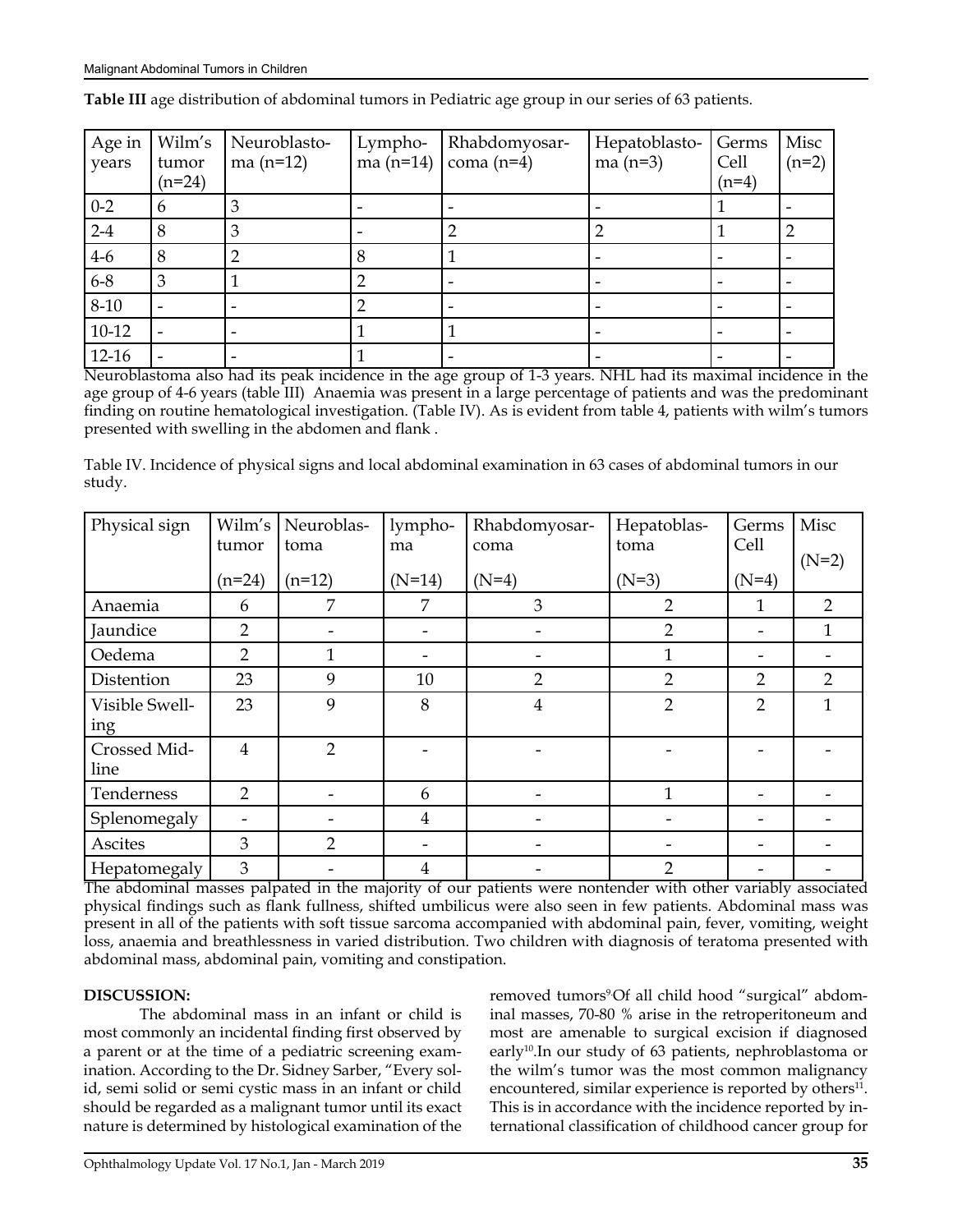0-9 years<sup>12</sup>. The true incidence of Wilm's tumor in Pakistan remains unknown but may be similar to that in other countries as geographic and ethnic variations do not seem to affect its incidence. The highest incidence is reported in Finland, with 10 new cases per million per year13. Others studies indicate 7-6 per million new cases per year in the United States $14$  and 7.7, 7.2, 6.5, and 5.1 per million children per year in Sweden, Australia, Italy and England respectively<sup>15</sup>.

Most of the patients are under 5 years of age group with 70.6% which is similar with other studies<sup>16</sup>. Males are most commonly with 58.8% of total subjects with ratio of male: female of 1.2:1. Similar findings were observed by Hanif G, et al $17$ , in the study "intra abdominal tumors in children" in 2004 in which majority of the cases were in the age group below 5 years with male to female ratio of 1.1:0.9. Wilm's tumors are most frequently diagnosed in the 2-5 years age group<sup>18</sup>, but the present study, unlike studies from the west<sup>19</sup>, 2 out of 15 patients (13.3%) were infants.The male to female ratio of 4:1 in this study differs from the equal distribution reported<sup>20</sup>, and may reflect a preference of families in Pakistan to consult physicians for male off springs. It is evident from our study (table III) that the majority of patients were below 5 years of age. In series by Sharif et al<sup>21</sup>, majority (93.33%) of retroperitoneal tumors occurred in the first 5 years of life. Rai and Moazam<sup>22</sup>, also reported the majority (60.3%) of malignant abdominal tumors to occur under 5 years of life. In another study, median age of wilm's tumor is reported to be around 2-5 years<sup>23</sup>. Another study reflects the mean age to be 3-5 years for wilm's tumor<sup>24</sup>. Neuroblastoma also had its peak incidence in the age group of 1-3 years.Lymphoma had its maximal incidence in the age group of 4-6 years.

Majority of the patients in our study presented with abdominal mass (table IV) wilm's tumor has been reported to present as asymptomatic mass<sup>25</sup>. Abdominal swelling was present in all of patientswith neuroblastoma accompanied with abdominal pain, vomiting, fever, pallor, failure to gain weight, easy fatigability, loss of appetite, breathlessness, bowel and bladderdysfunction and diarrhoea.Neuroblastoma has been reported to appear typically as abdominal mass in young children25.

 Intestinal obstruction was the presenting feature in 62.5% of cases of abdominal lymphoma, accompanied withsymptoms such as abdominal pain, fever, generalized weakness, vomiting, anorexia and loss of weight. Over the years, early diagnosis of abdominal tumors has significantly improved survival rates in children. Multimodality treatment strategies now result in over 60% survival of all children with malignant solid tumors, in case of wilm's tumor, the overall survival rates now approach 90%<sup>26</sup>. In tumors with favorable histology, the NWTS-3 reported 96% four years survival rates for stage 1 tumors, 92% for stage II and

87% for stage III and for stage IV unfavorable histology the four years survival rates now 73%, long term survival for lymphoma has improved to 70% to 85%27.

#### **CONCLUSION:**

General practitioners, family physicians and pediatricians must be made aware of the significance of an abdominal mass in the child;the high potential for malignancy in these masses and early referral to institutions best equipped to provide multimodality therapy. A national tumor registry is necessary to collect data on a sufficient number of patients to draw meaningful conclusions regarding the incidence and outcome of these tumors. The neonates, infant or child with an abdominal mass needs rapid clinical evaluation. Age, history and physical examination provide initial guidelines to diagnosis. If the initial evaluation indicates possible malignancy, more complex testing of blood,bone marrow, serum chemistries, urine and imaging studies may be required. outcome varies widely depending on the malignant or benignnature of the existing mass but is generally more favorable in neonates.

#### **REFERENCES:**

- 1. Ghai OP, Gupta P, Paul VK (2000) Malignancies in childhood, Essential pediatrics, 5thedn. P 462-474.
- 2. Young J.L., Miller, R. W. Incidence of malignant tumors in US. Children. J. Pediatr., 1975; 86: 254-58,
- 3. Altman, A.J., Schwartz, AD. Diagnosis of cancer in childhood. In: Altman, A.J. and Schwartz, A.D. eds. Malignant diseases of infancy, Childhood and adolescence, 2<sup>nd</sup> Edition. Philadelphia, W.B. Saunders Co., 1983m pp, 3.10
- 4. Oldham KT, Colombani PM, Foglia RP (1997) Surgery of infants and children: scientific principles and practice, Lippincott-Raven, Philadelphia. P. 537-548, 549-565
- 5. Altman, A.J. and Schwartz, AD. The cancer problem in pediatrics: Epidemiologic aspects. In: Altman, A.J. and Schwartz, AD., Eds. Malignant diseases of infancy, childhood and adolescence. 2<sup>nd</sup> Ed. Philadelphia, W.B. Saunders Co., 1983m pp, 1.21.
- 6. Pakistan Meical Research Council cander study group, Frequency of malignant tumors in seven centers of Pakistan. J. Pak. Med. Assor., 1977;27:335-38.
- 7. ShamsuzZaman, S.MAincidence of pediatric malignancies in the INMOL series of cancer patients. Pak. Pediatr. J., 1990; 14: 110.
- 8. Chung EM, Lattin GE Jr, Cube R, et al. Pediatric liver masses: radiologic pathologic correlating part 2 malignant tumors. RadioGraphics, 2011; 31: 483-507.
- 9. Farber, S. The control of cancer in children. In the University of Texas M.D Anderson Hospital and Tumor Institute. In: Neoplasia in childhood. Chicago, Year Book Medical Publisher, 1969.
- 10. Altman, AJ. And Schwartz, A.D. Diagnosis of cancer in childhood. In: Altman, A.J. and schwartz, AD. Eds. Malignant disease of infancy, childhood and adolescence. 2<sup>nd</sup> Ed. Philadelphia, W.B. Saunders Co., 1983, pp. 22.58.
- 11. Breslow, N.E. and Langholz, B. Childhood cancer incidence: Geographical and temporal variations. Int. J. Cancer, 1983; 32L 703-716.
- 12. Caty, M.G. and shamberger, R.C. Abdominal tumors in infancy and childhood. Pediatr; Clin.N. Am., 1993;40:1253-1271.
- 13. Halperin EC (2005) the cancer problem in children. In: Halperin EC, Constine LS, Tarbell NJ, Kun ED (eds) Pediatric Radiation Oncology, 4<sup>th</sup>Edn. Lippincott, Williams and Wilkins, Philadelphia.
- 14. Teppo, L. Salonen, T and Hakulinen, T. Incidence of child hood cancer. Finland, J. Natl Cancer inst., 1975;5:1067-75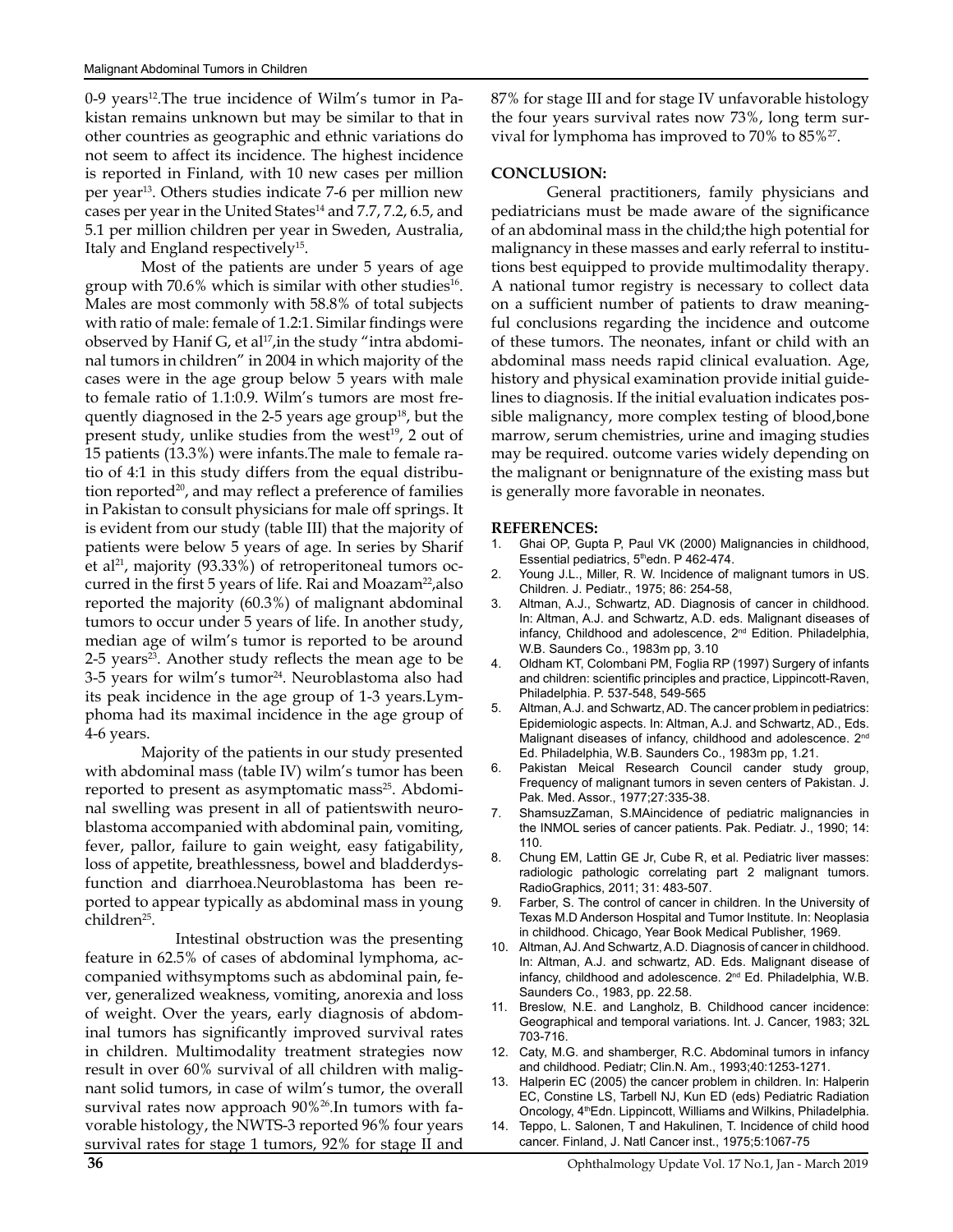- 15. Birch, J.M., Marsden, HR. and Swindell, R. Incidence of malignant disease in childhood: A 24 year review of Manchester children tumor registry data. Br. J. Cancer, 1980;42:2 15.223.
- 16. Ross JA, Severson RK, Pollock BH, Robison LL. Childhood cancer in the United States. A geographical analysis of cases from the pediatric cooperative clinical trials groups. Cancer, 1996; 77: 201-207
- 17. Hanfi G. Intra-abdominal tumors in children. J Coll Physicians Surg Pak., 2004; 14(8) 478-80.
- 18. Green, D.M. The diagnosis and management of Wilma' tumor. Pediatr. Clin. N. Am., 1985;32: 735-754.
- 19. Ugarte, N., Gonzalez-Cruisi, F. and Hsueh, W. Wilm's tumor: Its morphology in patients under one year of age. Cancer, 1981 ;48: 346-353.
- 20. Green, D.M. and Jaffe, N. Wilm's tumor Model ofa curable pediatric malignant solid tumor. Cancer. Treat. Rev., 1978;S: 143-172.
- 21. Sharif M, Farooq U, Mumtaz F, Raza MN. Retroperitoneal tumors in children --- experience at Mayo Hospital, Lahore. Pak

J Med Health Sc. 2007;1(1):11-13.

- 22. Rai AT, Moazam F. Malignant abdominal tumors in children. JPMA. 1996;8:168-171 [PubMed]
- 23. Mulhim IA. Wilms' tumor in children: a 10 year experience from Eastern Province of Saudi Arabia. Saudi Kidney Dis transplant. 1997;8(2) 123-126. [PubMed]
- 24. Ko YS, Lin LH, Chen DF. Abdominal teratomas in children. Zonghua Min Guo Xiao Er Ke Yi Xue Hui Za Zhi. 1995l36(5)L 342-245 [PubMed]
- 25. Hayes FA, Smith EI. Neuroblastoma. In: Pizzo PA, Poplack DG, editors. Principle and practice of pediatric oncology. Philadelphia: Lippincott, 1989, pp, 607-622.
- 26. D-Angio, G.J., Evants, A.E., Breslow, N. et al. The treatment of Wilms tumor: Results of the National Wil's tumor study. Cancer; 1976;38: 633-646,
- 27. Weinstein, Hi., Cassady, JR. and Lack, E.E. Treatment of childhood non-Hodgkin's lymphoma. N. Engl. J. Med., 1983; 309: 310-311.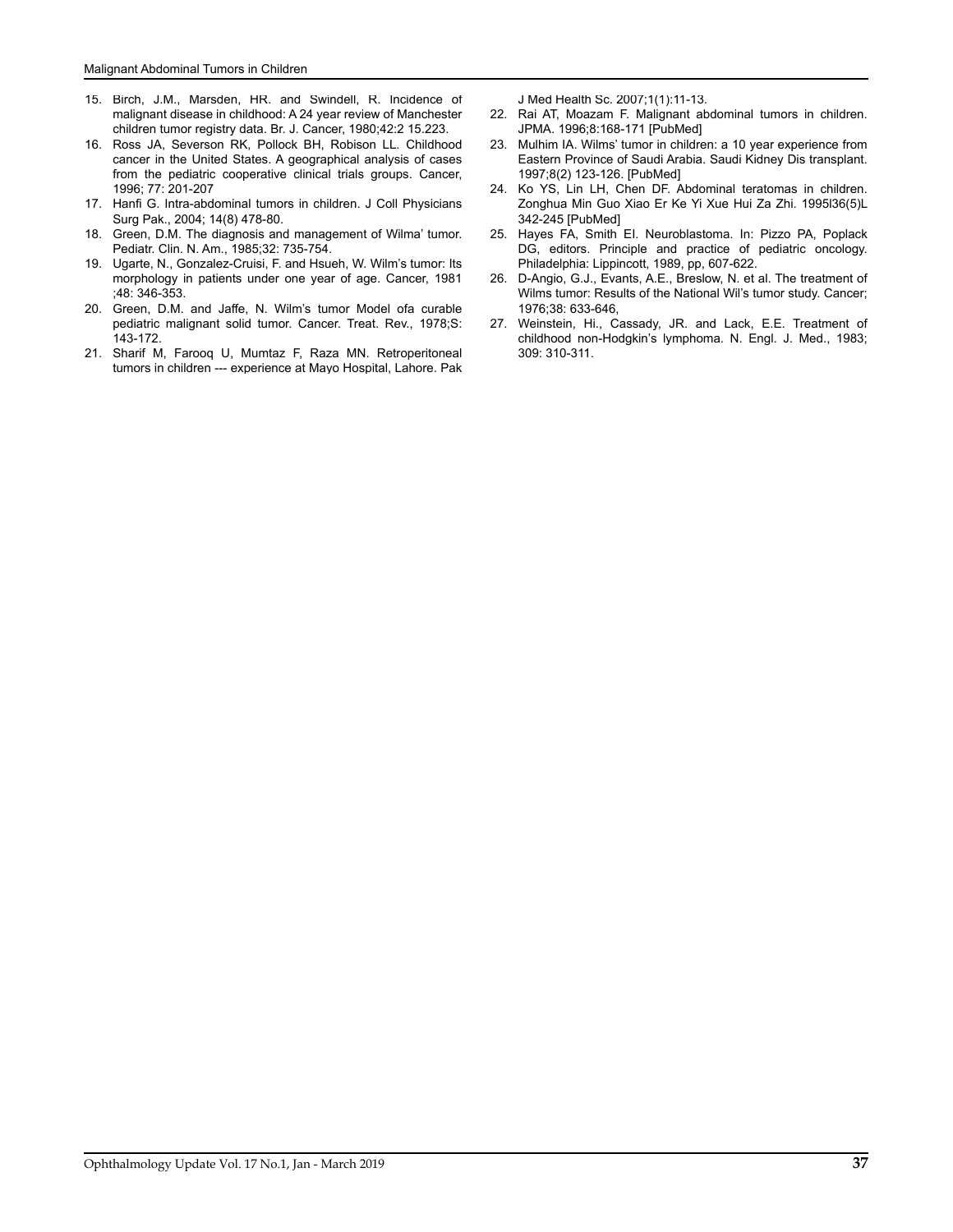#### ORIGINAL ARTICLE



Mumtaz

# **Sub-cuticular Non-Absorbable Skin Suture give better result than Clips in Elective Open Colorectal Surgery? (A Controlled Randomized Study)** (*A* Controlled Randomized Study)

*Naeem Mumtaz FCPS1 , Tilal Raza FRCS2 , Gulab Noor FCPS3, Saeed Amir FCPS,4 Liaqat Ali Shah FCPS5, Prof. Waqar Alam Jan FCPS.6* **Lady Reading Hospital, Peshawar**

#### **ABSTRACT**

**Background:** Varieties of methods are used to close the skin. Traditionally sutures (SS) have been used to close the skin but more recently metal staples (SC) were introduced with aim to reduce closure time and infection rates.

**Objective:** We aim to assess the difference between clips and sutures in elective colorectal surgery in terms of wound infection, cosmetic result and overall patient satisfaction

**Methods:** Prospective case controlled cohort study including all the patients who underwent elective open colorectal surgery, data collection was achieved through anonymous patient questionnaires.

**Results:** 218 filled questionnaires were received. 134 patients were allocated to SS group with median age of 67 (IQR 61, 74). SC group had a total of 84 patients with a median age of 69 (IQR 61, 71).15% of SS group developed wound infection, compared to 20 % in SC group (p= 0.202).Over all 61% of SS group claimed excellent results compared to 46% in SC group (p=0.020).

**Conclusion:** Our results showed that patients with non-absorbable sub-cuticular skin closure compared to clips had low infection rates, more satisfied with their scar and better cosmesis outcome. We therefore suggest using sub-cuticlar sutures to close the skin in abdominal elective open colorectal surgery.

**Key Words:** Wound closure, Subcuticular suturing, skin staples.

#### **INTRODUCTION**

Good wound closure is effective skin healing with an acceptable cosmetic result to minimize complications such as wound dehiscence or infection. The method should be effective, efficient and comfortable for the patient.<sup>1,2</sup> Commonly used methods for skin closure in abdominal surgery are metallic clips and subcuticular non-absorbable sutures. Some studies have favored the use of subcuticular sutures over metallic clips because of lower infection rates<sup>2</sup>. Metallic clips are regarded as quicker and easier than sutures $3-5$ , but they are less acceptable cosmetically<sup>6</sup> and are more expensive.<sup>6-8</sup>

Majority of studies have been conducted in orthopaedic  $^{2, 6, 7, 9, 10}$ , obstetrics and gynecology  $^{11-15}$ , paediatrics<sup>16,17</sup> and cardiothoracic surgery<sup>4, 18</sup> regarding methods of skin closure with clips versus sutures. Some studies have shown no significant difference in complications between the two methods but the cosmetic results were poorer in patients where metallic clips were used.19 Ranaboldo et al, in a study comparing the two

*------------------------------------------------------------------------------------------- 1 .Surgeon.2.4.5 Assistant Professors,3 Medical officer.6. Prof. Head of Deptt.*

*------------------------------------------------------------------------------------------- Correspondence: Dr. Naeem Mumtaz Surgical C Unit MTI, Lady Reading Hospital, Peshawar Phone: 03331523564, E-mail: [naeemmumtaz666@gmail.com](mailto:naeemmumtaz666@gmail.com) -------------------------------------------------------------------------------------------*

| Received: Sept'2018 | Accepted. Nov'2018 |
|---------------------|--------------------|
|                     |                    |

methods, concluded that the analgesic requirement was less when laparotomy wounds were closed with sutures.<sup>20</sup>

*-------------------------------------------------------------------------------------------* **Patients with non-absorbable sub-cuticular skin closure compared to clips had reduced infection rates and patients were more satisfied with their scar and the cosmetic outcome.** 

*-------------------------------------------------------------------------------------------*

There has not been more information in recent literature on methods of skin closure following elective open colorectal surgery. Pickford et al reported that skin closure in abdominal operations with clips reduces the incidence of wound infection, in patients in whom operative parietal contamination had occurred.<sup>21</sup> Subsequent trials have shown clips to be the preferred choice for abdominal wound closure in terms of time efficiency19, but no significant benefit has been demonstrated in cost effectiveness.20

A meta-analysis published in the BMJ in 2010 compared clinical outcomes of staples versus sutures in wound closure in orthopaedic surgery. Data sources included Medline, Cinahl, Amed, Scopus and the Cochrane Library database. The conclusion was that the use of metal clips and especially in hip surgery, is associated with a significantly greater risk of wound infection than traditional suturing.<sup>21</sup> We aim to assess the difference between clips and sutures in elective colorectal surgery in terms of wound infection, cosmetic result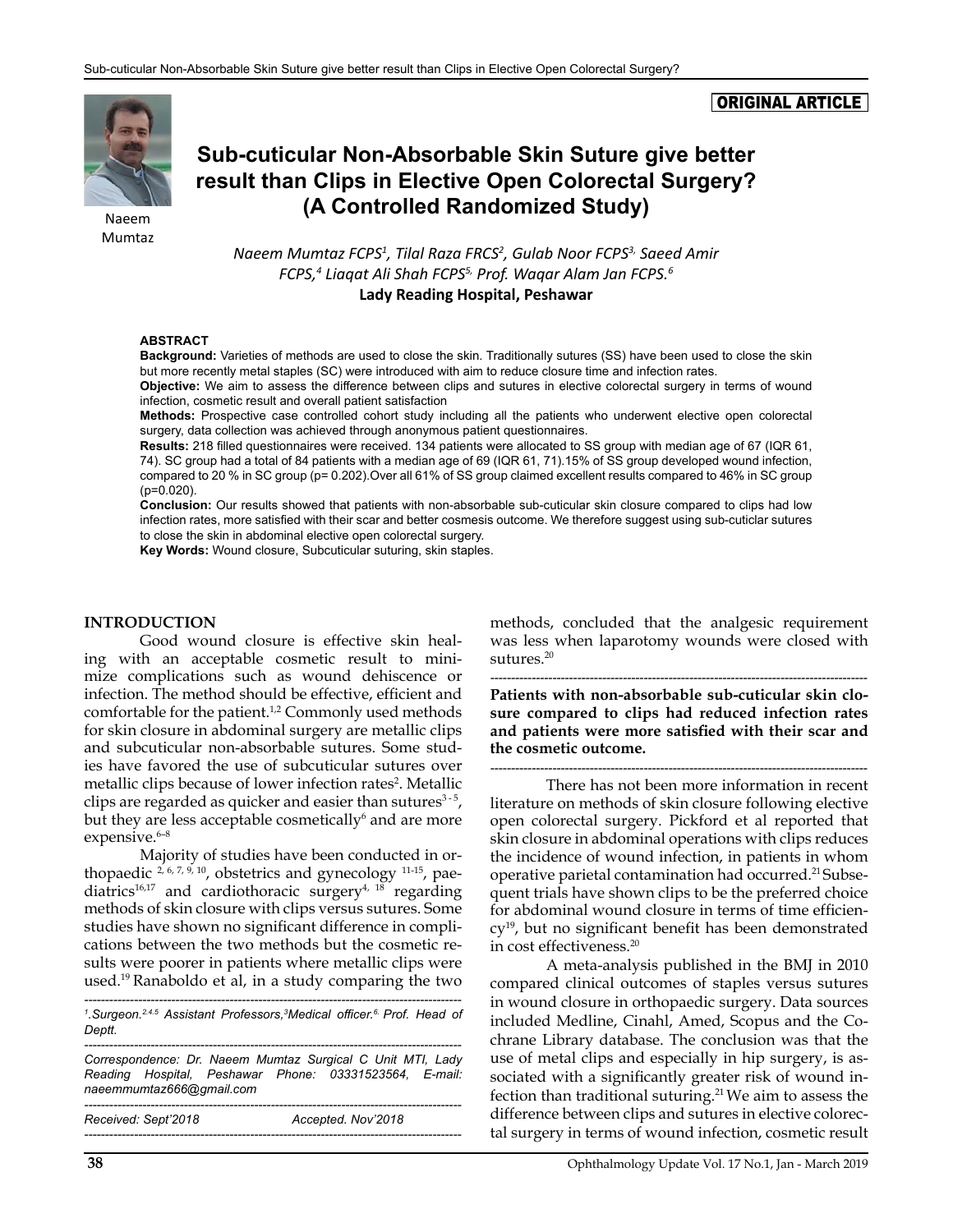and overall patient satisfaction.

#### **METHODS AND MATERIAL**

This is a prospective case controlled cohort study including all the patients who underwent elective open colorectal surgery in Surgical Department of MTI, Lady Reading Hospital, Peshawar from May 2015 to May 2018. An ethical approval for the study was taken from the head of the Surgical Department.

A quality of life questionnaire was designed on European and local guidelines and approval was taken from clinical governance department. A questionnaire was sent to all the patients enquiring about scar, infection, pain and overall outcomes regarding cosmesis. Patients answered specific questions about infection (during their stay or after discharge from hospital), the use of antibiotics or the need for surgical management. Cosmetic results were assessed based on scar appearance, color, thickness, width and numbness.

Patients were divided into two groups depending upon the method of abdominal wound closure. Group 1 included the patient who had abdominal skin closure using sutures (skin sutures SS) and Group 2 included patients who had percutaneous staples for their skin closure (skin clips SC).

*Inclusion Criteri*. Patients underwent elective open abdominal colorectal surgery.

Patients with virgin abdomen

*Exclusion Criteri.* Elective open abdominal surgery for non-colorectal diseas. Previous laparotomy incision*.*  Emergency open abdominal surgery for non-colorectal disease.

*Technique of Wound Closure.* Metallic clips, Non-absorbable subcuticular sutures

*Quality of life and patient satisfaction.* Robust questionnaire performa was used to assess the quality of life and patient satisfaction for abdominal skin closure after abdominal surgery.

Following parameters were considered:

- i) Size of scar:
- a- Length
- b- Width
- c- Hypertrophy
- ii)Infection requiring:
- a- Antibiotics
- b- Dressing and debridement
- iii) Colour
	- a- colour of scar matching skin colour
- iv) Pain
- a- types of analgesic medications used
- b- duration of treatment
- c- numbness<br>d- tension
- 
- d- tension<br>v) Cosmet Cosmetic satisfaction score
- a- Ranging from not satisfied to fairly and very satisfied

*Data Collection.* 369 patients were identified as having elective open colorectal surgery from May 2015 to May 2018. Data collection was achieved through anonymous patient questionnaires. All patients were seen at the outpatient clinic at one week after surgery and then at six weeks and 3 months intervals for the first year after the surgery. Statistical package for social science (SPSS) version 16.0 was used to perform statistical analyses of the available data. Pearson chi-square test was used to analyze the data. Mean and median values were compared by standard statistical tests as appropriate. A *P* value of less than 0.05 was considered significant

#### **RESULTS**

369 patients were identified as having elective colorectal surgery from May 2015 to May 2018. A total of 218 filled questionnaires were received. 134 patients were allocated to SS group with median age of 67 (IQR 61, 74). SC group had a total of 84 patients with a median age of 69 (IQR 61, 71).

 Infection rates were divided in two categories: infection as inpatient and overall infection rates. Only 7% of SS group patients developed infection while in-patients, as compared to  $15\%$  of SC group ( $p=0.033$ ). But overall 15% of SS group developed wound infection, as compared to 20  $\%$  in SC group (p= 0.202).

17% of SS group complained of scar thickness as compared to 28% in SC group (p=0.041), 30 % in SS group noticed widened scar and 45% in SC group (p=0.019). Only 38% of SS group could feel the scar as compared to 51% of SC group (p=0.040). Majority of patients in SS group 59% noticed that their scar matched the skin colour as compared to 45% of SC group (p=0.042). There was no significant difference noticed in prominence, swelling and tension of scar in both the groups.

78% of patients in SS group were very satisfied with scar formation as compared to 55% of patients in SC group (p=0.015). Over all 61% of SS group claimed excellent results compared to 46% in SC group (p=0.020). There was no significant difference noticed in pain and tension of scar in both the groups. The use of antibiotics, analgesics and ointments was also not significantly different. An equal percent of patients visited GP for scar problem.

|                                                      | $\overline{\text{SS}}$ | $\overline{\text{SC}}$ |            |  |  |  |
|------------------------------------------------------|------------------------|------------------------|------------|--|--|--|
| <b>Females</b>                                       | $n=56$                 | $n = 34$               |            |  |  |  |
| Infection                                            | 19%                    | 18%                    | $P=0.5$    |  |  |  |
| Infection $(\text{IP})$                              | $9\%$                  | 15%                    | $P=0.3$    |  |  |  |
| <b>Scar Thickness</b>                                | 11%                    | 25%                    | $P=0.08$   |  |  |  |
| Scar Width                                           | 13%                    | 38%                    | $P=0.04$   |  |  |  |
| Color Satisfaction <sup>53%</sup>                    |                        | 51%                    | $P=0.03$   |  |  |  |
| Scar felt                                            | 59%                    | 41%                    | $P = 0.07$ |  |  |  |
| Outcome                                              | 72%                    | 51%                    | $P=0.043$  |  |  |  |
| Table 1 Overall recult for female population of both |                        |                        |            |  |  |  |

**Table 1.** Overall result for female population of both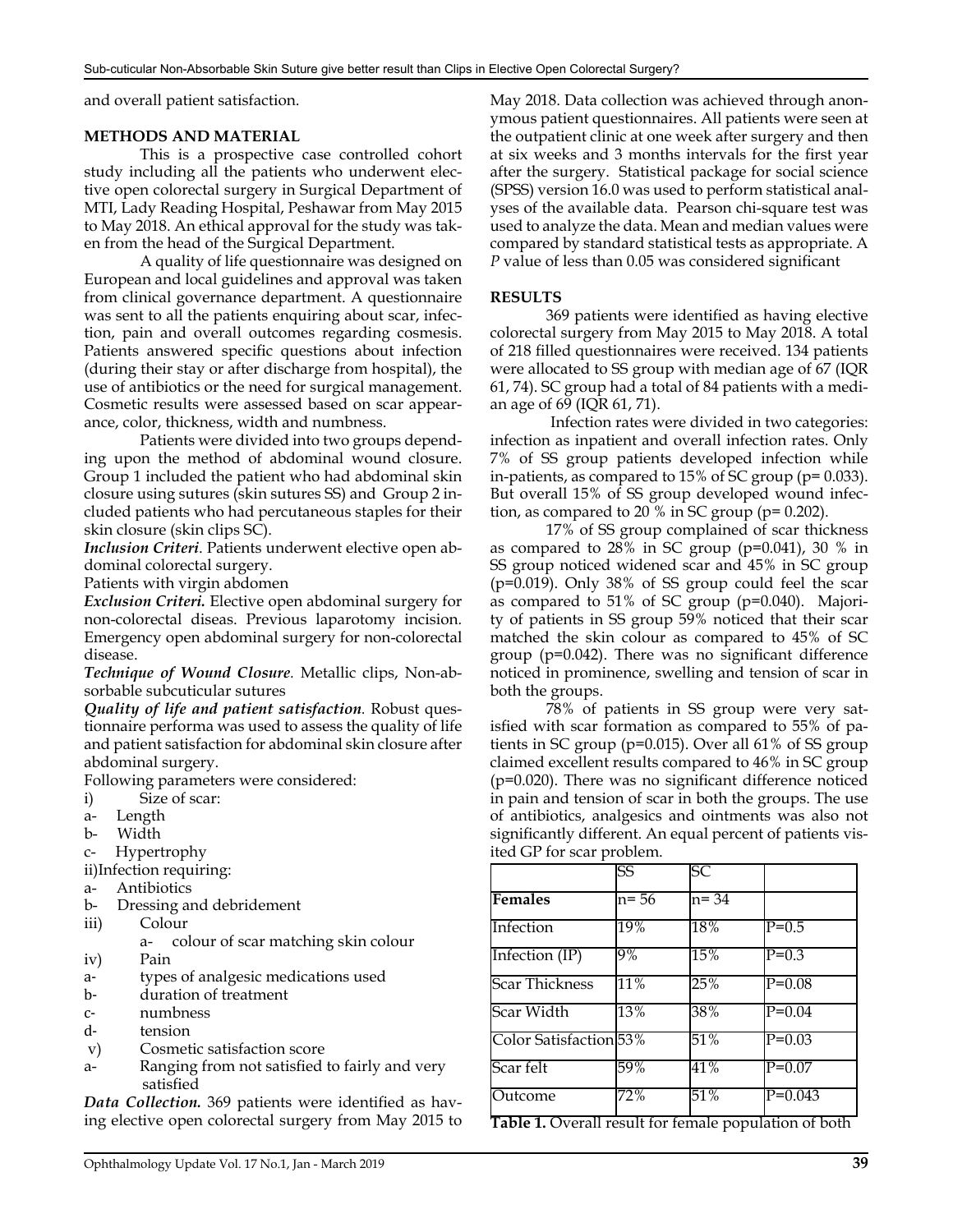SS and SC groups. There was no significant difference noted in use of analgesics, antibiotics and ointments

|                            | SS     | SC       |           |
|----------------------------|--------|----------|-----------|
| <b>Males</b>               | $n=78$ | $n = 50$ |           |
| Infection                  | 11%    | 22%      | $P=0.05$  |
| Infection $(IP)$           | 9%     | 13%      | $P=0.042$ |
| <b>Scar Thickness</b>      | $16\%$ | 33%      | $P=0.02$  |
| Scar Width                 | 13%    | 38%      | $P=0.04$  |
| <b>Colour Satisfaction</b> | 92%    | 80%      | $P=0.035$ |
| Scar felt                  | 36%    | 47%      | $P=0.0$   |
| Outcome                    | 68%    | 49%      | $P=0.026$ |

**Table 2**. Overall result for male population of both SS and SC groups. No significant difference was noticed in any group with regards to pain, numbness, tension in scar, use of analgesics and antibiotics.

|                            | SS       | SС               |           |
|----------------------------|----------|------------------|-----------|
| <b>Cohort</b>              | n= 134   | $n = 84$         |           |
| Age                        | $67$ yrs | $69 \text{ yrs}$ |           |
| Male                       | $n = 78$ | n= 50            |           |
| Female                     | $n = 56$ | $n = 34$         |           |
| Infection                  | 15%      | 20%              | $P=0.202$ |
| Infection (IP)             | 7%       | 15%              | $P=0.033$ |
| <b>Scar Thickness</b>      | 17%      | 28%              | $P=0.041$ |
| Scar Width                 | 30%      | 45%              | $P=0.019$ |
| <b>Colour Satisfaction</b> | 59%      | 45%              | $P=0.042$ |
| Scar felt                  | 38%      | 51%              | $P=0.040$ |
| Satisfaction               | 78%      | 55%              | $P=0.015$ |
| Outcome                    | 61%      | $46\%$           | $P=0.020$ |

**Table 3**. Comparison of results between SS and SC groups.

#### **DISCUSSION:**

Wound infection is one of the major causes of morbidity, prolonged hospital stay, discomfort to patients and increases the cost of the treatment. Only in 2009 wound infection had contributed additional 1 million inpatient days and \$1.6 billion in excess cost. <sup>22</sup>. Surgical site infection (SSI) is classified by the World Health Organisation (WHO) as any purulent discharge, abscess, or spreading cellulitis at the surgical site during the month after the operation.

With SSIs causing over one third of post-operative related deaths 23, pressure is placed on health care professionals and especially surgeons, in preventing the spread of infections amongst hospitalized patients.

Not only nosocomial infections carry a high mortality rate but also cause significant burden on morbidity, with 1.4 million worldwide suffering from infectious complications acquired in hospitals.24

Our study suggests that metallic clips caused more wound infection and significant number of patients developed infection during hospital stay  $(p=0.033)$ . Interestingly male patients with metallic clips developed more wound infection (p= 0.05) particularly during hospital stay (p=0.042). (Table 1 and 2). Earlier studies suggested that a reduction in infection rates could be achieved with skin staples because staples do not penetrate the incision but cross the incision site<sup>25</sup> and might cause less damage to the wound's defenses than non-absorbable sutures.26, 27 However recent meta-analysis suggested the higher risk of wound infection with use of metallic clips in orthopaedic surgery than sutures<sup>21</sup> and favors the use of sutures to close the wound.

One of the current trials for SSI rates is ROSSI-NI (**R**eduction of **S**urgical **S**ite **I**nfection using a **N**ovel **I**ntervention) is underway to establish whether the use of a wound-edge protection device in adult patients undergoing laparotomy leads to a lower rate of surgical site infection (SSI).<sup>28</sup> Other clinical outcomes of SSIs include poor scars that are cosmetically not satisfactory, such as those that are widened , hypertrophic or keloid, persistent pain and itching, restriction of movement, and a significant impact on emotional wellbeing.<sup>29</sup>

Our results showed that metallic clips increase the thickness ( $p=0.041$ ), and width ( $p=0.019$ ) of the scar as compared to non-absorbable sub-cuticle stitch. (Table 3) Similar results regarding thickness of the scar were reported by Clayer and Southwood<sup>30</sup> in hip surgery. A significantly higher number of patients in SC group claimed that the scar was palpable even after one year (p=0.040). Our results showed that patients in SS group noticed that their scar matches the skin colour after one year (p=0.042). Male patients in this study were more satisfied with the colour of scar than the female patients. The reason may be that females may have more aesthetic sense than males. (Table 1 and 2)

We also noticed that there was no significant difference in prominence, swelling and tension of scar in both the groups. Similar results in orthopaedic cases showed that there was no significant difference in patient's satisfaction between SS and SC groups.<sup>9</sup> However metallic clips are reported to be more painful than sutures.6, 28, 14, 31, 32 Ranaboldo et al also showed increase pain and increase use of analgesics with metallic clips is associated with more distress and morbidity.20

Our results illustrate that the subcuticular sutures are superior to metallic clips in terms of cosmesis of the wound and patient satisfaction. Some studies suggested that poor results from clips is attribute to the poor technique of clips placement and it leads to not only poor healing but also the wound discharge leading to wound infection.<sup>5,7,31</sup> Clips are considered to be more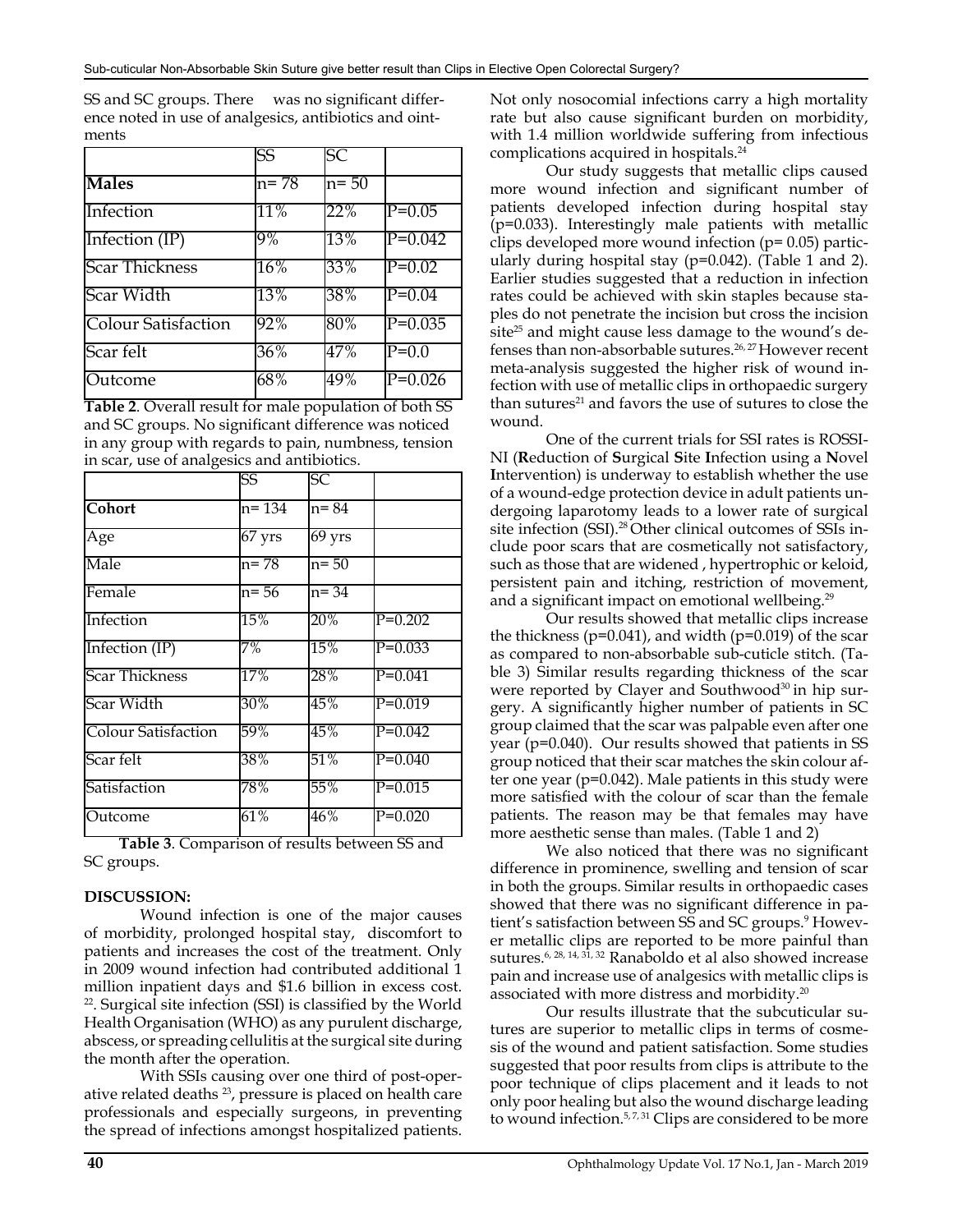expensive and the clips removal device pose extra burden to the cost.<sup>7,31</sup> Also clips increase the rate of wound infection which ultimately means increase number of dressings and nursing cost. None of the studies have looked into the cost related to wound infection and further management in terms of antibiotic use, GP visits and further surgical interventions.

Patients with sutures were generally more satisfied with scar formation (p=0.015) and over all excellent (p=0.020) results compared to the clips. Lubowski et al showed no difference in complications between two techniques but there was convincing evidence that clips result in poor cosmetic results.19 In our study male patients complained less than female patients about cosmesis and pain and were more satisfied with general outcome. Bragg et al support this after a patient satisfaction survey performed following abdominoplasty<sup>34</sup>.

#### **CONCLUSION**

Our results showed that patients with non-absorbable sub-cuticular skin closure compared to clips had reduced infection rates and were more satisfied with their scar and the cosmetic outcome. We therefore suggest using sub-cuticular sutures to close the skin in abdominal elective open colorectal surgery.

#### **REFERENCES:**

- 1. Livesey C, Wylde V, Descamps S, Estela CM, Bannister GC, Learmonth ID, et al. Skin closure after total hip replacement: a randomised controlled trial of skin adhesive versus surgical staples. J Bone Joint Surg 2009; 91-B: 725-9.
- 2. Shetty AA, Kumar VS, Morgan-Hough C, Georgeu GA, James KD, Nicholl JE. Comparing wound complication rates following closure of hip wounds with metallic skin staples or subcuticular vicryl suture: a prospective trial. J Orthop Surg 2004; 12:191-3.
- 3. Carcoforo P, Navarra G, Gasbarro V, Occhionorelli S, Fabbri N, Sartoni A, et al. Cutaneous mechanical staplers: our experience. Minerva Chir 1997; 52:1009-13.
- 4. Chughtai T, Chen LQ, Salasidis G, Nguyen D, Tchervenkov C,Morin JF. Clips versus suture technique: is there a difference? Can J Cardiol 2000; 16:1403-7.
- 5. Meiring L, Cilliers K, Barry R, Nel CJ. A comparison of a disposable skin stapler and nylon sutures for wound closure. S AfrMed J 1982; 62:371-2.
- 6. Singh B, Mowbray MAS, Nunn G, Mearns S. Closure of hip wound, clips or subcuticular sutures: does it make a difference? Eur J Orthop Surg Traumatol 2006; 16:124-9.
- 7. Murphy M, Prendergast P, Rice J. Comparison of clips versus sutures in orthopaedic wound closure. Eur J Orthop Surg Trauamtol 2004; 14:16-8.
- 8. Stockley I, Elson RA. Skin closure using staples and nylon sutures: a comparison of results. Ann Roy Coll Surg Eng 1987; 69:76-8.
- 9. Khan RJK, Fick D, Yao F, Tang K, Hurworth M, Nivbrant B, et al. A comparison of three methods of wound closure following arthroplasty. A prospective, randomised controlled trial. J Bone Joint Surg 2006;88-B:238-42.
- 10. Graham DA, Jeffery JA, Bain D, Davis P, Bentley G. Staple vs subcuticular vicryl skin closure in knee replacement surgery: a spectrophotographic assessment of wound characteristics. Knee 2000; 7:239-43.
- 11. Valenzuela P, Saiz Puente MS, Valero JL, Azorín R, Ortega R, Guijarro R. Continuous versus interrupted sutures for repair of episiotomy or second-degree perineal tears: a randomised

controlled trial. BJOG 2009; 116:436-41.

- 12. Kettle C, Hills RK, Ismail KMK. Continuous versus interrupted sutures for repair of episiotomy or second degree tears. Cochrane Database Syst Rev 2009 ;( 4):CD000947.
- 13. Kindberg S, Stehouwer M, Hvidman L, Henriksen TB. Postpartum perineal repair performed by midwives: a randomised trial comparing two suture techniques leaving the skin unsutured. BJOG 2008; 115:472-9.
- 14. Frishman GN, Schwartz T, Hogan JW. Closure of Pfannenstiel skin incisions. Staples vs subcuticular suture. J Reprod Med 1997; 42:627-30.
- 15. Alderdice F,McKenna D, Dornan J. Techniques and materials for skin closure in caesarean section. Cochrane Database Syst Rev 2003 ;( 2):CD003577.
- 16. Kanegaye JT, Vance CW, Chan L, Schonfeld N. Comparison of skin stapling devices and standard sutures for pediatric scalp lacerations: a randomized study of cost and time benefits. J Pediatr 1997; 130:808-13.
- 17. Khan AN, Dayan PS, Miller S, RosenM, Rubin DH. Cosmetic outcome of scalp wound closure with staples in the pediatric emergency department: a prospective, randomized trial. Pediatr Emerg Care 2002; 18:171-3.
- 18. Angelini GD, Butchart EG, Armistead SH, Breckenridge IM. Comparative study of leg wound skin closure in coronary artery bypass graft operations. Thorax 1984; 39:942-5.
- 19. Lubowski D, Hunt D. Abdominal wound closure comparing the proximate stapler with sutures. Aust N Z J Surg 1985; 55:405-6.
- 20. Ranaboldo CJ, Rowe-Jones DC. Closure of laparotomy wounds: skin staples versus sutures. Br J Surg 1992; 79:1172-3.
- 21. Smith TO, Mann C and Donnell S. Sutures versus staples for skin closure in orthopaedic surgery: meta-analysisBMJ 2010;340:c1199 doi:10.1136/bmj.c1199
- 22. [de Lissovoy G,](https://web.nhs.net/owa/redir.aspx?C=a1234b76839e4ee0bbe459e5c7377d93&URL=https%3a%2f%2fweb.nhs.net%2fowa%2fredir.aspx%3fC%3de95d9f9e9dbd4399ad0cddfc08cacfaf%26URL%3dhttp%253a%252f%252fwww.ncbi.nlm.nih.gov%252fpubmed%253fterm%253d%252522de%252520Lissovoy%252520G%252522%25255BAuthor%25255D) [Fraeman K,](https://web.nhs.net/owa/redir.aspx?C=a1234b76839e4ee0bbe459e5c7377d93&URL=https%3a%2f%2fweb.nhs.net%2fowa%2fredir.aspx%3fC%3de95d9f9e9dbd4399ad0cddfc08cacfaf%26URL%3dhttp%253a%252f%252fwww.ncbi.nlm.nih.gov%252fpubmed%253fterm%253d%252522Fraeman%252520K%252522%25255BAuthor%25255D) [Hutchins V](https://web.nhs.net/owa/redir.aspx?C=a1234b76839e4ee0bbe459e5c7377d93&URL=https%3a%2f%2fweb.nhs.net%2fowa%2fredir.aspx%3fC%3de95d9f9e9dbd4399ad0cddfc08cacfaf%26URL%3dhttp%253a%252f%252fwww.ncbi.nlm.nih.gov%252fpubmed%253fterm%253d%252522Hutchins%252520V%252522%25255BAuthor%25255D), [Murphy D,](https://web.nhs.net/owa/redir.aspx?C=a1234b76839e4ee0bbe459e5c7377d93&URL=https%3a%2f%2fweb.nhs.net%2fowa%2fredir.aspx%3fC%3de95d9f9e9dbd4399ad0cddfc08cacfaf%26URL%3dhttp%253a%252f%252fwww.ncbi.nlm.nih.gov%252fpubmed%253fterm%253d%252522Murphy%252520D%252522%25255BAuthor%25255D) [Song D,](https://web.nhs.net/owa/redir.aspx?C=a1234b76839e4ee0bbe459e5c7377d93&URL=https%3a%2f%2fweb.nhs.net%2fowa%2fredir.aspx%3fC%3de95d9f9e9dbd4399ad0cddfc08cacfaf%26URL%3dhttp%253a%252f%252fwww.ncbi.nlm.nih.gov%252fpubmed%253fterm%253d%252522Song%252520D%252522%25255BAuthor%25255D) [Vaughn BB.](https://web.nhs.net/owa/redir.aspx?C=a1234b76839e4ee0bbe459e5c7377d93&URL=https%3a%2f%2fweb.nhs.net%2fowa%2fredir.aspx%3fC%3de95d9f9e9dbd4399ad0cddfc08cacfaf%26URL%3dhttp%253a%252f%252fwww.ncbi.nlm.nih.gov%252fpubmed%253fterm%253d%252522Vaughn%252520BB%252522%25255BAuthor%25255D) Surgical site infection: incidence and impact on hospital utilization and treatment costs. [Am J Infect Control.](https://web.nhs.net/owa/redir.aspx?C=a1234b76839e4ee0bbe459e5c7377d93&URL=https%3a%2f%2fweb.nhs.net%2fowa%2fredir.aspx%3fC%3de95d9f9e9dbd4399ad0cddfc08cacfaf%26URL%3dhttp%253a%252f%252fwww.ncbi.nlm.nih.gov%252fpubmed%252f19398246)  2009 Jun; 37(5):387-97. Epub 2009 Apr 23.
- 23. Astagneau P, Rioux C, Golliot F, *et al.* Morbidity and mortality associated with surgical site infections: results from the 1997– 1999 INCISO surveillance. *Journal of Hospital Infection* 2001; 48:267–74.
- 24. Tikhomirov E. WHO Programme for the Control of Hospital Infections. *Chemiotherapia*, 1987, 3:148–151.
- 25. Pickford IR, Brennan SS, Evans M, Pollock AV. Two methods of skin closure in abdominal operations: a controlled clinical trial. Br J Surg 1983; 70:226-8
- 26. Johnson A, Rodeheaver GT, Durand LS, Edgerton MT, Edlich RF. Automatic disposable stapling devices for wound closure. Ann Emerg Med 1981;10:631-5.
- 27. Stillman RM, Bella FJ, Seligman SJ. Skin wound closure.<br>Arch Surg 1980;115:674-5. 28. http://www.haps2.bham. Arch Surg 1980;115:674-5. 28. http://www.haps2.bham. ac.uk/rossini/
- 28. Bayat A, McGrouther DA, Ferguson MW. Skin scarring. *British Medical Journal* 2003; 326:88–92.
- 29. Clayer M, Southwood RT. Comparative study of skin closure in hip surgery. Aust N Z J Surg 1991; 61:363-5.
- 30. Stockley I, Elson RA. Skin closure using staples and nylon sutures: a comparison of results. Ann Roy Coll Surg Eng 1987; 69:76-8.
- 31. Reed MR, Lennard TW. Prospective randomized trial of clips versus subcuticular polydioxamone for neck wound closure. Br J Surg 1997;84;118.
- 32. Selvadurai D, Wildin C, Treharne G, Choksy SA, Heywood MM, Nicholson ML. Randomised trial of subcutaneous suture versus metal clips for wound closure after thyroid and parathyroid surgery. Ann R Coll Surg Eng 1997;79;303-6.
- 33. [Bragg TW](https://web.nhs.net/owa/redir.aspx?C=a1234b76839e4ee0bbe459e5c7377d93&URL=http%3a%2f%2fwww.ncbi.nlm.nih.gov%2fpubmed%3fterm%3d%2522Bragg%2520TW%2522%255BAuthor%255D), [Jose RM](https://web.nhs.net/owa/redir.aspx?C=a1234b76839e4ee0bbe459e5c7377d93&URL=http%3a%2f%2fwww.ncbi.nlm.nih.gov%2fpubmed%3fterm%3d%2522Jose%2520RM%2522%255BAuthor%255D), [Srivastava S](https://web.nhs.net/owa/redir.aspx?C=a1234b76839e4ee0bbe459e5c7377d93&URL=http%3a%2f%2fwww.ncbi.nlm.nih.gov%2fpubmed%3fterm%3d%2522Srivastava%2520S%2522%255BAuthor%255D). Patient satisfaction following abdominoplasty: an NHS experience. [J Plast Reconstr Aesthet](https://web.nhs.net/owa/redir.aspx?C=a1234b76839e4ee0bbe459e5c7377d93&URL=http%3a%2f%2fwww.ncbi.nlm.nih.gov%2fpubmed%2f17126270)  [Surg.](https://web.nhs.net/owa/redir.aspx?C=a1234b76839e4ee0bbe459e5c7377d93&URL=http%3a%2f%2fwww.ncbi.nlm.nih.gov%2fpubmed%2f17126270) 2007;60(1):75-8. Epub 2006 Sep 6.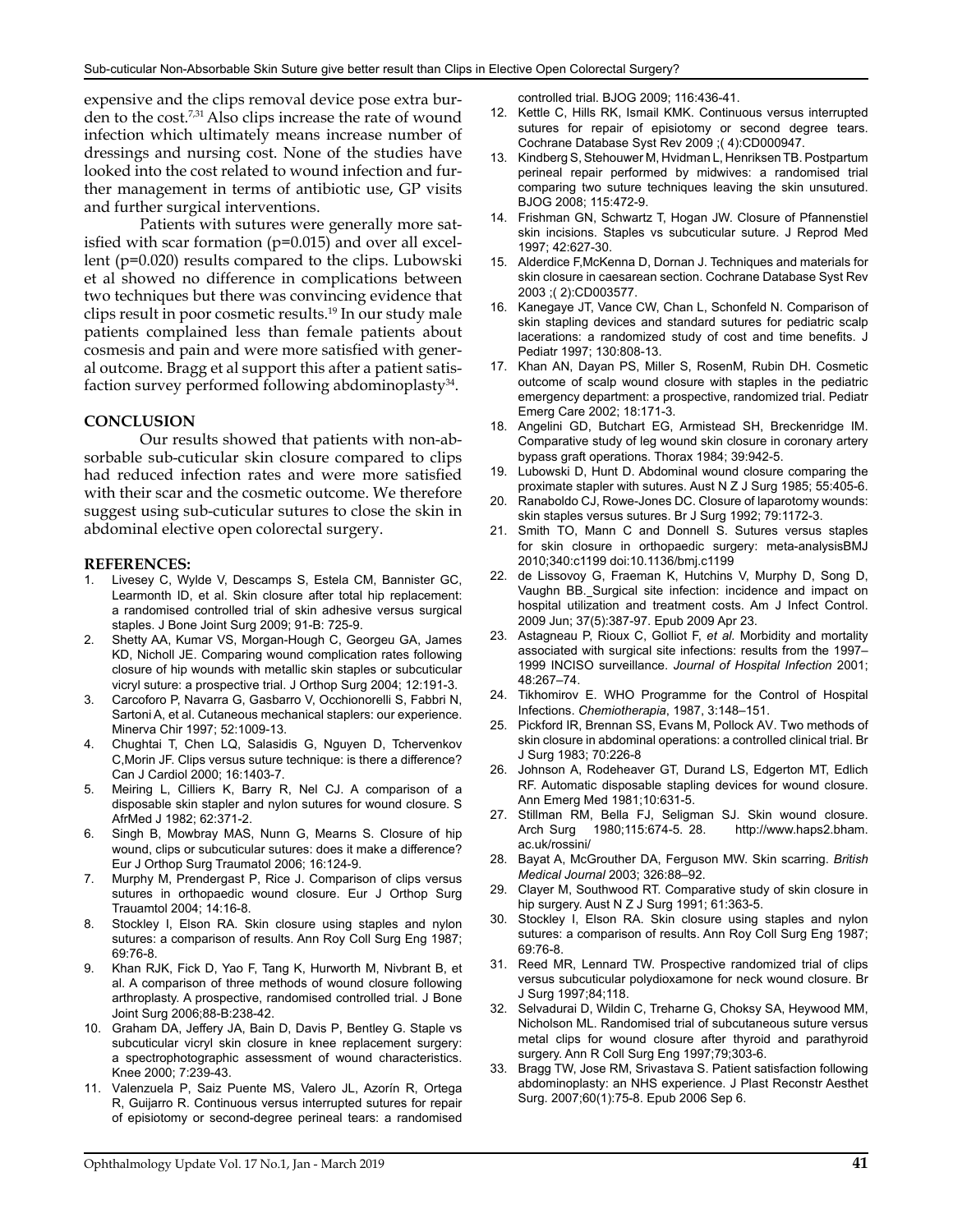#### ORIGINAL ARTICLE



# **Frequency and Causes of Conversion of Laparoscopic Cholecystectomy into Open Cholecystectomy**

Gulab Noor FCPS<sup>1</sup>, Tariq Hayat FCPS<sup>2</sup>, Gul Sharif FCPS<sup>3</sup>, Naeem Mumtaz FCPS<sup>4</sup>, Noor Sardar FCPS<sup>5</sup>, Prof. Waqar Alam Jan. FCPS<sup>6</sup> **Surgical Department Lady Reading Hospital , Peshawar**

#### **ABSTRACT**

**Background:** Symptomatic gall stone disease is a common health problem not only in developed nations its incidence is increasing in developing countries, because of changing dietary habits. Laparoscopic cholecystectomy is considerd as gold standard method in its management.

**Objective:** To determine the frequency and causes of conversion of laparoscopic cholecystectomy into open cholecystectomy. **Subjects and methods:** This descriptive crossectional study was conducted in surgical department of Medical and Teaching Institution (MTI) Lady Reading Hospital Peshwar from january2016 2016 to December 2017. 126 patients of symptomatic gallstones disease fulfilling the inclusion criteria were subjected to laparoscopic cholecystectomy and were followed throughout the procedure to see for any conversion and its cause.

**Results:** A total of 126 patients underwent Laparoscopy Cholecystectomy ( LC ) during the study period. The mean age was 41.32years+ 13.40 SD and age range of 18---68 years. . The total no of cases converted to open cholecystectomy ( OC ) were 12(9.52%).

**Conclusions:** One disadvantage of LC is the conversion into open procedure. But conversion should not be considered as complication of the procedure rather it is a mature decision by the surgeons to avoid unnecessary lengthening of the duration of surgery once they encounter any difficulty or intraoperative complication.

Key words: Laparoscopic cholecystectomy, gall stones, conversion, cholelithiasis.

#### **INTRODUCTION**

Cholelethiasis is a common disease with a prevalence of 10-15% in the USA and about 16% in Pakistan<sup>1,2</sup> mostly remain asymptomatic but symptoms appear when any complication develops<sup>3</sup> Ultrasonography is most useful investigation for diagnosing the gall stones and its complications e.g cholecystitis<sup>4</sup>.

Symptomatic gall stone disease cannot be managed with its complications without prompt surgical intervention. Carl-Langenbuch performed 1<sup>st</sup> successful cholecystectomy by open technique which remained the gold standard for the management of gall stones for about a century<sup>5</sup>. Then Philippe Moret brought a new advancement in its management by performing first successful cholecystectomy through laparoscopic technique<sup>6</sup>.

Laparoscopic cholecystectomy is preferable over open cholecystectomy for its lesser duration of

*------------------------------------------------------------------------------------------- 1.MMedical Officer2. Trauma Medical Officer3. AP Surgery4. Associate Professor Surgery5 . Medical Officer6. HOD Department of Surgery. ------------------------------------------------------------------------------------------- Correspondence: Dr. Gulab Noor,MO Surgical Department Lady Reading Hospital Email>[afridi404@yahoo.com,](mailto:afridi404@yahoo.com) Mob #03339366552 ------------------------------------------------------------------------------------------- Received: July'2018 Accepted: Sep'2019 -------------------------------------------------------------------------------------------*

hospital stay, lesser mortality and morbidity, early return to work and better cosmetic results<sup>7</sup>. It is also considered for management of acute cholecystitis now a days8 . Laparoscopic cholecystectomy is having certain disadvantages like its conversion into open cholecystectomy. According to some studies its conversion rate is 16-18%9,10. Common causes for conversion mentioned in literature are dense adhesions 66.6% common bile duct injury 22.3% gut injury 11.1%<sup>11</sup> and hemorrhage 50%12.

**Laparoscopic cholecystectomy is the gold standard treatment modality. Its main disadvantage is the conversion into open procedure. But conversion should not be considered as complication of the procedure rather it is a mature decision by the surgeons to avoid unnecessary lengthening of surgery, once they encounter any difficulty or intra-operative complication. Moreover it can be avoided by proper case selection, improving hand eye coordination and meticulous dissection.** 

*-------------------------------------------------------------------------------------------*

*-------------------------------------------------------------------------------------------* It will be the first study so for on this topic in our hospital which will provide local statistical data where adequate expertise is in the phase of development. By this study we will come to know that whether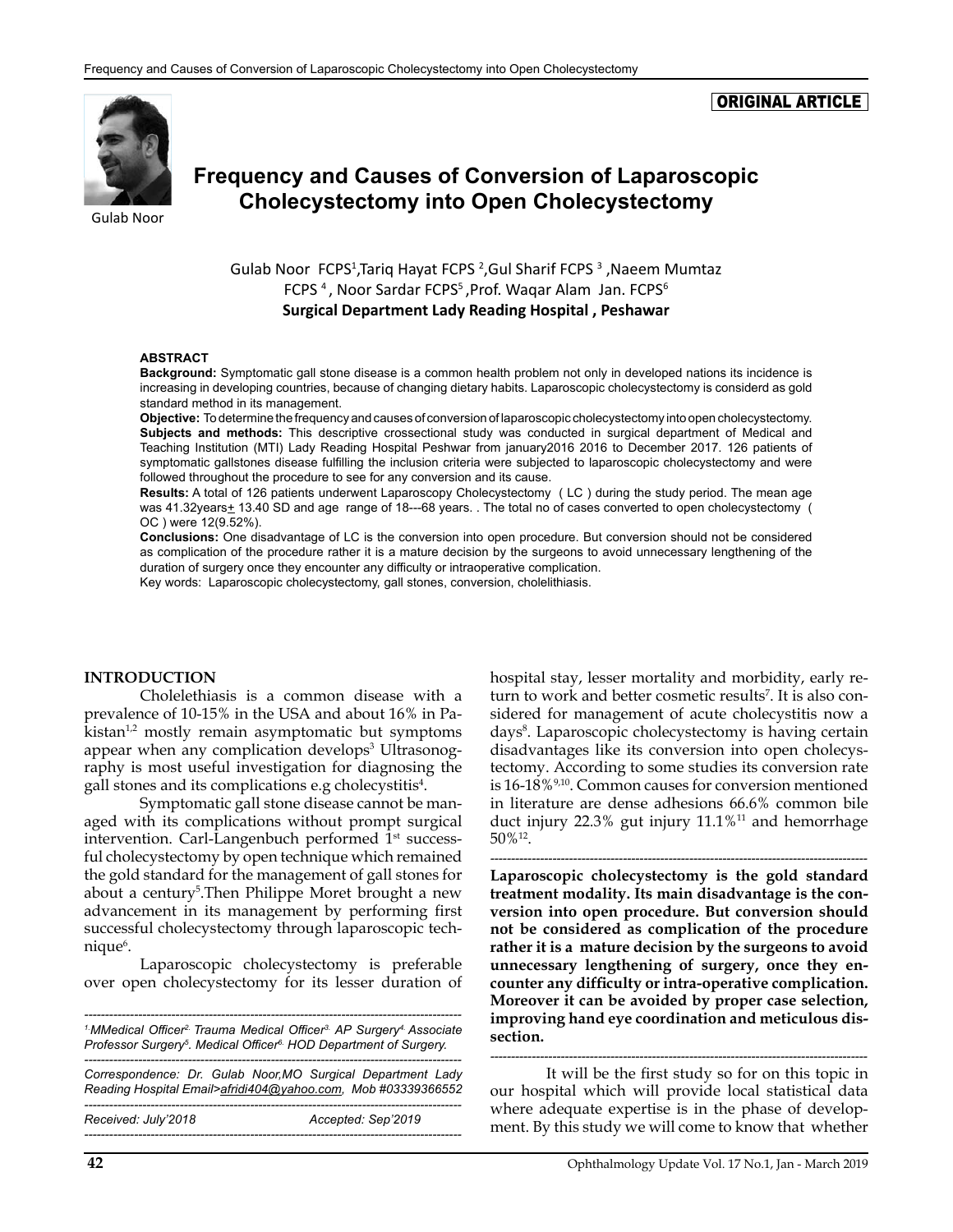our results are comparable with national and international studies, which will reflect the level of our expertise in the field of laparoscopic surgery and may point out the need for further improvement.

#### **MATERIAL AND METHODS:**

This study was conducted in Surgical Department of Medical and Teaching Institution (MTI) Lady Reading Hospital Peshwar from January 2016 to December 2017. Approval of ethical committee were sought for this cross sectional descriptive study which was carried over 126 patients undergoing cholecystectomy. The cholelithiasis were diagnosed on the bases of episodes of pain and tenderness at right hypochondrium,aggravated by taking fatty meal and ultrasound abdomen suggestive of gall bladder stones. All the patients with diagnosis of cholelithiasis fulfilling the inclusion criteria were either through OPD or casualty. After taking informed consent for surgery, detailed history were taken and clinical examination were performed. Preoperative investigations and liver function tests were performed in all cases in order to confirm the diagnoses and exclude the patients with choledocholithiasis, empyems gall bladder, patients with previous abdominal surgery, cirrhosis of liver and gall bladder mass.

Preoperative antibiotics were given at the time of induction of anesthesia and we have followed the patients throughout the procedure and were looked for conversion common bile duct injury, hemorrhage or gut injury results. Laparoscopic cholecystectomy was performed by the same surgeon of laparoscopic surgery. The data were recorded and analyzed into statistical package for social sciences. SPSS version 10.0). Results were presented as tables and graphs where appropriate.

#### **RESULTS:**

A total of 126 patients having cholelithiasis undergoing laparoscopic cholecystectomy were included in the study. Out of 126 patients. 102 (80.95%) were female and 24 (19.05%) male patients. Female to male ratio was found to be 1.12:1. The mean age was 41.32years+ 13.40 SD and age range of 18---68 yrs. Study population largely comprised of female patients of relatively younger age group. There were 45(38.9%) patients having age of 31-45 years followed by 47(37.3%) patients having age of less than or equal to 30 years.

Conversion rate from laparoscopic cholecystectomy to open was observed in 12(9.52%) while the rest of patients underwent laparoscopic surgery. The distribution of causes of conversion shows that the commonest cause being adhesions 10(7.9%) converted cases followed by hemorrhage 8(6.3%). Conversion rate and cuases of conversion when stratified over age, it shows that higher age is more prone as that younger

| ပ                |     |              |                | age (in years)  |                |         |
|------------------|-----|--------------|----------------|-----------------|----------------|---------|
|                  |     |              | $\leq$ = 30.00 | $31.00 - 50.00$ | $51.00+$       | p-value |
| Conversion       | Yes | Count        | 3              | 3               | 6              | .081    |
|                  |     | Column N %   | 6.4%           | 6.1%            | 20.0%          |         |
|                  | No  | Count        | 44             | 46              | 24             |         |
|                  |     | Column N %   | 93.6%          | 93.9%           | 80.0%          |         |
| Adhesion         | Yes | Count        |                | 3               | 5              | 0.121   |
|                  |     | Column N %   | 4.3%           | 6.1%            | 16.7%          |         |
|                  | No  | Count        | 45             | 46              | 25             |         |
|                  |     | Column N %   | 95.7%          | 93.9%           | 83.3%          |         |
| Common Bile Duct | Yes | Count        | Ю              | $\overline{2}$  | $\overline{0}$ | 0.203   |
| Injury           |     | Column N %   | $.0\%$         | 4.1%            | .0%            |         |
|                  | No  | Count        | 47             | 47              | 30             |         |
|                  |     | Column $N$ % | 100.0%         | 95.9%           | 100.0%         |         |
| Haemorrhage      | Yes | Count        | 3              | 1               | 4              | 0.136   |
|                  |     | Column N %   | 6.4%           | 2.0%            | 13.3%          |         |
|                  | No  | Count        | 44             | 48              | 26             |         |
|                  |     | Column $N$ % | 93.6%          | 98.0%           | 86.7%          |         |
| Gut Injury       | Yes | Count        | 10             | 1               | $\overline{c}$ | 0.170   |
|                  |     | Column N %   | $.0\%$         | 2.0%            | 6.7%           |         |
|                  | No  | Count        | 47             | 48              | 28             |         |
|                  |     | Column $N$ % | 100.0%         | 98.0%           | 93.3%          |         |

TABLE # 01 Age wise stratification of conversion and its causes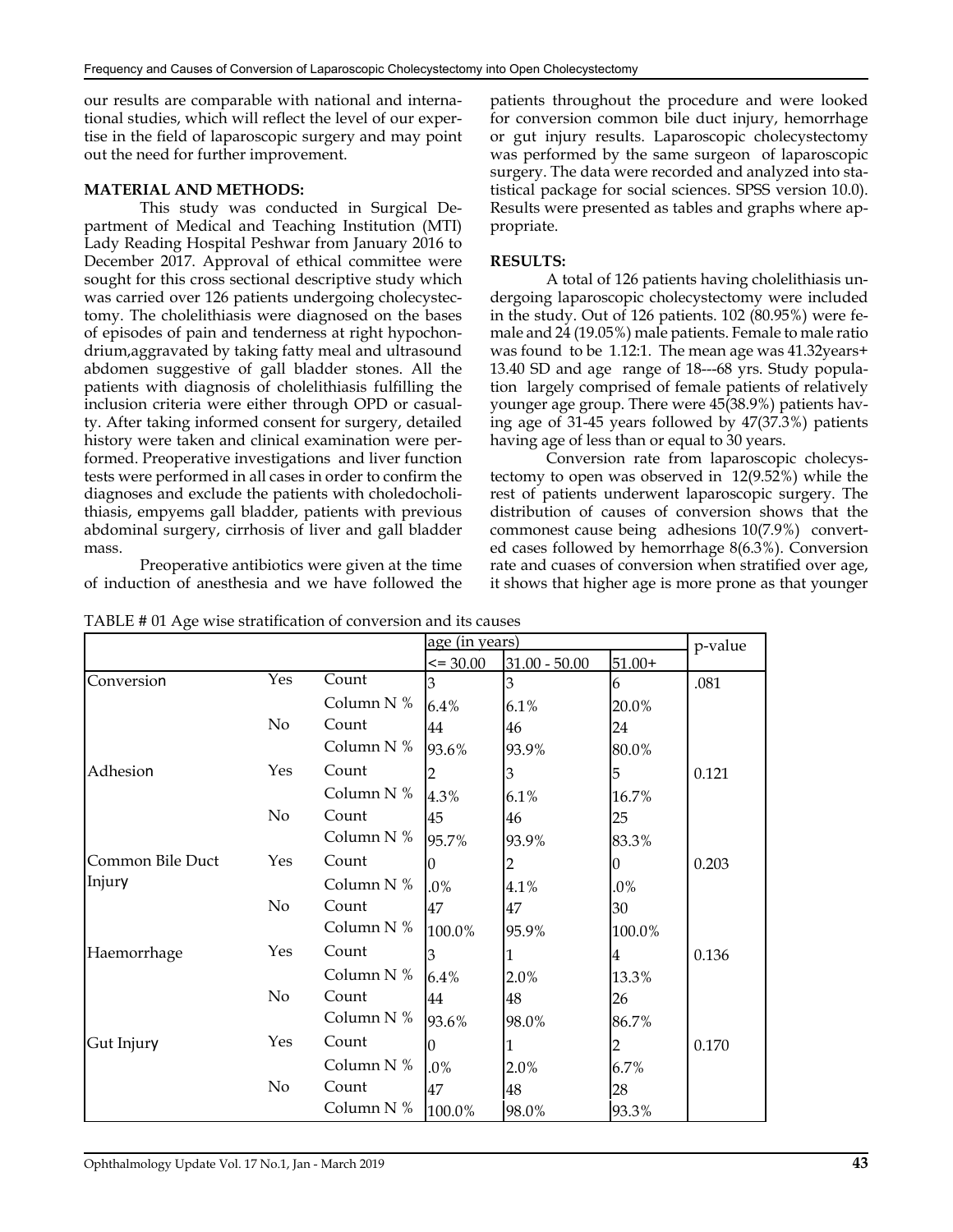|                         |           |            | Gender         |        |       |
|-------------------------|-----------|------------|----------------|--------|-------|
|                         |           |            | Male           | Female |       |
| Conversion              | Yes       | Count      | 4              | 8      | 0.185 |
|                         |           | Column N % | 16.7%          | 7.8%   |       |
|                         | <b>No</b> | Count      | 20             | 94     |       |
|                         |           | Column N % | 83.3%          | 92.2%  |       |
| Adhesion                | Yes       | Count      | 4              | 6      | 0.079 |
|                         |           | Column N % | 16.7%          | 5.9%   |       |
|                         | No        | Count      | 20             | 96     |       |
|                         |           | Column N % | 83.3%          | 94.1%  |       |
| Common Bile Duct Injury | Yes       | Count      | $\vert$ 1      | 1      | .261  |
|                         |           | Column N % | 4.2%           | 1.0%   |       |
|                         | <b>No</b> | Count      | 23             | 101    |       |
|                         |           | Column N % | 95.8%          | 99.0%  |       |
| Haemorrhage             | Yes       | Count      | $\overline{2}$ | 6      | .658  |
|                         |           | Column N % | 8.3%           | 5.9%   |       |
|                         | <b>No</b> | Count      | 22             | 96     |       |
|                         |           | Column N % | 91.7%          | 94.1%  |       |
| Gut Injury              | Yes       | Count      | 2              | 1      | 0.034 |
|                         |           | Column N % | 8.3%           | 1.0%   |       |
|                         | <b>No</b> | Count      | 22             | 101    |       |
|                         |           | Column N % | 91.7%          | 99.0%  |       |

| Table 2Gender wise stratification of conversion and its causes |  |  |
|----------------------------------------------------------------|--|--|
|----------------------------------------------------------------|--|--|

ages although it was insignificant statistically. Table 1 Moreover conversion were more in male patients 16.7% as compared to 7.8% in females when stratified over gender. Table 2

#### **DISCUSSION**

Cholelethiasis is a common disease with a prevalence of 10-15% in the USA and about 16% in Pakistan<sup>1,2</sup>.Patients mostly remain asymptomatic but symptoms appear when any complication develops<sup>3.</sup> Symptomatic gall stone disease can end up with its complications without prompt surgical intervention. Cholecystectomy was performed by open technique for management of gall stones disease which remained the gold standard for the management of gall stones for about a century<sup>5</sup>. But now this is an era of minimally invasive or key hole surgery, performing laparoscopic cholecystectomy for GBS has revolutionized its management.15,16

LC became an attractive treatment modality for cholelithiasis because of less scarring, shortened hospital stays, earlier returns to normal activities<sup>1</sup> Despite the fact that laparoscopic cholecystectomy has got many advantages but its conversion into OC is disappointing not only for patient but for surgeon as well. But conversion should not be considered as complication of

the procedure rather it is a mature decision by the surgeons to avoid un-necessary lengthening of procedure once they encounter any difficulty or inter-operative complication. The conversion rate of 3.6% to 13.9% is reported in literature.<sup>17, 18</sup> The frequency of conversion in this study being presented is 12(9.52%), which is according to that mentioned in literature.

In local literature most common cause of conversion was seen adhesions around the gall bladder. Adhesions made dissection difficult, although in most of the cases adhesions were separated with careful dissection with the help of cautry. In the national studies Pervaiz reported 2.38% and Tanveer reported 1.78% conversions because of adhesions. 19,20 In our study adhesions (7.9%) were the most common cause which is a bit high with most of the local studies. However in majority of the international studies the reported rate is low comparatively. This is probably due to the fact that in majority of local studies, cases of acute cholecystitis were not included in the studies. Le VH reported conversion because of adhesions in 0.71% patients.<sup>21</sup>

However conversion to open laparoscopic surgery is still reported in the local literature as high as reported by Pervaiz in his study up to 2.94%. The most common causes of these conversions are use of refurbished laparoscope, lack of backup support and failure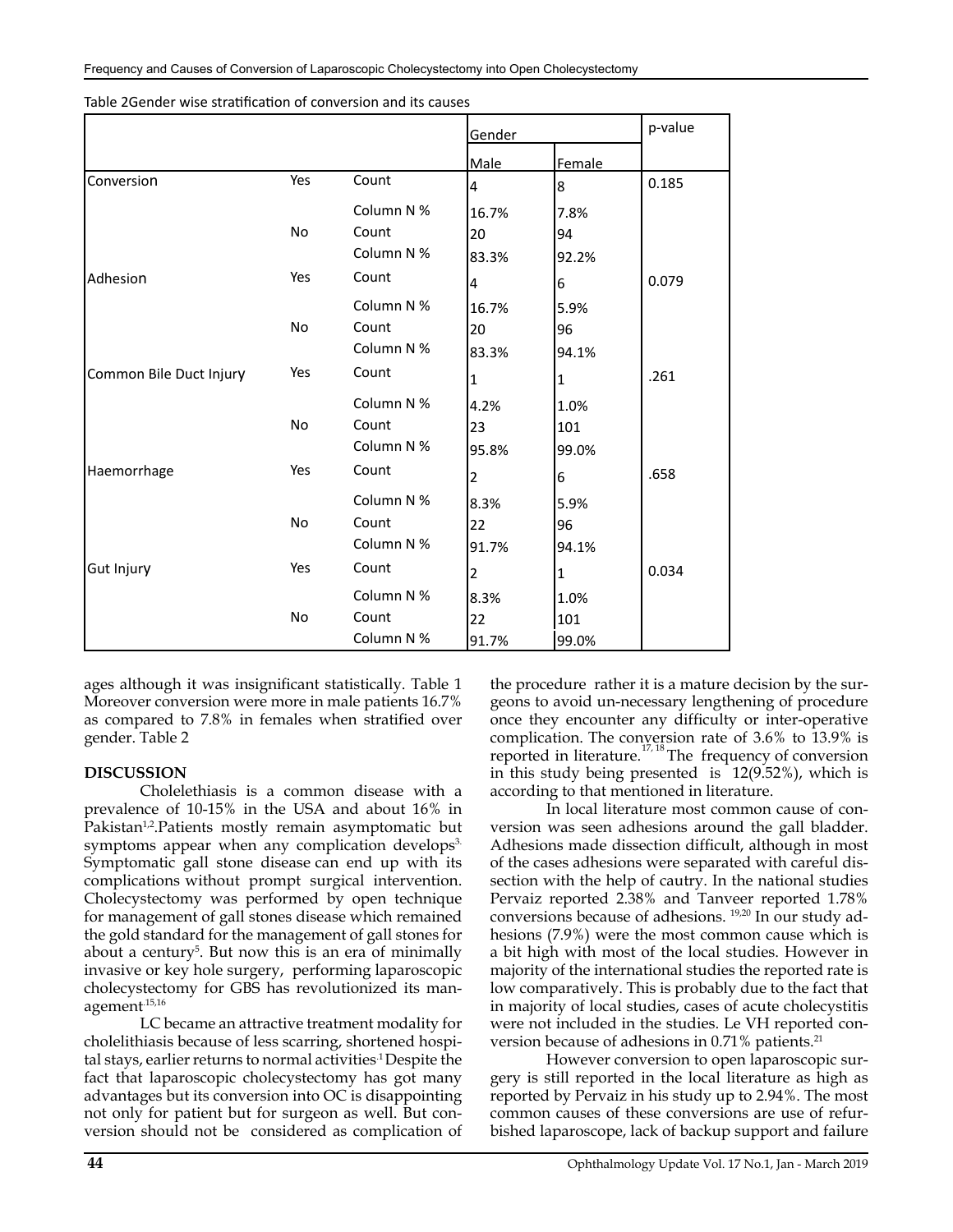of power supply.18,22 Our study population was younger, mean age 41.32years+ 13.40 SD. Daradkeh<sup>23</sup> reported mean age of  $47.2$ years, whereas Bingener et al  $^{24}$  40 years.

The reported conversion rates for acute cholecystitis range from  $12\%$  to  $37.5\%$ ..<sup>16</sup> However, the rate of conversion is high amongst studies from the Asian countries as compared to those from western world. In most cases, dense adhesion around the gall bladder and as uncontrolled bleeding were the main reasons for conversion to the open procedure.<sup>11</sup> Also in this study commonest cause being adhesions 10 out of 12 converted cases followed by hemorrhage 8 out of 12 conversions. Moreover conversion were more in male patients. 16.7% as compared to 7.8% in females. This was similar to Ibrahim et al, Brodsky et  $a^{24}$  and Al Salamah also found male gender as a most significant determinant for conversion to OC.<sup>25</sup>

Gharaibeh et al  $11$  reported 24% conversion rate in males vs. 4% in females, whereas Lim et al<sup>12</sup> reported 16.6% conversions in males vs 8.2% in females. Most conversions happen after a simple inspection or a minimum dissection, and the decision to convert should be considered as a sign of surgical maturity rather than a failure. Conversion should be opted for in the beginning and at the time of recognition of a difficult dissection rather than after the occurrence of complication.<sup>15</sup>

#### **CONCLUSION**

Laparoscopic cholecystectomy is the gold standard treatment modality in the management of symptomatic gallstones disease. Its main disadvantage is the conversion into open procedure. But conversion should not be considered as complication of the procedure rather it is mature decision by the surgeons to avoid unnecessary lengthening of the procedure once they encounter any difficulty or intraoperative complication. Moreover it can be avoided by proper case selection, improving hand eye coordination and meticulous dissection.

#### **REFERENCES**

- 1. Schimer BD, Winters XL, Edlich RF, Cholelethiasis and cholecysstitis. J Longterm Eff Med Implants 2005;15(3):329-38.
- 2. Alam SN, Rehman S, Raza SM, Manzir SM, Audit of general surgical unit: need for self evaluation. 2.Pak J Surg 2007;23(2):141-4.
- 3. Rosing DK, de Virgilio C, Yaghoubian A. Early cholecystectomy for mild to moderate gallstone pancreatitis shortens hospital stay. J Am Coll Surg 2007;205(6):762-6.
- 4. Browning JD, Sreenarasimhaiah J, Gallstone disease. In: Malakand Feldman, editor. Sleisenger and Fordtran's Gastrointestinal and Liver Disease, 8<sup>th</sup> ed. Philadelphia: Saunders Elsevier; 2006. p. 1387-418.
- 5. Shaikh R, Pohani MR, Ayub, Asghar A. Malik KA, Rehman S. Bile duct injuries: during open & laparoscopic cholecystectomy – management and outcome. Pak J Med Sci 2009;25(3):496-9.
- 6. Jenkins PJ, Paterson HM, Parks RW, Garden OJ, Open cholecystectomy in the laparoscopic era. Br J Surg2007;94:1382- 5.
- 7. Iqbal Malakand, Sattar I, Rasheed K, Khan N, Khan A, Complications of laparoscopic cholecystectomy: a learning curve. J Surg Pak 2006;11(4):170-1.
- 8. Bhattacharya D, Ammori BJ, Contemporary minimally invasive approaches to the management of acute cholecystitis: a review and appraisal. Surg Laparosc Endose Percutan Tech 2005;15:1- 8.
- 9. Tarcoveanu E, Nicculesce D, Georgescu S, Bradea C, Epure O. Conversion in laparoscopic cholecystectomy. Chirurgia 2005;100(5):437-44.
- 10. Veen EJ, Bik M, Janssen-Heijnen MLG, De Jongh M, Roukema AJ, Outcome measurement in laparoscopic cholecystectomy by using a prospective complication registry: results of an audit Int J Qual Health Care 2008;20(2): 144-51.
- 11. Memon W, Khanzada TW, Samad A, Laghari MH. Laparoscopic cholecystectomy conversion rate and its causes. Rawal Med J 2008;33(2):159-6.
- 12. M, Gondal SH Rana HN, Ali M. Early conversion is a safe option to avoid complications in laparoscopic cholecystectomy for the beginners. Ann King Edward Med. 2006;12(1):15-7.
- 13. Memon W, Khanzada TW, Samad A, Laghari MH.Laparoscopic cholecystectomy: conversion rate and its causes. Rawal Med J 2008;33(2):159-61.
- 14. Ali M, Gondal SH, Rana HN, Ali M. Early conversion is a safe option to avoid complications in laparoscopic cholecystectomy for the beginners. [Ann King Edward Med Coll](http://www.pakmedinet.com/AnnalsKEMC) J 2006;12(1):15-7
- 15. Keus F, de Jong JA, Gooszen HG, van Laarhoven CJ.Laparoscopic versus open cholecystectomy for patients with symptomatic cholecystolithiasis.Cochrane Database Syst Rev. 2006;18(4): CD006231.
- 16. Livingston EH, Rege RV.A nationwide study of conversion from laparoscopic to open cholecystectomy.Am J Surg. 2004;188: 205–211
- 17. Shea JA, Healey MJ, Berlin JA, Clarke JR, Malet PF, Staroscik RN, etal. Mortality & complications associated with laparoscopic cholecystectomy. A meta-analysis. Ann Surg 1996; 224: 609-20.
- 18. Bingener-Casey J, Richards ML, Strodel WE, Schwesinger WH, Sirinek KR. Reasons for conversion from laparoscopic to open cholecystectomy: a 10-year review. J Gastrointest Surg 2002; 6: 800-5.
- 19. Iqbal PE, Saddique MO, Baloch TA. Factors Leading To Conversion In Laparoscopic Cholecystectomy. Pak J Surg 2008;24(1):9–11.
- 20. Sajid MT, Hussain SM, Bashir RA, Mustafa QA, Ahmed M, Halim A, et al. Laparoscopic Cholecystectomy: Experience At A Tertiary Level Hospital. J Ayub Med Coll Abbottabad 2014;26(2):225–9.
- 21. Le VH, Smith DE, Johnson BL. Conversion of laparoscopic to open cholecystectomy in the current era of laparoscopic surgery. Am Surg 2012;78(12):1392–5.
- 22. Guraya SY, Khairy GEA, Murshid KR. Audit of laparoscopic Cholecystectomy: 5 years experience in a University Hospital. Ann King Edward Med Coll 2004;10:9-10.
- 23. Daradkeh S. Laparoscopic cholecystectomy: analytical study of 1208 cases. Hepatogastroenterology 2005; 52: 1011-4
- 24. Brodsky A, Matter I, Sabo E, Cohen A, Abrahamson J, Eldar S. Laparoscopic cholecystectomy for acute cholecystitis: can the need for conversion and the probability of complications be predicted? A prospective study. Surg Endosc 2000; 14: 755-60.
- 25. Al Salamah SM. Outcome of laparoscopic cholecystectomy in acute cholecystitis. J Coll Physicians Surg Pak 2005;15: 400-3.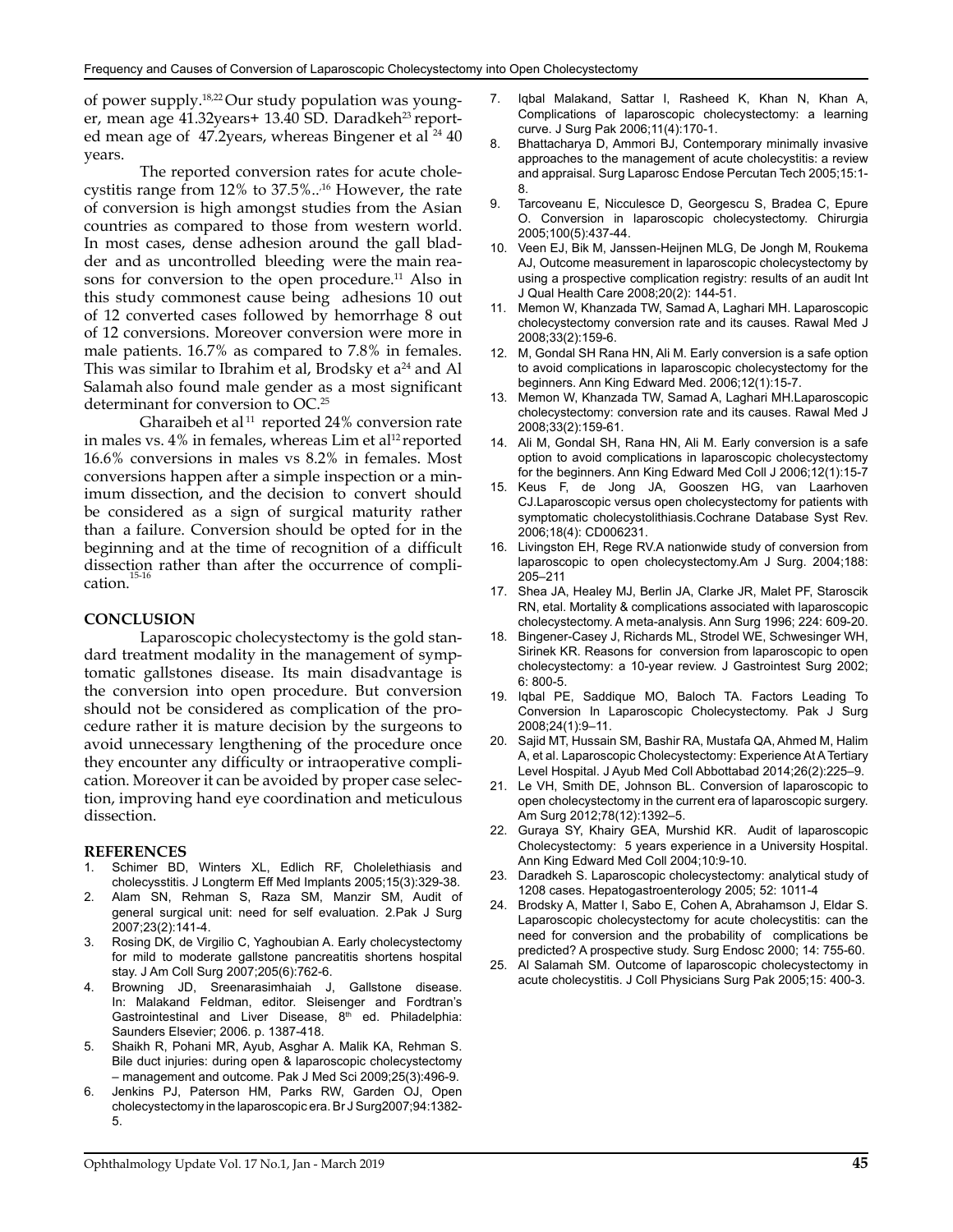#### ORIGINAL ARTICLE



Abdul Wahab

# **Comparing the Efficacy of Ultrasound Guided Drainage VS Incision Drainage in Management of Breast Abscess**

Abdul Wahab FCPS(Gen. Surg)<sup>1</sup> Shehryar Noor FCPS (Gen. Surg)<sup>2</sup>, Kaleem Ullah, FCPS (Gen. Surg),<sup>3</sup>

#### **ABSTRACT**

**Objective:** To compare the efficacy of ultrasound guided drainage versus incisionand drainage in management of breast abscess at Department of Surgery,Khyber Teaching Hospital, Peshawar.

**Material and Methods**: This Randomized controlled trial was carried out from July 2016 to Jan 2017 in theDepartment of Surgery, Khyber Teaching Hospital, Peshawar. A total of 184patients with breast abscess (i.e. 92 in each group) were included in the study. Patients in group A were subjected to ultrasound guided drainage while women in group B were subjected to incision and drainage. Efficacy of both procedures was determined and then compared using chi square test. P value of less than 0.05 was taken as significant.

**Results:** The treatment modality in Group A was 93.5 % (86) efficacious while Group B showed an efficacy of 80.4% (74). The difference was significant between both the groups with p-value=0.007.

**Conclusion:** Ultrasound guided needle aspiration is an effective alternate treatment modality for both lactating and nonlactating breast abscess.

**Key Words**: Efficacy, breast abscess, ultrasound guided drainage, incision and drainage

#### **INTRODUCTION**

A breast abscess is a localized collection of pus within the breast that usually occurs as a complication of mastitis.1 In most cases of breast abscess the organism most commonly cultured is Staphylococcus aureus.<sup>2, 3</sup> The patient presents with fever, chills, tenderness and breast erythema. Imaging with ultrasound can confirm the diagnosis, provides a means to drain the collection to tailor antibiotic therapy and can be safely used for regular follow up of abscess. Traditionally breast abscess has been treated by incision and drainage which is performed under general anesthesia and has led to possible unsatisfactory cosmetic outcomes, further more it requires regular dressings and prolonged heal-

*------------------------------------------------------------------------------------------- 1 .Assistant Professor General Surgery, Surgical B Unit, Lady Reading Hospital Peshawar2. Consultant Surgeon Accident and Emergency Department, Khyber Teaching Hospital Peshawar 3 . Registrar Surgical A ward, Khyber teaching Hospital Peshawar.4.*

*Correspondence: Dr. Abdul Wahab FCPS(Gen.Surg)Assistant Professor General Surgery, Surgical B Unit, Lady Reading Hospital Peshawar***,** *[drwahab70@gmail.com](mailto:drwahab70@gmail.com), 03459050066, House No. 187, Street 5, Sector J2, Phase 2 Hayatabad Peshawar.*

*-------------------------------------------------------------------------------------------*

*------------------------------------------------------------------------------------------- Received: July'2018 Accepted: Sep'2018 -------------------------------------------------------------------------------------------*

ing time.4 Another treatment option for the treatment of breast abscess is repeated aspiration with or without ultrasound guidance and this has been reported to be associated with lower recurrence rates, excellent cosmetic outcomesand also lower costs. Recently a study reported a cure rate of 93% by ultrasound guided drainage.5 Two studies done reported cure rate of 82% by ultrasound guided drainage of breast abscess.<sup>6,7</sup>Another study also reported a cure rate of 82% when done with needle aspiration as compared with open surgical drainage. 8

*-------------------------------------------------------------------------------------------* **Ultrasound guided needle aspiration is an effective alternate treatment modality for both lactating and non-lactating breast abscess**.

*-------------------------------------------------------------------------------------------* Literature also shows that there is a success rate of 55.55% inultrasound guided drainage of breast abscess with only a failure rate of 17.4% in which it was converted to open drainage, while open drainage was proved to be more painful and cumbersome.9 Previous studies have advocated the use of surgical drainage as primary treatment modality but recent studies have suggested that ultrasound guided drainage has both been successful with improved cosmetic and curative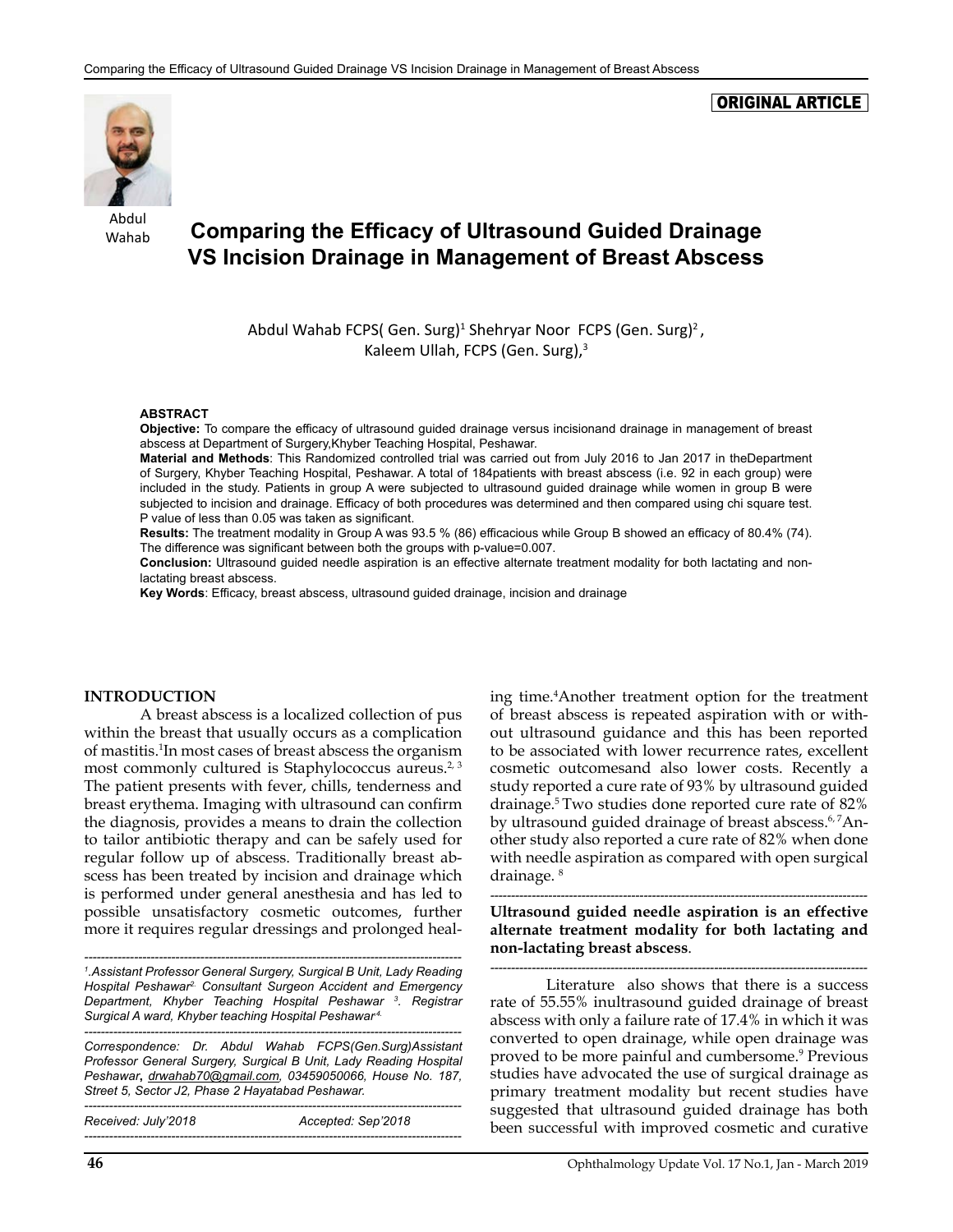### outcome.10, 11, 12

A study was done in Dow medical college showing success rate of 76.6 per cent in incision and drainage and 93.3% in ultrasound guided.13 In another study, the cure rate was 88.57% in ultrasound guided, whereas patients managed by incision and drainage procedure had a cure rate of 93.44%14In our study, randomized evaluation of efficacy in patients undergoing ultrasound guided drainage of breast abscess was done. The rationale of the study was to establish whether ultrasound guided needle aspiration is a feasible alternative treatment option for the breast abscess drainage in Khyber Teaching Hospital. Although many studies regarding breast abscess in women have been done, most of them were done on lactating women. There is lack of studies assessing the breast abscess and its treatment options in women in general.

#### **MATERIALS AND METHODS:**

This Randomized Control trial study was done in Department of Surgery, Khyber Teaching Hospital, Peshawar from July, 2016 to Jan, 2017. Total Duration of study was 6 months. Atotal of 184 patients were divided into two groups through Non-probability consecutive sampling technique (i.e. 92 in each group). All women presented with breast abscess having age between 15 -45 years were included in this study.Patients with recurrent or chronic breast abscess, those with necrotic skin overlying the abscess or abscess already draining, patients with clinical features of immune suppression (WHO clinical stage III and IV) and those known to be allergic to penicillin antibiotics were excluded from this study.

After getting approval from the hospital ethical committee to conduct the study, all patients with breast abscess attending outpatient department and emergency of this institute were invited to participate in the study. An informed consent was taken. Clinical diagnoses were made based on the presence of breast pain, swelling, ± fever and presence of a fluctuant tender breast swelling. The patients diagnosed clinically were subjected to ultrasound scan in the radiology department. The diagnoses were confirmed through ultrasound. Thesize of the abscess was estimated. After this randomization was done, andeligible participants were randomly allocated to receive ultrasound guided drainage and incision and drainage. After aspiration/ incision and drainage patients were started on co-amoxiclav.Follow-up period was 6 weeks. The exclusion criteria were strictly followed to control the confounders and bias.

Data were stored and analyzed in SPSS version 16. Mean  $\pm$  SD were calculated for quantitative variables like age and duration of symptoms. Frequencies and percentages were calculated for categorical variables like efficacy. Efficacy was compared between the two groups using Chi Square test keeping P-value ≤ 0.05 as significant. Efficacywas stratified amongst age and duration of symptoms to see effect modification. Poststratification chi square test was applied to determine effect modification. P value < 0.05 was considered significant. All results were presented in the form of tables and graphs.

#### **RESULTS**

 A total of 184 patients of breast abscess were observed, which were divided in two equal groups A & B. Patients in group A were subjected toultrasound guided drainage while women in group B were subjected to incision and drainage. Average age was 34.82 years+ 8.20SD with range of 15-45 years. The average age in group A was 34.11years+8.23SD and contained 16(17.4%)patients having age less than 25 years, 27(29.3%) patients between 25-35 years and 49(53.3%) patients having the ages of more than 35 years. While average age in group B was 35.52years+8.15SD and contained  $12(13%)$  patients in  $\leq 25$  years,  $25(27.2%)$  in 26-35 years and 55(59.8%) patients with age > 35 years. The age distribution among the group was also insignificant with p-value 0.608. (Table 1)

 The average duration of symptoms in group A was 4.34 days+1.68SD and contained 15(16.3%) patients in less than 2 days, 56(60.9%) patients 3-5days and 21(22.8%) patients having the duration of symptoms of more than 5days. While average in group B, it was 4.88days+1.65SD and contained8 (8.7%) patients in less than or equal to 2 days, 50(54.3%) in 3-5 days and34(37%) patients with duration of symptoms of more than 5 days. The durationof symptoms distribution among the group was also insignificant with p-value0.0.063. (Table 2)Efficacy wise distribution shows that Group A showed 86(93.5%) efficacy while non-effective in 6(6.5%) patients. Similarly Group B showed 74(80.4%) efficacy while non-effective in 18(19.6%) patients. Efficacy wassignificant in both the groups with p-value=0.007.

(Table 3)When efficacy was stratified over duration of symptoms in both thegroups it shows also insignificance. (Table 4)

| $\circ$<br>. . <b>.</b> .     |              |       |              |
|-------------------------------|--------------|-------|--------------|
| <b>AGE IN</b><br><b>YEARS</b> | <b>GROUP</b> |       | <b>TOTAL</b> |
|                               | А            | B     |              |
| $\leq$ 25 years               | 16           | 12    | 28           |
|                               | 17.4%        | 13.0% | 15.2%        |
| $26 - 35$                     | 27           | 25    | 52           |
| years                         | 29.3%        | 27.2% | 28.3         |

TABLE 1.Age wise distribution in both the groups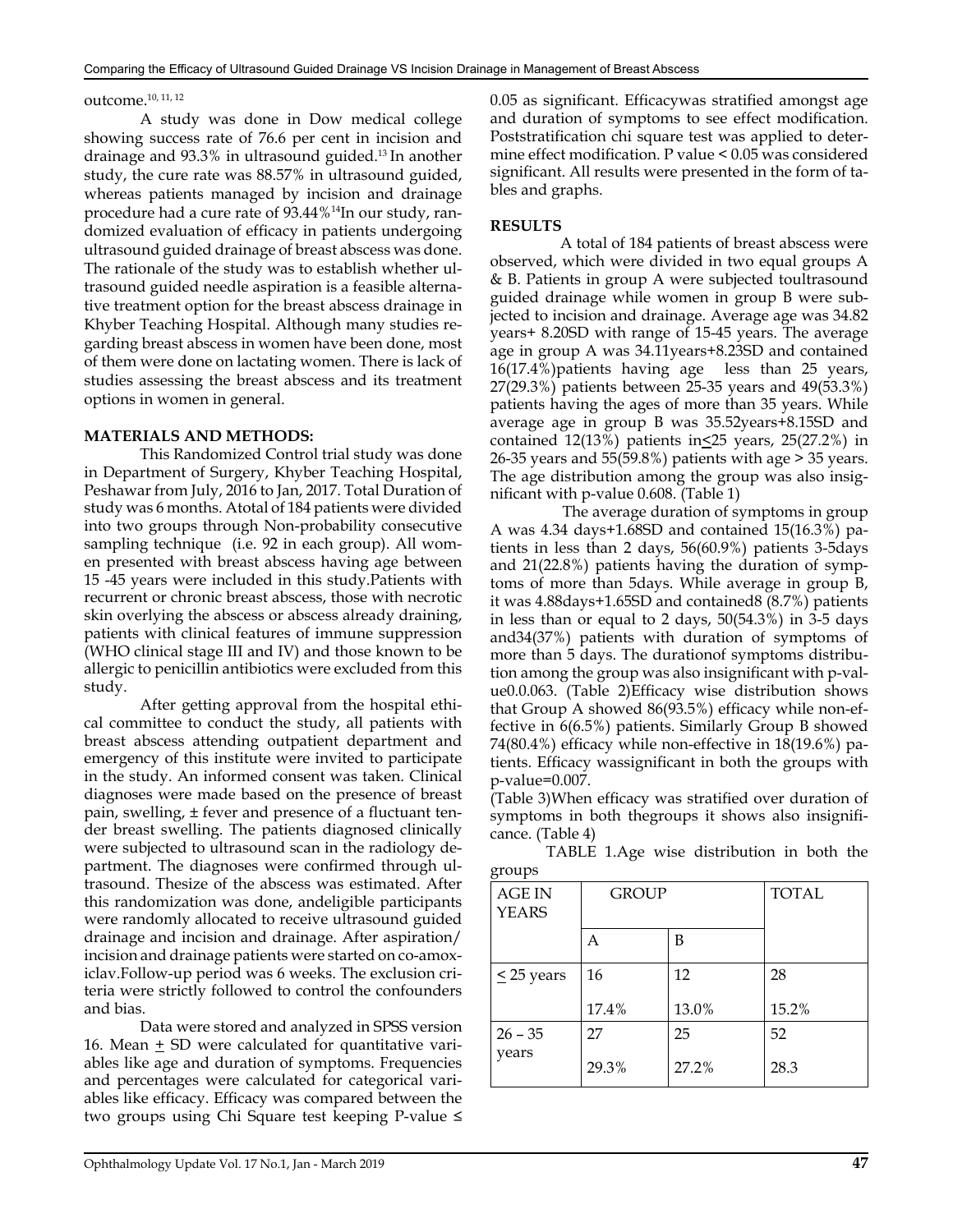| $\geq$ 36 years | 49       | 55             | 104            |
|-----------------|----------|----------------|----------------|
|                 | 53.3%    | 59.8%          | 56.5%          |
| <b>TOTAL</b>    | 92       | 92             | 184            |
|                 | 100.0%   | 100.0%         | 100.0%         |
| Mean±SD         | .11+8.23 | $35.52 + 8.15$ | $34.82 + 8.20$ |

TABLE NO: 2. Duration of symptoms wise distribution of patients in both the groups

| Duration of<br>symptoms<br>in days | no. of<br>patients in<br>group a | no. of pa-<br>tients in<br>group b | Total no.<br>of patients |
|------------------------------------|----------------------------------|------------------------------------|--------------------------|
| $\leq$ 2.00                        | 15                               | 8                                  | 23                       |
|                                    | 16.3%                            | 8.7%                               | 12.5%                    |
| $3.00 - 5.00$                      | 56                               | 50                                 | 106                      |
|                                    | 60.9%                            | 54.3%                              | 57.6%                    |
| $6.00+$                            | 21                               | 34                                 | 55                       |
|                                    | 22.8%                            | 37.0%                              | 29.9%                    |
| Total                              | 92                               | 92                                 | 184                      |
|                                    | 100.0%                           | 100.0%                             | 100.0%                   |
| Mean±SD                            | 4.34+1.68                        | 4.88+1.65                          | $4.61 + 1.68$            |

 TABLE 3. Efficacy wise distribution of patients in both the groups

| EFFIC-<br>AY | <b>GROUP</b> |        | <b>TOTAL</b> | <b>P-VALUE</b> |
|--------------|--------------|--------|--------------|----------------|
|              | A            | B      |              |                |
| <b>YES</b>   | 86           | 74     | 160          | 0.007          |
|              | 93.5%        | 80.4%  | 87.0%        |                |
| NO           | 6            | 18     | 24           |                |
|              | 6.5%         | 19.6%  | 13.0%        |                |
| <b>TOTAL</b> | 92           | 92     | 184          |                |
|              | 100.0%       | 100.0% | 100.0%       |                |

TABLE 4. Duration of symptoms wise distribution of efficacy in both the groups

|                                          | <b>GROUP</b>   |            |                         |                         |         |
|------------------------------------------|----------------|------------|-------------------------|-------------------------|---------|
|                                          | A              |            | B                       |                         | P-VALUE |
|                                          | <b>EFFICAY</b> |            | <b>EFFICAY</b>          |                         |         |
| Duration of<br>Symptom-<br>s(in<br>days) | <b>YES</b>     | <b>NO</b>  | YES                     | <b>NO</b>               |         |
| $\leq$ 2.00                              | 15             | 0<br>0%    | $\overline{7}$<br>87.5% | $\mathbf{1}$<br>12.5%   | 0.6957  |
| $3.00 - 5.00$                            | 53<br>94.6%    | 3<br>5.4%  | 40<br>80.0%             | 10<br>20.0%             | 0.0639  |
| $6.00+$                                  | 18<br>85.7%    | 3<br>14.3% | 27<br>79.4%             | $\overline{7}$<br>20.6% | 0.8342  |

#### **DISCUSSION**

Breast abscess is one of the commonest form of abscess at surgical emergencies usually seen in lactating woman.15,16 According to Haagensen "The conventional treatment of breast abscess has been surgical incision and drainage under general anesthesia, a curved incision in the skin line is used and a Penrose drain is left in a place for 72 hours". 17The gold standard of puerperal breast abscess drainage described by Haagensen is supported by Webster with addition of gauze packing 18 patients requires hospitalization, breast feeding discontinuation and lactation suppression with tab bromocriptine2.5 mg twice daily for 14 days.<sup>18</sup> Breast distortion due to scarring and persistent fistula or sinus developed in some patients.19By placing the incision over inflammatory part of breast scarring can be avoided in visible part of breast. 20

Treatment of breast abscess traditionally has been incision and drainage however this has been found to be associated with possible unsatisfactory cosmetic outcome, difficult in breast feeding and needs general anesthesia, prolonged healing time, and regular dressing.21 Repeated aspiration with or without ultrasound guidance has been found to be another treatment option for breast abscess and this has been reported to be associated with less recurrence, excellent cosmetic result and has less cost.<sup>22-25</sup>

In our comparative study, we compared two groups, ultrasound guided aspiration and incision and drainage of the breast abscess in the management of it without control group. In the current report, patient'sage range has some similarity with the result of Dixon et al and Dener et al, who demonstrated that breast abscesses most commonly affects women aged 18-50 years.<sup>25, 26</sup> Although breast abscess generally has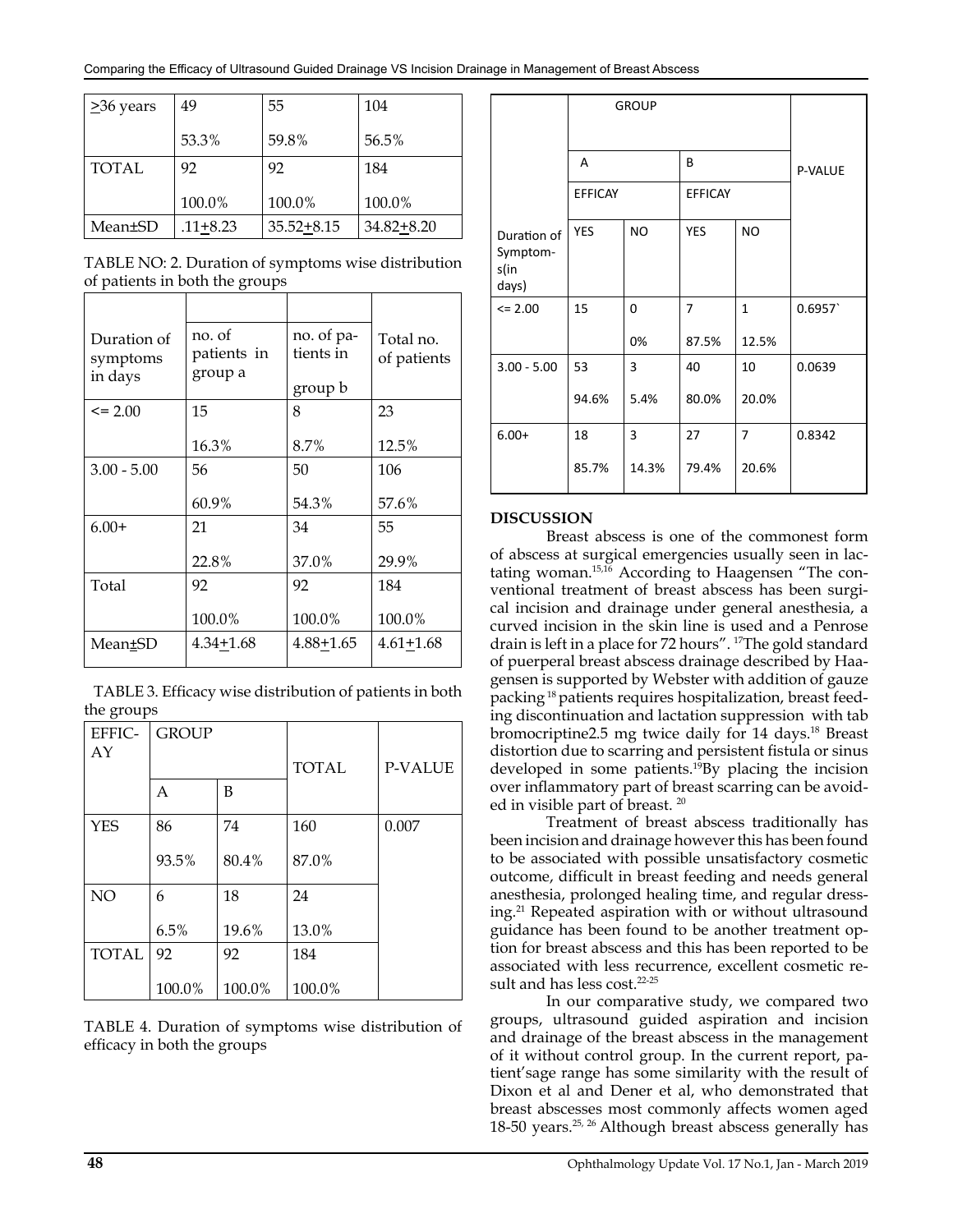been associated with mastitis and breasfeeding, the results of our study and others indicate that abscess was also found in non-lactating women Crowe et al and Scholefield et al.<sup>27,28</sup>There was 6.5% breast abscesses observed in the Ultrasound guided needle aspiration group during the study period. There was 19.6% abscess rate observed in the incision and incision group. However this rate was far less than 31% recurrence in the incision and drainage group which has been reported in another study<sup>25</sup>,<sup>29</sup>

Christensen et al have reported a very high rate of success, with 97% of patients with puerperal abscesses recovering after one session of ultrasound guided drainage.30However; the success rate of ultrasound-guided drainage might vary with different pathogens. In the report from Taiwan, 21% of MR-SA-induced breast abscesses (11 of 52) required conversion to incision and drainage.<sup>31</sup>

Among the USG guided aspiration patients, the cure rate was 88% whereaspatients managed by incision and drainage procedure with cure rate of 96%. Dixon JM et al reported success rate of 84%. 32Faisal Elagili et al reported success rate of 83.3% with USG guided aspiration of breast abscess.33Alphonceet al observed cure rate of 93.1% in ultrasound guided aspiration,<sup>34</sup>which are consistent with our study results. Patients who underwent aspiration, were satisfied with the cosmeticoutcome, as there were no scars present after the treatment as similar to the studies of Singh et al and Kastrup et al.35,36

#### **CONCLUSION**

The observation of our study shows that needle aspiration of the abscess with ultrasonography guidance combined with antibiotics has a great value in the treatment of breast abscess even in abscess with large volume; although repeated aspiration are needed to obtain complete resolution, this therapy is a well-accepted alternative to surgical treatment. Aspiration of the breast abscess through a wide bore cannula is thus a feasible and easy procedure, but may require multiple aspirations for cure. It does not require any mode of anesthesia and can be done on out-patient department basis. Breast abscess in selected group of patients with diameter of less than 7 cm can be treated by aspiration successfully and with a good cosmetic outcome. Aspiration of the breast abscess can be successfully done as initial mode of management in the treatment.

#### **REFERENCES**

- Benson EA. Management of breast abscesses. World journal of surgery. 1989 Nov 1;13(6):753-
- 2. Caswell HT, Burnett WE. Chronic recurrent breast abscess secondary to inversion of the nipple. Surgery, gynecology & obstetrics. 1956 Apr;102(4):439.
- 3. Rudoy RC, Nelson JD. Breast abscess during the neonatal period: a review. American Journal of Diseases of Children. 1975 Sep 1;129(9):1031-4.
- 4. Chandika AB, Gakwaya AM, Kiguli-Malwadde E, Chalya PL. Ultrasound Guided Needle Aspiration versus Surgical Drainage
- 5. Sarhan HH, Ibraheem OM. Percutaneous needle aspiration is a minimally invasive method for a breast abscess. Arch Clin Exp Surg. 2012 Jan 1;1(2):105-09.
- 6. Chandika AB, Gakwaya AM, Kiguli-Malwadde E, Chalya PL. Ultrasound Guided Needle Aspiration versus Surgical Drainage in the management of breast abscesses: a Ugandan experience. BMC research notes. 2012 Dec;5(1):12.
- 7. Christensen AF, Al-Suliman N, Nielsen KR, Vejborg I, Severinsen N, Christensen H, Nielsen MB. Ultrasound-guided drainage of breast abscesses: results in 151 patients. The British journal of radiology. 2005 Mar;78(927):186-8.
- 8. Schwarz RJ, Shrestha R. Needle aspiration of breast abscesses. The American journal of surgery. 2001 Aug 1;182(2):117-9.
- 9. Berna-Serna JD, Madrigal M. Percutaneous management of breast abscesses. An experience of 39 cases. Ultrasound in medicine & biology. 2004 Jan 1;30(1):1-6.
- 10. .Suthar KD, Mewada BN, Surati KN, Shah JK. Required files to uploaded. Int J Med Sci. 2013;2(1):12-5.
- 11. .Elagili F, Abdullah N, Fong L, Pei T. Aspiration of breast abscess under ultrasound guidance: outcome obtained and factors affecting success. Asian journal of surgery. 2007 Jan 1;30(1):40- 4.
- 12. Karstrup S, Nolsøe C, Brabrand K, Nielsen KR. Ultrasonically guided percutaneous drainage of breast abscesses. Acta Radiologica. 1990 Mar;31(2):157-9.
- 13. Naeem M, Rahimnajjad MK, Rahimnajjad NA, Ahmed QJ, Fazel PA, Owais M. Comparison of incision and drainage against needle aspiration for the treatment of breast abscess. The American Surgeon. 2012 Nov 1;78(11):1224-7.
- 14. Gite VA, Varudkar AS. A comparative study of outcom breast abscess by ultrasound gu aspiration against incision and.
- 15. Greenfield LJ, Mulholland MW, editors. Essentials of surgery: scientific principles and practice. Lippincott Williams & Wilkins; 1997.
- 16. Martin JG. Breast abscess in lactation. The Journal of Midwifery & Women's Health. 2009 Mar 4;54(2):150-1.Ulitzsch D, Nyman MK, Carlson RA. Breast abscess in lactating women: US-guided treatment. Radiology. 2004 Sep;232(3):904-9.
- 17. HAAGENSEN C. Disease of the breast. 2nd edi tion. WB Saunders Co, Philadelphia. 1971:p46-47.
- 18. Mansel RE, Webster DJ. Benign disorders and diseases of the breast: concepts and clinical management. Bailliere Tindall; 2000.
- 19. Qureshi F. The acute breast abscess. Practical procedures. Australian family physician. 1982 Mar;11(3):213-4.
- 20. Peters F, Flick-Fillies D. Drainage of large breast abscesses with reference to esthetic and functional aspects. Geburtshilfe und Frauenheilkunde. 1991 Nov;51(11):901-4.
- 21. Benson EA. Management of breast abscesses. World journal of surgery. 1989 Nov 1;13(6):753-6.
- 22. Dener C, Inan A. Breast abscesses in lactating women. World journal of surgery. 2003 Feb 1;27(2):130-3.
- 23. Schwarz RJ, Shrestha R. Needle aspiration of breast abscesses. The American journal of surgery. 2001 Aug 1;182(2):117-9.
- 24. O'hara RJ, Dexter SP, Fox JN. Conservative management of infective mastitis and breast abscesses after ultrasonographic assessment. British journal of surgery. 1996 Oct;83(10):1413-4.
- 25. Strauss A, Middendorf K, Müller-Egloff S, Heer IM, Untch M, Bauerfeind I. Sonographically guided percutaneous needle aspiration of breast abscesses-a minimal-invasive alternative to surgical incision. Ultraschall in der Medizin (Stuttgart, Germany: 1980). 2003 Dec;24(6):393-8.
- 26. Florey ME, MacVine JS, Bigby MA. Treatment of breast abscesses with penicillin. British Medical Journal. 1946 Dec 7;2(4483):845.
- 27. Ulitzsch D, Nyman MK, Carlson RA. Breast abscess in lactating women: US-guided treatment. Radiology. 2004 Sep;232(3):904- 9.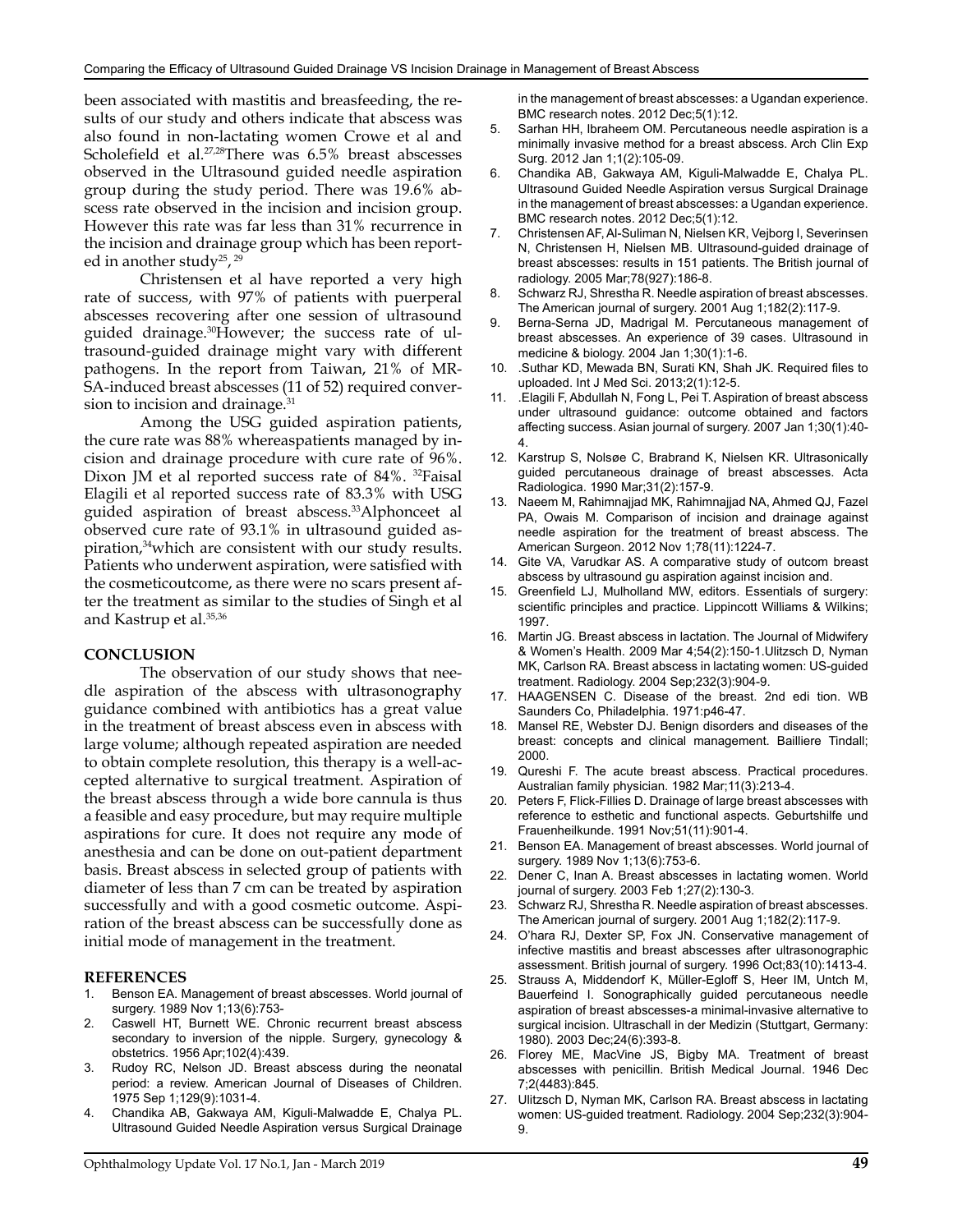- 28. Imperiale A, Zandrino F, Calabrese M, Parodi G, Massa T. Abscesses of the breast: US-guided serial percutaneous aspiration and local antibiotic therapy after unsuccessful systemic antibiotic therapy. ActaRadiologica. 2001 Mar;42(2):161-5.
- 29. Christensen AF, Al-Suliman N, Nielsen KR, Vejborg I, Severinsen N, Christensen H, Nielsen MB. Ultrasound-guided drainage of breast abscesses: results in 151 patients. The British journal of radiology. 2005 Mar;78(927):186-8.
- 30. Chen CY, Anderson BO, Lo SS, Lin CH, Chen HM. Methicillinresistant Staphylococcus aureus infections may not impede the success of ultrasound-guided drainage of puerperal breast abscesses. Journal of the American College of Surgeons. 2010 Feb 1;210(2):148-54.
- 31. Dixon JM. Repeated aspiration of breast abscesses in lactating women. BMJ: British Medical Journal. 1988 Dec 10;297(6662):1517.
- 32. Elagili F, Abdullah N, Fong L, Pei T. Aspiration of breast abscess under ultrasound guidance: outcome obtained and factors affecting success. Asian journal of surgery. 2007 Jan 1;30(1):40- 4.
- 33. Chandika AB, Gakwaya AM, Kiguli-Malwadde E, Chalya PL. Ultrasound Guided Needle Aspiration versus Surgical Drainage in the management of breast abscesses: a Ugandan experience. BMC research notes. 2012 Dec;5(1):12.
- 34. Singh G, Singh G, Singh LR, Singh R, Singh S, Sharma KL. Management of breast abscess by repeated aspiration and antibiotics. Journal of Medical Society. 2012 Sep 1;26(3):189.
- 35. Karstrup S, Solvig J, Nolsøe CP, Nilsson P, Khattar S, Loren I, Nilsson A, Court-Payen M. Acute puerperal breast abscesses: US-guided drainage. Radiology. 1993 Sep;188(3):807-9.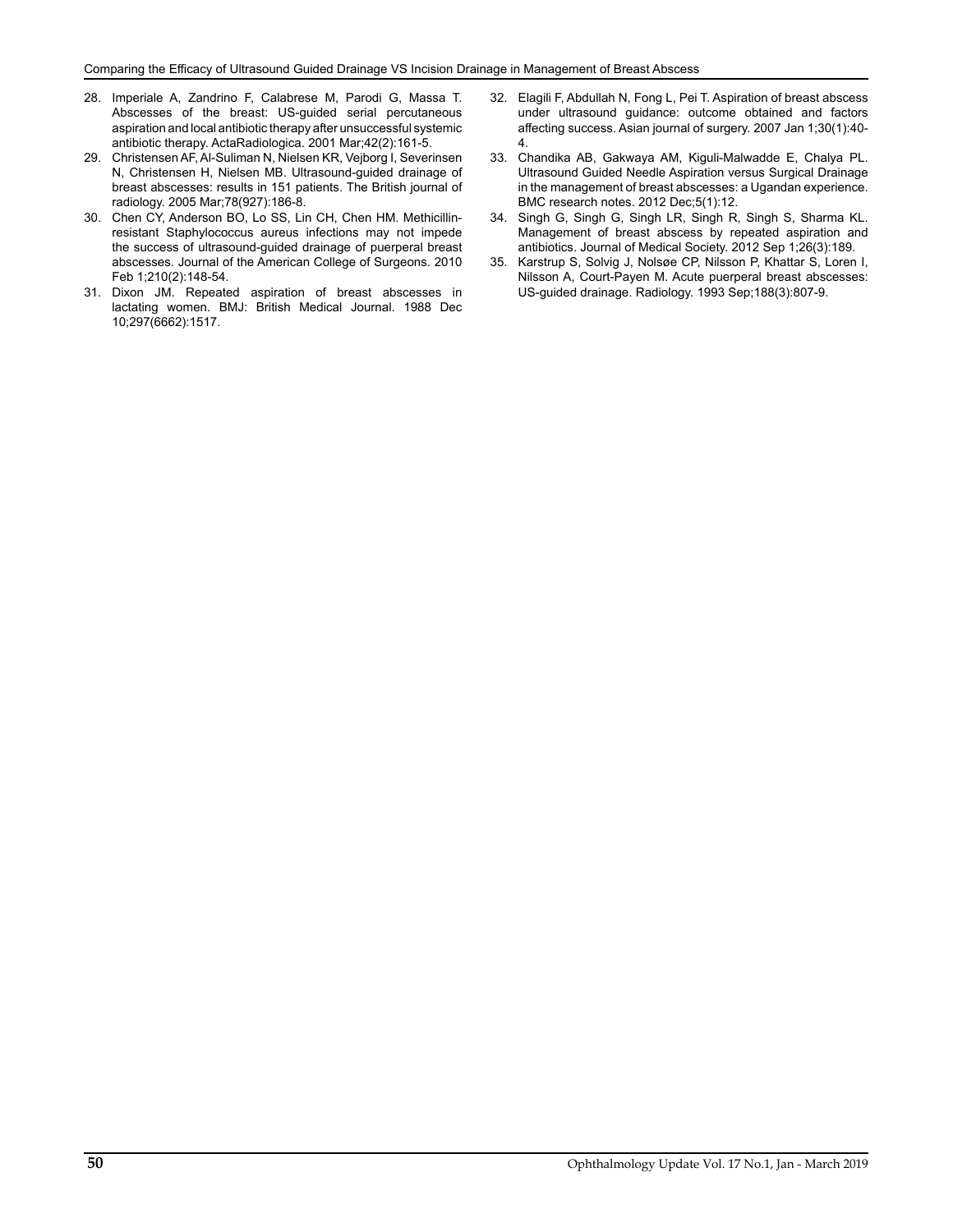#### ORIGINAL ARTICLE



Syed Waqar Hussain

# **Increase of 'Red-Cells Distribution Width (RDW)' Levels as Marker of Mortality in Patients with Septic Shock**

Syed Waqar Hussain FCPS<sup>1</sup>, M. Tariq Khan MBBS<sup>2</sup>, Aayesha Qadeer MBBS<sup>3</sup>, M.Luqman SaeedMBBS<sup>4</sup>, Kamran MunawarMBBS<sup>5,</sup> Shoaib S. Qureshi MBBS<sup>6,</sup>Zahid S. Shad MBBS<sup>7</sup>, Azmat Abdullah MBBS<sup>8</sup> **Department of Critical Care Medicine, Shifa International Hospital**

#### **ABSTRACT:**

**Background:** Sepsis is a clinical syndrome characterized by systemic inflammation due to infection. There is a continuum of severity ranging from sepsis to septic shock

**Objective:** To observe increase in RDW levels from baseline and to determine mortality in patients who have septic shock presenting to Medical ICU at Shifa International Hospital

**Material and Methods:** A Retrospective observational study was conducted at department of critical care medicine in Shifa International Hospital, Islamabad. Study duration was 6 months January 2018-June 2018. Data of patients admitted to Medical ICU from January 2017 to December 2017 were identified and reviewed. Ethical approval and consent forms were taken. Patients of age >18 years, both genders and diagnosed with sepsis requiring vasopressors were included in study. Exclusion Criteria was based upon patient's expiration within 24 hours and sepsis but did not require vasopressors. Data was analyzed using SPSS version 23. T test and ROC curve analysis was done. P value ≤0.05 was considered significant. **Results:** Current study included 150 patients; 28.7% (n=43) were males while 71.3% (n=107) were females. Survivors and non-survivors were 35.3% (n=53) and 64.7% (n=97) respectively. Hospital outcomes of these patients divided them into 2 groups; survivor group and non-survivor group. Changes in Hemoglobin, TLC, Platelet count, CRP, Serum Potassium and cretinine levels were statistically significant (p-value <0.05). There was 1.9% increase per day of RDW among non-survivor group while there was 0.76% increase among survivor group. Sensitivity and specificity of RDW increase for predicting death in patients with septic shock were 85.6% and 73.6%, respectively.

**Conclusion:** During first 3 days of hospitalization in patients having septic shock, increase in RDW from baseline was associated with adverse clinical outcomes. Therefore, a dynamic change in RDW level over a period of time can be a very good independent prognostic marker for mortality in patients having septic shock. **Key words:** Sepsis, RDW, Vasopressors

#### **INTRODUCTION:**

Sepsis is a clinical syndrome characterized by systemic inflammation due to infection. There is a continuum of severity ranging from sepsis to septic shock. Although wide-ranging and dependent upon the population studied, mortality has been estimated to be  $\geq 10$ 

*-------------------------------------------------------------------------------------------*

*1.2.Fellow,3 Assistant Consultant.4,5.6.7.8.Postgradiate Trainees.* 

*------------------------------------------------------------------------------------------- Correspondence: Dr. Syed Waqar Hussain, Department of Critical Care Medicine, Shifa International Hospital, Address: EDO Eye Hospital, 26 Area Gadwal, Wah Cantt Phone: 03075384549 Dr Ayesha 03075384549*

| Received: July'2018 | Accepted Oct'2018 |
|---------------------|-------------------|
|                     |                   |

percent and  $\geq 40$  percent when shock is present.<sup>1,2</sup>

According to Society of Critical Care Medicine (SCCM) and the European Society of Intensive Care Medicine (ESICM), sepsis is defined as a life threatening organ dysfunction caused by unregulated host response to an infection. Organ dysfunction is defined as an increase in Sequential Organ Failure Assessment (SOFA) score equal or more than 2. Over a million ICU records from inside and outside USA helped derive the validity of SOFA score<sup>2</sup>

**During first 3 days of hospitalization in patients having septic shock, increase in (RDW) from baseline was associated with adverse clinical outcomes. There-**

*-------------------------------------------------------------------------------------------*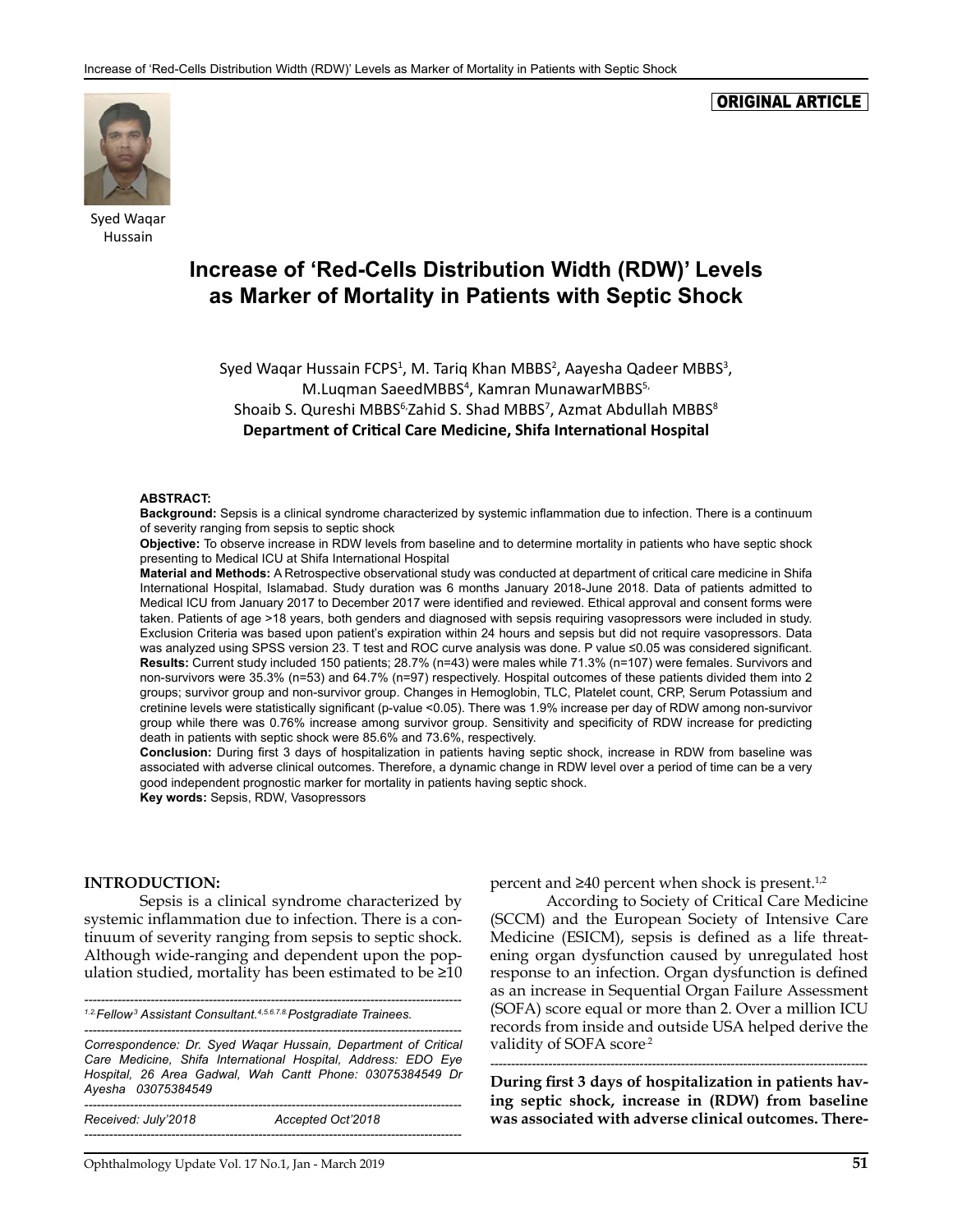#### **fore a dynamic change in RDW level over a period of time can be a very good independent prognostic marker for mortality in patients having septic shock.**

## *-------------------------------------------------------------------------------------------*

The red blood cell distribution width (RDW) represents an index of the heterogeneity of the erythrocytes (anisocytosis), which is calculated by dividing the standard deviation of erythrocyte volume by the mean corpuscular volume (MCV) and multiplying by 100 to express the result as a percentage.<sup>3</sup> A high RDW implies a large variation in RBC sizes, and a low RDW implies a more homogeneous population of RBCs. A very elevated RDW can be seen in iron deficiency, transfused anemia, myelodysplastic syndrome, and homozygous hemoglobinopathy, whereas slightly elevated RDW can be seen in thalassemia trait and anemia of chronic disease. The normal range for the RDW is 11.5 to 14.5 percent. There is no condition that regularly yields a RDW less than normal. Thus, in practice, the RDW is either normal or elevated. RDW is frequently increased in anemia caused by vitamin or mineral deficiencies (eg, folate, vitamin B12, iron).

 Numerous observational studies have correlated a high RDW with adverse outcomes, including mortality.4,5,6 Increase in RDW from baseline during the first 72 hours after hospitalization is significantly associated with adverse clinical outcomes. Therefore, a combination of baseline RDW value and an increase in RDW of more than 15% can be a promising independent prognostic marker for mortality in patients with severe sepsis or septic shock.7,8

Although the exact mechanism of association of RDW with mortality is not known but it is postulated that systemic inflammation response impacts bone marrow function, iron metabolism<sup>9</sup>, pro-inflammatory cytokines have been found to inhibit erythropoietin-induced erythrocyte maturation and proliferation, and to down regulate erythropoietin receptor expression, which are associated with RDW increases.<sup>10</sup> High oxidative stress is present in sepsis through the generation of reactive oxygen species by activated leukocytes which can be a contributing factor of association of RDW and sepsis.11

A 2 year study conducted at Shanghai District ICU found that serial increase in RDW was higher in non-survivors as compared to survivors on day 4 of admission.12 Dynamic observation of RDW seemed more valuable in clinical practice, RDW and SOFA correlate with each other and are index of multiple organ dysfunction in sepsis. Present study aims to observe increase in RDW levels from baseline and to determine mortality in patients who have septic shock presenting to Medical ICU at Shifa International Hospital.

#### **MATERIAL AND METHODS:**

 A Retrospective observational study was conducted at department of critical care medicine in Shifa International Hospital, Islamabad. Study duration was

6 months January 2018-June 2018. Data of patients admitted to Medical ICU from January 2017 to December 2017 were identified and reviewed. Ethical approval and Consent forms were taken from patients regarding their data utilization in study. Patients of age >18 years, both genders and diagnosed with sepsis requiring vasopressors were included in study. Exclusion Criteria was based upon patient's expiration within 24 hours of sepsis but did not required vasopressors. Data was analyzed using SPSS version 23. Frequency and percentages were calculated for qualitative variables. Mean and standard deviation calculated for Quantitative variables. T test and ROC curve analysis was done. P value ≤0.05 was considered significant. **RESULTS:**

 Current study included 150 patients; 28.7% (n=43) were males while 71.3% (n=107) were females. Survivors and non-survivors were 35.3% (n=53) and 64.7% (n=97) respectively. Among vasopressors, nor-epinephrine was given to 100% (n=150). Epinephrine was given to 68% (n=102) while vasopressin was given to 38.7% (n=58) patients. This is shown in table 1. **Table 1**: Gender distribution, survivors, non-survivors and use of vasopressors among study population

| Demographics    | Percentage | Number |
|-----------------|------------|--------|
|                 |            |        |
| Female          | 71.3       | 107    |
| Male            | 28.7       | 43     |
| Non-survivors   | 64.7       | 97     |
| Survivors       | 35.5       | 53     |
| Nor-epinephrine | 100        | 150    |
| Epinephrine     | 68         | 102    |
| Vasopressin     | 38.7       | 58     |

 Hospital outcomes of these patients divided them into 2 groups; survivor group and non-survivor group. Changes in hemoglobin, TLC, platelet count, CRP, serum potassium and cretinine levels were statistically significant (p-value <0.05). On day 1, there was no significant difference noted in RDW levels and SOFA scores between non-survivor and survivor groups (p-value >0.05). RDW at day 3 was significantly raised in non-survivor group as compared to survivor group (p-value <0.05). No significant increase was noted in SOFA score at day 3 among non-survivors as compared to survivors (p-value >0.05). There was 1.9% increase per day of RDW among non-survivor group while there was 0.76% increase among survivor group. Table 2 elaborates the overall characteristics and laboratory values.

#### **DISCUSSION:**

This is the very first study of its kind, done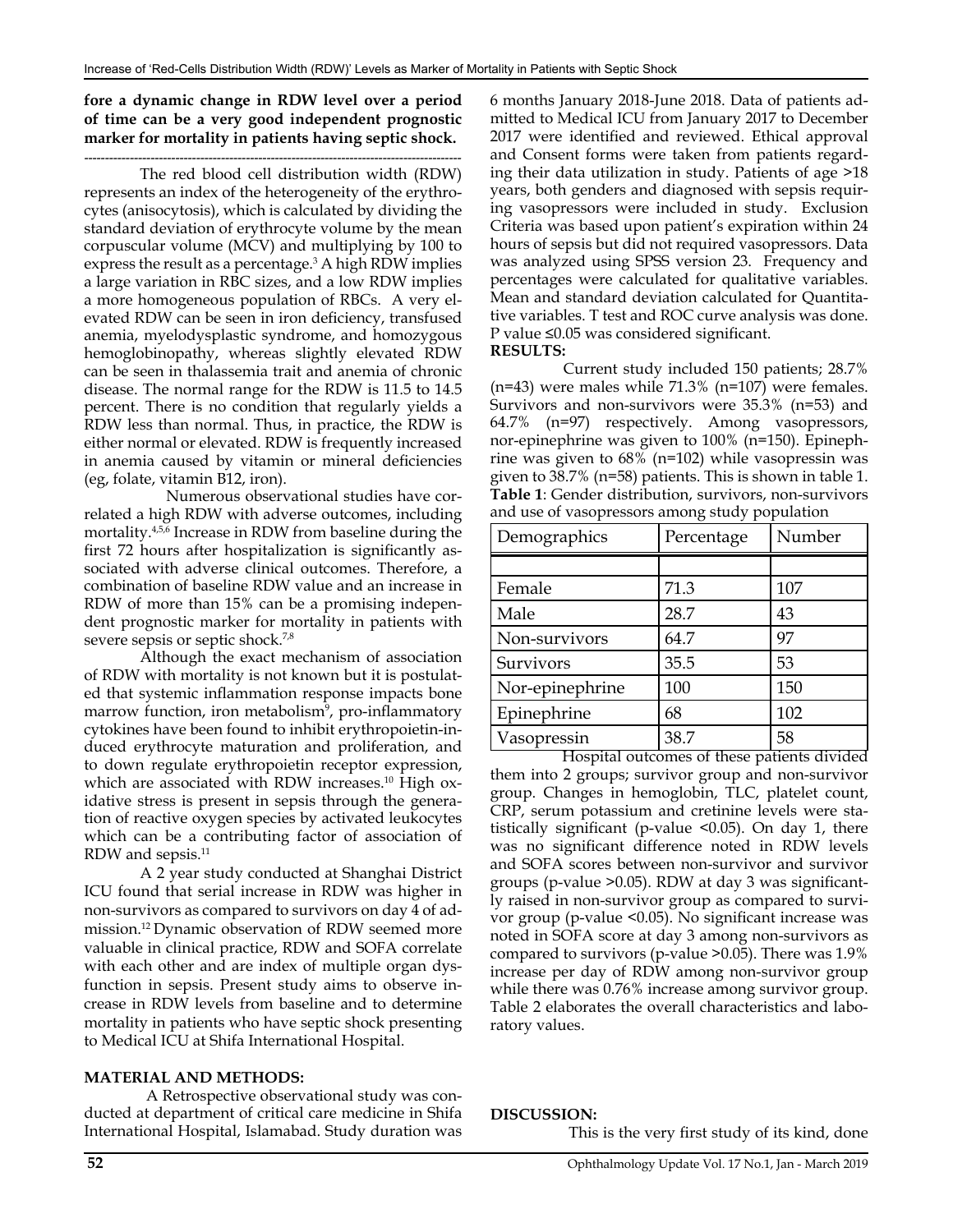| Characteristics           | Non-survivors<br><b>Survivors</b> |                         | p-value |  |
|---------------------------|-----------------------------------|-------------------------|---------|--|
|                           |                                   |                         |         |  |
| Age (Mean $\pm$ SD)       | $55.82 \pm 14.10$                 | $56.17 \pm 14.79$       | 0.78    |  |
| Hemoglobin $(g/dL)$       | $10.22 \pm 1.55$                  | $10.99 \pm 1.94$        | 0.02    |  |
| TLC $(\mu L)$             | $22358.76 \pm 10368.69$           | $13388.69 \pm 2.76.67$  | 0.001   |  |
| Platelets $(\mu L)$       | 128804.1 ± 59205.44               | $166226.4 \pm 32720.64$ | < 0.001 |  |
| <b>C-Reactive Protein</b> | $177.90 \pm 48.30$                | $89.09 \pm 29.34$       | 0.002   |  |
| Sodium (Na)               | $134.55 \pm 4.35$                 | $135.15 \pm 3.70$       | 0.35    |  |
| Potassium (K)             | $4.04 \pm 0.54$                   | $3.95 \pm 0.27$         | 0.001   |  |
| Cretinine                 | $2.68 \pm 0.84$                   | $1.64 \pm 0.18$         | < 0.001 |  |
| RDW1                      | $13.79 \pm 0.92$                  | $11.82 \pm 0.70$        | 0.196   |  |
| RDW3                      | $16.49 \pm 1.31$                  | $13.46 \pm 1.13$        | 0.773   |  |
| <b>RDW</b> Increase       | $19.50 \pm 2.75$                  | $14.11 \pm 4.66$        | < 0.001 |  |
| <b>SOFA</b>               | $13.80 \pm 2.61$                  | $9.35 \pm 2.80$         | 0.777   |  |
| SOFA3                     | $16.39 \pm 1.99$                  | $9.01 \pm 1.90$         | 0.334   |  |

|  | Table 2: Age, laboratory values, RDW, SOFA score and their dynamic changes between two groups |  |  |  |  |
|--|-----------------------------------------------------------------------------------------------|--|--|--|--|
|--|-----------------------------------------------------------------------------------------------|--|--|--|--|

TLC: Total leucocyte count, rdw1: red cell distribution width on day 1, rdw3: red cell distribution width on day 3, SOFA: sequential organ failure assessment, sofa3: sequential organ failure assessment on day 3.

 Sensitivity and specificity of RDW increase for predicting death in patients with septic shock were 85.6% and 73.6%, respectively. This is shown in figure 1.



**Figure 1:** ROC curve of RDW Increase

in Pakistan. Previous studies regarding RDW only focused on usefulness of RDW in differentiating anemias.13,14 Present study is also unique in the sense that it has not only assessed the RDW at baseline among patients having septic shock but has also evaluated the dynamic change observed in RDW at third day and its correlation among non-survivors and survivors. Present study has come up with a notion that above RDW values of 17.5%, this laboratory test becomes a good predictor of poor outcomes among patients having septic shock. In one study it was observed that RDW values above 15% having dynamic changes after hospitalization were associated with poor outcomes.<sup>15</sup> A large number of studies showed that high level of RDW was associated with possibility of poor outcome but there was an ambiguity to this observation as well. In clinical practice it was also noted that patients having high RDW levels still survived.<sup>16,17</sup> This led to the idea of observing dynamic change in RDW values and it was found that in septic patients, an increase in RDW from baseline during first 3 days after hospitalization was significantly associated with poor outcomes.18 Increase in RDW per day was more than double in non-survivor group as compared to survivor group in present study. This is because of the pro-inflammatory cytokines, inhibiting erythropoietin-induced erythrocyte maturation and proliferation, and down regulating erythropoietin receptor expression, which are associated with RDW increases.<sup>10</sup> Malnutrition has also been postulated to be another explanation for this observation. Nutritional markers like cholesterol and albumin are believed to be significantly associated with RDW.19 Survival time is also noted to be highest in patients with low RDW at baseline and decreased increment in RDW per day during hospital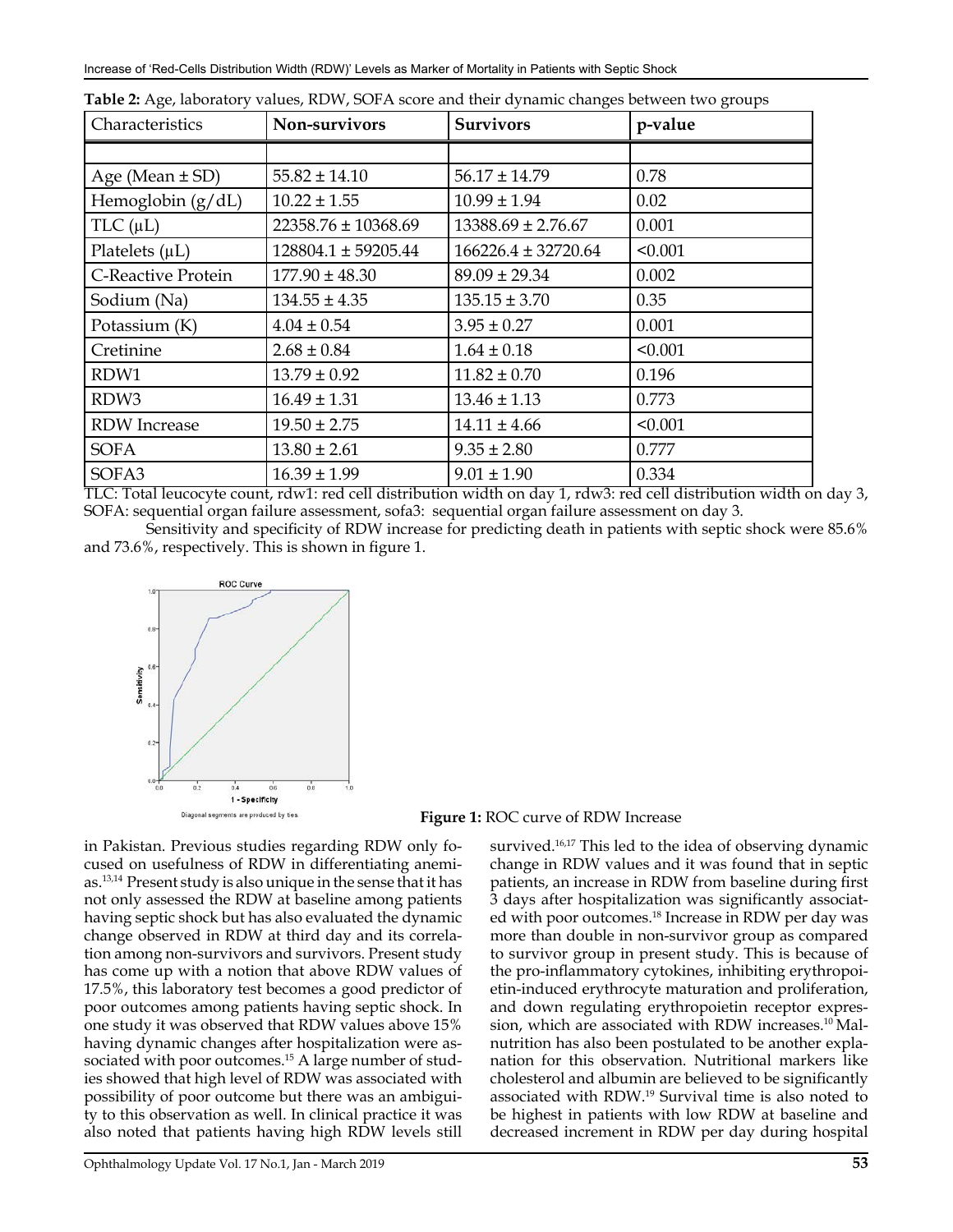stay. This finding might be explained by resolution of inflammation and oxidative stress during initial treatment as pro-inflammatory cytokines inhibit erythrocyte maturation, systemic inflammation influenced bone marrow function and iron metabolism.<sup>22</sup>

In present study different laboratory parameters were also observed to be significantly associated with poor out comes among patients having septic shock. These included hemoglobin level, total leucocyte count (TLC), c-reactive protein (CRP), potassium and cretinine level. Sepsis induces hemolysis and can cause reduced hemoglobin levels and free hemoglobin can be used as a biomarker for diagnosis and outcome of severe sepsis in critical illness.20 CRP level was also significantly associated with increased mortality in present study. In another study it was noted that changes in RDW were strongly correlated with CRP levels.21

Present study also showed that there was no significant association of SOFA score with RDW, neither was any dynamic change in SOFA score significantly associated with increased prediction of mortality in patients having septic shock. On the contrary in one study RDW level was shown to correlate with SOFA score.<sup>22</sup> There were certain limitations in this study. This was a retrospective single center study. Only patients having septic shock were included in this study and RDW  $\geq$  17.5 % was associated with good predictor of increased mortality. We could not exclude the possibility that some mixing variables that would affect the outcome may have been missed. Erythropoietin, iron, vitamin B12 and reticulocyte count were not investigated which could affect RDW values.

In future, a large multicenter study with repeated RDW measurements in needed to generalize the role of RDW as a predictor of mortality in hospitalized patients.

#### **CONCLUSION:**

During first 3 days of hospitalization in patients having septic shock, increase in RDW from baseline was associated with adverse clinical outcomes. Therefore a dynamic change in RDW level over a period of time can be a very good independent prognostic marker for mortality in patients having septic shock. Conflict of interest: There was no conflict of interest among authors

#### **REFERENCES:**

- 1. Elixhauser A, Friedman B, Stranges E. Diagnostic accuracy of RDW in Sepsis. J Med 2015;34(2): 122-26.
- 2. Singer M, Deutschman CS, Seymour CW, Shankar-Hari M, Annane D, Bauer M, et al. The Third International Consensus Definitions for Sepsis and Septic Shock (Sepsis-3). JAMA 2016; 315(3):801-6.
- 3. Morris M, Davey FR, Henry JB. Clinical diagnosis and management by laboratory methods. J Surg Eng 2015; 44(3): 155-7.
- 4. Perlstein TS, Weuve J, Pfeffer MA, Beckman JA. Red blood cell distribution width and mortality risk in a community-based

prospective cohort. Arch Intern Med 2017; 169(2):588.

- 5. Lam AP, Gundabolu K, Sridharan A, Jain R, Msaouel P, Chrysofakis G, et al. Multiplicative interaction between mean corpuscular volume and red cell distribution width in predicting mortality of elderly patients with and without anemia. Am J Hematol 2013; 88(3):245-47.
- 6. Jaiswal S, Fontanillas P, Flannick J, Manning A, Grauman PV, Mar BG, et al. Age-related clonal hematopoiesis associated with adverse outcomes. N Engl J Med 2014; 371(2):2488-90.
- 7. Kim CH, Park JT, Kim EJ, Han JH, Han JS, Choi JY, et. An increase in red blood cell distribution width from baseline predicts mortality in patients with severe sepsis or septic shock. Crit Care. 2015; 17(6): R282.
- 8. Kim S,et al. Sepsis. Clin Exp Emerg Med.2015; 23(1): 166-67.
- Deswal A, Petersen NJ, Feldman AM, Young JB, White BG, Mann DL. Cytokines and cytokine receptors in advanced heart failure: an analysis of the cytokine database from the Vesnarinone trial (VEST) Circulation. 2014;17(2):2055–2059.
- 10. Pierce CN, Larson DF. Inflammatory cytokine inhibition of erythropoiesis in patients implanted with a mechanical circulatory assist device. Perfusion. 2015;17(3):83–90.
- 11. Kolls JK. Oxidative stress in sepsis: a redox redux. J Clin Invest. 2016;17(3):860–863.
- 12. Ju XF,et al. Role of RDW in Sepsis. Chin Med J (Engl). 201; 55(2): 143-44.
- 13. Niazi M, Tahir M, Raziq FE, Hameed A. Usefulness of red cell indices in differentiating microcytic hypochromic anemias. Gomal J Med Sci Jul - Dec 2014;8(2):126-9.
- 14. Khattak SAK, Ahmed S, Ali N, Anwar J, Shaikh KH. Prevalence of various mutations in beta thalassaemia and its association with haematological parameters. J Pak Med Assoc Jan 2016;62(1):43-6.
- 15. Ju XFX, Wang F, Wang L, Wu X, Jiang TT, You DL, et al. Dynamic Change of Red Cell Distribution Width Levels in Prediction of Hospital Mortality in Chinese Elderly Patients with Septic Shock. Chin Med J (Engl). 2017; 130(10): 1189–1195.
- 16. Lee JH, Chung HJ, Kim K, Jo YH, Rhee JE, Kim YJ, et al. Red cell distribution width as a prognostic marker in patients with community-acquired pneumonia. Am J Emerg Med. 2016;31(2):72–9.
- 17. Sadaka F, O'Brien J, Prakash S. Red cell distribution width and outcome in patients with septic shock. J Intensive Care Med. 2015;28(3):307–13.
- 18. Kim CH, Park JT, Kim EJ, Han JH, Han JS, Choi JY, et al. An increase in red blood cell distribution width from baseline predicts mortality in patients with severe sepsis or septic shock. Crit Care. 2016;17(1):282-84.
- 19. Forhecz Z, Gombos T, Borgulya G, Pozsonyi Z, Prohaszka Z, Janoskuti L. Red cell distribution width in heart failure: prediction of clinical events and relationship with markers of ineffective erythropoiesis, inflammation, renal function, and nutritional state. Am Heart J. 2017;17(2):659–666.
- 20. Adamzik M, Hamburger T, Petrat F, Peters J, Groot HD. Free hemoglobin concentration in severe sepsis: methods of measurement and prediction of outcome. Crit Care. 2015; 16(4): 125-26.
- 21. Arhan M, Onal IK, Tas A. The role of red cell distribution width as a marker in inflammatory bowel disease. Turk J Med Sci. 2014;41(2):227–34
- 22. Pierce CN, Larson DF. Inflammatory cytokine inhibition of erythropoiesis in patients implanted with a mechanical circulatory assist device. Perfusion. 2015;20(3):83–90.
- 23. Braun E, Domany E, Kenig Y, Mazor Y, Makhoul BF, Azzam ZS. Elevated red cell distribution width predicts poor outcome in young patients with community acquired pneumonia. Crit Care. 2014;15(2):194-5.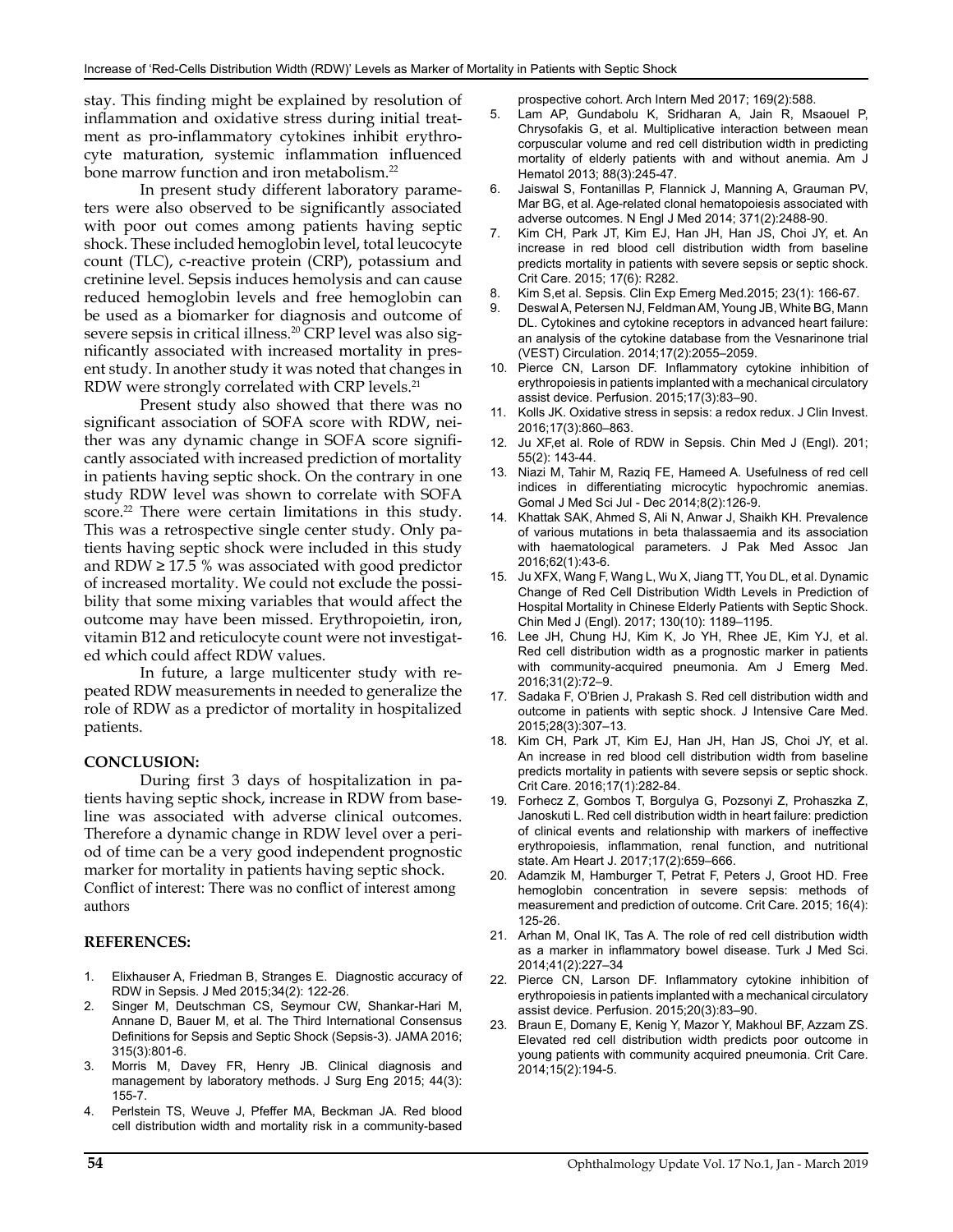# **INSTRUCTIONS TO AUTHORS.**

#### *(According to PMDC rules/instructions, recently designed criteria/SOP of Higher Education Commission, Islamabad and concurrent policy of Ophthalmology update, it should be strictly followed).*

Aims & Scope of the Journal: The aims of the journal is to propagate the advancement of the original research work in the field of medical sciences and to encourage the young researchers/authors to embark on the latest developments in their respective fields under the strict supervision/guidance of a senior faculty/Head of the Department (preferably a full professor) in the particular subject. The journal covers the whole medical and allied professions especially Ophthalmology. All materials submitted for publication should be directly sent to Ophthalmology Update by the principal author himself and not through any representative or any pharmaceutical organization. Please make sure that your article is originally researched and not a repetition of the documented facts already published or present in the text books. Otherwise you will be disappointed if the articles is rejected. Ethical Aspects. If articles, tables, illustrations or photographs, which have already been published are included in the articles, a letter of permission for republication ( or its excerpts) should be obtained from the author(s) as well as the editor of the journal where it was previously published. All illustrations or photographs should be sent in duplicate. Fake authorship or plagiarized research article will not be published. Articles from the genuine authorship will only be accepted. Short communications, excerpts, papers presented at a scientific meeting and not published anywhere else will not be considered as a breach of this rule. All the articles will be reviewed by external reviewers from the University/Institutions/R&D organization, other than the HEI institutions.

Abstract of the original article should be in the structured form with the sub-headings i.e., objective, design, place and duration of the study, introduction, patients and methods , result, discussion/any recommendation and conclusion.

Introduction should include the purpose and rationale of the study. The contribution of quality research articles from other universities/institutions and R&D organization pertaining to scientific and related disciplines will be accepted after due approval of the reviewers. Articles related to social sciences will not be entertained. In order to give wider readership, original research articles pertaining to most current and important topics /subjects will only be re-published after due permission from the editor of the respected journal and the principal author after being checked through Turnitin. Articles/research papers, already published or accepted elsewhere for publication should not be submitted for re-publication. Authors are strongly advised to submit only two research articles/papers in a year. All papers /articles are normally subjected to be examined by "Turnitin" to find any plagiarism. The similarity index of each article must be within HEC defined range of i.e.,<+19%.

The material submitted for publication should be in the form of original research, review article, short communication, a case report, recent advances, new techniques, review on clinical/medical education, a letter to the editor, medical quiz, highlights, updates, news and views related to the fields of medical sciences. Author should keep one copy of the manuscript for reference and send 3 photo-copies/ or a CD of the article in MS word form to the managing editor of Ophthalmology update. Photocopies of the article are not accepted.

 Before submitting the article, instructions should be completely followed along with the processing fee which keeps on changing accordingly to the printing and publication cost. Since the journal is a quarterly publication, being published with utmost regularity on the 1st of the ensuing month of Jan, April, July and October. It is, therefore, important to ensure that the article/manuscript is submitted well in time, at least a month before the publication date/last date, allowing the editorial board to get the article reviewed well in time at least a month before the publication date/last date, allowing the editorial board to get the article reviewed well in time. It has been noted with regret, that some authors pester the management to get the articles published within the shortest possible time which is technically not possible. Editorials are written by invitation through E. Mail>ophthalmologyupdate@gamil.com only.

 Principal author should provide his photograph along with qualification, designation, place of posting of all the authors including correspondent, their fax with his E. Mail address and cell number including his postal /corresponding address. All authors should declare the contributing role in preparing the article in terms of :

- 1. proposed topic, basic study design, methodology, and manuscript writing 2. Date collection, statistical analysis and interpretation of result.
- 3. Literature review, referencing and quality insurer.

It is extremely important to get permission from the Head of the Department of the Hospital/ or Ethical